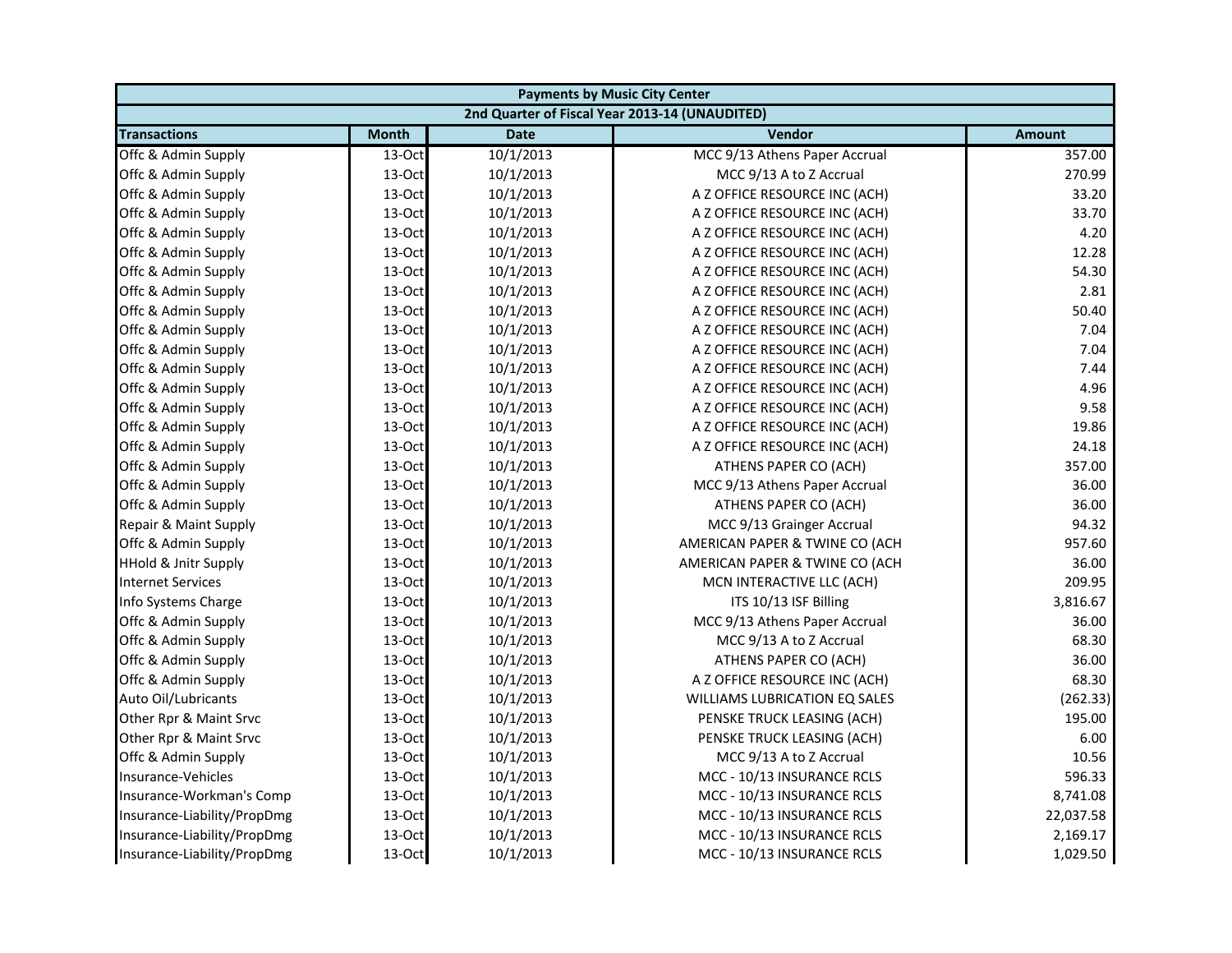| <b>Payments by Music City Center</b> |              |             |                                                |               |
|--------------------------------------|--------------|-------------|------------------------------------------------|---------------|
|                                      |              |             | 2nd Quarter of Fiscal Year 2013-14 (UNAUDITED) |               |
| <b>Transactions</b>                  | <b>Month</b> | <b>Date</b> | Vendor                                         | <b>Amount</b> |
| Insurance-Liability/PropDmg          | 13-Oct       | 10/1/2013   | MCC - 10/13 INSURANCE RCLS                     | 2,091.67      |
| Insurance-Liability/PropDmg          | 13-Oct       | 10/1/2013   | MCC - 10/13 INSURANCE RCLS                     | 2,125.25      |
| Insurance-Liability/PropDmg          | 13-Oct       | 10/1/2013   | MCC - 10/13 INSURANCE RCLS                     | 3,171.67      |
| Insurance-Liability/PropDmg          | 13-Oct       | 10/1/2013   | MCC - 10/13 INSURANCE RCLS                     | 1,743.42      |
| <b>Membership Dues</b>               | 13-Oct       | 10/1/2013   | SOCIETY FOR HUMAN RESOURCES MG                 | 180.00        |
| Offc & Admin Supply                  | 13-Oct       | 10/2/2013   | A Z OFFICE RESOURCE INC (ACH)                  | 15.45         |
| Offc & Admin Supply                  | 13-Oct       | 10/2/2013   | A Z OFFICE RESOURCE INC (ACH)                  | 6.64          |
| Offc & Admin Supply                  | 13-Oct       | 10/2/2013   | A Z OFFICE RESOURCE INC (ACH)                  | 5.82          |
| Offc & Admin Supply                  | 13-Oct       | 10/2/2013   | A Z OFFICE RESOURCE INC (ACH)                  | 49.66         |
| Offc & Admin Supply                  | 13-Oct       | 10/2/2013   | A Z OFFICE RESOURCE INC (ACH)                  | 217.42        |
| <b>Electrical Supply</b>             | 13-Oct       | 10/2/2013   | WILLIAMS WHOLESALE SUPPLY OF N                 | 508.50        |
| <b>Electrical Supply</b>             | 13-Oct       | 10/2/2013   | WILLIAMS WHOLESALE SUPPLY OF N                 | 508.50        |
| <b>Electrical Supply</b>             | 13-Oct       | 10/2/2013   | WILLIAMS WHOLESALE SUPPLY OF N                 | 81.25         |
| <b>Electrical Supply</b>             | 13-Oct       | 10/2/2013   | WILLIAMS WHOLESALE SUPPLY OF N                 | 81.25         |
| <b>Electrical Supply</b>             | 13-Oct       | 10/2/2013   | WILLIAMS WHOLESALE SUPPLY OF N                 | 107.50        |
| <b>Electrical Supply</b>             | 13-Oct       | 10/2/2013   | WILLIAMS WHOLESALE SUPPLY OF N                 | 81.25         |
| <b>Electrical Supply</b>             | 13-Oct       | 10/2/2013   | WILLIAMS WHOLESALE SUPPLY OF N                 | 305.10        |
| <b>Electrical Supply</b>             | 13-Oct       | 10/2/2013   | WILLIAMS WHOLESALE SUPPLY OF N                 | 508.50        |
| <b>Electrical Supply</b>             | 13-Oct       | 10/2/2013   | WILLIAMS WHOLESALE SUPPLY OF N                 | 562.50        |
| <b>Electrical Supply</b>             | 13-Oct       | 10/2/2013   | WILLIAMS WHOLESALE SUPPLY OF N                 | 373.00        |
| <b>Electrical Supply</b>             | 13-Oct       | 10/2/2013   | WILLIAMS WHOLESALE SUPPLY OF N                 | 508.50        |
| <b>Electrical Supply</b>             | 13-Oct       | 10/2/2013   | WILLIAMS WHOLESALE SUPPLY OF N                 | 81.25         |
| <b>Electrical Supply</b>             | 13-Oct       | 10/2/2013   | WILLIAMS WHOLESALE SUPPLY OF N                 | 474.50        |
| <b>Electrical Supply</b>             | 13-Oct       | 10/2/2013   | WILLIAMS WHOLESALE SUPPLY OF N                 | 112.50        |
| Offc & Admin Supply                  | 13-Oct       | 10/2/2013   | A Z OFFICE RESOURCE INC (ACH)                  | 0.56          |
| Offc & Admin Supply                  | 13-Oct       | 10/2/2013   | A Z OFFICE RESOURCE INC (ACH)                  | 26.54         |
| Offc & Admin Supply                  | 13-Oct       | 10/2/2013   | A Z OFFICE RESOURCE INC (ACH)                  | 7.38          |
| Offc & Admin Supply                  | 13-Oct       | 10/2/2013   | A Z OFFICE RESOURCE INC (ACH)                  | 4.99          |
| Postage & Delivery Srvc              | 13-Oct       | 10/2/2013   | AWARD CENTER INC, THE (ACH)                    | 8.00          |
| Offc & Admin Supply                  | 13-Oct       | 10/2/2013   | A Z OFFICE RESOURCE INC (ACH)                  | 7.77          |
| Employee Award/Gift                  | 13-Oct       | 10/2/2013   | A Z OFFICE RESOURCE INC (ACH)                  | 9.00          |
| <b>Employee Award/Gift</b>           | 13-Oct       | 10/2/2013   | AWARD CENTER INC, THE (ACH)                    | 49.95         |
| <b>Electrical Supply</b>             | 13-Oct       | 10/3/2013   | <b>BSE / HARRIS ELECTRIC (ACH)</b>             | 165.00        |
| Repair & Maint Supply                | 13-Oct       | 10/7/2013   | W W GRAINGER (P#)                              | 26.08         |
| Repair & Maint Supply                | 13-Oct       | 10/7/2013   | W W GRAINGER (P#)                              | 88.96         |
| Repair & Maint Supply                | 13-Oct       | 10/7/2013   | W W GRAINGER (P#)                              | 22.88         |
| Repair & Maint Supply                | 13-Oct       | 10/7/2013   | W W GRAINGER (P#)                              | 45.36         |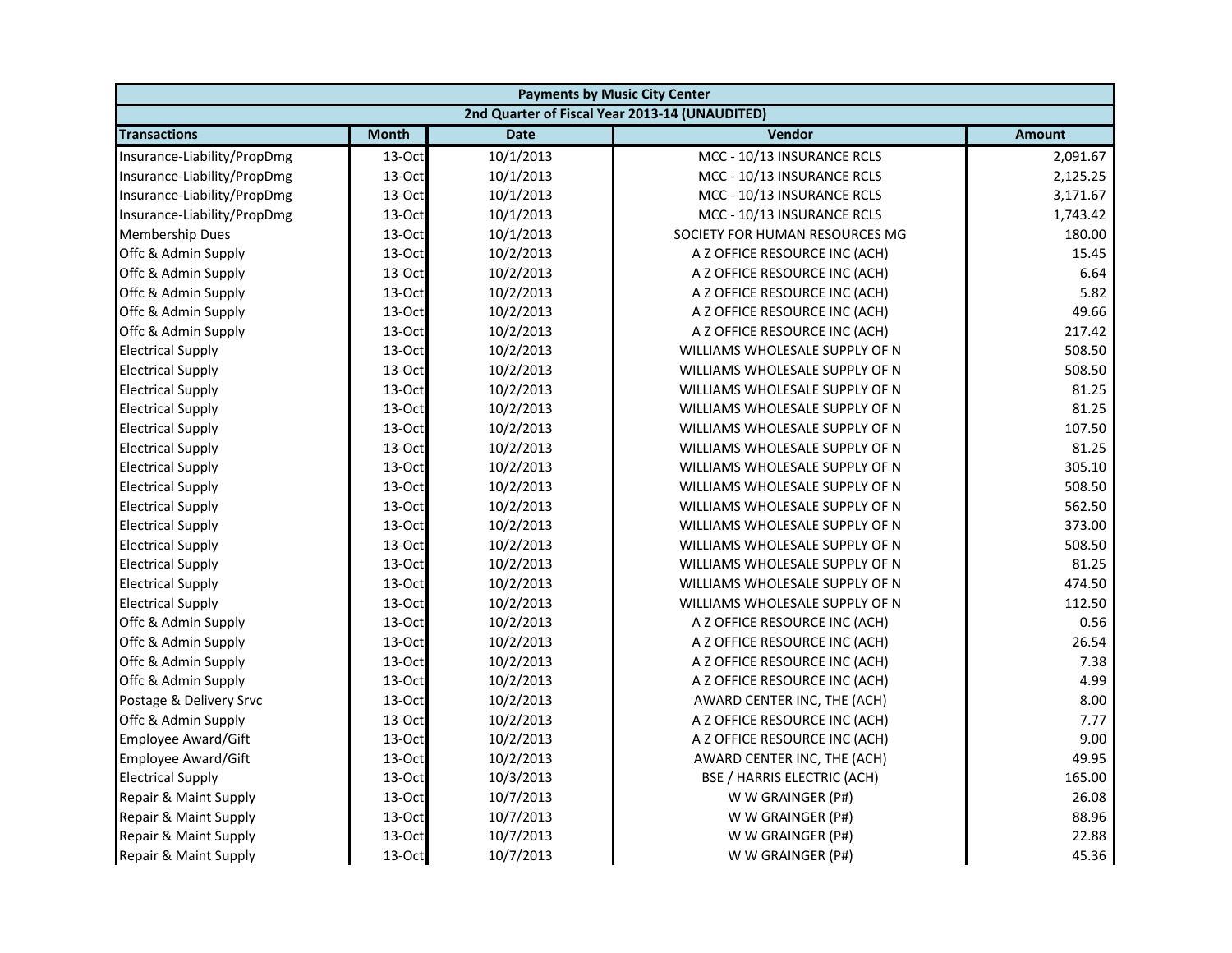| <b>Payments by Music City Center</b> |              |             |                                                |               |
|--------------------------------------|--------------|-------------|------------------------------------------------|---------------|
|                                      |              |             | 2nd Quarter of Fiscal Year 2013-14 (UNAUDITED) |               |
| <b>Transactions</b>                  | <b>Month</b> | <b>Date</b> | Vendor                                         | <b>Amount</b> |
| <b>Laundry Services</b>              | 13-Oct       | 10/7/2013   | <b>ALSCO</b>                                   | 186.00        |
| <b>Laundry Services</b>              | 13-Oct       | 10/7/2013   | <b>ALSCO</b>                                   | 202.00        |
| <b>Laundry Services</b>              | 13-Oct       | 10/7/2013   | <b>ALSCO</b>                                   | 26.10         |
| Mngt Cnsltnt Srvc                    | 13-Oct       | 10/7/2013   | <b>RESOURCE INFORMATION &amp; CONTROL</b>      | 1,935.63      |
| <b>Temporary Service</b>             | 13-Oct       | 10/7/2013   | LOOMIS FARGO & CO                              | 639.56        |
| Offc & Admin Supply                  | 13-Oct       | 10/7/2013   | A Z OFFICE RESOURCE INC (ACH)                  | 10.56         |
| Offc & Admin Supply                  | 13-Oct       | 10/8/2013   | A Z OFFICE RESOURCE INC (ACH)                  | 79.68         |
| Offc & Admin Supply                  | 13-Oct       | 10/8/2013   | A Z OFFICE RESOURCE INC (ACH)                  | 10.26         |
| Offc & Admin Supply                  | 13-Oct       | 10/8/2013   | A Z OFFICE RESOURCE INC (ACH)                  | 19.14         |
| Offc & Admin Supply                  | 13-Oct       | 10/8/2013   | A Z OFFICE RESOURCE INC (ACH)                  | 6.83          |
| Offc & Admin Supply                  | 13-Oct       | 10/8/2013   | A Z OFFICE RESOURCE INC (ACH)                  | 4.30          |
| Offc & Admin Supply                  | 13-Oct       | 10/8/2013   | A Z OFFICE RESOURCE INC (ACH)                  | 3.31          |
| Offc & Admin Supply                  | 13-Oct       | 10/8/2013   | A Z OFFICE RESOURCE INC (ACH)                  | 6.62          |
| Offc & Admin Supply                  | 13-Oct       | 10/8/2013   | A Z OFFICE RESOURCE INC (ACH)                  | 51.72         |
| Offc & Admin Supply                  | 13-Oct       | 10/8/2013   | A Z OFFICE RESOURCE INC (ACH)                  | 27.82         |
| Offc & Admin Supply                  | 13-Oct       | 10/8/2013   | A Z OFFICE RESOURCE INC (ACH)                  | 7.09          |
| Offc & Admin Supply                  | 13-Oct       | 10/8/2013   | A Z OFFICE RESOURCE INC (ACH)                  | 2.81          |
| Offc & Admin Supply                  | 13-Oct       | 10/8/2013   | A Z OFFICE RESOURCE INC (ACH)                  | 19.12         |
| Offc & Admin Supply                  | 13-Oct       | 10/8/2013   | A Z OFFICE RESOURCE INC (ACH)                  | 63.40         |
| <b>HHold &amp; Jnitr Supply</b>      | 13-Oct       | 10/8/2013   | A Z OFFICE RESOURCE INC (ACH)                  | 171.60        |
| Offc & Admin Supply                  | 13-Oct       | 10/8/2013   | A Z OFFICE RESOURCE INC (ACH)                  | 7.03          |
| Offc & Admin Supply                  | 13-Oct       | 10/8/2013   | A Z OFFICE RESOURCE INC (ACH)                  | 42.08         |
| Offc & Admin Supply                  | 13-Oct       | 10/8/2013   | A Z OFFICE RESOURCE INC (ACH)                  | 20.76         |
| Offc & Admin Supply                  | 13-Oct       | 10/8/2013   | A Z OFFICE RESOURCE INC (ACH)                  | 17.73         |
| Offc & Admin Supply                  | 13-Oct       | 10/8/2013   | A Z OFFICE RESOURCE INC (ACH)                  | 17.73         |
| Offc & Admin Supply                  | 13-Oct       | 10/8/2013   | A Z OFFICE RESOURCE INC (ACH)                  | 9.70          |
| Offc & Admin Supply                  | 13-Oct       | 10/8/2013   | A Z OFFICE RESOURCE INC (ACH)                  | 5.10          |
| Offc & Admin Supply                  | 13-Oct       | 10/8/2013   | A Z OFFICE RESOURCE INC (ACH)                  | 15.68         |
| Offc & Admin Supply                  | 13-Oct       | 10/8/2013   | A Z OFFICE RESOURCE INC (ACH)                  | 5.28          |
| Offc & Admin Supply                  | 13-Oct       | 10/8/2013   | A Z OFFICE RESOURCE INC (ACH)                  | 47.01         |
| Offc & Admin Supply                  | 13-Oct       | 10/8/2013   | A Z OFFICE RESOURCE INC (ACH)                  | 23.40         |
| Offc & Admin Supply                  | 13-Oct       | 10/8/2013   | A Z OFFICE RESOURCE INC (ACH)                  | 26.88         |
| Offc & Admin Supply                  | 13-Oct       | 10/8/2013   | A Z OFFICE RESOURCE INC (ACH)                  | 3.36          |
| Offc & Admin Supply                  | 13-Oct       | 10/8/2013   | A Z OFFICE RESOURCE INC (ACH)                  | 13.08         |
| Offc & Admin Supply                  | 13-Oct       | 10/8/2013   | A Z OFFICE RESOURCE INC (ACH)                  | 20.22         |
| Offc & Admin Supply                  | 13-Oct       | 10/8/2013   | A Z OFFICE RESOURCE INC (ACH)                  | 9.21          |
| Offc & Admin Supply                  | 13-Oct       | 10/8/2013   | A Z OFFICE RESOURCE INC (ACH)                  | 5.37          |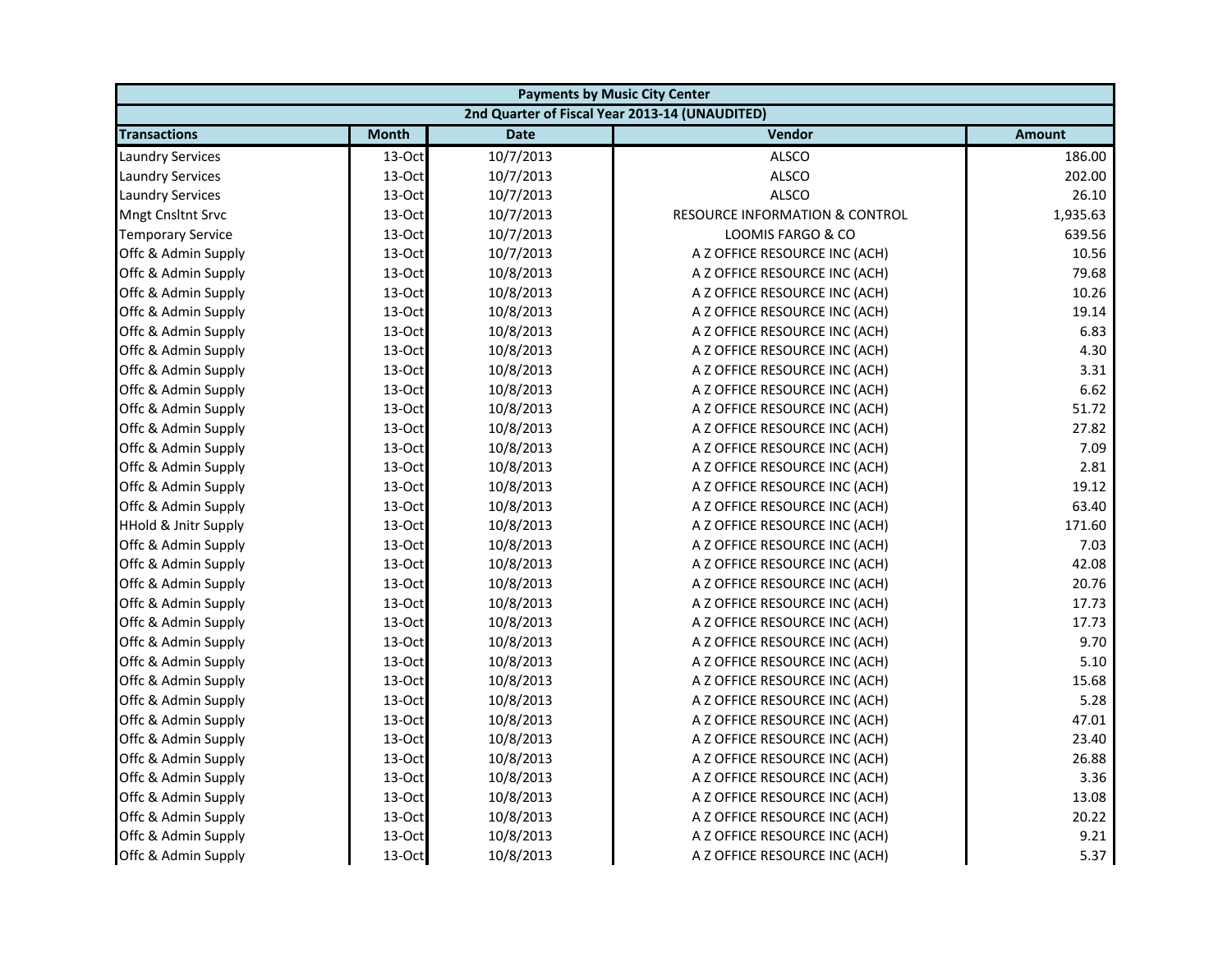| <b>Payments by Music City Center</b> |              |             |                                                |               |
|--------------------------------------|--------------|-------------|------------------------------------------------|---------------|
|                                      |              |             | 2nd Quarter of Fiscal Year 2013-14 (UNAUDITED) |               |
| <b>Transactions</b>                  | <b>Month</b> | <b>Date</b> | Vendor                                         | <b>Amount</b> |
| Offc & Admin Supply                  | 13-Oct       | 10/8/2013   | A Z OFFICE RESOURCE INC (ACH)                  | 57.00         |
| Offc & Admin Supply                  | 13-Oct       | 10/8/2013   | A Z OFFICE RESOURCE INC (ACH)                  | 176.70        |
| Offc & Admin Supply                  | 13-Oct       | 10/8/2013   | A Z OFFICE RESOURCE INC (ACH)                  | 48.36         |
| Offc & Admin Supply                  | 13-Oct       | 10/8/2013   | A Z OFFICE RESOURCE INC (ACH)                  | 8.78          |
| Offc & Admin Supply                  | 13-Oct       | 10/8/2013   | A Z OFFICE RESOURCE INC (ACH)                  | 51.34         |
| Offc & Admin Supply                  | 13-Oct       | 10/8/2013   | A Z OFFICE RESOURCE INC (ACH)                  | 20.76         |
| Offc & Admin Supply                  | 13-Oct       | 10/8/2013   | ATHENS PAPER CO (ACH)                          | 71.50         |
| <b>Internet Services</b>             | 13-Oct       | 10/10/2013  | <b>AT&amp;T CORP</b>                           | 2,826.82      |
| Telephone & Telegraph                | 13-Oct       | 10/10/2013  | <b>AT&amp;T CORP</b>                           | 1,883.40      |
| <b>Membership Dues</b>               | 13-Oct       | 10/10/2013  | ROTARY CLUB OF NASHVILLE                       | 275.00        |
| <b>Regular Pay</b>                   | 13-Oct       | 10/11/2013  | Payroll Labor Distribution                     | 20,078.10     |
| Leave Pay                            | 13-Oct       | 10/11/2013  | Payroll Labor Distribution                     | 13.13         |
| Overtime Pay                         | 13-Oct       | 10/11/2013  | Payroll Labor Distribution                     | 422.69        |
| <b>Employer OASDI</b>                | 13-Oct       | 10/11/2013  | <b>Actual Burden Journal Entries</b>           | 1,230.83      |
| <b>Employer SSN Medical</b>          | 13-Oct       | 10/11/2013  | <b>Actual Burden Journal Entries</b>           | 287.86        |
| <b>Employer Group Health</b>         | 13-Oct       | 10/11/2013  | <b>Actual Burden Journal Entries</b>           | 2,491.94      |
| <b>Employer Dental Group</b>         | 13-Oct       | 10/11/2013  | <b>Actual Burden Journal Entries</b>           | 142.39        |
| Cafe Plan Pre-Tax Savings            | 13-Oct       | 10/11/2013  | <b>Actual Burden Journal Entries</b>           | 67.48         |
| CCA Employer 401K Plan               | 13-Oct       | 10/11/2013  | <b>Actual Burden Journal Entries</b>           | 699.95        |
| Allowance-Cell/Mobile Devices        | 13-Oct       | 10/11/2013  | Payroll Labor Distribution                     | 236.22        |
| <b>Regular Pay</b>                   | 13-Oct       | 10/11/2013  | Payroll Labor Distribution                     | 5,222.14      |
| Leave Pay                            | 13-Oct       | 10/11/2013  | Payroll Labor Distribution                     | 221.84        |
| Overtime Pay                         | 13-Oct       | 10/11/2013  | Payroll Labor Distribution                     | 6.34          |
| <b>Employer OASDI</b>                | 13-Oct       | 10/11/2013  | <b>Actual Burden Journal Entries</b>           | 260.48        |
| <b>Employer SSN Medical</b>          | 13-Oct       | 10/11/2013  | <b>Actual Burden Journal Entries</b>           | 74.62         |
| <b>Employer Group Health</b>         | 13-Oct       | 10/11/2013  | <b>Actual Burden Journal Entries</b>           | 1,045.61      |
| <b>Employer Dental Group</b>         | 13-Oct       | 10/11/2013  | <b>Actual Burden Journal Entries</b>           | 33.50         |
| <b>Employer Pension</b>              | 13-Oct       | 10/11/2013  | <b>Actual Burden Journal Entries</b>           | 932.92        |
| Cafe Plan Pre-Tax Savings            | 13-Oct       | 10/11/2013  | <b>Actual Burden Journal Entries</b>           | 28.95         |
| Allowance-Cell/Mobile Devices        | 13-Oct       | 10/11/2013  | Payroll Labor Distribution                     | 78.74         |
| <b>Regular Pay</b>                   | 13-Oct       | 10/11/2013  | Payroll Labor Distribution                     | 21,251.82     |
| Leave Pay                            | 13-Oct       | 10/11/2013  | Payroll Labor Distribution                     | 513.13        |
| Overtime Pay                         | 13-Oct       | 10/11/2013  | Payroll Labor Distribution                     | 687.42        |
| <b>Employer OASDI</b>                | 13-Oct       | 10/11/2013  | <b>Actual Burden Journal Entries</b>           | 1,332.31      |
| <b>Employer SSN Medical</b>          | 13-Oct       | 10/11/2013  | <b>Actual Burden Journal Entries</b>           | 311.60        |
| <b>Employer Group Health</b>         | 13-Oct       | 10/11/2013  | <b>Actual Burden Journal Entries</b>           | 3,089.36      |
| <b>Employer Dental Group</b>         | 13-Oct       | 10/11/2013  | <b>Actual Burden Journal Entries</b>           | 157.24        |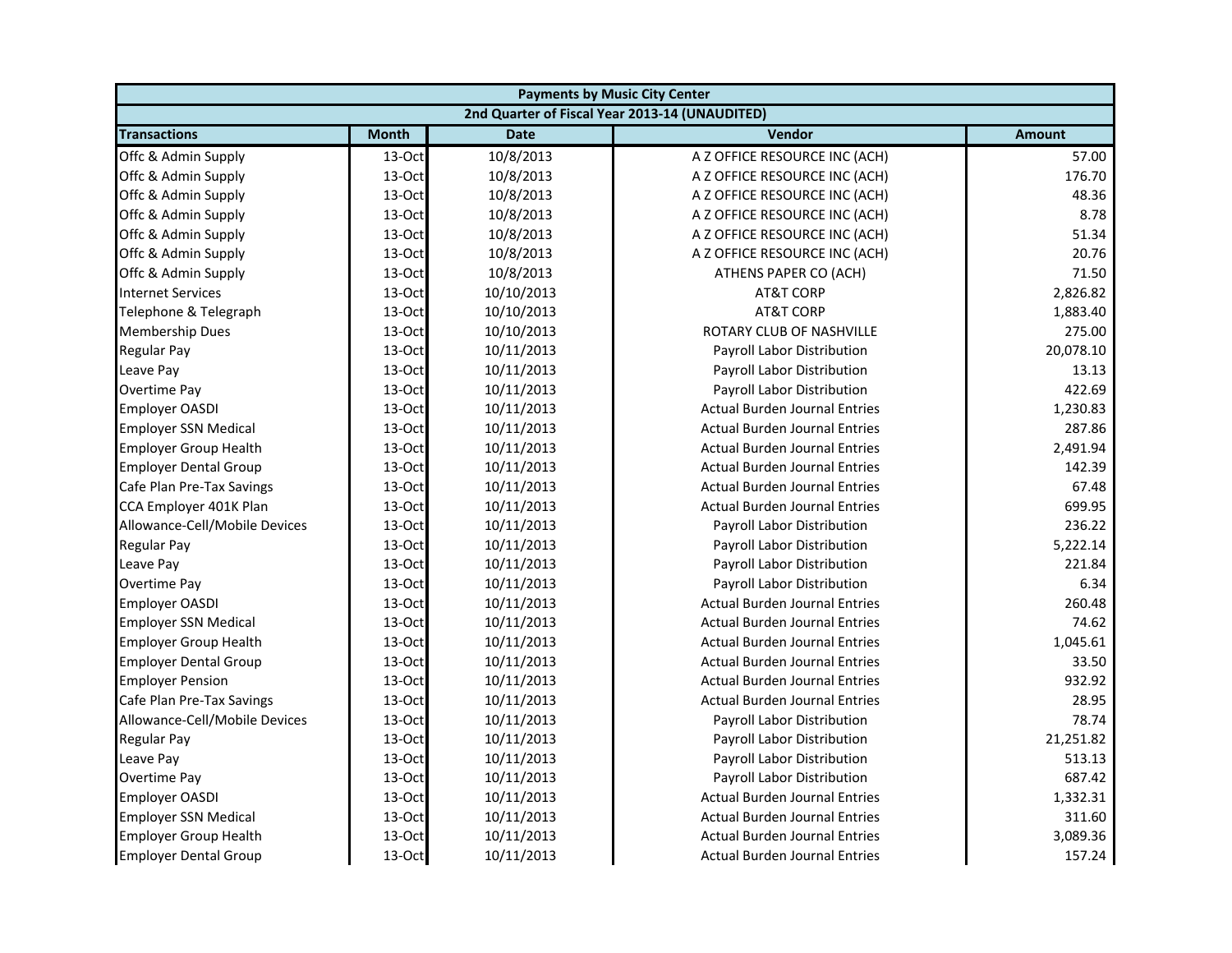| <b>Payments by Music City Center</b> |              |             |                                                |               |
|--------------------------------------|--------------|-------------|------------------------------------------------|---------------|
|                                      |              |             | 2nd Quarter of Fiscal Year 2013-14 (UNAUDITED) |               |
| <b>Transactions</b>                  | <b>Month</b> | <b>Date</b> | Vendor                                         | <b>Amount</b> |
| Cafe Plan Pre-Tax Savings            | 13-Oct       | 10/11/2013  | <b>Actual Burden Journal Entries</b>           | 85.49         |
| CCA Employer 401K Plan               | 13-Oct       | 10/11/2013  | <b>Actual Burden Journal Entries</b>           | 626.22        |
| Electric                             | 13-Oct       | 10/11/2013  | NASHVILLE ELECTRIC SERVICE CO                  | 131,835.30    |
| Allowance-Cell/Mobile Devices        | $13-Oct$     | 10/11/2013  | Payroll Labor Distribution                     | 162.74        |
| Offc & Admin Supply                  | 13-Oct       | 10/11/2013  | A Z OFFICE RESOURCE INC (ACH)                  | 244.78        |
| <b>Regular Pay</b>                   | 13-Oct       | 10/11/2013  | Payroll Labor Distribution                     | 3,585.07      |
| Leave Pay                            | 13-Oct       | 10/11/2013  | Payroll Labor Distribution                     | 1,011.36      |
| Overtime Pay                         | 13-Oct       | 10/11/2013  | Payroll Labor Distribution                     | 433.44        |
| <b>Employer OASDI</b>                | 13-Oct       | 10/11/2013  | <b>Actual Burden Journal Entries</b>           | 236.56        |
| <b>Employer SSN Medical</b>          | 13-Oct       | 10/11/2013  | <b>Actual Burden Journal Entries</b>           | 69.04         |
| <b>Employer Group Health</b>         | 13-Oct       | 10/11/2013  | <b>Actual Burden Journal Entries</b>           | 249.62        |
| <b>Employer Dental Group</b>         | 13-Oct       | 10/11/2013  | <b>Actual Burden Journal Entries</b>           | 14.99         |
| <b>Employer Pension</b>              | 13-Oct       | 10/11/2013  | <b>Actual Burden Journal Entries</b>           | 447.45        |
| Cafe Plan Pre-Tax Savings            | 13-Oct       | 10/11/2013  | <b>Actual Burden Journal Entries</b>           | 6.35          |
| <b>Regular Pay</b>                   | 13-Oct       | 10/11/2013  | <b>Payroll Labor Distribution</b>              | 30,181.88     |
| Leave Pay                            | 13-Oct       | 10/11/2013  | Payroll Labor Distribution                     | 844.62        |
| Overtime Pay                         | 13-Oct       | 10/11/2013  | Payroll Labor Distribution                     | 262.64        |
| <b>Employer OASDI</b>                | 13-Oct       | 10/11/2013  | <b>Actual Burden Journal Entries</b>           | 1,795.57      |
| <b>Employer SSN Medical</b>          | 13-Oct       | 10/11/2013  | <b>Actual Burden Journal Entries</b>           | 419.95        |
| <b>Employer Group Health</b>         | 13-Oct       | 10/11/2013  | <b>Actual Burden Journal Entries</b>           | 6,873.07      |
| <b>Employer Dental Group</b>         | 13-Oct       | 10/11/2013  | <b>Actual Burden Journal Entries</b>           | 372.57        |
| Cafe Plan Pre-Tax Savings            | 13-Oct       | 10/11/2013  | <b>Actual Burden Journal Entries</b>           | 186.55        |
| CCA Employer 401K Plan               | 13-Oct       | 10/11/2013  | <b>Actual Burden Journal Entries</b>           | 1,037.51      |
| Allowance-Cell/Mobile Devices        | 13-Oct       | 10/11/2013  | Payroll Labor Distribution                     | 118.11        |
| <b>Regular Pay</b>                   | 13-Oct       | 10/11/2013  | Payroll Labor Distribution                     | 3,705.44      |
| Leave Pay                            | 13-Oct       | 10/11/2013  | Payroll Labor Distribution                     | 787.92        |
| <b>Overtime Pay</b>                  | 13-Oct       | 10/11/2013  | Payroll Labor Distribution                     | 98.13         |
| <b>Employer OASDI</b>                | 13-Oct       | 10/11/2013  | <b>Actual Burden Journal Entries</b>           | 202.58        |
| <b>Employer SSN Medical</b>          | 13-Oct       | 10/11/2013  | <b>Actual Burden Journal Entries</b>           | 61.09         |
| <b>Employer Group Health</b>         | 13-Oct       | 10/11/2013  | <b>Actual Burden Journal Entries</b>           | 1,032.35      |
| <b>Employer Dental Group</b>         | 13-Oct       | 10/11/2013  | <b>Actual Burden Journal Entries</b>           | 35.93         |
| <b>Employer Pension</b>              | 13-Oct       | 10/11/2013  | <b>Actual Burden Journal Entries</b>           | 566.74        |
| <b>FSA Pre-Tax Savings</b>           | $13-Oct$     | 10/11/2013  | <b>Actual Burden Journal Entries</b>           | 0.51          |
| Cafe Plan Pre-Tax Savings            | 13-Oct       | 10/11/2013  | <b>Actual Burden Journal Entries</b>           | 28.24         |
| <b>Regular Pay</b>                   | 13-Oct       | 10/11/2013  | Payroll Labor Distribution                     | 7,093.07      |
| Leave Pay                            | 13-Oct       | 10/11/2013  | Payroll Labor Distribution                     | 13.13         |
| Overtime Pay                         | 13-Oct       | 10/11/2013  | <b>Payroll Labor Distribution</b>              | 27.55         |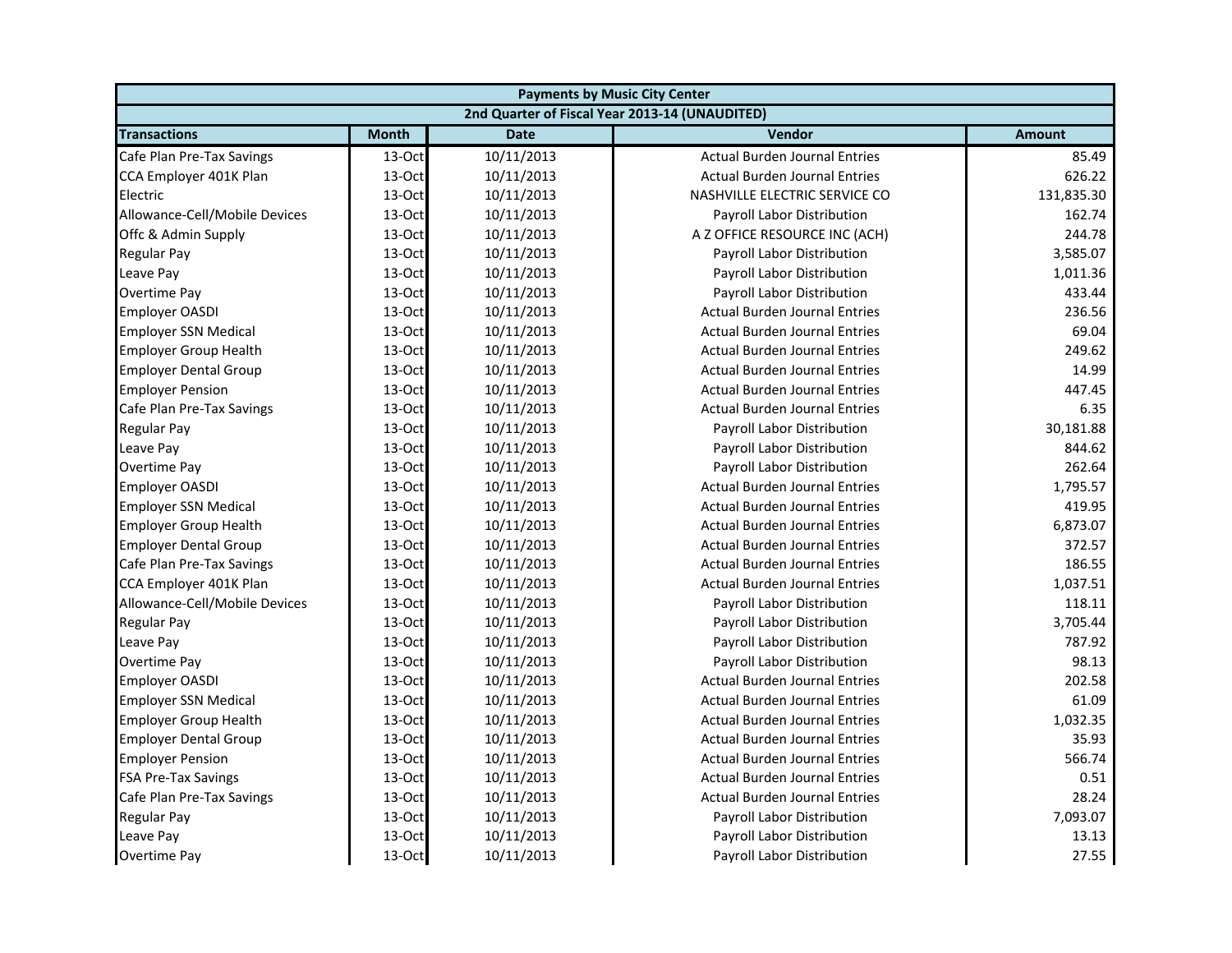| <b>Payments by Music City Center</b> |              |             |                                                |               |
|--------------------------------------|--------------|-------------|------------------------------------------------|---------------|
|                                      |              |             | 2nd Quarter of Fiscal Year 2013-14 (UNAUDITED) |               |
| <b>Transactions</b>                  | <b>Month</b> | <b>Date</b> | Vendor                                         | <b>Amount</b> |
| <b>Employer OASDI</b>                | 13-Oct       | 10/11/2013  | <b>Actual Burden Journal Entries</b>           | 419.08        |
| <b>Employer SSN Medical</b>          | 13-Oct       | 10/11/2013  | <b>Actual Burden Journal Entries</b>           | 98.00         |
| <b>Employer Group Health</b>         | 13-Oct       | 10/11/2013  | <b>Actual Burden Journal Entries</b>           | 1,127.79      |
| <b>Employer Dental Group</b>         | 13-Oct       | 10/11/2013  | <b>Actual Burden Journal Entries</b>           | 48.07         |
| Cafe Plan Pre-Tax Savings            | 13-Oct       | 10/11/2013  | <b>Actual Burden Journal Entries</b>           | 31.65         |
| CCA Employer 401K Plan               | 13-Oct       | 10/11/2013  | <b>Actual Burden Journal Entries</b>           | 285.36        |
| Allowance-Cell/Mobile Devices        | 13-Oct       | 10/11/2013  | Payroll Labor Distribution                     | 39.37         |
| <b>Regular Pay</b>                   | 13-Oct       | 10/11/2013  | Payroll Labor Distribution                     | 4,623.09      |
| Leave Pay                            | 13-Oct       | 10/11/2013  | Payroll Labor Distribution                     | 1,730.76      |
| <b>Employer OASDI</b>                | 13-Oct       | 10/11/2013  | <b>Actual Burden Journal Entries</b>           | 319.28        |
| <b>Employer SSN Medical</b>          | 13-Oct       | 10/11/2013  | <b>Actual Burden Journal Entries</b>           | 88.39         |
| <b>Employer Group Health</b>         | 13-Oct       | 10/11/2013  | <b>Actual Burden Journal Entries</b>           | 840.60        |
| <b>Employer Dental Group</b>         | 13-Oct       | 10/11/2013  | <b>Actual Burden Journal Entries</b>           | 31.11         |
| <b>Employer Pension</b>              | 13-Oct       | 10/11/2013  | <b>Actual Burden Journal Entries</b>           | 1,087.59      |
| <b>FSA Pre-Tax Savings</b>           | 13-Oct       | 10/11/2013  | <b>Actual Burden Journal Entries</b>           | 2.39          |
| Cafe Plan Pre-Tax Savings            | 13-Oct       | 10/11/2013  | <b>Actual Burden Journal Entries</b>           | 23.22         |
| Allowance-Cell/Mobile Devices        | 13-Oct       | 10/11/2013  | Payroll Labor Distribution                     | 78.74         |
| <b>Regular Pay</b>                   | 13-Oct       | 10/11/2013  | Payroll Labor Distribution                     | 17,719.35     |
| Leave Pay                            | 13-Oct       | 10/11/2013  | Payroll Labor Distribution                     | 308.57        |
| <b>Holiday Pay</b>                   | 13-Oct       | 10/11/2013  | Payroll Labor Distribution                     | 43.04         |
| <b>Overtime Pay</b>                  | 13-Oct       | 10/11/2013  | Payroll Labor Distribution                     | 376.47        |
| <b>Employer OASDI</b>                | 13-Oct       | 10/11/2013  | <b>Actual Burden Journal Entries</b>           | 1,076.63      |
| <b>Employer SSN Medical</b>          | 13-Oct       | 10/11/2013  | <b>Actual Burden Journal Entries</b>           | 251.79        |
| <b>Employer Group Health</b>         | 13-Oct       | 10/11/2013  | <b>Actual Burden Journal Entries</b>           | 3,422.35      |
| <b>Employer Dental Group</b>         | 13-Oct       | 10/11/2013  | <b>Actual Burden Journal Entries</b>           | 135.72        |
| <b>Employer Pension</b>              | 13-Oct       | 10/11/2013  | <b>Actual Burden Journal Entries</b>           | 84.89         |
| Cafe Plan Pre-Tax Savings            | 13-Oct       | 10/11/2013  | <b>Actual Burden Journal Entries</b>           | 93.30         |
| CCA Employer 401K Plan               | 13-Oct       | 10/11/2013  | <b>Actual Burden Journal Entries</b>           | 406.66        |
| <b>Uniform Cleaning Service</b>      | 13-Oct       | 10/11/2013  | <b>COYNE TEXTILE SVCS</b>                      | 499.35        |
| Allowance-Cell/Mobile Devices        | 13-Oct       | 10/11/2013  | Payroll Labor Distribution                     | 157.48        |
| <b>Regular Pay</b>                   | 13-Oct       | 10/11/2013  | Payroll Labor Distribution                     | 5,172.51      |
| Leave Pay                            | 13-Oct       | 10/11/2013  | Payroll Labor Distribution                     | 370.50        |
| <b>Overtime Pay</b>                  | 13-Oct       | 10/11/2013  | <b>Payroll Labor Distribution</b>              | 47.03         |
| <b>Employer OASDI</b>                | 13-Oct       | 10/11/2013  | <b>Actual Burden Journal Entries</b>           | 255.66        |
| <b>Employer SSN Medical</b>          | 13-Oct       | 10/11/2013  | <b>Actual Burden Journal Entries</b>           | 73.52         |
| <b>Employer Group Health</b>         | 13-Oct       | 10/11/2013  | <b>Actual Burden Journal Entries</b>           | 1,401.60      |
| <b>Employer Dental Group</b>         | 13-Oct       | 10/11/2013  | <b>Actual Burden Journal Entries</b>           | 45.25         |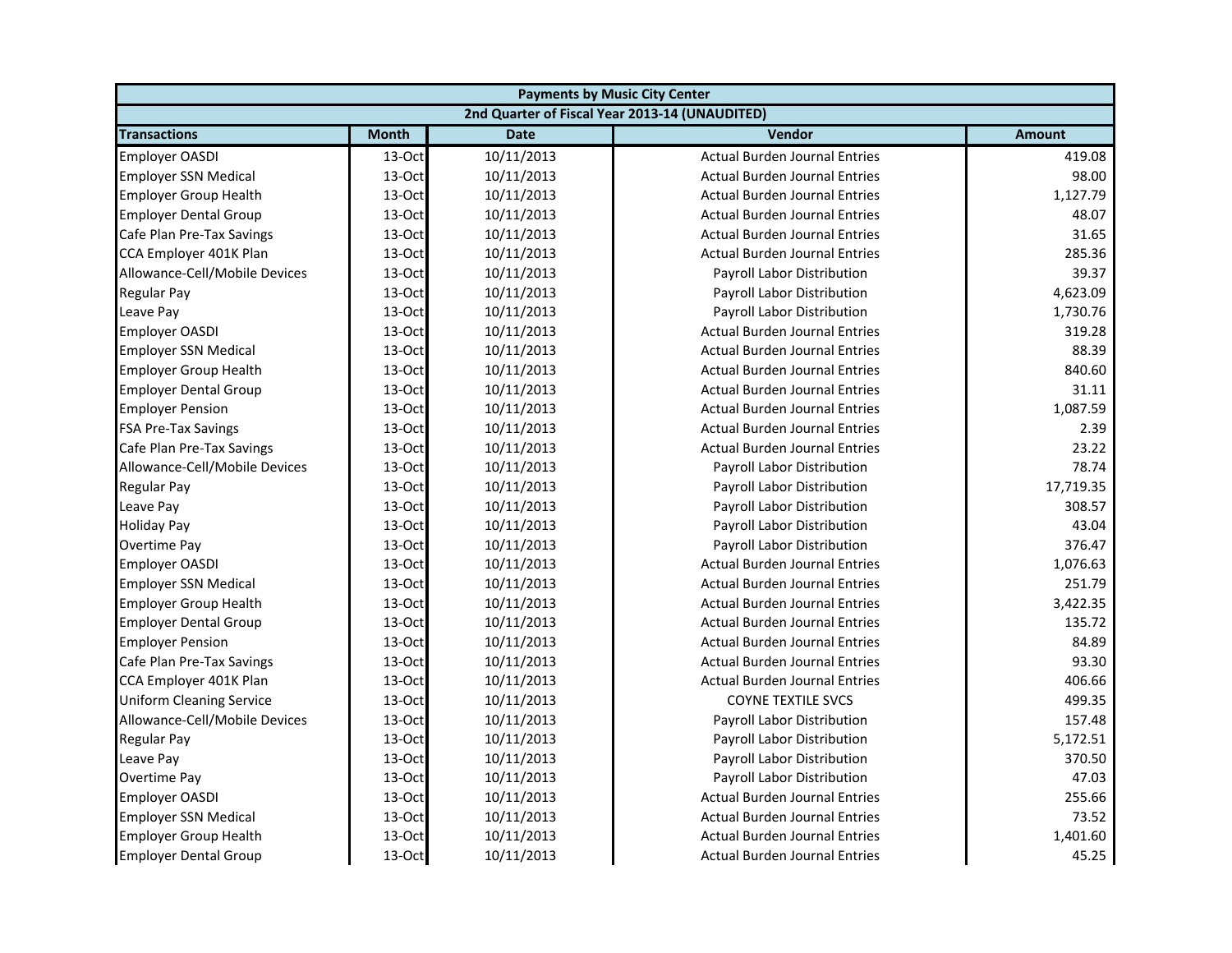| <b>Payments by Music City Center</b> |              |             |                                                |               |
|--------------------------------------|--------------|-------------|------------------------------------------------|---------------|
|                                      |              |             | 2nd Quarter of Fiscal Year 2013-14 (UNAUDITED) |               |
| <b>Transactions</b>                  | <b>Month</b> | <b>Date</b> | Vendor                                         | <b>Amount</b> |
| <b>Employer Pension</b>              | 13-Oct       | 10/11/2013  | <b>Actual Burden Journal Entries</b>           | 956.85        |
| Cafe Plan Pre-Tax Savings            | 13-Oct       | 10/11/2013  | <b>Actual Burden Journal Entries</b>           | 38.61         |
| <b>Regular Pay</b>                   | 13-Oct       | 10/11/2013  | <b>Payroll Labor Distribution</b>              | 3,365.38      |
| <b>Employer OASDI</b>                | $13-Oct$     | 10/11/2013  | <b>Actual Burden Journal Entries</b>           | 211.09        |
| <b>Employer SSN Medical</b>          | 13-Oct       | 10/11/2013  | <b>Actual Burden Journal Entries</b>           | 49.37         |
| CCA Employer 401K Plan               | 13-Oct       | 10/11/2013  | <b>Actual Burden Journal Entries</b>           | 134.62        |
| Allowance-Cell/Mobile Devices        | 13-Oct       | 10/11/2013  | Payroll Labor Distribution                     | 39.37         |
| <b>Regular Pay</b>                   | 13-Oct       | 10/11/2013  | Payroll Labor Distribution                     | 13,401.44     |
| Leave Pay                            | 13-Oct       | 10/11/2013  | Payroll Labor Distribution                     | 250.00        |
| Overtime Pay                         | 13-Oct       | 10/11/2013  | Payroll Labor Distribution                     | 36.96         |
| <b>Employer OASDI</b>                | 13-Oct       | 10/11/2013  | <b>Actual Burden Journal Entries</b>           | 831.06        |
| <b>Employer SSN Medical</b>          | 13-Oct       | 10/11/2013  | <b>Actual Burden Journal Entries</b>           | 194.38        |
| <b>Employer Group Health</b>         | 13-Oct       | 10/11/2013  | <b>Actual Burden Journal Entries</b>           | 1,059.90      |
| <b>Employer Dental Group</b>         | 13-Oct       | 10/11/2013  | <b>Actual Burden Journal Entries</b>           | 59.39         |
| <b>Employer Pension</b>              | 13-Oct       | 10/11/2013  | <b>Actual Burden Journal Entries</b>           | 2,343.05      |
| <b>FSA Pre-Tax Savings</b>           | 13-Oct       | 10/11/2013  | <b>Actual Burden Journal Entries</b>           | 9.75          |
| Cafe Plan Pre-Tax Savings            | 13-Oct       | 10/11/2013  | <b>Actual Burden Journal Entries</b>           | 29.81         |
| Allowance-Cell/Mobile Devices        | 13-Oct       | 10/11/2013  | Payroll Labor Distribution                     | 241.48        |
| <b>Regular Pay</b>                   | 13-Oct       | 10/11/2013  | Payroll Labor Distribution                     | 1,600.00      |
| <b>Employer OASDI</b>                | 13-Oct       | 10/11/2013  | <b>Actual Burden Journal Entries</b>           | 96.78         |
| <b>Employer SSN Medical</b>          | 13-Oct       | 10/11/2013  | <b>Actual Burden Journal Entries</b>           | 22.63         |
| <b>Employer Group Health</b>         | 13-Oct       | 10/11/2013  | <b>Actual Burden Journal Entries</b>           | 235.50        |
| <b>Employer Dental Group</b>         | 13-Oct       | 10/11/2013  | <b>Actual Burden Journal Entries</b>           | 14.14         |
| Cafe Plan Pre-Tax Savings            | 13-Oct       | 10/11/2013  | <b>Actual Burden Journal Entries</b>           | 6.01          |
| CCA Employer 401K Plan               | 13-Oct       | 10/11/2013  | <b>Actual Burden Journal Entries</b>           | 64.00         |
| Allowance-Cell/Mobile Devices        | 13-Oct       | 10/11/2013  | Payroll Labor Distribution                     | 39.37         |
| <b>Regular Pay</b>                   | 13-Oct       | 10/11/2013  | Payroll Labor Distribution                     | 13,970.34     |
| Leave Pay                            | 13-Oct       | 10/11/2013  | Payroll Labor Distribution                     | 728.31        |
| Overtime Pay                         | 13-Oct       | 10/11/2013  | Payroll Labor Distribution                     | 81.90         |
| <b>Employer OASDI</b>                | 13-Oct       | 10/11/2013  | <b>Actual Burden Journal Entries</b>           | 857.60        |
| <b>Employer SSN Medical</b>          | 13-Oct       | 10/11/2013  | <b>Actual Burden Journal Entries</b>           | 200.58        |
| <b>Employer Group Health</b>         | 13-Oct       | 10/11/2013  | <b>Actual Burden Journal Entries</b>           | 2,853.00      |
| <b>Employer Dental Group</b>         | $13-Oct$     | 10/11/2013  | <b>Actual Burden Journal Entries</b>           | 113.12        |
| <b>Employer Pension</b>              | 13-Oct       | 10/11/2013  | <b>Actual Burden Journal Entries</b>           | 233.23        |
| Cafe Plan Pre-Tax Savings            | 13-Oct       | 10/11/2013  | <b>Actual Burden Journal Entries</b>           | 77.56         |
| CCA Employer 401K Plan               | 13-Oct       | 10/11/2013  | <b>Actual Burden Journal Entries</b>           | 340.97        |
| Allowance-Cell/Mobile Devices        | 13-Oct       | 10/11/2013  | Payroll Labor Distribution                     | 78.74         |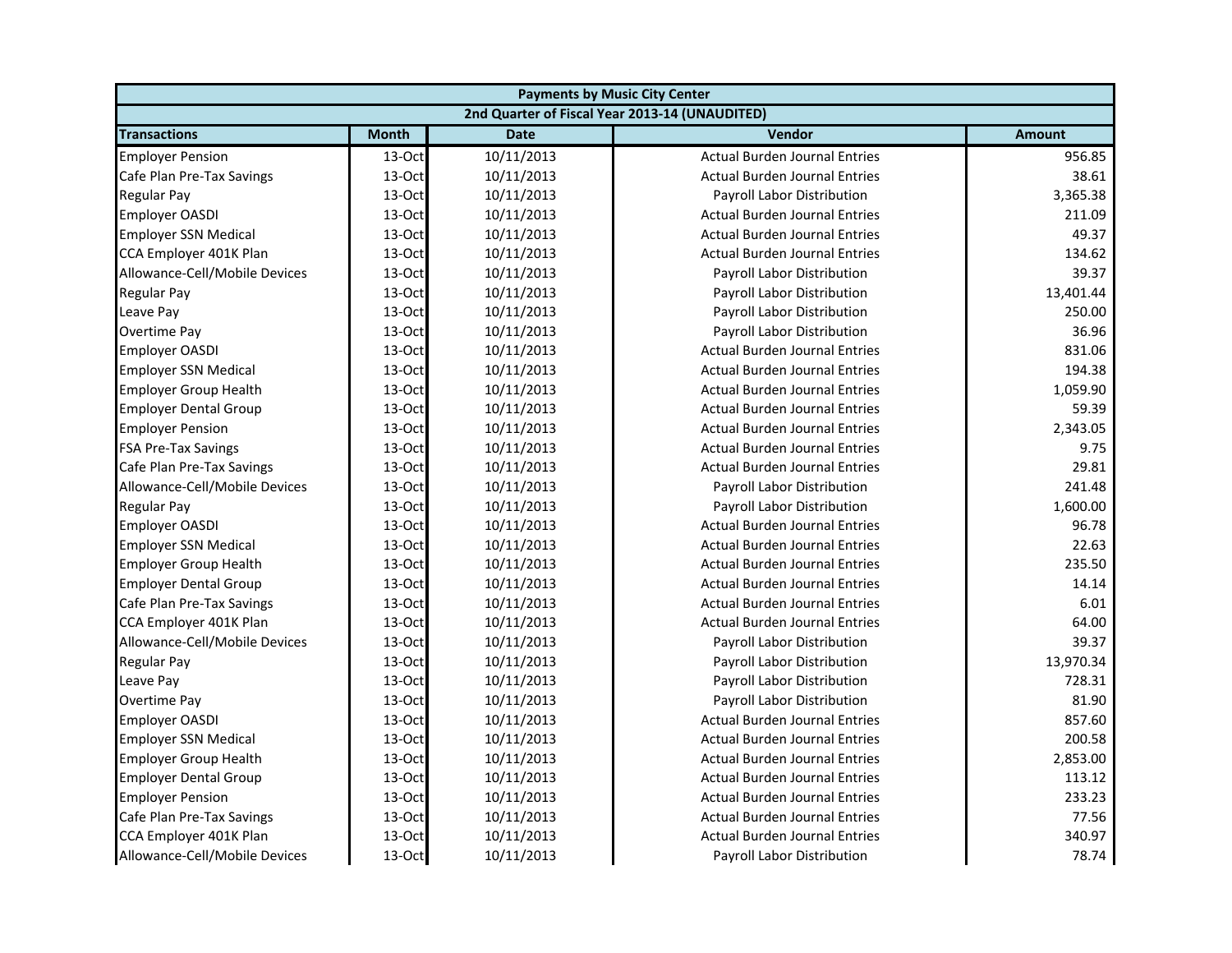| <b>Payments by Music City Center</b> |              |             |                                                |               |
|--------------------------------------|--------------|-------------|------------------------------------------------|---------------|
|                                      |              |             | 2nd Quarter of Fiscal Year 2013-14 (UNAUDITED) |               |
| <b>Transactions</b>                  | <b>Month</b> | <b>Date</b> | Vendor                                         | <b>Amount</b> |
| Offc & Admin Supply                  | 13-Oct       | 10/11/2013  | ATHENS PAPER CO (ACH)                          | 321.75        |
| <b>Regular Pay</b>                   | 13-Oct       | 10/11/2013  | Payroll Labor Distribution                     | 5,576.74      |
| <b>Employer OASDI</b>                | 13-Oct       | 10/11/2013  | <b>Actual Burden Journal Entries</b>           | 324.44        |
| <b>Employer SSN Medical</b>          | 13-Oct       | 10/11/2013  | <b>Actual Burden Journal Entries</b>           | 75.88         |
| <b>Employer Group Health</b>         | 13-Oct       | 10/11/2013  | <b>Actual Burden Journal Entries</b>           | 559.50        |
| <b>Employer Dental Group</b>         | 13-Oct       | 10/11/2013  | <b>Actual Burden Journal Entries</b>           | 28.28         |
| <b>Employer Pension</b>              | 13-Oct       | 10/11/2013  | <b>Actual Burden Journal Entries</b>           | 954.57        |
| <b>FSA Pre-Tax Savings</b>           | 13-Oct       | 10/11/2013  | <b>Actual Burden Journal Entries</b>           | 15.94         |
| Cafe Plan Pre-Tax Savings            | 13-Oct       | 10/11/2013  | <b>Actual Burden Journal Entries</b>           | 15.71         |
| Allowance-Cell/Mobile Devices        | 13-Oct       | 10/11/2013  | Payroll Labor Distribution                     | 78.74         |
| <b>Regular Pay</b>                   | 13-Oct       | 10/11/2013  | Payroll Labor Distribution                     | 6,954.02      |
| Leave Pay                            | 13-Oct       | 10/11/2013  | Payroll Labor Distribution                     | 1,790.79      |
| Overtime Pay                         | 13-Oct       | 10/11/2013  | Payroll Labor Distribution                     | 13.51         |
| <b>Employer OASDI</b>                | 13-Oct       | 10/11/2013  | <b>Actual Burden Journal Entries</b>           | 535.42        |
| <b>Employer SSN Medical</b>          | 13-Oct       | 10/11/2013  | <b>Actual Burden Journal Entries</b>           | 125.22        |
| <b>Employer Group Health</b>         | 13-Oct       | 10/11/2013  | <b>Actual Burden Journal Entries</b>           | 705.00        |
| <b>Employer Dental Group</b>         | 13-Oct       | 10/11/2013  | <b>Actual Burden Journal Entries</b>           | 56.56         |
| Cafe Plan Pre-Tax Savings            | 13-Oct       | 10/11/2013  | <b>Actual Burden Journal Entries</b>           | 18.10         |
| CCA Employer 401K Plan               | 13-Oct       | 10/11/2013  | <b>Actual Burden Journal Entries</b>           | 286.87        |
| Allowance-Cell/Mobile Devices        | 13-Oct       | 10/11/2013  | Payroll Labor Distribution                     | 118.11        |
| Offc & Admin Supply                  | 13-Oct       | 10/11/2013  | A Z OFFICE RESOURCE INC (ACH)                  | 3.75          |
| Offc & Admin Supply                  | 13-Oct       | 10/11/2013  | A Z OFFICE RESOURCE INC (ACH)                  | 1.96          |
| <b>Regular Pay</b>                   | 13-Oct       | 10/11/2013  | Payroll Labor Distribution                     | 9,430.81      |
| Overtime Pay                         | 13-Oct       | 10/11/2013  | Payroll Labor Distribution                     | 31.64         |
| <b>Employer OASDI</b>                | 13-Oct       | 10/11/2013  | <b>Actual Burden Journal Entries</b>           | 122.12        |
| <b>Employer SSN Medical</b>          | 13-Oct       | 10/11/2013  | <b>Actual Burden Journal Entries</b>           | 131.01        |
| <b>Employer Group Health</b>         | 13-Oct       | 10/11/2013  | <b>Actual Burden Journal Entries</b>           | 796.50        |
| <b>Employer Dental Group</b>         | 13-Oct       | 10/11/2013  | <b>Actual Burden Journal Entries</b>           | 28.28         |
| <b>Employer Pension</b>              | 13-Oct       | 10/11/2013  | <b>Actual Burden Journal Entries</b>           | 1,619.69      |
| <b>FSA Pre-Tax Savings</b>           | 13-Oct       | 10/11/2013  | <b>Actual Burden Journal Entries</b>           | 11.07         |
| Cafe Plan Pre-Tax Savings            | 13-Oct       | 10/11/2013  | <b>Actual Burden Journal Entries</b>           | 21.58         |
| <b>Regular Pay</b>                   | 13-Oct       | 10/11/2013  | Payroll Labor Distribution                     | 6,177.93      |
| Leave Pay                            | 13-Oct       | 10/11/2013  | Payroll Labor Distribution                     | 170.50        |
| Overtime Pay                         | 13-Oct       | 10/11/2013  | Payroll Labor Distribution                     | 3.21          |
| <b>Employer OASDI</b>                | 13-Oct       | 10/11/2013  | <b>Actual Burden Journal Entries</b>           | 375.44        |
| <b>Employer SSN Medical</b>          | 13-Oct       | 10/11/2013  | <b>Actual Burden Journal Entries</b>           | 87.80         |
| <b>Employer Group Health</b>         | 13-Oct       | 10/11/2013  | <b>Actual Burden Journal Entries</b>           | 1,029.00      |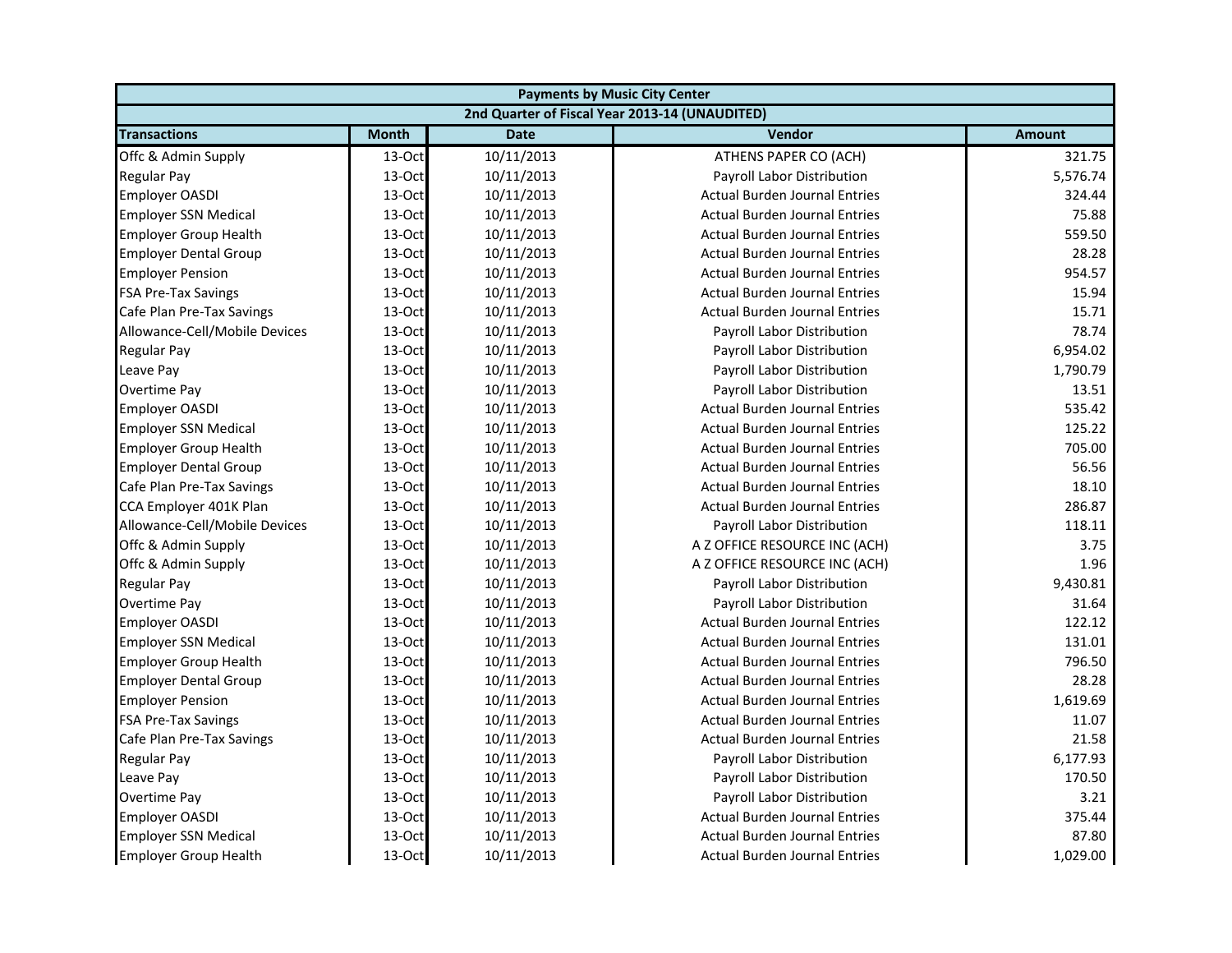| <b>Payments by Music City Center</b> |              |             |                                                |               |
|--------------------------------------|--------------|-------------|------------------------------------------------|---------------|
|                                      |              |             | 2nd Quarter of Fiscal Year 2013-14 (UNAUDITED) |               |
| <b>Transactions</b>                  | <b>Month</b> | <b>Date</b> | Vendor                                         | <b>Amount</b> |
| <b>Employer Dental Group</b>         | 13-Oct       | 10/11/2013  | <b>Actual Burden Journal Entries</b>           | 42.42         |
| Cafe Plan Pre-Tax Savings            | 13-Oct       | 10/11/2013  | <b>Actual Burden Journal Entries</b>           | 28.16         |
| CCA Employer 401K Plan               | 13-Oct       | 10/11/2013  | <b>Actual Burden Journal Entries</b>           | 225.12        |
| Allowance-Cell/Mobile Devices        | 13-Oct       | 10/11/2013  | Payroll Labor Distribution                     | 78.74         |
| Offc & Admin Supply                  | 13-Oct       | 10/11/2013  | A Z OFFICE RESOURCE INC (ACH)                  | 51.94         |
| Offc & Admin Supply                  | 13-Oct       | 10/11/2013  | A Z OFFICE RESOURCE INC (ACH)                  | 7.03          |
| Offc & Admin Supply                  | 13-Oct       | 10/11/2013  | A Z OFFICE RESOURCE INC (ACH)                  | 3.88          |
| Offc & Admin Supply                  | 13-Oct       | 10/11/2013  | A Z OFFICE RESOURCE INC (ACH)                  | 8.52          |
| Offc & Admin Supply                  | 13-Oct       | 10/11/2013  | A Z OFFICE RESOURCE INC (ACH)                  | 3.65          |
| Offc & Admin Supply                  | 13-Oct       | 10/11/2013  | A Z OFFICE RESOURCE INC (ACH)                  | 8.43          |
| Offc & Admin Supply                  | 13-Oct       | 10/11/2013  | A Z OFFICE RESOURCE INC (ACH)                  | 9.82          |
| Offc & Admin Supply                  | 13-Oct       | 10/11/2013  | A Z OFFICE RESOURCE INC (ACH)                  | 3.24          |
| Offc & Admin Supply                  | 13-Oct       | 10/11/2013  | A Z OFFICE RESOURCE INC (ACH)                  | 6.74          |
| Offc & Admin Supply                  | 13-Oct       | 10/11/2013  | A Z OFFICE RESOURCE INC (ACH)                  | 7.44          |
| Offc & Admin Supply                  | 13-Oct       | 10/11/2013  | A Z OFFICE RESOURCE INC (ACH)                  | 2.86          |
| Repair & Maint Supply                | 13-Oct       | 10/15/2013  | 1500 FIN Ferguson Enterprises                  | (68.35)       |
| <b>Small Equipment Supply</b>        | 13-Oct       | 10/15/2013  | W W GRAINGER (P#)                              | 79.53         |
| <b>Small Equipment Supply</b>        | 13-Oct       | 10/15/2013  | W W GRAINGER (P#)                              | 392.85        |
| <b>Small Equipment Supply</b>        | 13-Oct       | 10/15/2013  | W W GRAINGER (P#)                              | 16.47         |
| <b>Laundry Services</b>              | 13-Oct       | 10/15/2013  | <b>ALSCO</b>                                   | 327.13        |
| <b>Laundry Services</b>              | 13-Oct       | 10/15/2013  | <b>ALSCO</b>                                   | 293.15        |
| <b>Laundry Services</b>              | 13-Oct       | 10/15/2013  | <b>ALSCO</b>                                   | 385.40        |
| <b>Medical Services</b>              | 13-Oct       | 10/15/2013  | MED STAR MEDICAL STAFFING INC                  | 1,816.75      |
| <b>Medical Services</b>              | 13-Oct       | 10/15/2013  | MED STAR MEDICAL STAFFING INC                  | 892.13        |
| <b>Medical Services</b>              | 13-Oct       | 10/15/2013  | MED STAR MEDICAL STAFFING INC                  | 1,032.00      |
| <b>Security Services</b>             | 13-Oct       | 10/15/2013  | <b>BRANTLEY SECURITY SERVICES INC</b>          | 1,437.38      |
| <b>Security Services</b>             | 13-Oct       | 10/15/2013  | BRANTLEY SECURITY SERVICES INC                 | 1,088.51      |
| <b>Security Services</b>             | 13-Oct       | 10/15/2013  | BRANTLEY SECURITY SERVICES INC                 | 1,422.88      |
| <b>Temporary Service</b>             | 13-Oct       | 10/15/2013  | <b>BRANTLEY SECURITY SERVICES INC</b>          | 174.00        |
| <b>Temporary Service</b>             | 13-Oct       | 10/15/2013  | <b>BRANTLEY SECURITY SERVICES INC</b>          | 540.80        |
| <b>Temporary Service</b>             | 13-Oct       | 10/15/2013  | <b>BRANTLEY SECURITY SERVICES INC</b>          | 808.12        |
| <b>Temporary Service</b>             | 13-Oct       | 10/15/2013  | <b>BRANTLEY SECURITY SERVICES INC</b>          | 545.32        |
| <b>Temporary Service</b>             | 13-Oct       | 10/16/2013  | <b>BRANTLEY SECURITY SERVICES INC</b>          | 217.50        |
| Auto Fuel                            | 13-Oct       | 10/16/2013  | WRIGHT EXPRESS FINANCIAL SVCS                  | 328.05        |
| Offc & Admin Supply                  | 13-Oct       | 10/16/2013  | A Z OFFICE RESOURCE INC (ACH)                  | 5.02          |
| Offc & Admin Supply                  | 13-Oct       | 10/16/2013  | A Z OFFICE RESOURCE INC (ACH)                  | 13.34         |
| <b>District Energy System</b>        | 13-Oct       | 10/17/2013  | DES REVENUE / US BANK (ACH)                    | 258,826.85    |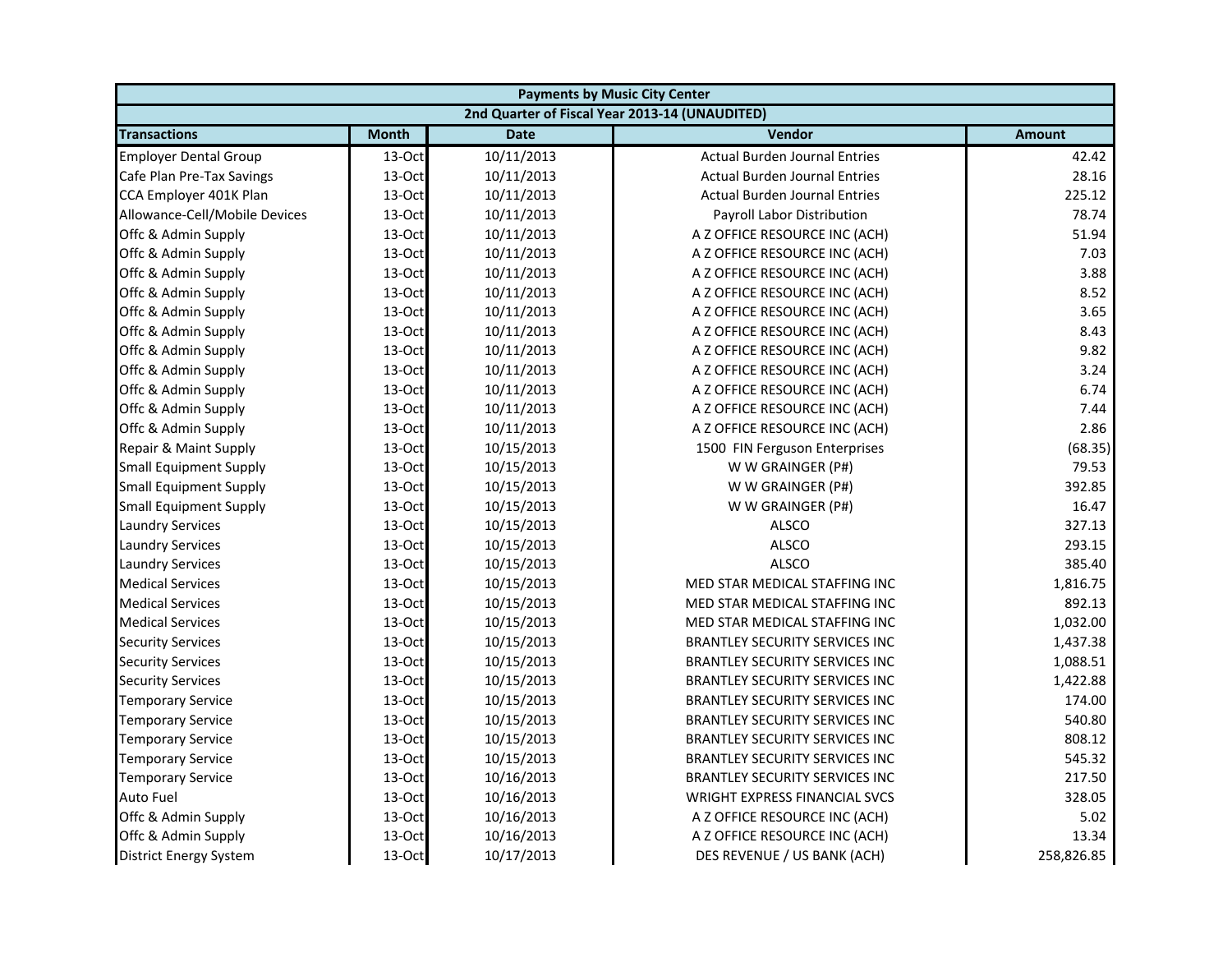| <b>Payments by Music City Center</b> |              |             |                                                |               |
|--------------------------------------|--------------|-------------|------------------------------------------------|---------------|
|                                      |              |             | 2nd Quarter of Fiscal Year 2013-14 (UNAUDITED) |               |
| <b>Transactions</b>                  | <b>Month</b> | <b>Date</b> | Vendor                                         | <b>Amount</b> |
| <b>HHold &amp; Jnitr Supply</b>      | 13-Oct       | 10/17/2013  | W W GRAINGER (P#)                              | 248.94        |
| <b>HHold &amp; Jnitr Supply</b>      | 13-Oct       | 10/17/2013  | W W GRAINGER (P#)                              | 1,409.40      |
| <b>HHold &amp; Jnitr Supply</b>      | 13-Oct       | 10/17/2013  | W W GRAINGER (P#)                              | 457.60        |
| <b>Temporary Service</b>             | 13-Oct       | 10/17/2013  | INDUSTRIAL STAFFING OF TN (ACH                 | 2,828.16      |
| <b>Medical Services</b>              | 13-Oct       | 10/17/2013  | MED STAR MEDICAL STAFFING INC                  | 489.13        |
| <b>Merchant Fees</b>                 | 13-Oct       | 10/17/2013  | <b>FIS</b>                                     | 9,067.32      |
| Employee Out-of-town Travel          | 13-Oct       | 10/17/2013  | STARKS, CHARLES L                              | 704.36        |
| Other Rpr & Maint Srvc               | 13-Oct       | 10/18/2013  | NASHVILLE MACHINE ELEVATOR CO                  | 285.75        |
| Other Rpr & Maint Srvc               | 13-Oct       | 10/18/2013  | NASHVILLE MACHINE ELEVATOR CO                  | 127.00        |
| Repair & Maint Supply                | 13-Oct       | 10/18/2013  | W W GRAINGER (P#)                              | 364.88        |
| Repair & Maint Supply                | 13-Oct       | 10/18/2013  | W W GRAINGER (P#)                              | 172.54        |
| <b>Electrical Supply</b>             | 13-Oct       | 10/18/2013  | SIMPLEX GRINNELL LP (ACH)                      | 80.00         |
| <b>HHold &amp; Jnitr Supply</b>      | 13-Oct       | 10/18/2013  | W W GRAINGER (P#)                              | 187.80        |
| <b>Rent Equipment</b>                | 13-Oct       | 10/18/2013  | PENSKE TRUCK LEASING (ACH)                     | 4.00          |
| <b>Rent Equipment</b>                | 13-Oct       | 10/18/2013  | PENSKE TRUCK LEASING (ACH)                     | 150.00        |
| <b>Rent Equipment</b>                | 13-Oct       | 10/18/2013  | PENSKE TRUCK LEASING (ACH)                     | 2.75          |
| Rent Equipment                       | 13-Oct       | 10/18/2013  | PENSKE TRUCK LEASING (ACH)                     | 4.00          |
| <b>Rent Equipment</b>                | 13-Oct       | 10/18/2013  | PENSKE TRUCK LEASING (ACH)                     | 160.00        |
| <b>Rent Equipment</b>                | 13-Oct       | 10/18/2013  | PENSKE TRUCK LEASING (ACH)                     | 1.80          |
| <b>Uniform Cleaning Service</b>      | 13-Oct       | 10/18/2013  | <b>COYNE TEXTILE SVCS</b>                      | 25.89         |
| <b>Uniform Cleaning Service</b>      | 13-Oct       | 10/18/2013  | <b>COYNE TEXTILE SVCS</b>                      | 282.21        |
| Other Rpr & Maint Srvc               | 13-Oct       | 10/18/2013  | MCC 10/13 A/R Entry                            | (201.44)      |
| Offc & Admin Supply                  | $13-Oct$     | 10/18/2013  | MCC 10/13 A/R Entry                            | (197.33)      |
| Repair & Maint Supply                | 13-Oct       | 10/18/2013  | MCC 10/13 A/R Entry                            | (79.40)       |
| Offc & Admin Supply                  | 13-Oct       | 10/18/2013  | A Z OFFICE RESOURCE INC (ACH)                  | 90.20         |
| Offc & Admin Supply                  | 13-Oct       | 10/18/2013  | A Z OFFICE RESOURCE INC (ACH)                  | 2.49          |
| <b>Temporary Service</b>             | 13-Oct       | 10/21/2013  | LMG INC (ACH)                                  | 500.00        |
| Rent Equipment                       | 13-Oct       | 10/21/2013  | FORKLIFT SYSTEMS INC (ACH)                     | 727.50        |
| <b>Rent Equipment</b>                | 13-Oct       | 10/21/2013  | FORKLIFT SYSTEMS INC (ACH)                     | 727.50        |
| <b>Medical Services</b>              | 13-Oct       | 10/21/2013  | MED STAR MEDICAL STAFFING INC                  | 849.25        |
| <b>Medical Services</b>              | 13-Oct       | 10/21/2013  | MED STAR MEDICAL STAFFING INC                  | 999.75        |
| <b>Medical Services</b>              | 13-Oct       | 10/21/2013  | MED STAR MEDICAL STAFFING INC                  | 1,531.88      |
| <b>Security Services</b>             | 13-Oct       | 10/21/2013  | <b>BRANTLEY SECURITY SERVICES INC</b>          | 1,551.45      |
| <b>Security Services</b>             | 13-Oct       | 10/21/2013  | <b>BRANTLEY SECURITY SERVICES INC</b>          | 174.00        |
| <b>Temporary Service</b>             | 13-Oct       | 10/21/2013  | <b>BRANTLEY SECURITY SERVICES INC</b>          | 534.45        |
| <b>Electrical Supply</b>             | 13-Oct       | 10/22/2013  | CAN DO NATIONAL TAPE (ACH)                     | 387.25        |
| <b>Electrical Supply</b>             | 13-Oct       | 10/22/2013  | CAN DO NATIONAL TAPE (ACH)                     | 575.25        |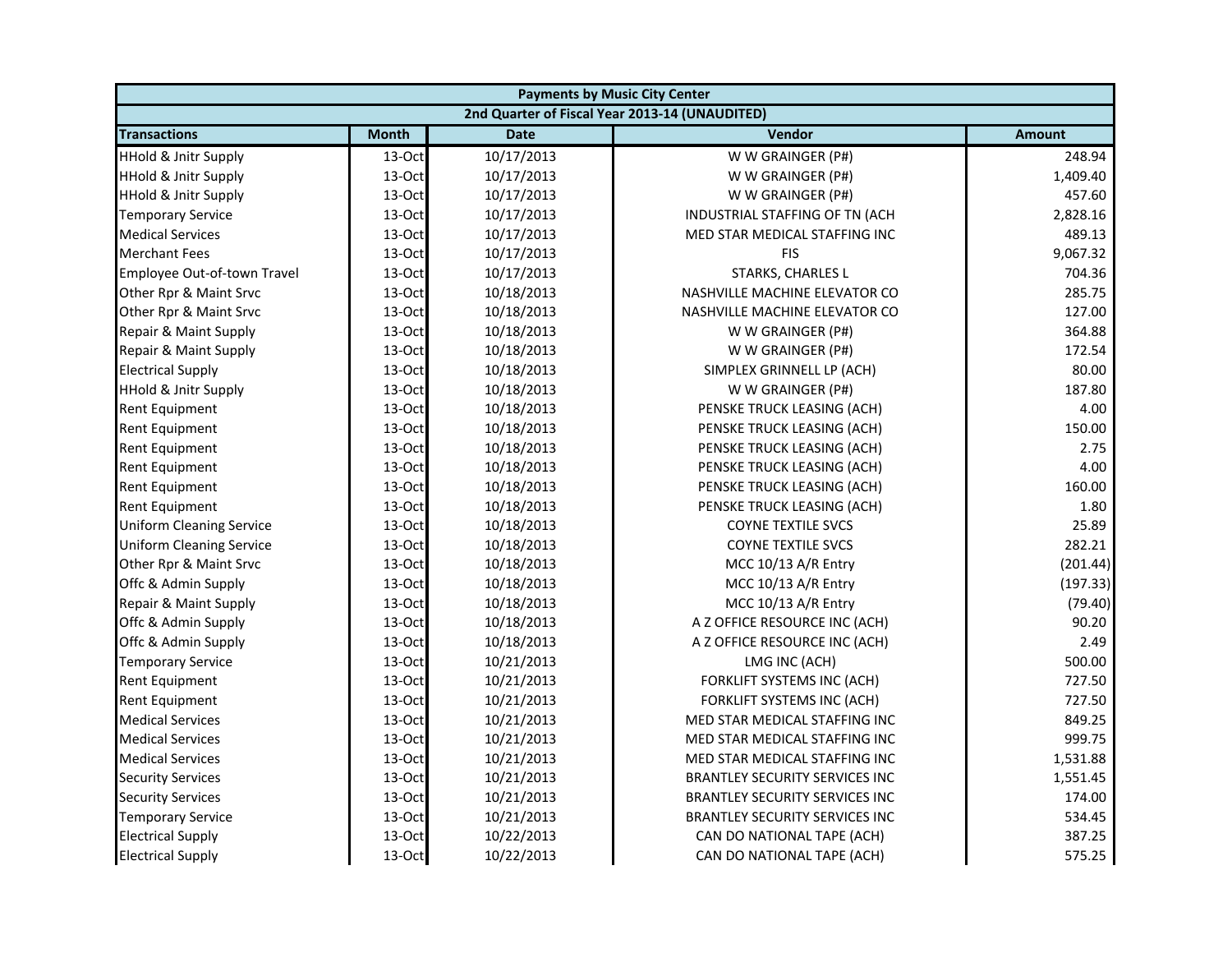| <b>Payments by Music City Center</b> |              |             |                                                |               |
|--------------------------------------|--------------|-------------|------------------------------------------------|---------------|
|                                      |              |             | 2nd Quarter of Fiscal Year 2013-14 (UNAUDITED) |               |
| <b>Transactions</b>                  | <b>Month</b> | <b>Date</b> | Vendor                                         | <b>Amount</b> |
| <b>Laundry Services</b>              | $13-Oct$     | 10/22/2013  | <b>ALSCO</b>                                   | 26.10         |
| <b>Laundry Services</b>              | 13-Oct       | 10/22/2013  | <b>ALSCO</b>                                   | 202.00        |
| <b>Security Services</b>             | 13-Oct       | 10/22/2013  | <b>BRANTLEY SECURITY SERVICES INC</b>          | 1,835.30      |
| <b>Security Services</b>             | 13-Oct       | 10/22/2013  | <b>BRANTLEY SECURITY SERVICES INC</b>          | 14,173.97     |
| <b>Temporary Service</b>             | 13-Oct       | 10/22/2013  | <b>BRANTLEY SECURITY SERVICES INC</b>          | 232.00        |
| <b>Uniform Cleaning Service</b>      | 13-Oct       | 10/22/2013  | <b>COYNE TEXTILE SVCS</b>                      | 51.00         |
| <b>Uniform Cleaning Service</b>      | 13-Oct       | 10/22/2013  | <b>COYNE TEXTILE SVCS</b>                      | 550.84        |
| Printing/Binding                     | 13-Oct       | 10/22/2013  | RICOH USA INC (ACH)                            | 46.00         |
| Telephone & Telegraph                | 13-Oct       | 10/23/2013  | AT&T (PO BOX 105320)(105262)(7                 | 797.70        |
| <b>Temporary Service</b>             | 13-Oct       | 10/23/2013  | <b>BRANTLEY SECURITY SERVICES INC</b>          | 460.46        |
| <b>Mngt Cnsltnt Srvc</b>             | 13-Oct       | 10/23/2013  | INQUIRIES INC (ACH)                            | 233.00        |
| <b>Laundry Services</b>              | 13-Oct       | 10/24/2013  | <b>ALSCO</b>                                   | 385.40        |
| Printing/Binding                     | 13-Oct       | 10/24/2013  | RICOH USA INC (ACH)                            | 46.00         |
| Employee Local Travel/Park           | 13-Oct       | 10/24/2013  | <b>CENTRAL PARKING SYSTEMS</b>                 | 20.00         |
| Regular Pay                          | 13-Oct       | 10/25/2013  | Payroll Labor Distribution                     | 19,563.61     |
| Leave Pay                            | 13-Oct       | 10/25/2013  | Payroll Labor Distribution                     | 90.00         |
| Overtime Pay                         | 13-Oct       | 10/25/2013  | Payroll Labor Distribution                     | 342.47        |
| <b>Other Special Pay</b>             | 13-Oct       | 10/25/2013  | NCC 10/13 PAYROLL RECLASS                      | (5,000.00)    |
| Other Special Pay                    | 13-Oct       | 10/25/2013  | Payroll Labor Distribution                     | 5,000.00      |
| <b>Employer OASDI</b>                | 13-Oct       | 10/25/2013  | NCC 10/13 PAYROLL RECLASS                      | (310.00)      |
| <b>Employer OASDI</b>                | 13-Oct       | 10/25/2013  | <b>Actual Burden Journal Entries</b>           | 1,494.05      |
| <b>Employer SSN Medical</b>          | 13-Oct       | 10/25/2013  | NCC 10/13 PAYROLL RECLASS                      | (72.50)       |
| <b>Employer SSN Medical</b>          | 13-Oct       | 10/25/2013  | <b>Actual Burden Journal Entries</b>           | 349.40        |
| <b>Employer Group Health</b>         | 13-Oct       | 10/25/2013  | <b>Actual Burden Journal Entries</b>           | 2,491.98      |
| <b>Employer Dental Group</b>         | 13-Oct       | 10/25/2013  | <b>Actual Burden Journal Entries</b>           | 142.38        |
| <b>Employer Group Life</b>           | 13-Oct       | 10/25/2013  | <b>Actual Burden Journal Entries</b>           | 123.42        |
| Cafe Plan Pre-Tax Savings            | 13-Oct       | 10/25/2013  | <b>Actual Burden Journal Entries</b>           | 67.49         |
| CCA Employer 401K Plan               | 13-Oct       | 10/25/2013  | <b>Actual Burden Journal Entries</b>           | 696.74        |
| Regular Pay                          | 13-Oct       | 10/25/2013  | Payroll Labor Distribution                     | 4,940.68      |
| Leave Pay                            | 13-Oct       | 10/25/2013  | Payroll Labor Distribution                     | 797.20        |
| Overtime Pay                         | 13-Oct       | 10/25/2013  | Payroll Labor Distribution                     | 34.65         |
| <b>Employer OASDI</b>                | 13-Oct       | 10/25/2013  | <b>Actual Burden Journal Entries</b>           | 275.68        |
| <b>Employer SSN Medical</b>          | 13-Oct       | 10/25/2013  | <b>Actual Burden Journal Entries</b>           | 78.20         |
| <b>Employer Group Health</b>         | 13-Oct       | 10/25/2013  | <b>Actual Burden Journal Entries</b>           | 1,045.63      |
| <b>Employer Dental Group</b>         | 13-Oct       | 10/25/2013  | <b>Actual Burden Journal Entries</b>           | 33.50         |
| Employer Group Life                  | 13-Oct       | 10/25/2013  | <b>Actual Burden Journal Entries</b>           | 31.99         |
| <b>Employer Pension</b>              | 13-Oct       | 10/25/2013  | <b>Actual Burden Journal Entries</b>           | 988.07        |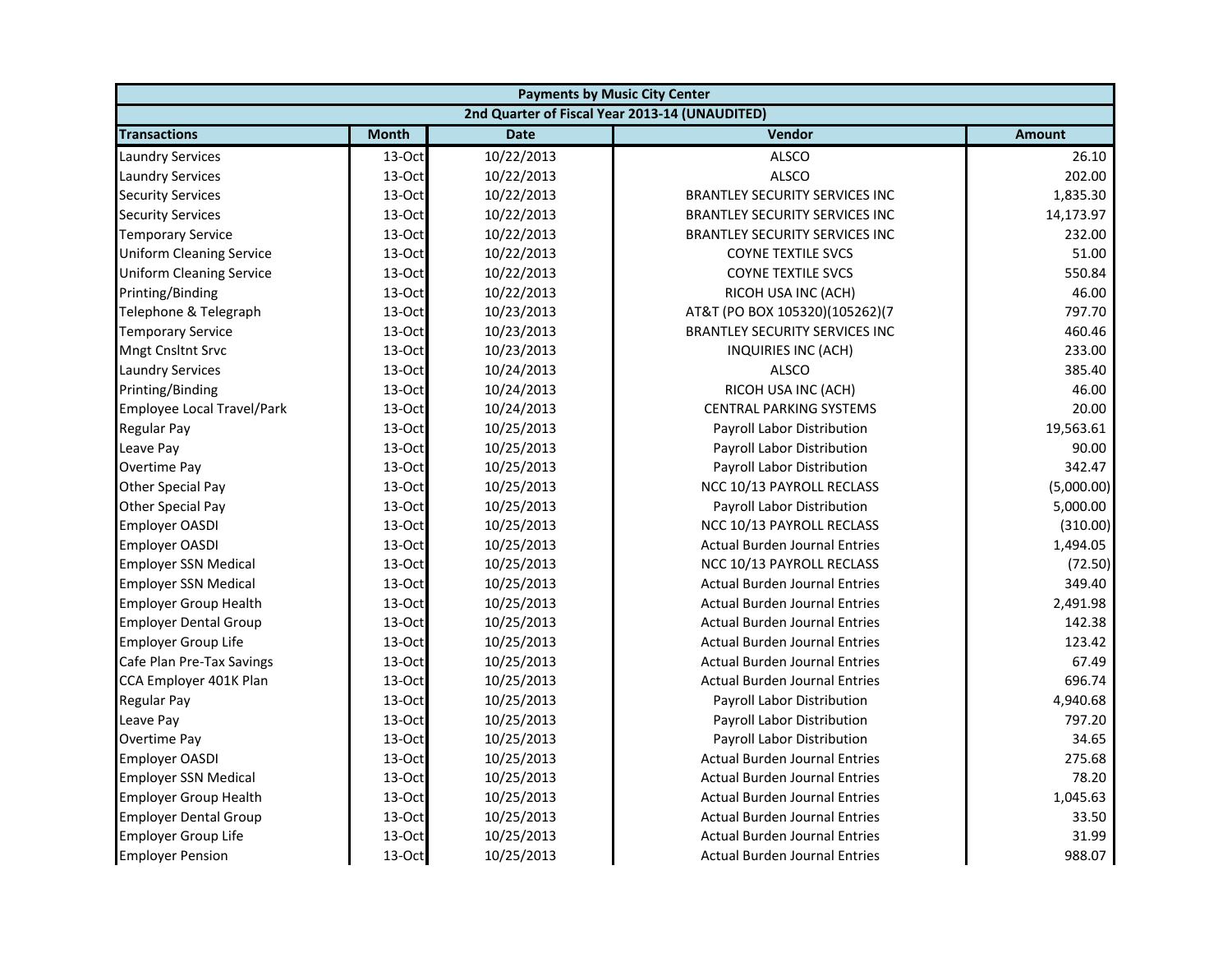| <b>Payments by Music City Center</b> |              |             |                                                |               |
|--------------------------------------|--------------|-------------|------------------------------------------------|---------------|
|                                      |              |             | 2nd Quarter of Fiscal Year 2013-14 (UNAUDITED) |               |
| <b>Transactions</b>                  | <b>Month</b> | <b>Date</b> | Vendor                                         | <b>Amount</b> |
| Cafe Plan Pre-Tax Savings            | 13-Oct       | 10/25/2013  | <b>Actual Burden Journal Entries</b>           | 28.84         |
| <b>Regular Pay</b>                   | 13-Oct       | 10/25/2013  | Payroll Labor Distribution                     | 21,413.24     |
| Leave Pay                            | 13-Oct       | 10/25/2013  | Payroll Labor Distribution                     | 623.20        |
| Overtime Pay                         | 13-Oct       | 10/25/2013  | Payroll Labor Distribution                     | 1,550.06      |
| <b>Other Special Pay</b>             | 13-Oct       | 10/25/2013  | NCC 10/13 PAYROLL RECLASS                      | (5,000.00)    |
| Other Special Pay                    | 13-Oct       | 10/25/2013  | Payroll Labor Distribution                     | 5,000.00      |
| <b>Employer OASDI</b>                | 13-Oct       | 10/25/2013  | NCC 10/13 PAYROLL RECLASS                      | (310.00)      |
| <b>Employer OASDI</b>                | 13-Oct       | 10/25/2013  | <b>Actual Burden Journal Entries</b>           | 1,702.54      |
| <b>Employer SSN Medical</b>          | 13-Oct       | 10/25/2013  | NCC 10/13 PAYROLL RECLASS                      | (72.50)       |
| <b>Employer SSN Medical</b>          | 13-Oct       | 10/25/2013  | <b>Actual Burden Journal Entries</b>           | 398.17        |
| <b>Employer Group Health</b>         | 13-Oct       | 10/25/2013  | <b>Actual Burden Journal Entries</b>           | 3,089.33      |
| <b>Employer Dental Group</b>         | 13-Oct       | 10/25/2013  | <b>Actual Burden Journal Entries</b>           | 157.22        |
| <b>Employer Group Life</b>           | 13-Oct       | 10/25/2013  | <b>Actual Burden Journal Entries</b>           | 123.98        |
| Cafe Plan Pre-Tax Savings            | 13-Oct       | 10/25/2013  | <b>Actual Burden Journal Entries</b>           | 85.51         |
| CCA Employer 401K Plan               | 13-Oct       | 10/25/2013  | <b>Actual Burden Journal Entries</b>           | 637.36        |
| <b>Electrical Supply</b>             | 13-Oct       | 10/25/2013  | WILLIAMS WHOLESALE SUPPLY OF N                 | 438.50        |
| <b>Electrical Supply</b>             | 13-Oct       | 10/25/2013  | WILLIAMS WHOLESALE SUPPLY OF N                 | 329.00        |
| <b>Regular Pay</b>                   | 13-Oct       | 10/25/2013  | Payroll Labor Distribution                     | 188.32        |
| Leave Pay                            | 13-Oct       | 10/25/2013  | Payroll Labor Distribution                     | 397.32        |
| Overtime Pay                         | 13-Oct       | 10/25/2013  | Payroll Labor Distribution                     | (177.03)      |
| <b>Employer OASDI</b>                | 13-Oct       | 10/25/2013  | <b>Actual Burden Journal Entries</b>           | (27.22)       |
| <b>Employer SSN Medical</b>          | 13-Oct       | 10/25/2013  | <b>Actual Burden Journal Entries</b>           | 7.35          |
| <b>Employer Group Health</b>         | 13-Oct       | 10/25/2013  | <b>Actual Burden Journal Entries</b>           | (234.13)      |
| <b>Employer Dental Group</b>         | 13-Oct       | 10/25/2013  | <b>Actual Burden Journal Entries</b>           | 2.83          |
| <b>Employer Group Life</b>           | 13-Oct       | 10/25/2013  | <b>Actual Burden Journal Entries</b>           | 2.22          |
| <b>Employer Pension</b>              | 13-Oct       | 10/25/2013  | <b>Actual Burden Journal Entries</b>           | 69.96         |
| Cafe Plan Pre-Tax Savings            | 13-Oct       | 10/25/2013  | <b>Actual Burden Journal Entries</b>           | (7.23)        |
| <b>Regular Pay</b>                   | 13-Oct       | 10/25/2013  | Payroll Labor Distribution                     | 30,635.04     |
| Leave Pay                            | 13-Oct       | 10/25/2013  | Payroll Labor Distribution                     | 646.71        |
| Overtime Pay                         | 13-Oct       | 10/25/2013  | Payroll Labor Distribution                     | 369.17        |
| <b>Other Special Pay</b>             | 13-Oct       | 10/25/2013  | NCC 10/13 PAYROLL RECLASS                      | (5,000.00)    |
| <b>Other Special Pay</b>             | 13-Oct       | 10/25/2013  | Payroll Labor Distribution                     | 5,000.00      |
| <b>Employer OASDI</b>                | 13-Oct       | 10/25/2013  | NCC 10/13 PAYROLL RECLASS                      | (310.00)      |
| <b>Employer OASDI</b>                | 13-Oct       | 10/25/2013  | <b>Actual Burden Journal Entries</b>           | 2,120.74      |
| <b>Employer SSN Medical</b>          | 13-Oct       | 10/25/2013  | NCC 10/13 PAYROLL RECLASS                      | (72.50)       |
| <b>Employer SSN Medical</b>          | 13-Oct       | 10/25/2013  | <b>Actual Burden Journal Entries</b>           | 495.96        |
| <b>Employer Group Health</b>         | 13-Oct       | 10/25/2013  | <b>Actual Burden Journal Entries</b>           | 6,873.04      |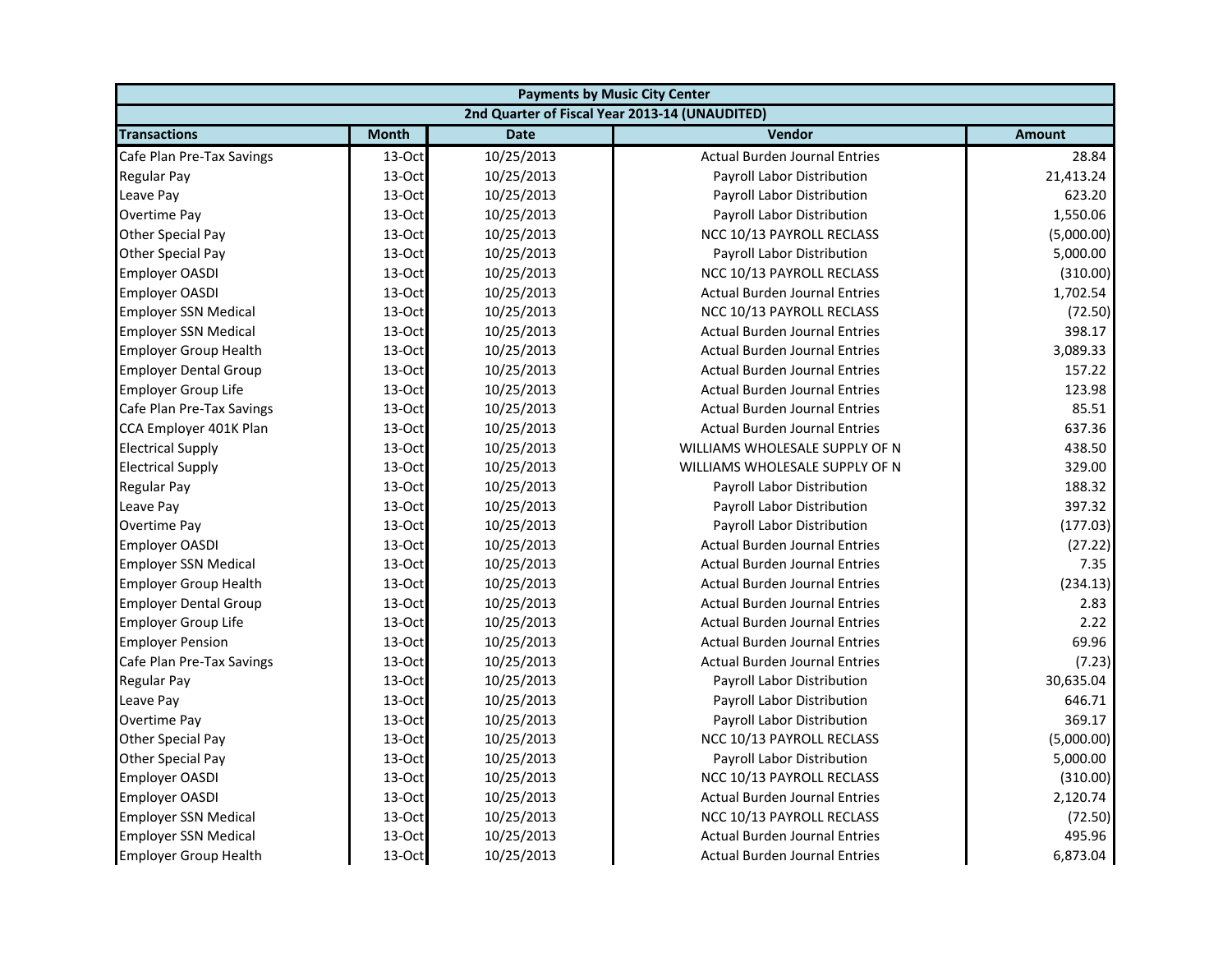| <b>Payments by Music City Center</b> |              |             |                                                |               |
|--------------------------------------|--------------|-------------|------------------------------------------------|---------------|
|                                      |              |             | 2nd Quarter of Fiscal Year 2013-14 (UNAUDITED) |               |
| <b>Transactions</b>                  | <b>Month</b> | <b>Date</b> | Vendor                                         | <b>Amount</b> |
| <b>Employer Dental Group</b>         | 13-Oct       | 10/25/2013  | <b>Actual Burden Journal Entries</b>           | 372.57        |
| <b>Employer Group Life</b>           | 13-Oct       | 10/25/2013  | <b>Actual Burden Journal Entries</b>           | 303.60        |
| Cafe Plan Pre-Tax Savings            | 13-Oct       | 10/25/2013  | <b>Actual Burden Journal Entries</b>           | 186.56        |
| CCA Employer 401K Plan               | 13-Oct       | 10/25/2013  | <b>Actual Burden Journal Entries</b>           | 1,034.71      |
| <b>Regular Pay</b>                   | 13-Oct       | 10/25/2013  | Payroll Labor Distribution                     | 4,375.62      |
| Leave Pay                            | 13-Oct       | 10/25/2013  | Payroll Labor Distribution                     | 112.56        |
| Overtime Pay                         | 13-Oct       | 10/25/2013  | Payroll Labor Distribution                     | 328.05        |
| <b>Employer OASDI</b>                | 13-Oct       | 10/25/2013  | <b>Actual Burden Journal Entries</b>           | 216.52        |
| <b>Employer SSN Medical</b>          | 13-Oct       | 10/25/2013  | <b>Actual Burden Journal Entries</b>           | 64.35         |
| <b>Employer Group Health</b>         | 13-Oct       | 10/25/2013  | <b>Actual Burden Journal Entries</b>           | 1,032.31      |
| <b>Employer Dental Group</b>         | 13-Oct       | 10/25/2013  | <b>Actual Burden Journal Entries</b>           | 35.92         |
| <b>Employer Group Life</b>           | 13-Oct       | 10/25/2013  | <b>Actual Burden Journal Entries</b>           | 28.32         |
| <b>Employer Pension</b>              | 13-Oct       | 10/25/2013  | <b>Actual Burden Journal Entries</b>           | 605.63        |
| <b>FSA Pre-Tax Savings</b>           | 13-Oct       | 10/25/2013  | <b>Actual Burden Journal Entries</b>           | 0.51          |
| Cafe Plan Pre-Tax Savings            | 13-Oct       | 10/25/2013  | <b>Actual Burden Journal Entries</b>           | 28.26         |
| <b>Regular Pay</b>                   | 13-Oct       | 10/25/2013  | Payroll Labor Distribution                     | 6,818.46      |
| Leave Pay                            | 13-Oct       | 10/25/2013  | Payroll Labor Distribution                     | 294.00        |
| Overtime Pay                         | 13-Oct       | 10/25/2013  | Payroll Labor Distribution                     | 80.53         |
| <b>Employer OASDI</b>                | 13-Oct       | 10/25/2013  | <b>Actual Burden Journal Entries</b>           | 420.29        |
| <b>Employer SSN Medical</b>          | 13-Oct       | 10/25/2013  | <b>Actual Burden Journal Entries</b>           | 98.35         |
| <b>Employer Group Health</b>         | 13-Oct       | 10/25/2013  | <b>Actual Burden Journal Entries</b>           | 1,127.48      |
| <b>Employer Dental Group</b>         | 13-Oct       | 10/25/2013  | <b>Actual Burden Journal Entries</b>           | 48.07         |
| <b>Employer Group Life</b>           | 13-Oct       | 10/25/2013  | <b>Actual Burden Journal Entries</b>           | 40.73         |
| Cafe Plan Pre-Tax Savings            | 13-Oct       | 10/25/2013  | <b>Actual Burden Journal Entries</b>           | 31.61         |
| CCA Employer 401K Plan               | 13-Oct       | 10/25/2013  | <b>Actual Burden Journal Entries</b>           | 287.71        |
| <b>Regular Pay</b>                   | 13-Oct       | 10/25/2013  | Payroll Labor Distribution                     | 6,353.85      |
| <b>Other Special Pay</b>             | 13-Oct       | 10/25/2013  | NCC 10/13 PAYROLL RECLASS                      | (5,000.00)    |
| Other Special Pay                    | 13-Oct       | 10/25/2013  | Payroll Labor Distribution                     | 5,000.00      |
| <b>Employer OASDI</b>                | 13-Oct       | 10/25/2013  | NCC 10/13 PAYROLL RECLASS                      | (310.00)      |
| <b>Employer OASDI</b>                | 13-Oct       | 10/25/2013  | <b>Actual Burden Journal Entries</b>           | 624.39        |
| <b>Employer SSN Medical</b>          | 13-Oct       | 10/25/2013  | NCC 10/13 PAYROLL RECLASS                      | (72.50)       |
| <b>Employer SSN Medical</b>          | 13-Oct       | 10/25/2013  | <b>Actual Burden Journal Entries</b>           | 159.75        |
| <b>Employer Group Health</b>         | 13-Oct       | 10/25/2013  | <b>Actual Burden Journal Entries</b>           | 840.60        |
| <b>Employer Dental Group</b>         | 13-Oct       | 10/25/2013  | <b>Actual Burden Journal Entries</b>           | 31.11         |
| <b>Employer Group Life</b>           | 13-Oct       | 10/25/2013  | <b>Actual Burden Journal Entries</b>           | 24.53         |
| <b>Employer Pension</b>              | 13-Oct       | 10/25/2013  | <b>Actual Burden Journal Entries</b>           | 1,087.59      |
| <b>FSA Pre-Tax Savings</b>           | 13-Oct       | 10/25/2013  | <b>Actual Burden Journal Entries</b>           | 2.39          |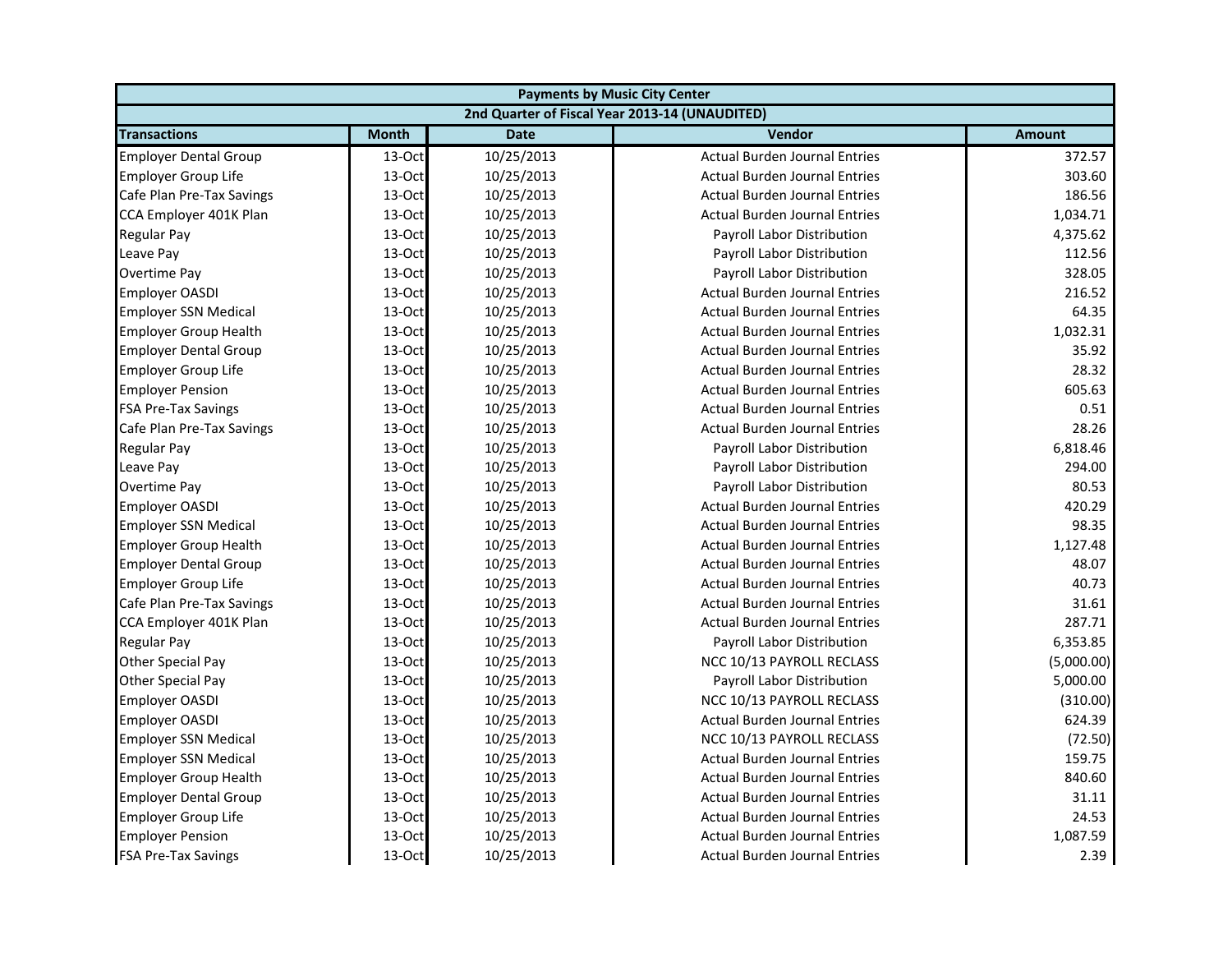| <b>Payments by Music City Center</b> |              |             |                                                |               |
|--------------------------------------|--------------|-------------|------------------------------------------------|---------------|
|                                      |              |             | 2nd Quarter of Fiscal Year 2013-14 (UNAUDITED) |               |
| <b>Transactions</b>                  | <b>Month</b> | <b>Date</b> | Vendor                                         | <b>Amount</b> |
| Cafe Plan Pre-Tax Savings            | 13-Oct       | 10/25/2013  | <b>Actual Burden Journal Entries</b>           | 23.24         |
| <b>Regular Pay</b>                   | 13-Oct       | 10/25/2013  | Payroll Labor Distribution                     | 17,220.84     |
| Leave Pay                            | 13-Oct       | 10/25/2013  | Payroll Labor Distribution                     | 1,411.30      |
| Overtime Pay                         | 13-Oct       | 10/25/2013  | Payroll Labor Distribution                     | 519.95        |
| <b>Other Special Pay</b>             | 13-Oct       | 10/25/2013  | NCC 10/13 PAYROLL RECLASS                      | (5,000.00)    |
| Other Special Pay                    | 13-Oct       | 10/25/2013  | Payroll Labor Distribution                     | 5,000.00      |
| <b>Employer OASDI</b>                | 13-Oct       | 10/25/2013  | NCC 10/13 PAYROLL RECLASS                      | (310.00)      |
| <b>Employer OASDI</b>                | 13-Oct       | 10/25/2013  | <b>Actual Burden Journal Entries</b>           | 1,420.61      |
| <b>Employer SSN Medical</b>          | 13-Oct       | 10/25/2013  | NCC 10/13 PAYROLL RECLASS                      | (72.50)       |
| <b>Employer SSN Medical</b>          | 13-Oct       | 10/25/2013  | <b>Actual Burden Journal Entries</b>           | 332.21        |
| <b>Employer Group Health</b>         | 13-Oct       | 10/25/2013  | <b>Actual Burden Journal Entries</b>           | 3,422.49      |
| <b>Employer Dental Group</b>         | 13-Oct       | 10/25/2013  | <b>Actual Burden Journal Entries</b>           | 135.79        |
| <b>Employer Group Life</b>           | 13-Oct       | 10/25/2013  | <b>Actual Burden Journal Entries</b>           | 130.00        |
| <b>Employer Pension</b>              | 13-Oct       | 10/25/2013  | <b>Actual Burden Journal Entries</b>           | 78.02         |
| Cafe Plan Pre-Tax Savings            | 13-Oct       | 10/25/2013  | <b>Actual Burden Journal Entries</b>           | 93.33         |
| CCA Employer 401K Plan               | 13-Oct       | 10/25/2013  | <b>Actual Burden Journal Entries</b>           | 432.34        |
| <b>Regular Pay</b>                   | 13-Oct       | 10/25/2013  | Payroll Labor Distribution                     | 5,445.92      |
| Leave Pay                            | 13-Oct       | 10/25/2013  | Payroll Labor Distribution                     | 114.00        |
| Overtime Pay                         | 13-Oct       | 10/25/2013  | <b>Payroll Labor Distribution</b>              | 140.51        |
| <b>Employer OASDI</b>                | 13-Oct       | 10/25/2013  | <b>Actual Burden Journal Entries</b>           | 262.50        |
| <b>Employer SSN Medical</b>          | 13-Oct       | 10/25/2013  | <b>Actual Burden Journal Entries</b>           | 75.10         |
| <b>Employer Group Health</b>         | 13-Oct       | 10/25/2013  | <b>Actual Burden Journal Entries</b>           | 1,401.60      |
| <b>Employer Dental Group</b>         | 13-Oct       | 10/25/2013  | <b>Actual Burden Journal Entries</b>           | 45.25         |
| <b>Employer Group Life</b>           | 13-Oct       | 10/25/2013  | <b>Actual Burden Journal Entries</b>           | 35.68         |
| <b>Employer Pension</b>              | 13-Oct       | 10/25/2013  | <b>Actual Burden Journal Entries</b>           | 975.74        |
| Cafe Plan Pre-Tax Savings            | 13-Oct       | 10/25/2013  | <b>Actual Burden Journal Entries</b>           | 38.63         |
| <b>Regular Pay</b>                   | 13-Oct       | 10/25/2013  | Payroll Labor Distribution                     | 3,365.38      |
| <b>Other Special Pay</b>             | 13-Oct       | 10/25/2013  | NCC 10/13 PAYROLL RECLASS                      | (5,000.00)    |
| <b>Other Special Pay</b>             | 13-Oct       | 10/25/2013  | Payroll Labor Distribution                     | 5,000.00      |
| <b>Employer OASDI</b>                | 13-Oct       | 10/25/2013  | NCC 10/13 PAYROLL RECLASS                      | (310.00)      |
| <b>Employer OASDI</b>                | 13-Oct       | 10/25/2013  | <b>Actual Burden Journal Entries</b>           | 518.65        |
| <b>Employer SSN Medical</b>          | 13-Oct       | 10/25/2013  | NCC 10/13 PAYROLL RECLASS                      | (72.50)       |
| <b>Employer SSN Medical</b>          | 13-Oct       | 10/25/2013  | <b>Actual Burden Journal Entries</b>           | 121.29        |
| <b>Employer Group Life</b>           | 13-Oct       | 10/25/2013  | <b>Actual Burden Journal Entries</b>           | 11.15         |
| CCA Employer 401K Plan               | 13-Oct       | 10/25/2013  | <b>Actual Burden Journal Entries</b>           | 134.62        |
| <b>Regular Pay</b>                   | 13-Oct       | 10/25/2013  | Payroll Labor Distribution                     | 10,104.40     |
| Leave Pay                            | 13-Oct       | 10/25/2013  | Payroll Labor Distribution                     | 4,008.61      |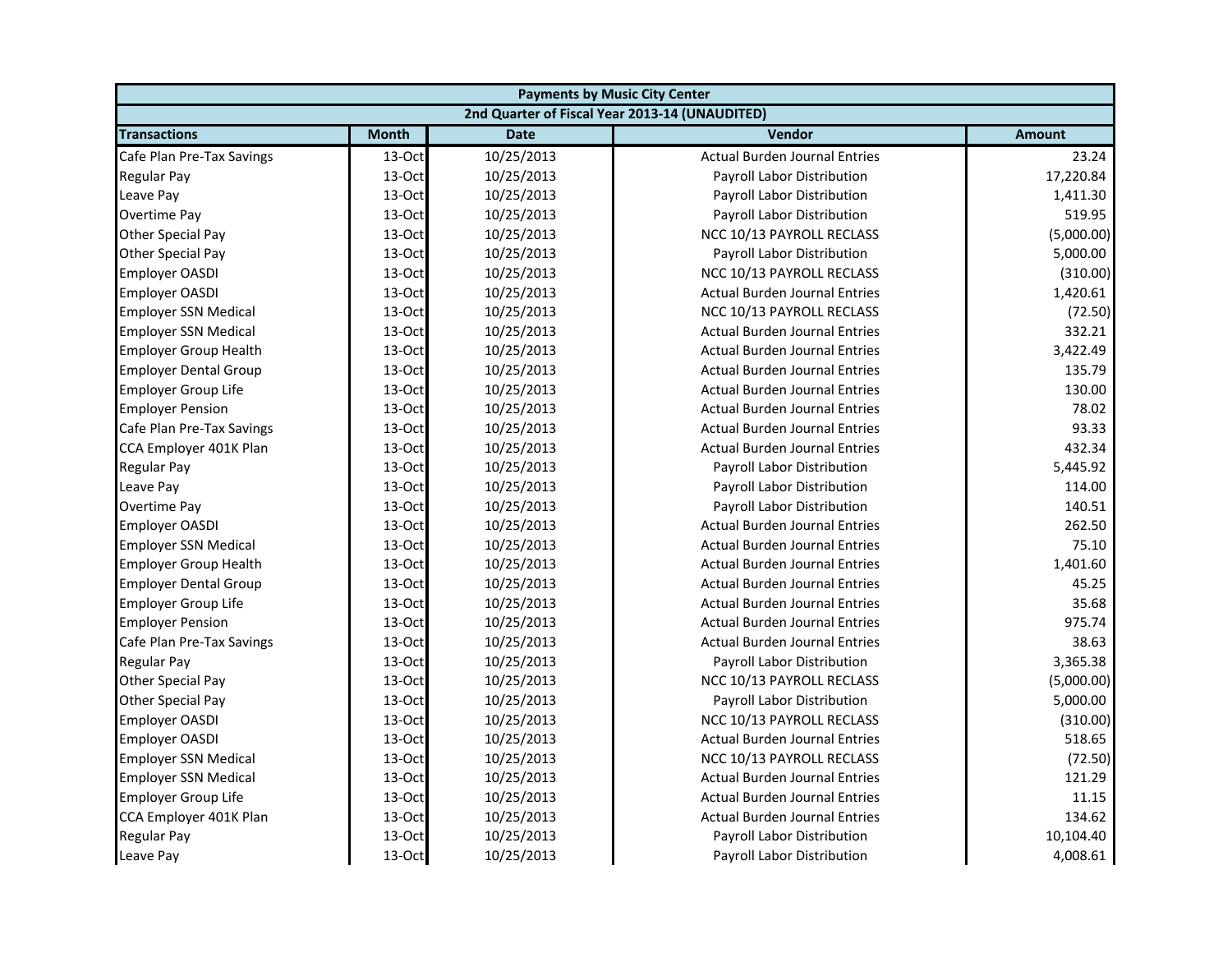| <b>Payments by Music City Center</b> |              |             |                                                |               |
|--------------------------------------|--------------|-------------|------------------------------------------------|---------------|
|                                      |              |             | 2nd Quarter of Fiscal Year 2013-14 (UNAUDITED) |               |
| <b>Transactions</b>                  | <b>Month</b> | <b>Date</b> | Vendor                                         | <b>Amount</b> |
| Overtime Pay                         | 13-Oct       | 10/25/2013  | Payroll Labor Distribution                     | 65.55         |
| <b>Employer OASDI</b>                | 13-Oct       | 10/25/2013  | <b>Actual Burden Journal Entries</b>           | 846.57        |
| <b>Employer SSN Medical</b>          | 13-Oct       | 10/25/2013  | <b>Actual Burden Journal Entries</b>           | 197.98        |
| <b>Employer Group Health</b>         | 13-Oct       | 10/25/2013  | <b>Actual Burden Journal Entries</b>           | 1,059.92      |
| <b>Employer Dental Group</b>         | 13-Oct       | 10/25/2013  | <b>Actual Burden Journal Entries</b>           | 59.39         |
| <b>Employer Group Life</b>           | 13-Oct       | 10/25/2013  | <b>Actual Burden Journal Entries</b>           | 57.98         |
| <b>Employer Pension</b>              | 13-Oct       | 10/25/2013  | <b>Actual Burden Journal Entries</b>           | 2,426.93      |
| <b>FSA Pre-Tax Savings</b>           | 13-Oct       | 10/25/2013  | <b>Actual Burden Journal Entries</b>           | 9.74          |
| Cafe Plan Pre-Tax Savings            | 13-Oct       | 10/25/2013  | <b>Actual Burden Journal Entries</b>           | 29.75         |
| <b>Regular Pay</b>                   | 13-Oct       | 10/25/2013  | Payroll Labor Distribution                     | 1,600.00      |
| <b>Employer OASDI</b>                | 13-Oct       | 10/25/2013  | <b>Actual Burden Journal Entries</b>           | 94.33         |
| <b>Employer SSN Medical</b>          | 13-Oct       | 10/25/2013  | <b>Actual Burden Journal Entries</b>           | 22.07         |
| <b>Employer Group Health</b>         | 13-Oct       | 10/25/2013  | <b>Actual Burden Journal Entries</b>           | 235.50        |
| <b>Employer Dental Group</b>         | 13-Oct       | 10/25/2013  | <b>Actual Burden Journal Entries</b>           | 14.14         |
| <b>Employer Group Life</b>           | $13-Oct$     | 10/25/2013  | <b>Actual Burden Journal Entries</b>           | 11.15         |
| Cafe Plan Pre-Tax Savings            | 13-Oct       | 10/25/2013  | <b>Actual Burden Journal Entries</b>           | 6.01          |
| CCA Employer 401K Plan               | 13-Oct       | 10/25/2013  | <b>Actual Burden Journal Entries</b>           | 64.00         |
| <b>Regular Pay</b>                   | 13-Oct       | 10/25/2013  | Payroll Labor Distribution                     | 14,452.99     |
| Leave Pay                            | 13-Oct       | 10/25/2013  | Payroll Labor Distribution                     | 261.53        |
| Overtime Pay                         | 13-Oct       | 10/25/2013  | Payroll Labor Distribution                     | 135.51        |
| <b>Employer OASDI</b>                | 13-Oct       | 10/25/2013  | <b>Actual Burden Journal Entries</b>           | 857.00        |
| <b>Employer SSN Medical</b>          | 13-Oct       | 10/25/2013  | <b>Actual Burden Journal Entries</b>           | 200.43        |
| <b>Employer Group Health</b>         | 13-Oct       | 10/25/2013  | <b>Actual Burden Journal Entries</b>           | 2,853.00      |
| <b>Employer Dental Group</b>         | 13-Oct       | 10/25/2013  | <b>Actual Burden Journal Entries</b>           | 127.26        |
| <b>Employer Group Life</b>           | 13-Oct       | 10/25/2013  | <b>Actual Burden Journal Entries</b>           | 100.35        |
| <b>Employer Pension</b>              | 13-Oct       | 10/25/2013  | <b>Actual Burden Journal Entries</b>           | 235.19        |
| Cafe Plan Pre-Tax Savings            | 13-Oct       | 10/25/2013  | <b>Actual Burden Journal Entries</b>           | 77.56         |
| CCA Employer 401K Plan               | 13-Oct       | 10/25/2013  | <b>Actual Burden Journal Entries</b>           | 342.43        |
| <b>Regular Pay</b>                   | 13-Oct       | 10/25/2013  | Payroll Labor Distribution                     | 4,778.68      |
| Leave Pay                            | 13-Oct       | 10/25/2013  | Payroll Labor Distribution                     | 798.06        |
| <b>Other Special Pay</b>             | 13-Oct       | 10/25/2013  | NCC 10/13 PAYROLL RECLASS                      | (5,000.00)    |
| <b>Other Special Pay</b>             | 13-Oct       | 10/25/2013  | Payroll Labor Distribution                     | 5,000.00      |
| <b>Employer OASDI</b>                | 13-Oct       | 10/25/2013  | NCC 10/13 PAYROLL RECLASS                      | (310.00)      |
| <b>Employer OASDI</b>                | 13-Oct       | 10/25/2013  | <b>Actual Burden Journal Entries</b>           | 629.56        |
| <b>Employer SSN Medical</b>          | 13-Oct       | 10/25/2013  | NCC 10/13 PAYROLL RECLASS                      | (72.50)       |
| <b>Employer SSN Medical</b>          | 13-Oct       | 10/25/2013  | <b>Actual Burden Journal Entries</b>           | 147.23        |
| <b>Employer Group Health</b>         | 13-Oct       | 10/25/2013  | <b>Actual Burden Journal Entries</b>           | 559.50        |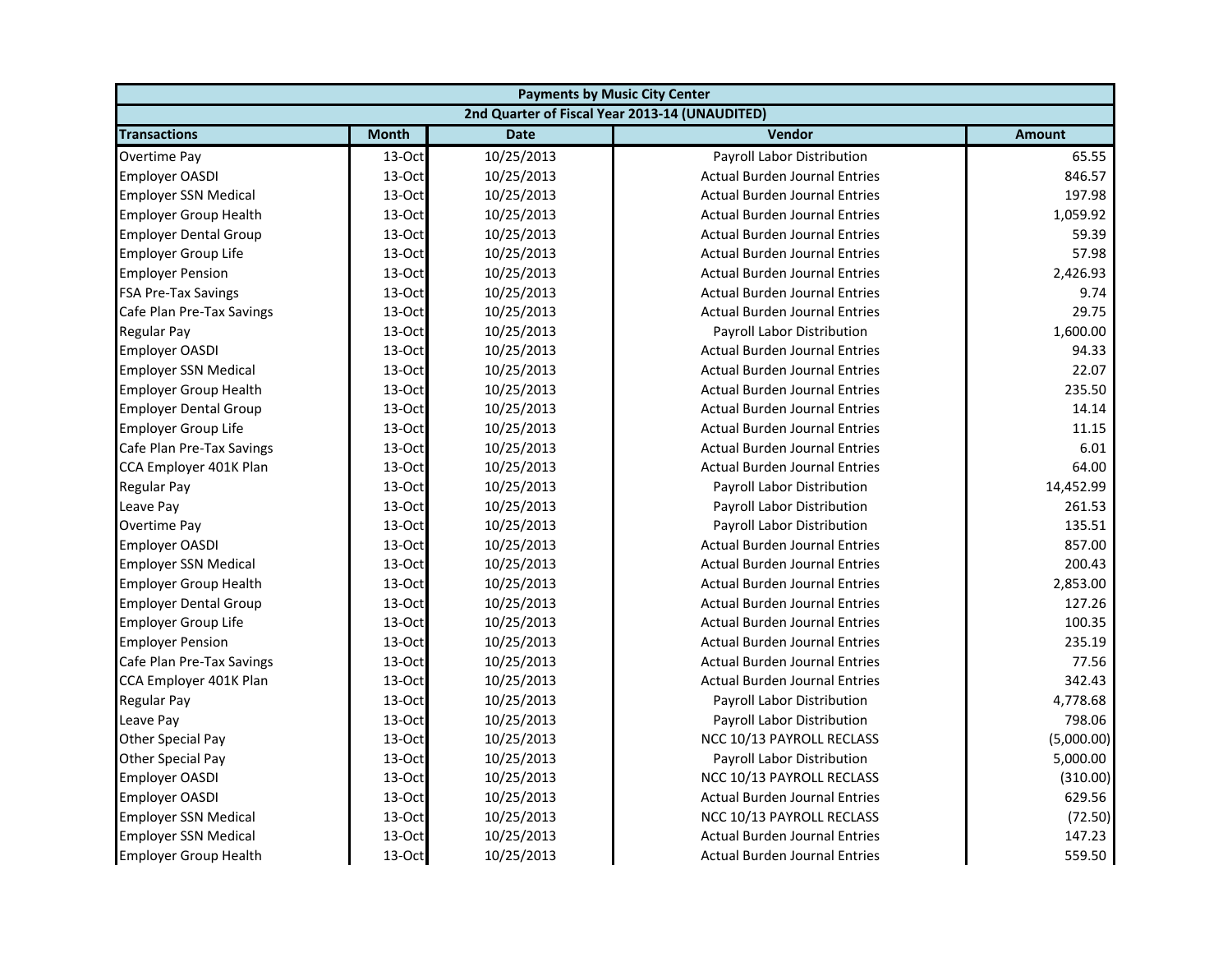| <b>Payments by Music City Center</b> |              |             |                                                |               |
|--------------------------------------|--------------|-------------|------------------------------------------------|---------------|
|                                      |              |             | 2nd Quarter of Fiscal Year 2013-14 (UNAUDITED) |               |
| <b>Transactions</b>                  | <b>Month</b> | <b>Date</b> | Vendor                                         | <b>Amount</b> |
| <b>Employer Dental Group</b>         | 13-Oct       | 10/25/2013  | <b>Actual Burden Journal Entries</b>           | 28.28         |
| <b>Employer Group Life</b>           | 13-Oct       | 10/25/2013  | <b>Actual Burden Journal Entries</b>           | 22.30         |
| <b>Employer Pension</b>              | 13-Oct       | 10/25/2013  | <b>Actual Burden Journal Entries</b>           | 954.57        |
| <b>FSA Pre-Tax Savings</b>           | 13-Oct       | 10/25/2013  | <b>Actual Burden Journal Entries</b>           | 15.94         |
| Cafe Plan Pre-Tax Savings            | 13-Oct       | 10/25/2013  | <b>Actual Burden Journal Entries</b>           | 15.71         |
| <b>Regular Pay</b>                   | 13-Oct       | 10/25/2013  | Payroll Labor Distribution                     | 8,660.32      |
| Leave Pay                            | 13-Oct       | 10/25/2013  | Payroll Labor Distribution                     | 52.88         |
| Overtime Pay                         | 13-Oct       | 10/25/2013  | Payroll Labor Distribution                     | 18.01         |
| Other Special Pay                    | 13-Oct       | 10/25/2013  | NCC 10/13 PAYROLL RECLASS                      | (5,000.00)    |
| Other Special Pay                    | 13-Oct       | 10/25/2013  | Payroll Labor Distribution                     | 5,000.00      |
| <b>Employer OASDI</b>                | 13-Oct       | 10/25/2013  | NCC 10/13 PAYROLL RECLASS                      | (310.00)      |
| <b>Employer OASDI</b>                | 13-Oct       | 10/25/2013  | <b>Actual Burden Journal Entries</b>           | 836.41        |
| <b>Employer SSN Medical</b>          | 13-Oct       | 10/25/2013  | NCC 10/13 PAYROLL RECLASS                      | (72.50)       |
| <b>Employer SSN Medical</b>          | 13-Oct       | 10/25/2013  | <b>Actual Burden Journal Entries</b>           | 195.61        |
| <b>Employer Group Health</b>         | 13-Oct       | 10/25/2013  | <b>Actual Burden Journal Entries</b>           | 705.00        |
| <b>Employer Dental Group</b>         | 13-Oct       | 10/25/2013  | <b>Actual Burden Journal Entries</b>           | 56.56         |
| <b>Employer Group Life</b>           | 13-Oct       | 10/25/2013  | <b>Actual Burden Journal Entries</b>           | 44.60         |
| Cafe Plan Pre-Tax Savings            | 13-Oct       | 10/25/2013  | <b>Actual Burden Journal Entries</b>           | 18.10         |
| CCA Employer 401K Plan               | 13-Oct       | 10/25/2013  | <b>Actual Burden Journal Entries</b>           | 285.78        |
| Postage & Delivery Srvc              | 13-Oct       | 10/25/2013  | <b>TERRYBERRY CO LLC</b>                       | (15.00)       |
| Printing/Binding                     | 13-Oct       | 10/25/2013  | RICOH USA INC (ACH)                            | 56.15         |
| Offc & Admin Supply                  | 13-Oct       | 10/25/2013  | A Z OFFICE RESOURCE INC (ACH)                  | 2.15          |
| Offc & Admin Supply                  | 13-Oct       | 10/25/2013  | A Z OFFICE RESOURCE INC (ACH)                  | 48.33         |
| Offc & Admin Supply                  | 13-Oct       | 10/25/2013  | A Z OFFICE RESOURCE INC (ACH)                  | 24.93         |
| Offc & Admin Supply                  | 13-Oct       | 10/25/2013  | RICOH USA INC (ACH)                            | 140.91        |
| Offc & Admin Supply                  | 13-Oct       | 10/25/2013  | RICOH USA INC (ACH)                            | 9.50          |
| Awrd Rwrd Royalty                    | 13-Oct       | 10/25/2013  | <b>TERRYBERRY CO LLC</b>                       | (795.00)      |
| <b>Regular Pay</b>                   | 13-Oct       | 10/25/2013  | Payroll Labor Distribution                     | 9,080.81      |
| Overtime Pay                         | 13-Oct       | 10/25/2013  | Payroll Labor Distribution                     | 5.02          |
| Other Special Pay                    | 13-Oct       | 10/25/2013  | NCC 10/13 PAYROLL RECLASS                      | (2,500.00)    |
| Other Special Pay                    | 13-Oct       | 10/25/2013  | Payroll Labor Distribution                     | 2,500.00      |
| <b>Employer OASDI</b>                | 13-Oct       | 10/25/2013  | NCC 10/13 PAYROLL RECLASS                      | (155.00)      |
| <b>Employer OASDI</b>                | 13-Oct       | 10/25/2013  | <b>Actual Burden Journal Entries</b>           | 275.47        |
| <b>Employer SSN Medical</b>          | 13-Oct       | 10/25/2013  | NCC 10/13 PAYROLL RECLASS                      | (36.25)       |
| <b>Employer SSN Medical</b>          | 13-Oct       | 10/25/2013  | <b>Actual Burden Journal Entries</b>           | 161.77        |
| <b>Employer Group Health</b>         | 13-Oct       | 10/25/2013  | <b>Actual Burden Journal Entries</b>           | 796.50        |
| <b>Employer Dental Group</b>         | 13-Oct       | 10/25/2013  | <b>Actual Burden Journal Entries</b>           | 28.28         |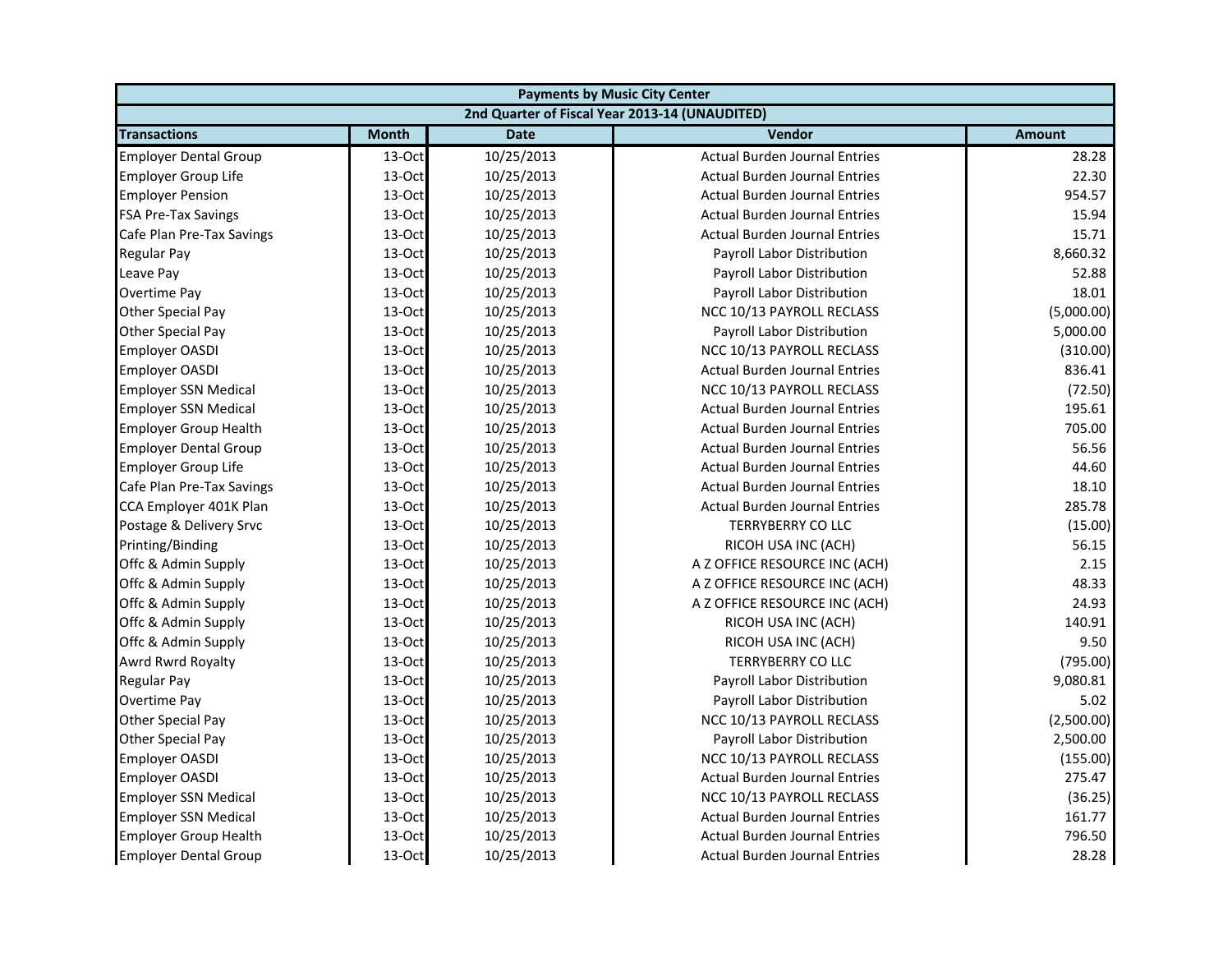| <b>Payments by Music City Center</b> |              |             |                                                |               |
|--------------------------------------|--------------|-------------|------------------------------------------------|---------------|
|                                      |              |             | 2nd Quarter of Fiscal Year 2013-14 (UNAUDITED) |               |
| <b>Transactions</b>                  | <b>Month</b> | <b>Date</b> | Vendor                                         | <b>Amount</b> |
| <b>Employer Group Life</b>           | 13-Oct       | 10/25/2013  | <b>Actual Burden Journal Entries</b>           | 22.30         |
| <b>Employer Pension</b>              | 13-Oct       | 10/25/2013  | <b>Actual Burden Journal Entries</b>           | 1,555.22      |
| <b>FSA Pre-Tax Savings</b>           | 13-Oct       | 10/25/2013  | <b>Actual Burden Journal Entries</b>           | 11.16         |
| Cafe Plan Pre-Tax Savings            | 13-Oct       | 10/25/2013  | <b>Actual Burden Journal Entries</b>           | 21.76         |
| Regular Pay                          | 13-Oct       | 10/25/2013  | Payroll Labor Distribution                     | 6,253.37      |
| Leave Pay                            | 13-Oct       | 10/25/2013  | Payroll Labor Distribution                     | 114.00        |
| Overtime Pay                         | 13-Oct       | 10/25/2013  | Payroll Labor Distribution                     | 8.98          |
| Other Special Pay                    | 13-Oct       | 10/25/2013  | NCC 10/13 PAYROLL RECLASS                      | (5,000.00)    |
| <b>Other Special Pay</b>             | 13-Oct       | 10/25/2013  | Payroll Labor Distribution                     | 5,000.00      |
| <b>Employer OASDI</b>                | 13-Oct       | 10/25/2013  | NCC 10/13 PAYROLL RECLASS                      | (310.00)      |
| <b>Employer OASDI</b>                | 13-Oct       | 10/25/2013  | <b>Actual Burden Journal Entries</b>           | 682.09        |
| <b>Employer SSN Medical</b>          | 13-Oct       | 10/25/2013  | NCC 10/13 PAYROLL RECLASS                      | (72.50)       |
| <b>Employer SSN Medical</b>          | 13-Oct       | 10/25/2013  | <b>Actual Burden Journal Entries</b>           | 159.52        |
| <b>Employer Group Health</b>         | 13-Oct       | 10/25/2013  | <b>Actual Burden Journal Entries</b>           | 1,029.00      |
| <b>Employer Dental Group</b>         | 13-Oct       | 10/25/2013  | <b>Actual Burden Journal Entries</b>           | 42.42         |
| <b>Employer Group Life</b>           | 13-Oct       | 10/25/2013  | <b>Actual Burden Journal Entries</b>           | 44.60         |
| Cafe Plan Pre-Tax Savings            | 13-Oct       | 10/25/2013  | <b>Actual Burden Journal Entries</b>           | 28.16         |
| CCA Employer 401K Plan               | 13-Oct       | 10/25/2013  | <b>Actual Burden Journal Entries</b>           | 225.66        |
| <b>Temporary Service</b>             | 13-Oct       | 10/28/2013  | INDUSTRIAL STAFFING OF TN (ACH                 | 5,657.34      |
| <b>Temporary Service</b>             | 13-Oct       | 10/28/2013  | INDUSTRIAL STAFFING OF TN (ACH                 | 6,043.01      |
| <b>Medical Services</b>              | 13-Oct       | 10/28/2013  | MED STAR MEDICAL STAFFING INC                  | 483.75        |
| <b>Temporary Service</b>             | 13-Oct       | 10/28/2013  | <b>BRANTLEY SECURITY SERVICES INC</b>          | 1,335.29      |
| <b>Temporary Service</b>             | 13-Oct       | 10/28/2013  | <b>BRANTLEY SECURITY SERVICES INC</b>          | 490.05        |
| <b>Temporary Service</b>             | 13-Oct       | 10/28/2013  | <b>BRANTLEY SECURITY SERVICES INC</b>          | 552.58        |
| Printing/Binding                     | 13-Oct       | 10/28/2013  | RICOH USA INC (ACH)                            | 46.00         |
| <b>Electrical Supply</b>             | 13-Oct       | 10/29/2013  | <b>CONTI CORP (ACH)</b>                        | 6,092.00      |
| <b>Small Equipment Supply</b>        | 13-Oct       | 10/29/2013  | FERGUSON ENTERPRISES (ACH)                     | 488.10        |
| <b>Laundry Services</b>              | 13-Oct       | 10/29/2013  | <b>ALSCO</b>                                   | 202.00        |
| <b>Cable Television</b>              | 13-Oct       | 10/29/2013  | COMCAST (ACH)                                  | 407.63        |
| <b>Uniform Cleaning Service</b>      | 13-Oct       | 10/29/2013  | <b>COYNE TEXTILE SVCS</b>                      | 406.12        |
| <b>Uniform Cleaning Service</b>      | 13-Oct       | 10/29/2013  | <b>COYNE TEXTILE SVCS</b>                      | 868.12        |
| Host & Hostess                       | 13-Oct       | 10/29/2013  | <b>NASHVILLE CONVENTION &amp; VISITOR</b>      | 183.75        |
| <b>Mngt Cnsltnt Srvc</b>             | 13-Oct       | 10/29/2013  | CPI QUALIFIED PLAN CNSLTS (ACH                 | 3,059.86      |
| <b>Mngt Cnsltnt Srvc</b>             | 13-Oct       | 10/29/2013  | OCCUPATIONAL HEALTH CTRS SOUTH                 | 76.00         |
| Offc & Admin Supply                  | 13-Oct       | 10/29/2013  | A Z OFFICE RESOURCE INC (ACH)                  | (3.75)        |
| <b>Electrical Supply</b>             | 13-Oct       | 10/30/2013  | CAN DO NATIONAL TAPE (ACH)                     | 49.64         |
| <b>Electrical Supply</b>             | 13-Oct       | 10/30/2013  | WILLIAMS WHOLESALE SUPPLY OF N                 | 55.00         |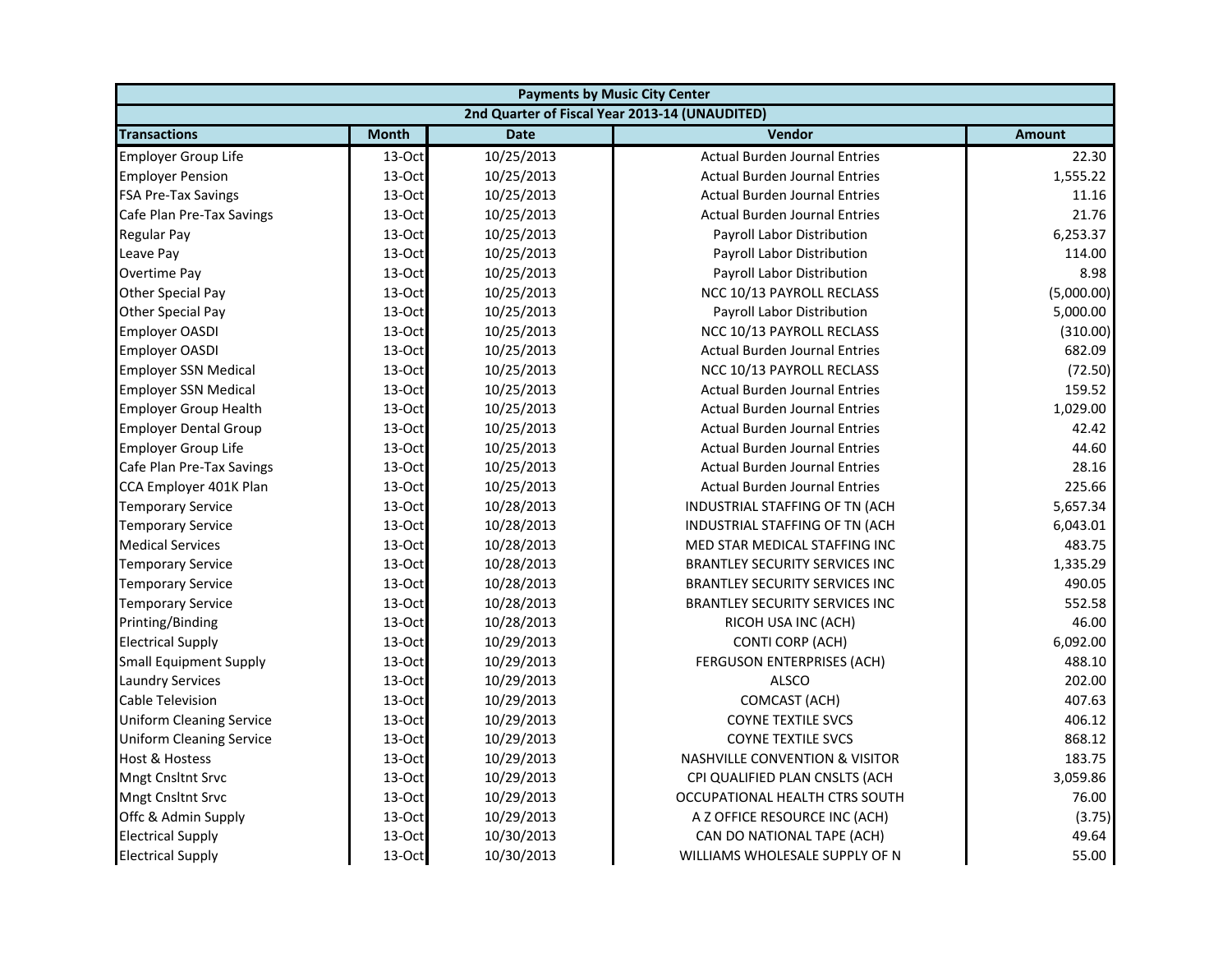| <b>Payments by Music City Center</b> |              |             |                                                |               |
|--------------------------------------|--------------|-------------|------------------------------------------------|---------------|
|                                      |              |             | 2nd Quarter of Fiscal Year 2013-14 (UNAUDITED) |               |
| <b>Transactions</b>                  | <b>Month</b> | <b>Date</b> | Vendor                                         | <b>Amount</b> |
| <b>Laundry Services</b>              | 13-Oct       | 10/30/2013  | <b>ALSCO</b>                                   | 202.00        |
| <b>Laundry Services</b>              | 13-Oct       | 10/30/2013  | <b>ALSCO</b>                                   | 419.38        |
| Printing/Binding                     | 13-Oct       | 10/30/2013  | RICOH USA INC (ACH)                            | (16.00)       |
| Offc & Admin Supply                  | 13-Oct       | 10/30/2013  | A Z OFFICE RESOURCE INC (ACH)                  | 10.34         |
| Offc & Admin Supply                  | 13-Oct       | 10/30/2013  | A Z OFFICE RESOURCE INC (ACH)                  | 5.16          |
| Offc & Admin Supply                  | 13-Oct       | 10/30/2013  | A Z OFFICE RESOURCE INC (ACH)                  | 52.42         |
| Offc & Admin Supply                  | 13-Oct       | 10/30/2013  | RICOH USA INC (ACH)                            | (0.44)        |
| Regular Pay                          | 13-Oct       | 10/31/2013  | MCC 10/13 Payroll Rcls - MAC                   | 938.40        |
| <b>Regular Pay</b>                   | 13-Oct       | 10/31/2013  | MCC 10/13 Payroll Rcls - MAC                   | 851.40        |
| <b>Regular Pay</b>                   | 13-Oct       | 10/31/2013  | MCC 10/13 Payroll Rcls - MAC                   | 884.16        |
| Overtime Pay                         | 13-Oct       | 10/31/2013  | MCC 10/13 Payroll Rcls - MAC                   | 26.64         |
| <b>Employer OASDI</b>                | 13-Oct       | 10/31/2013  | MCC 10/13 Payroll Rcls - MAC                   | 152.84        |
| <b>Employer SSN Medical</b>          | 13-Oct       | 10/31/2013  | MCC 10/13 Payroll Rcls - MAC                   | 35.75         |
| <b>Employer Group Health</b>         | 13-Oct       | 10/31/2013  | MCC 10/13 Payroll Rcls - MAC                   | 706.50        |
| <b>Employer Dental Group</b>         | 13-Oct       | 10/31/2013  | MCC 10/13 Payroll Rcls - MAC                   | 42.42         |
| Employer Group Life                  | 13-Oct       | 10/31/2013  | MCC 10/13 Payroll Rcls - MAC                   | 22.30         |
| Cafe Plan Pre-Tax Savings            | 13-Oct       | 10/31/2013  | MCC 10/13 Payroll Rcls - MAC                   | 18.03         |
| <b>Temporary Service</b>             | 13-Oct       | 10/31/2013  | MCC PV4128310 10/21/13 Corr                    | (500.00)      |
| Temporary Service-Reimb              | 13-Oct       | 10/31/2013  | MCC 10/31/13 AR Entry                          | (500.00)      |
| Temporary Service-Reimb              | 13-Oct       | 10/31/2013  | MCC PV4128310 10/21/13 Corr                    | 500.00        |
| Other Rpr & Maint Srvc               | 13-Oct       | 10/31/2013  | RICOH USA INC (ACH)                            | 353.25        |
| Other Rpr & Maint Srvc               | 13-Oct       | 10/31/2013  | RICOH USA INC (ACH)                            | 588.61        |
| Host & Hostess                       | 13-Oct       | 10/31/2013  | CENTERPLATE MCC (ACH)                          | 169.29        |
| Host & Hostess                       | 13-Oct       | 10/31/2013  | CENTERPLATE MCC (ACH)                          | 178.74        |
| Offc & Admin Supply                  | 13-Oct       | 10/31/2013  | A Z OFFICE RESOURCE INC (ACH)                  | 74.79         |
| Water                                | 13-Oct       | 10/31/2013  | W&S / OCT 2013/ IDB WATER                      | 1,089.66      |
| Water                                | 13-Oct       | 10/31/2013  | W&S/ OCT 2013 / IDB SEWER                      | 1,647.13      |
| Gas                                  | 13-Oct       | 10/31/2013  | PIEDMONT NATURAL GAS CO (METRO                 | 2,075.42      |
| Other Rpr & Maint Srvc               | 13-Oct       | 10/31/2013  | MCC PCC MUSIC CITY CENTER                      | 86.31         |
| Other Rpr & Maint Srvc               | 13-Oct       | 10/31/2013  | RICOH USA INC (ACH)                            | 39.60         |
| Other Rpr & Maint Srvc               | 13-Oct       | 10/31/2013  | RICOH USA INC (ACH)                            | 89.78         |
| Offc & Admin Supply                  | 13-Oct       | 10/31/2013  | AWARD CENTER INC, THE (ACH)                    | 66.00         |
| <b>Electrical Supply</b>             | 13-Oct       | 10/31/2013  | WILLIAMS WHOLESALE SUPPLY OF N                 | 1,875.00      |
| Refuse Disposal-Reimb                | 13-Oct       | 10/31/2013  | ALLIED WASTE (ACH)                             | 2,889.49      |
| <b>Temporary Service</b>             | 13-Oct       | 10/31/2013  | MCC 10/13 Temp Labor RCLS                      | (1,682.21)    |
| <b>Temporary Service</b>             | 13-Oct       | 10/31/2013  | INDUSTRIAL STAFFING OF TN (ACH                 | 3,031.38      |
| <b>Temporary Service</b>             | 13-Oct       | 10/31/2013  | INDUSTRIAL STAFFING OF TN (ACH                 | 4,037.09      |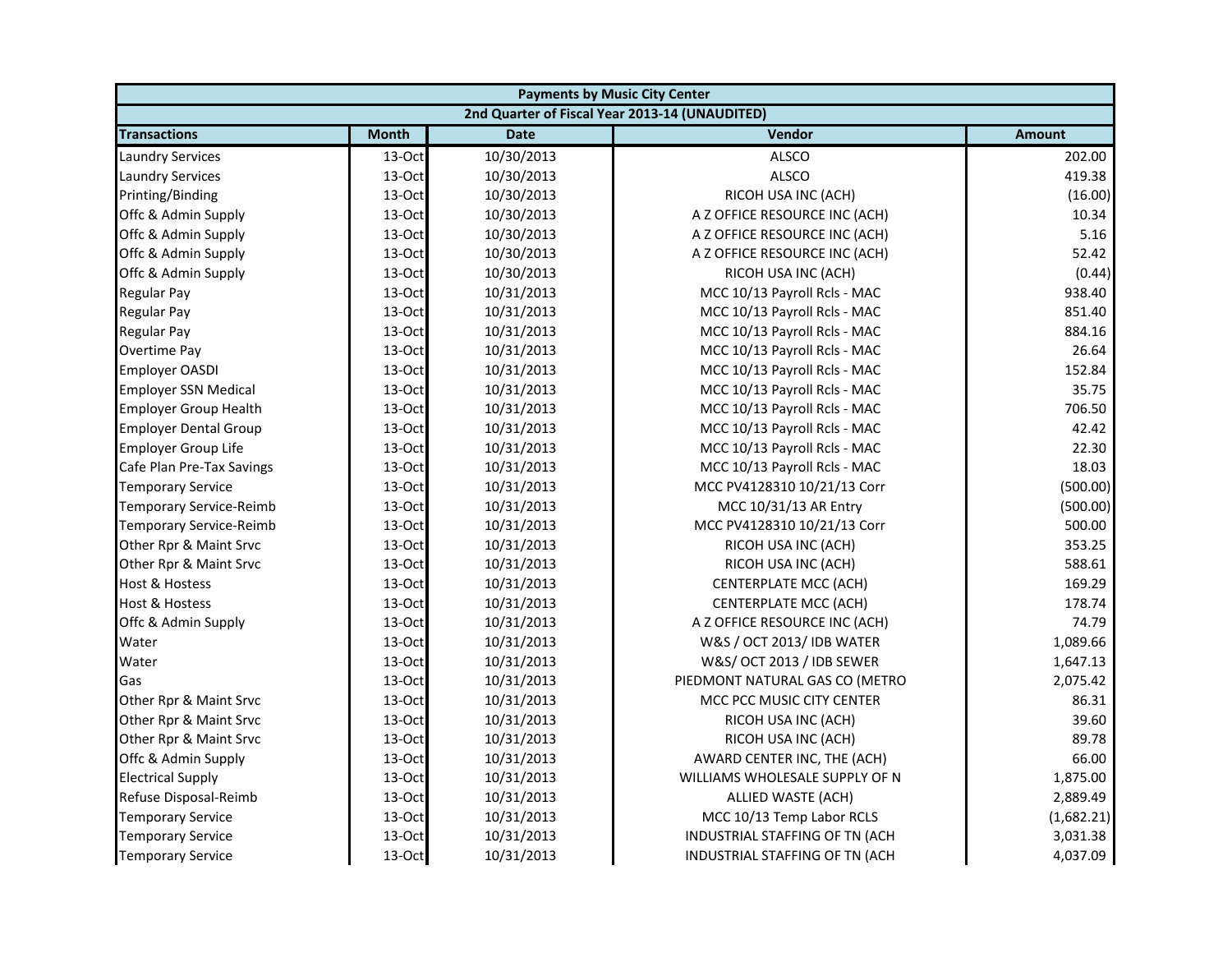| <b>Payments by Music City Center</b> |              |             |                                                |               |
|--------------------------------------|--------------|-------------|------------------------------------------------|---------------|
|                                      |              |             | 2nd Quarter of Fiscal Year 2013-14 (UNAUDITED) |               |
| <b>Transactions</b>                  | <b>Month</b> | <b>Date</b> | Vendor                                         | <b>Amount</b> |
| <b>Laundry Services</b>              | 13-Oct       | 10/31/2013  | <b>ALSCO</b>                                   | 153.00        |
| <b>Laundry Services</b>              | 13-Oct       | 10/31/2013  | <b>ALSCO</b>                                   | 327.13        |
| Janitorial Srvc                      | 13-Oct       | 10/31/2013  | SERVICE MANAGEMENT SYSTEMS                     | 5,156.62      |
| Janitorial Srvc                      | 13-Oct       | 10/31/2013  | SERVICE MANAGEMENT SYSTEMS                     | 4,593.08      |
| Janitorial Srvc                      | 13-Oct       | 10/31/2013  | SERVICE MANAGEMENT SYSTEMS                     | 3,514.85      |
| Janitorial Srvc                      | 13-Oct       | 10/31/2013  | SERVICE MANAGEMENT SYSTEMS                     | 5,296.70      |
| Temporary Service-Reimb              | 13-Oct       | 10/31/2013  | MCC 10/13 Temp Labor RCLS                      | 1,682.21      |
| Other Rpr & Maint Srvc               | 13-Oct       | 10/31/2013  | RICOH USA INC (ACH)                            | 66.54         |
| Other Rpr & Maint Srvc               | 13-Oct       | 10/31/2013  | RICOH USA INC (ACH)                            | 79.53         |
| Mngt Cnsltnt Srvc                    | 13-Oct       | 10/31/2013  | MCC 10/13 CC RCLS                              | 45.00         |
| <b>Internet Services</b>             | 13-Oct       | 10/31/2013  | AT&T CORP                                      | 2,826.82      |
| Telephone & Telegraph                | 13-Oct       | 10/31/2013  | AT&T (PO BOX 105320)(105262)(7                 | 337.50        |
| Telephone & Telegraph                | 13-Oct       | 10/31/2013  | AT&T                                           | 743.94        |
| Telephone & Telegraph                | 13-Oct       | 10/31/2013  | <b>AT&amp;T CORP</b>                           | 1,877.31      |
| Other Rpr & Maint Srvc               | 13-Oct       | 10/31/2013  | RICOH USA INC (ACH)                            | 66.54         |
| Other Rpr & Maint Srvc               | 13-Oct       | 10/31/2013  | RICOH USA INC (ACH)                            | 79.53         |
| <b>Medical Services</b>              | 13-Oct       | 10/31/2013  | MED STAR MEDICAL STAFFING INC                  | 720.25        |
| <b>Medical Services</b>              | 13-Oct       | 10/31/2013  | MED STAR MEDICAL STAFFING INC                  | 1,580.25      |
| <b>Medical Services</b>              | 13-Oct       | 10/31/2013  | MED STAR MEDICAL STAFFING INC                  | 107.50        |
| <b>Security Services</b>             | 13-Oct       | 10/31/2013  | <b>BRANTLEY SECURITY SERVICES INC</b>          | 297.26        |
| <b>Security Services</b>             | 13-Oct       | 10/31/2013  | <b>BRANTLEY SECURITY SERVICES INC</b>          | 836.62        |
| <b>Security Services</b>             | 13-Oct       | 10/31/2013  | BRANTLEY SECURITY SERVICES INC                 | 145.00        |
| <b>Security Services</b>             | 13-Oct       | 10/31/2013  | <b>BRANTLEY SECURITY SERVICES INC</b>          | 543.75        |
| <b>Temporary Service</b>             | 13-Oct       | 10/31/2013  | BRANTLEY SECURITY SERVICES INC                 | 587.00        |
| <b>Temporary Service</b>             | 13-Oct       | 10/31/2013  | <b>BRANTLEY SECURITY SERVICES INC</b>          | 524.46        |
| <b>Temporary Service</b>             | 13-Oct       | 10/31/2013  | <b>BRANTLEY SECURITY SERVICES INC</b>          | 539.91        |
| <b>Temporary Service</b>             | 13-Oct       | 10/31/2013  | <b>BRANTLEY SECURITY SERVICES INC</b>          | 522.63        |
| <b>Valet Services</b>                | 13-Oct       | 10/31/2013  | MCC 10/31/13 AR Entry                          | (426.00)      |
| Offc & Admin Supply                  | 13-Oct       | 10/31/2013  | A Z OFFICE RESOURCE INC (ACH)                  | 24.93         |
| Other Rpr & Maint Srvc               | 13-Oct       | 10/31/2013  | RICOH USA INC (ACH)                            | 498.99        |
| Other Rpr & Maint Srvc               | 13-Oct       | 10/31/2013  | RICOH USA INC (ACH)                            | 847.69        |
| Employee Out-of-town Travel          | 13-Oct       | 10/31/2013  | MCALISTER, TERI A                              | 825.77        |
| Registration                         | 13-Oct       | 10/31/2013  | MCC 10/13 CC RCLS                              | 994.00        |
| Registration                         | 13-Oct       | 10/31/2013  | MCC 10/13 CC RCLS                              | 1,648.00      |
| Registration                         | 13-Oct       | 10/31/2013  | MCC 10/13 CC RCLS                              | 994.00        |
| <b>Membership Dues</b>               | 13-Oct       | 10/31/2013  | MCC 10/13 CC RCLS                              | 485.00        |
| Other Rpr & Maint Srvc               | 13-Oct       | 10/31/2013  | RICOH USA INC (ACH)                            | 198.00        |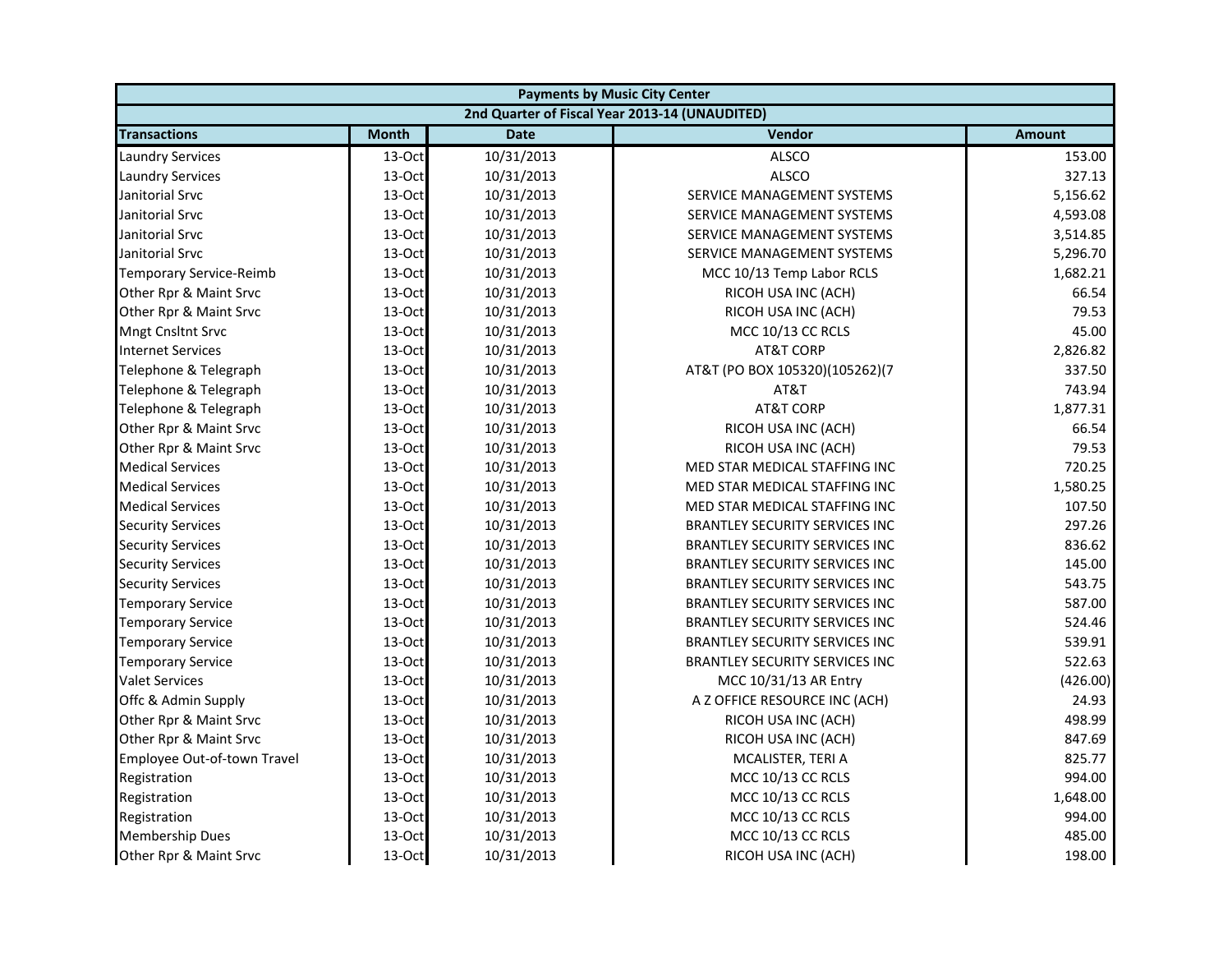| <b>Payments by Music City Center</b> |              |             |                                                |               |
|--------------------------------------|--------------|-------------|------------------------------------------------|---------------|
|                                      |              |             | 2nd Quarter of Fiscal Year 2013-14 (UNAUDITED) |               |
| <b>Transactions</b>                  | <b>Month</b> | <b>Date</b> | Vendor                                         | <b>Amount</b> |
| Other Rpr & Maint Srvc               | 13-Oct       | 10/31/2013  | RICOH USA INC (ACH)                            | 448.88        |
| Host & Hostess                       | 13-Oct       | 10/31/2013  | MCC 10/13 CC RCLS                              | 72.87         |
| Host & Hostess                       | 13-Oct       | 10/31/2013  | MCC 10/13 CC RCLS                              | 37.00         |
| Other Rpr & Maint Srvc               | 13-Oct       | 10/31/2013  | RICOH USA INC (ACH)                            | 39.84         |
| Other Rpr & Maint Srvc               | 13-Oct       | 10/31/2013  | RICOH USA INC (ACH)                            | 79.64         |
| Other Rpr & Maint Srvc               | 13-Oct       | 10/31/2013  | RICOH USA INC (ACH)                            | 358.53        |
| Other Rpr & Maint Srvc               | 13-Oct       | 10/31/2013  | RICOH USA INC (ACH)                            | 716.76        |
| <b>HHold &amp; Jnitr Supply</b>      | 13-Oct       | 10/31/2013  | MCC PCC MUSIC CITY CENTER                      | 4.99          |
| Mngt Cnsltnt Srvc                    | 13-Oct       | 10/31/2013  | AEGIS ANALYTICAL LABORATORIES                  | 210.00        |
| <b>Internet Services</b>             | 13-Oct       | 10/31/2013  | MCC 10/13 CC RCLS                              | 30.00         |
| <b>Employee Air Travel</b>           | 13-Oct       | 10/31/2013  | MCC 10/13 CC RCLS                              | 204.30        |
| <b>Employee Air Travel</b>           | 13-Oct       | 10/31/2013  | MCC 10/13 CC RCLS                              | 362.80        |
| Employee Air Travel                  | 13-Oct       | 10/31/2013  | MCC 10/13 CC RCLS                              | 25.00         |
| <b>Employee Air Travel</b>           | 13-Oct       | 10/31/2013  | MCC 10/13 CC RCLS                              | 25.00         |
| Printing/Binding                     | 13-Oct       | 10/31/2013  | MCC 10/13 CC RCLS                              | 3.80          |
| Advertising & Promot'n               | 13-Oct       | 10/31/2013  | MCC 10/13 CC RCLS                              | 419.00        |
| Advertising & Promot'n               | 13-Oct       | 10/31/2013  | MCC 10/13 CC RCLS                              | 9.95          |
| Registration                         | 13-Oct       | 10/31/2013  | MCC 10/13 CC RCLS                              | 129.00        |
| Registration                         | 13-Oct       | 10/31/2013  | MCC 10/13 CC RCLS                              | 175.00        |
| Registration                         | 13-Oct       | 10/31/2013  | MCC 10/13 CC RCLS                              | 994.00        |
| Membership Dues                      | 13-Oct       | 10/31/2013  | MCC 10/13 CC RCLS                              | 105.00        |
| <b>Membership Dues</b>               | 13-Oct       | 10/31/2013  | MCC 10/13 CC RCLS                              | (105.00)      |
| <b>Membership Dues</b>               | 13-Oct       | 10/31/2013  | MCC 10/13 CC RCLS                              | 970.00        |
| Other Rpr & Maint Srvc               | 13-Oct       | 10/31/2013  | RICOH USA INC (ACH)                            | 239.02        |
| Other Rpr & Maint Srvc               | 13-Oct       | 10/31/2013  | RICOH USA INC (ACH)                            | 477.84        |
| <b>Host &amp; Hostess</b>            | 13-Oct       | 10/31/2013  | MCC 10/13 CC RCLS                              | 76.05         |
| <b>Host &amp; Hostess</b>            | 13-Oct       | 10/31/2013  | CENTERPLATE MCC (ACH)                          | 832.04        |
| Offc & Admin Supply                  | 13-Oct       | 10/31/2013  | MCC 10/13 CC RCLS                              | 366.49        |
| Other Rpr & Maint Srvc               | 13-Oct       | 10/31/2013  | RICOH USA INC (ACH)                            | 225.89        |
| Other Rpr & Maint Srvc               | 13-Oct       | 10/31/2013  | RICOH USA INC (ACH)                            | 398.09        |
| <b>Total</b>                         | 13-Oct       |             |                                                | 1,102,542.49  |
|                                      |              |             |                                                |               |
| <b>Internet Services</b>             | 13-Nov       | 11/1/2013   | MCN INTERACTIVE LLC (ACH)                      | 209.95        |
| Info Systems Charge                  | 13-Nov       | 11/1/2013   | ITS 11/13 ISF Billing                          | 3,816.67      |
| Insurance-Vehicles                   | 13-Nov       | 11/1/2013   | MCC - 11/13 INSURANCE RCLS                     | 596.33        |
| Insurance-Workman's Comp             | 13-Nov       | 11/1/2013   | MCC - 11/13 INSURANCE RCLS                     | 8,741.08      |
| Insurance-Liability/PropDmg          | 13-Nov       | 11/1/2013   | MCC - 11/13 INSURANCE RCLS                     | 22,037.58     |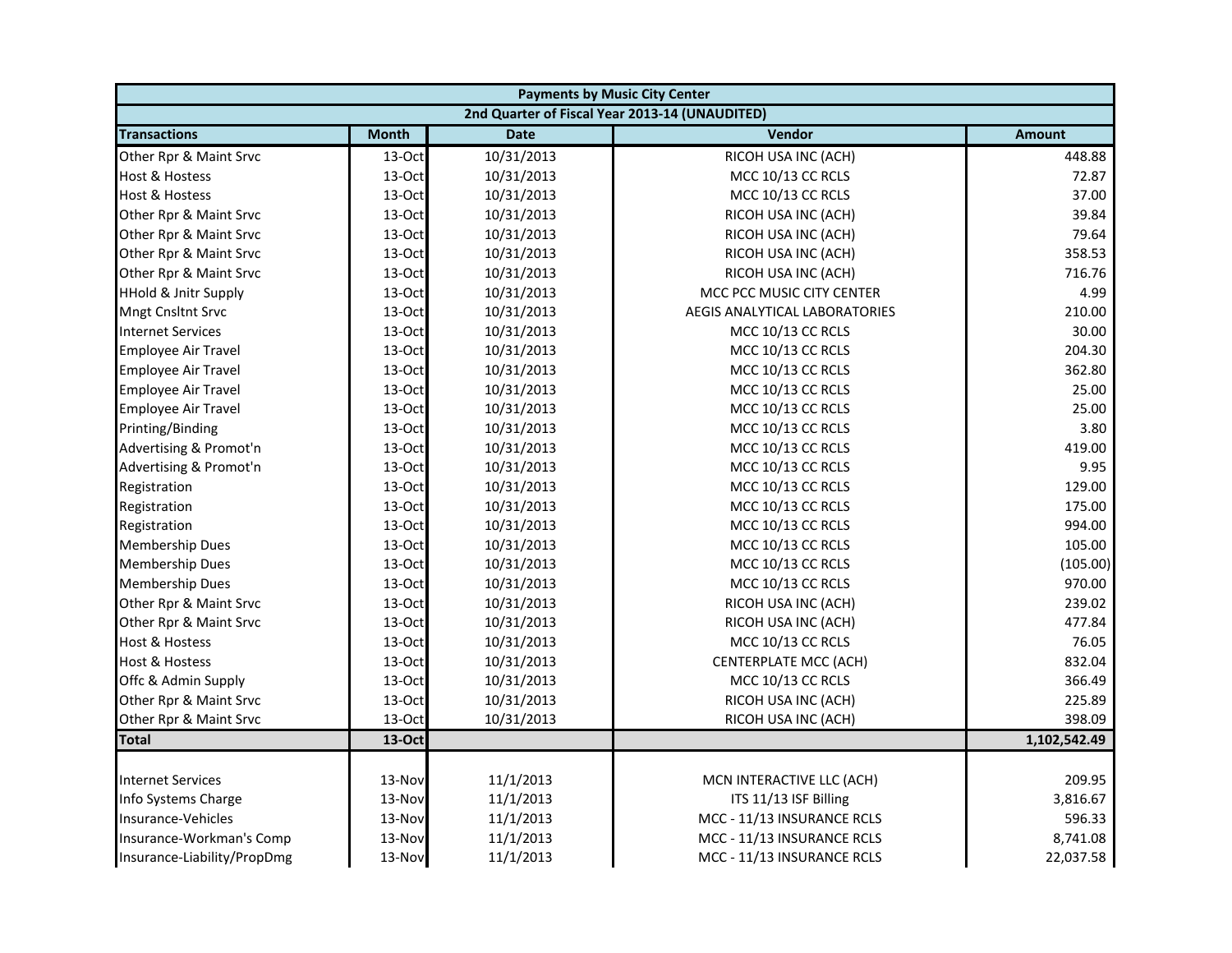| <b>Payments by Music City Center</b> |              |             |                                                |               |
|--------------------------------------|--------------|-------------|------------------------------------------------|---------------|
|                                      |              |             | 2nd Quarter of Fiscal Year 2013-14 (UNAUDITED) |               |
| <b>Transactions</b>                  | <b>Month</b> | <b>Date</b> | Vendor                                         | <b>Amount</b> |
| Insurance-Liability/PropDmg          | 13-Nov       | 11/1/2013   | MCC - 11/13 INSURANCE RCLS                     | 2,169.17      |
| Insurance-Liability/PropDmg          | 13-Nov       | 11/1/2013   | MCC - 11/13 INSURANCE RCLS                     | 1,029.50      |
| Insurance-Liability/PropDmg          | 13-Nov       | 11/1/2013   | MCC - 11/13 INSURANCE RCLS                     | 2,091.67      |
| Insurance-Liability/PropDmg          | 13-Nov       | 11/1/2013   | MCC - 11/13 INSURANCE RCLS                     | 2,125.25      |
| Insurance-Liability/PropDmg          | 13-Nov       | 11/1/2013   | MCC - 11/13 INSURANCE RCLS                     | 3,171.67      |
| Insurance-Liability/PropDmg          | 13-Nov       | 11/1/2013   | MCC - 11/13 INSURANCE RCLS                     | 1,743.42      |
| Auto Oil/Lubricants                  | 13-Nov       | 11/4/2013   | W W GRAINGER (P#)                              | 30.32         |
| <b>Small Equipment Supply</b>        | 13-Nov       | 11/4/2013   | W W GRAINGER (P#)                              | 431.20        |
| Offc & Admin Supply                  | 13-Nov       | 11/4/2013   | A Z OFFICE RESOURCE INC (ACH)                  | 35.07         |
| Offc & Admin Supply                  | 13-Nov       | 11/4/2013   | A Z OFFICE RESOURCE INC (ACH)                  | 16.11         |
| Offc & Admin Supply                  | 13-Nov       | 11/4/2013   | A Z OFFICE RESOURCE INC (ACH)                  | 11.57         |
| Offc & Admin Supply                  | 13-Nov       | 11/4/2013   | A Z OFFICE RESOURCE INC (ACH)                  | 6.18          |
| Offc & Admin Supply                  | 13-Nov       | 11/4/2013   | A Z OFFICE RESOURCE INC (ACH)                  | 9.44          |
| Offc & Admin Supply                  | 13-Nov       | 11/4/2013   | A Z OFFICE RESOURCE INC (ACH)                  | 24.70         |
| Auto Oil/Lubricants                  | 13-Nov       | 11/5/2013   | <b>WILLIAMS LUBRICATION EQ SALES</b>           | 1,700.00      |
| Offc & Admin Supply                  | 13-Nov       | 11/5/2013   | A Z OFFICE RESOURCE INC (ACH)                  | 12.84         |
| <b>Electrical Supply</b>             | 13-Nov       | 11/6/2013   | BSE / HARRIS ELECTRIC (ACH)                    | 293.40        |
| Offc & Admin Supply                  | 13-Nov       | 11/6/2013   | RICOH USA INC (ACH)                            | 96.00         |
| <b>HHold &amp; Jnitr Supply</b>      | 13-Nov       | 11/7/2013   | AMERICAN PAPER & TWINE CO (ACH                 | 325.50        |
| <b>HHold &amp; Jnitr Supply</b>      | 13-Nov       | 11/7/2013   | AMERICAN PAPER & TWINE CO (ACH                 | 325.50        |
| <b>HHold &amp; Jnitr Supply</b>      | 13-Nov       | 11/7/2013   | AMERICAN PAPER & TWINE CO (ACH                 | 135.36        |
| <b>HHold &amp; Jnitr Supply</b>      | 13-Nov       | 11/7/2013   | AMERICAN PAPER & TWINE CO (ACH                 | 151.70        |
| HHold & Jnitr Supply                 | 13-Nov       | 11/7/2013   | AMERICAN PAPER & TWINE CO (ACH                 | 40.87         |
| <b>HHold &amp; Jnitr Supply</b>      | 13-Nov       | 11/7/2013   | AMERICAN PAPER & TWINE CO (ACH                 | 478.80        |
| Offc & Admin Supply                  | 13-Nov       | 11/7/2013   | TOLEDO TICKET CO (ACH)                         | 595.04        |
| Regular Pay                          | 13-Nov       | 11/8/2013   | Payroll Labor Distribution                     | 21,651.64     |
| Leave Pay                            | 13-Nov       | 11/8/2013   | Payroll Labor Distribution                     | 8.50          |
| Overtime Pay                         | 13-Nov       | 11/8/2013   | Payroll Labor Distribution                     | 280.69        |
| <b>Employer OASDI</b>                | 13-Nov       | 11/8/2013   | <b>Actual Burden Journal Entries</b>           | 1,316.82      |
| <b>Employer SSN Medical</b>          | 13-Nov       | 11/8/2013   | <b>Actual Burden Journal Entries</b>           | 307.94        |
| <b>Employer Group Health</b>         | 13-Nov       | 11/8/2013   | <b>Actual Burden Journal Entries</b>           | 2,727.50      |
| <b>Employer Dental Group</b>         | 13-Nov       | 11/8/2013   | <b>Actual Burden Journal Entries</b>           | 156.53        |
| Cafe Plan Pre-Tax Savings            | 13-Nov       | 11/8/2013   | <b>Actual Burden Journal Entries</b>           | 73.49         |
| CCA Employer 401K Plan               | 13-Nov       | 11/8/2013   | <b>Actual Burden Journal Entries</b>           | 693.52        |
| Allowance-Cell/Mobile Devices        | 13-Nov       | 11/8/2013   | Payroll Labor Distribution                     | 275.59        |
| <b>Regular Pay</b>                   | 13-Nov       | 11/8/2013   | Payroll Labor Distribution                     | 4,717.25      |
| Leave Pay                            | 13-Nov       | 11/8/2013   | Payroll Labor Distribution                     | 57.75         |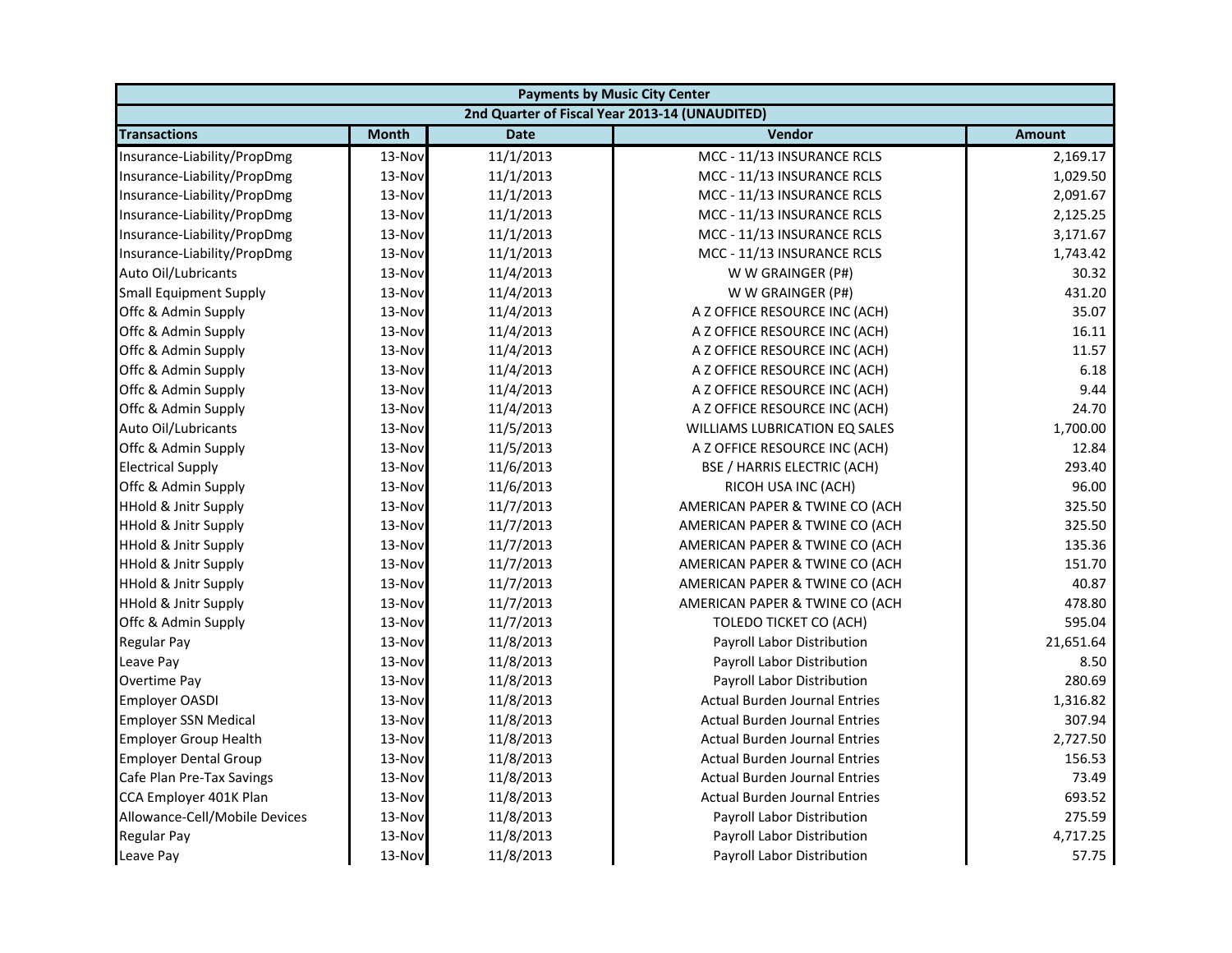| <b>Payments by Music City Center</b> |              |             |                                                |               |
|--------------------------------------|--------------|-------------|------------------------------------------------|---------------|
|                                      |              |             | 2nd Quarter of Fiscal Year 2013-14 (UNAUDITED) |               |
| <b>Transactions</b>                  | <b>Month</b> | <b>Date</b> | Vendor                                         | <b>Amount</b> |
| <b>Employer OASDI</b>                | 13-Nov       | 11/8/2013   | <b>Actual Burden Journal Entries</b>           | 221.87        |
| <b>Employer SSN Medical</b>          | 13-Nov       | 11/8/2013   | <b>Actual Burden Journal Entries</b>           | 65.59         |
| <b>Employer Group Health</b>         | 13-Nov       | 11/8/2013   | <b>Actual Burden Journal Entries</b>           | 887.85        |
| <b>Employer Dental Group</b>         | 13-Nov       | 11/8/2013   | <b>Actual Burden Journal Entries</b>           | 24.03         |
| <b>Employer Pension</b>              | 13-Nov       | 11/8/2013   | <b>Actual Burden Journal Entries</b>           | 817.32        |
| Cafe Plan Pre-Tax Savings            | 13-Nov       | 11/8/2013   | <b>Actual Burden Journal Entries</b>           | 24.93         |
| Allowance-Cell/Mobile Devices        | 13-Nov       | 11/8/2013   | Payroll Labor Distribution                     | 78.74         |
| <b>Regular Pay</b>                   | 13-Nov       | 11/8/2013   | Payroll Labor Distribution                     | 22,443.46     |
| Overtime Pay                         | 13-Nov       | 11/8/2013   | Payroll Labor Distribution                     | 2,132.66      |
| <b>Employer OASDI</b>                | 13-Nov       | 11/8/2013   | <b>Actual Burden Journal Entries</b>           | 1,459.13      |
| <b>Employer SSN Medical</b>          | 13-Nov       | 11/8/2013   | <b>Actual Burden Journal Entries</b>           | 341.27        |
| <b>Employer Group Health</b>         | 13-Nov       | 11/8/2013   | <b>Actual Burden Journal Entries</b>           | 3,323.31      |
| <b>Employer Dental Group</b>         | 13-Nov       | 11/8/2013   | <b>Actual Burden Journal Entries</b>           | 157.24        |
| Cafe Plan Pre-Tax Savings            | 13-Nov       | 11/8/2013   | <b>Actual Burden Journal Entries</b>           | 91.46         |
| CCA Employer 401K Plan               | 13-Nov       | 11/8/2013   | <b>Actual Burden Journal Entries</b>           | 700.13        |
| Allowance-Cell/Mobile Devices        | 13-Nov       | 11/8/2013   | Payroll Labor Distribution                     | 162.74        |
| <b>HVAC Supply</b>                   | 13-Nov       | 11/8/2013   | FERGUSON ENTERPRISES (ACH)                     | 33.96         |
| <b>HVAC Supply</b>                   | 13-Nov       | 11/8/2013   | FERGUSON ENTERPRISES (ACH)                     | 47.68         |
| <b>HVAC Supply</b>                   | 13-Nov       | 11/8/2013   | FERGUSON ENTERPRISES (ACH)                     | 926.90        |
| <b>HVAC Supply</b>                   | 13-Nov       | 11/8/2013   | FERGUSON ENTERPRISES (ACH)                     | 147.54        |
| <b>HVAC Supply</b>                   | 13-Nov       | 11/8/2013   | FERGUSON ENTERPRISES (ACH)                     | 2,189.81      |
| <b>HVAC Supply</b>                   | 13-Nov       | 11/8/2013   | <b>FERGUSON ENTERPRISES (ACH)</b>              | 416.21        |
| <b>Regular Pay</b>                   | 13-Nov       | 11/8/2013   | Payroll Labor Distribution                     | 961.54        |
| <b>Employer SSN Medical</b>          | 13-Nov       | 11/8/2013   | <b>Actual Burden Journal Entries</b>           | 13.72         |
| <b>Employer Group Health</b>         | 13-Nov       | 11/8/2013   | <b>Actual Burden Journal Entries</b>           | 47.10         |
| <b>Employer Dental Group</b>         | 13-Nov       | 11/8/2013   | <b>Actual Burden Journal Entries</b>           | 2.83          |
| <b>Employer Pension</b>              | 13-Nov       | 11/8/2013   | <b>Actual Burden Journal Entries</b>           | 164.59        |
| Cafe Plan Pre-Tax Savings            | 13-Nov       | 11/8/2013   | <b>Actual Burden Journal Entries</b>           | 1.18          |
| <b>Regular Pay</b>                   | 13-Nov       | 11/8/2013   | Payroll Labor Distribution                     | 31,702.92     |
| Leave Pay                            | 13-Nov       | 11/8/2013   | Payroll Labor Distribution                     | 710.40        |
| Overtime Pay                         | 13-Nov       | 11/8/2013   | Payroll Labor Distribution                     | 1,972.11      |
| <b>Employer OASDI</b>                | 13-Nov       | 11/8/2013   | <b>Actual Burden Journal Entries</b>           | 1,982.73      |
| <b>Employer SSN Medical</b>          | 13-Nov       | 11/8/2013   | <b>Actual Burden Journal Entries</b>           | 463.76        |
| <b>Employer Group Health</b>         | 13-Nov       | 11/8/2013   | <b>Actual Burden Journal Entries</b>           | 7,107.08      |
| <b>Employer Dental Group</b>         | 13-Nov       | 11/8/2013   | <b>Actual Burden Journal Entries</b>           | 386.75        |
| Cafe Plan Pre-Tax Savings            | 13-Nov       | 11/8/2013   | <b>Actual Burden Journal Entries</b>           | 192.51        |
| CCA Employer 401K Plan               | 13-Nov       | 11/8/2013   | <b>Actual Burden Journal Entries</b>           | 1,109.30      |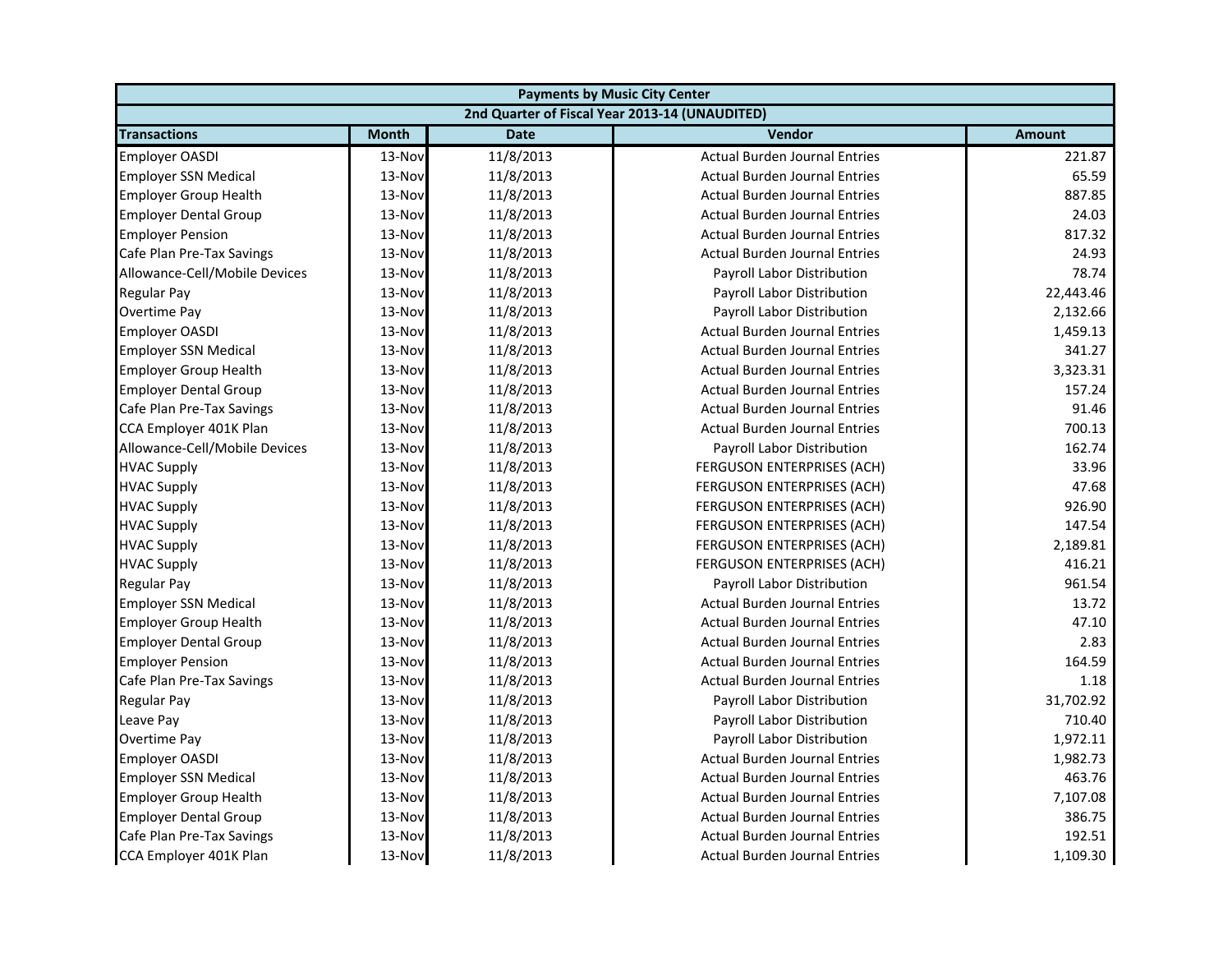| <b>Payments by Music City Center</b> |              |             |                                                |               |
|--------------------------------------|--------------|-------------|------------------------------------------------|---------------|
|                                      |              |             | 2nd Quarter of Fiscal Year 2013-14 (UNAUDITED) |               |
| <b>Transactions</b>                  | <b>Month</b> | <b>Date</b> | Vendor                                         | <b>Amount</b> |
| Allowance-Cell/Mobile Devices        | 13-Nov       | 11/8/2013   | Payroll Labor Distribution                     | 118.11        |
| Regular Pay                          | 13-Nov       | 11/8/2013   | Payroll Labor Distribution                     | 3,071.61      |
| Leave Pay                            | 13-Nov       | 11/8/2013   | Payroll Labor Distribution                     | 1,317.60      |
| Overtime Pay                         | 13-Nov       | 11/8/2013   | Payroll Labor Distribution                     | 241.25        |
| <b>Employer OASDI</b>                | 13-Nov       | 11/8/2013   | <b>Actual Burden Journal Entries</b>           | 204.99        |
| <b>Employer SSN Medical</b>          | 13-Nov       | 11/8/2013   | <b>Actual Burden Journal Entries</b>           | 61.66         |
| <b>Employer Group Health</b>         | 13-Nov       | 11/8/2013   | <b>Actual Burden Journal Entries</b>           | 1,032.35      |
| <b>Employer Dental Group</b>         | 13-Nov       | 11/8/2013   | <b>Actual Burden Journal Entries</b>           | 35.91         |
| <b>Employer Pension</b>              | 13-Nov       | 11/8/2013   | <b>Actual Burden Journal Entries</b>           | 558.06        |
| <b>FSA Pre-Tax Savings</b>           | 13-Nov       | 11/8/2013   | <b>Actual Burden Journal Entries</b>           | 0.52          |
| Cafe Plan Pre-Tax Savings            | 13-Nov       | 11/8/2013   | <b>Actual Burden Journal Entries</b>           | 28.25         |
| <b>Regular Pay</b>                   | 13-Nov       | 11/8/2013   | Payroll Labor Distribution                     | 6,989.12      |
| Leave Pay                            | 13-Nov       | 11/8/2013   | Payroll Labor Distribution                     | 102.00        |
| Overtime Pay                         | 13-Nov       | 11/8/2013   | Payroll Labor Distribution                     | 153.79        |
| <b>Employer OASDI</b>                | 13-Nov       | 11/8/2013   | <b>Actual Burden Journal Entries</b>           | 435.49        |
| <b>Employer SSN Medical</b>          | 13-Nov       | 11/8/2013   | <b>Actual Burden Journal Entries</b>           | 101.87        |
| <b>Employer Group Health</b>         | 13-Nov       | 11/8/2013   | <b>Actual Burden Journal Entries</b>           | 707.94        |
| <b>Employer Dental Group</b>         | 13-Nov       | 11/8/2013   | <b>Actual Burden Journal Entries</b>           | 37.48         |
| Cafe Plan Pre-Tax Savings            | 13-Nov       | 11/8/2013   | <b>Actual Burden Journal Entries</b>           | 19.87         |
| CCA Employer 401K Plan               | 13-Nov       | 11/8/2013   | <b>Actual Burden Journal Entries</b>           | 289.82        |
| Allowance-Cell/Mobile Devices        | 13-Nov       | 11/8/2013   | Payroll Labor Distribution                     | 39.37         |
| <b>Regular Pay</b>                   | 13-Nov       | 11/8/2013   | Payroll Labor Distribution                     | 6,353.85      |
| <b>Employer OASDI</b>                | 13-Nov       | 11/8/2013   | <b>Actual Burden Journal Entries</b>           | 319.27        |
| <b>Employer SSN Medical</b>          | 13-Nov       | 11/8/2013   | <b>Actual Burden Journal Entries</b>           | 88.38         |
| <b>Employer Group Health</b>         | 13-Nov       | 11/8/2013   | <b>Actual Burden Journal Entries</b>           | 840.60        |
| <b>Employer Dental Group</b>         | 13-Nov       | 11/8/2013   | <b>Actual Burden Journal Entries</b>           | 31.11         |
| <b>Employer Pension</b>              | 13-Nov       | 11/8/2013   | <b>Actual Burden Journal Entries</b>           | 1,087.59      |
| <b>FSA Pre-Tax Savings</b>           | 13-Nov       | 11/8/2013   | <b>Actual Burden Journal Entries</b>           | 2.39          |
| Cafe Plan Pre-Tax Savings            | 13-Nov       | 11/8/2013   | <b>Actual Burden Journal Entries</b>           | 23.22         |
| Allowance-Cell/Mobile Devices        | 13-Nov       | 11/8/2013   | Payroll Labor Distribution                     | 78.74         |
| <b>Regular Pay</b>                   | 13-Nov       | 11/8/2013   | Payroll Labor Distribution                     | 17,615.89     |
| Leave Pay                            | 13-Nov       | 11/8/2013   | Payroll Labor Distribution                     | 973.99        |
| <b>Overtime Pay</b>                  | 13-Nov       | 11/8/2013   | <b>Payroll Labor Distribution</b>              | 166.10        |
| <b>Employer OASDI</b>                | 13-Nov       | 11/8/2013   | <b>Actual Burden Journal Entries</b>           | 1,095.79      |
| <b>Employer SSN Medical</b>          | 13-Nov       | 11/8/2013   | <b>Actual Burden Journal Entries</b>           | 256.25        |
| <b>Employer Group Health</b>         | 13-Nov       | 11/8/2013   | <b>Actual Burden Journal Entries</b>           | 3,422.39      |
| <b>Employer Dental Group</b>         | 13-Nov       | 11/8/2013   | <b>Actual Burden Journal Entries</b>           | 135.71        |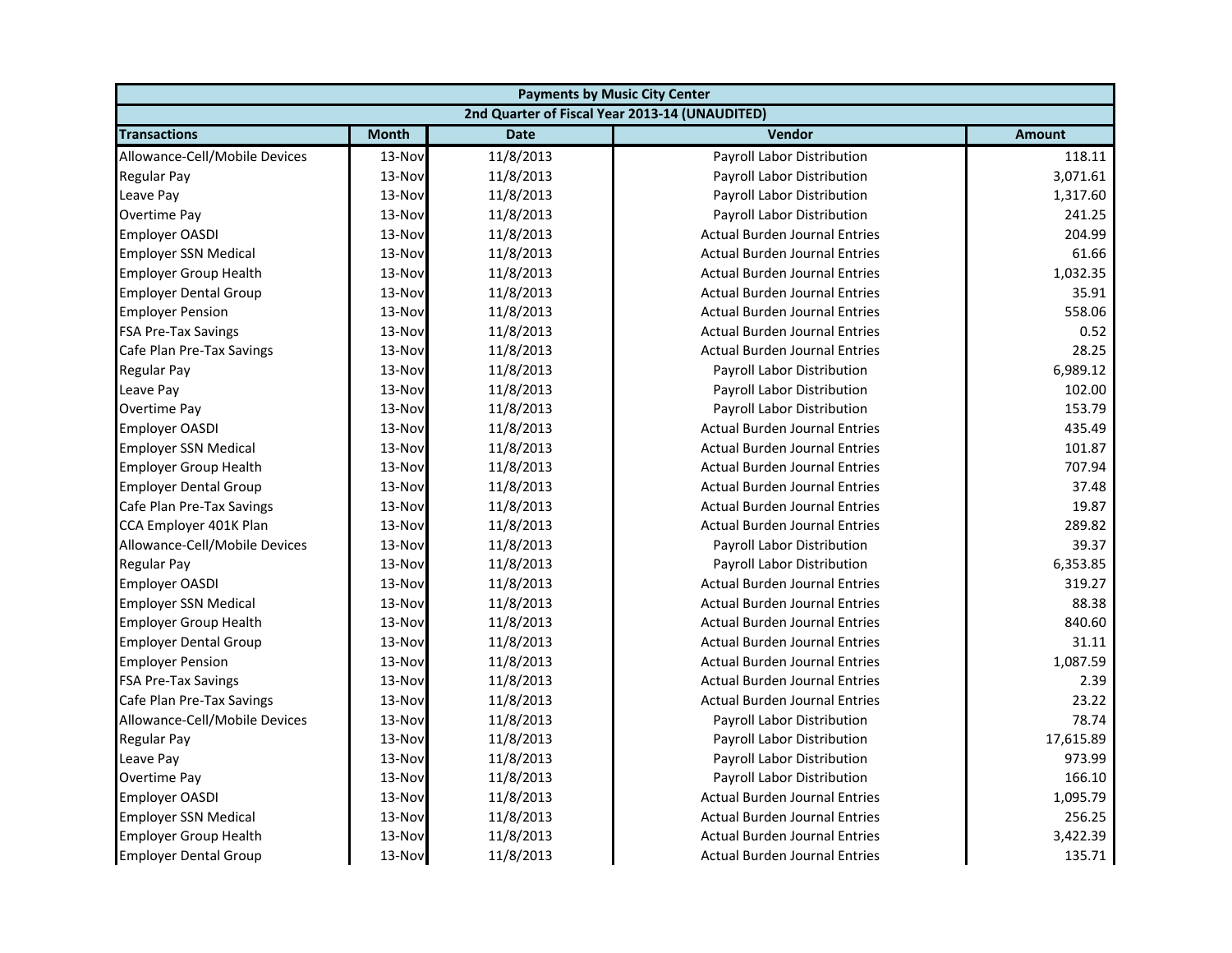| <b>Payments by Music City Center</b> |              |             |                                                |               |
|--------------------------------------|--------------|-------------|------------------------------------------------|---------------|
|                                      |              |             | 2nd Quarter of Fiscal Year 2013-14 (UNAUDITED) |               |
| <b>Transactions</b>                  | <b>Month</b> | <b>Date</b> | Vendor                                         | <b>Amount</b> |
| <b>Employer Pension</b>              | 13-Nov       | 11/8/2013   | <b>Actual Burden Journal Entries</b>           | 73.95         |
| Cafe Plan Pre-Tax Savings            | 13-Nov       | 11/8/2013   | <b>Actual Burden Journal Entries</b>           | 93.33         |
| CCA Employer 401K Plan               | 13-Nov       | 11/8/2013   | <b>Actual Burden Journal Entries</b>           | 424.49        |
| Allowance-Cell/Mobile Devices        | 13-Nov       | 11/8/2013   | Payroll Labor Distribution                     | 157.48        |
| <b>Regular Pay</b>                   | 13-Nov       | 11/8/2013   | Payroll Labor Distribution                     | 5,434.14      |
| Leave Pay                            | 13-Nov       | 11/8/2013   | Payroll Labor Distribution                     | 85.50         |
| Overtime Pay                         | 13-Nov       | 11/8/2013   | Payroll Labor Distribution                     | 631.29        |
| <b>Employer OASDI</b>                | 13-Nov       | 11/8/2013   | <b>Actual Burden Journal Entries</b>           | 290.44        |
| <b>Employer SSN Medical</b>          | 13-Nov       | 11/8/2013   | <b>Actual Burden Journal Entries</b>           | 81.65         |
| <b>Employer Group Health</b>         | 13-Nov       | 11/8/2013   | <b>Actual Burden Journal Entries</b>           | 1,401.60      |
| <b>Employer Dental Group</b>         | 13-Nov       | 11/8/2013   | <b>Actual Burden Journal Entries</b>           | 45.25         |
| <b>Employer Pension</b>              | 13-Nov       | 11/8/2013   | <b>Actual Burden Journal Entries</b>           | 1,052.86      |
| Cafe Plan Pre-Tax Savings            | 13-Nov       | 11/8/2013   | <b>Actual Burden Journal Entries</b>           | 38.61         |
| <b>Regular Pay</b>                   | 13-Nov       | 11/8/2013   | Payroll Labor Distribution                     | 4,045.38      |
| Overtime Pay                         | 13-Nov       | 11/8/2013   | Payroll Labor Distribution                     | 6.89          |
| <b>Employer OASDI</b>                | 13-Nov       | 11/8/2013   | <b>Actual Burden Journal Entries</b>           | 253.69        |
| <b>Employer SSN Medical</b>          | 13-Nov       | 11/8/2013   | <b>Actual Burden Journal Entries</b>           | 59.33         |
| CCA Employer 401K Plan               | 13-Nov       | 11/8/2013   | <b>Actual Burden Journal Entries</b>           | 162.09        |
| Allowance-Cell/Mobile Devices        | 13-Nov       | 11/8/2013   | Payroll Labor Distribution                     | 39.37         |
| Regular Pay                          | 13-Nov       | 11/8/2013   | Payroll Labor Distribution                     | 14,593.88     |
| Leave Pay                            | 13-Nov       | 11/8/2013   | Payroll Labor Distribution                     | 215.39        |
| Overtime Pay                         | 13-Nov       | 11/8/2013   | <b>Payroll Labor Distribution</b>              | 47.07         |
| <b>Employer OASDI</b>                | 13-Nov       | 11/8/2013   | <b>Actual Burden Journal Entries</b>           | 903.49        |
| <b>Employer SSN Medical</b>          | 13-Nov       | 11/8/2013   | <b>Actual Burden Journal Entries</b>           | 211.30        |
| <b>Employer Group Health</b>         | 13-Nov       | 11/8/2013   | <b>Actual Burden Journal Entries</b>           | 1,059.90      |
| <b>Employer Dental Group</b>         | 13-Nov       | 11/8/2013   | <b>Actual Burden Journal Entries</b>           | 59.38         |
| <b>Employer Pension</b>              | 13-Nov       | 11/8/2013   | <b>Actual Burden Journal Entries</b>           | 2,542.94      |
| <b>FSA Pre-Tax Savings</b>           | 13-Nov       | 11/8/2013   | <b>Actual Burden Journal Entries</b>           | 9.75          |
| Cafe Plan Pre-Tax Savings            | 13-Nov       | 11/8/2013   | <b>Actual Burden Journal Entries</b>           | 29.81         |
| Allowance-Cell/Mobile Devices        | 13-Nov       | 11/8/2013   | Payroll Labor Distribution                     | 241.48        |
| <b>Regular Pay</b>                   | 13-Nov       | 11/8/2013   | Payroll Labor Distribution                     | 1,600.00      |
| <b>Employer OASDI</b>                | 13-Nov       | 11/8/2013   | <b>Actual Burden Journal Entries</b>           | 96.78         |
| <b>Employer SSN Medical</b>          | 13-Nov       | 11/8/2013   | <b>Actual Burden Journal Entries</b>           | 22.63         |
| <b>Employer Group Health</b>         | 13-Nov       | 11/8/2013   | <b>Actual Burden Journal Entries</b>           | 235.50        |
| <b>Employer Dental Group</b>         | 13-Nov       | 11/8/2013   | <b>Actual Burden Journal Entries</b>           | 14.14         |
| Cafe Plan Pre-Tax Savings            | 13-Nov       | 11/8/2013   | <b>Actual Burden Journal Entries</b>           | 6.01          |
| CCA Employer 401K Plan               | 13-Nov       | 11/8/2013   | <b>Actual Burden Journal Entries</b>           | 64.00         |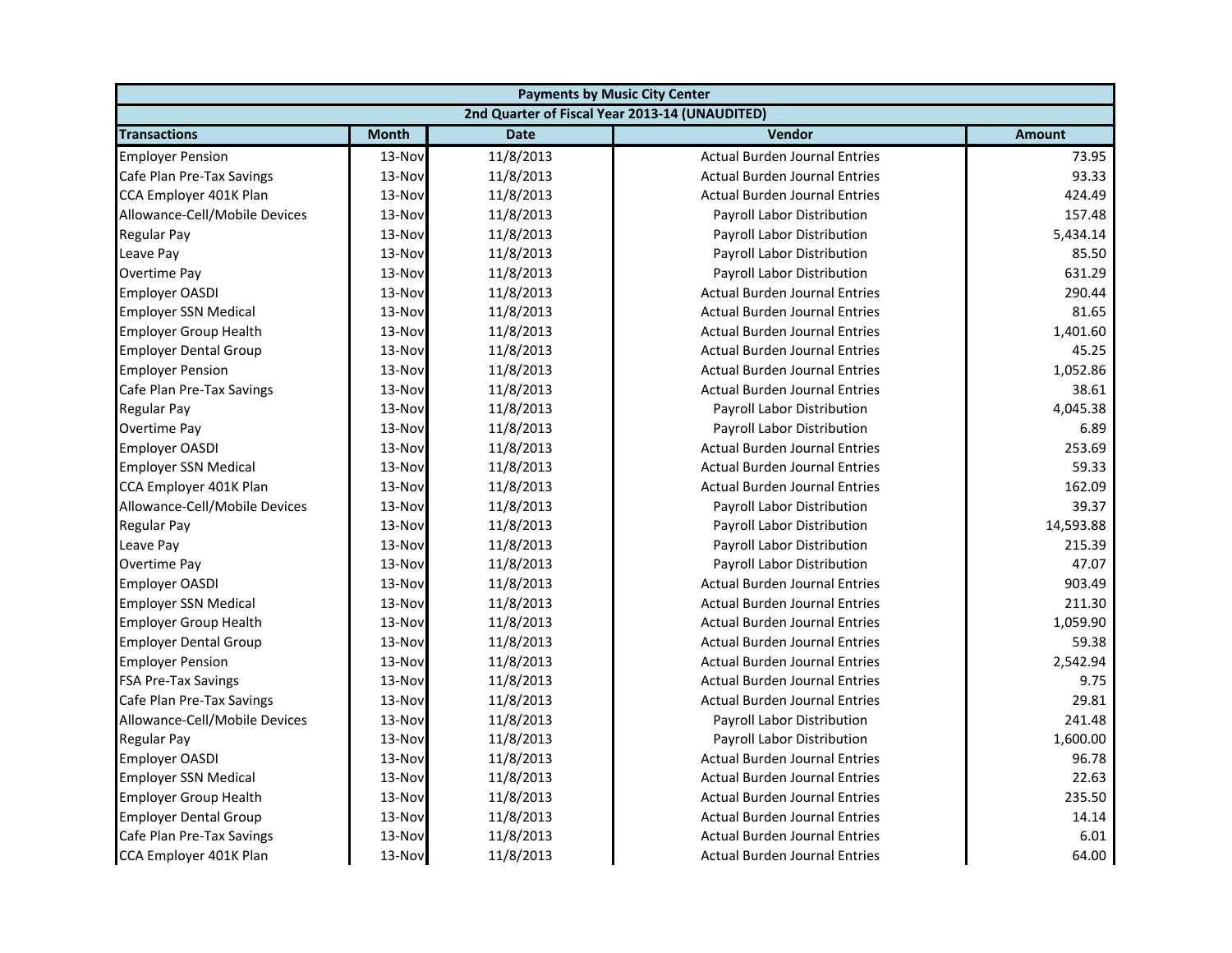| <b>Payments by Music City Center</b> |              |             |                                                |               |
|--------------------------------------|--------------|-------------|------------------------------------------------|---------------|
|                                      |              |             | 2nd Quarter of Fiscal Year 2013-14 (UNAUDITED) |               |
| <b>Transactions</b>                  | <b>Month</b> | <b>Date</b> | Vendor                                         | <b>Amount</b> |
| Allowance-Cell/Mobile Devices        | 13-Nov       | 11/8/2013   | Payroll Labor Distribution                     | 39.37         |
| Regular Pay                          | 13-Nov       | 11/8/2013   | Payroll Labor Distribution                     | 14,799.13     |
| Leave Pay                            | 13-Nov       | 11/8/2013   | Payroll Labor Distribution                     | 140.32        |
| Overtime Pay                         | 13-Nov       | 11/8/2013   | Payroll Labor Distribution                     | 176.58        |
| <b>Employer OASDI</b>                | 13-Nov       | 11/8/2013   | <b>Actual Burden Journal Entries</b>           | 878.38        |
| <b>Employer SSN Medical</b>          | 13-Nov       | 11/8/2013   | <b>Actual Burden Journal Entries</b>           | 205.40        |
| <b>Employer Group Health</b>         | 13-Nov       | 11/8/2013   | <b>Actual Burden Journal Entries</b>           | 2,853.00      |
| <b>Employer Dental Group</b>         | 13-Nov       | 11/8/2013   | <b>Actual Burden Journal Entries</b>           | 127.26        |
| <b>Employer Pension</b>              | 13-Nov       | 11/8/2013   | <b>Actual Burden Journal Entries</b>           | 236.28        |
| Cafe Plan Pre-Tax Savings            | 13-Nov       | 11/8/2013   | <b>Actual Burden Journal Entries</b>           | 77.56         |
| CCA Employer 401K Plan               | 13-Nov       | 11/8/2013   | <b>Actual Burden Journal Entries</b>           | 351.75        |
| Allowance-Cell/Mobile Devices        | 13-Nov       | 11/8/2013   | Payroll Labor Distribution                     | 78.74         |
| <b>Regular Pay</b>                   | 13-Nov       | 11/8/2013   | Payroll Labor Distribution                     | 5,576.74      |
| <b>Employer OASDI</b>                | 13-Nov       | 11/8/2013   | <b>Actual Burden Journal Entries</b>           | 324.43        |
| <b>Employer SSN Medical</b>          | 13-Nov       | 11/8/2013   | <b>Actual Burden Journal Entries</b>           | 75.88         |
| <b>Employer Group Health</b>         | 13-Nov       | 11/8/2013   | <b>Actual Burden Journal Entries</b>           | 559.50        |
| <b>Employer Dental Group</b>         | 13-Nov       | 11/8/2013   | <b>Actual Burden Journal Entries</b>           | 28.28         |
| <b>Employer Pension</b>              | 13-Nov       | 11/8/2013   | <b>Actual Burden Journal Entries</b>           | 954.57        |
| <b>FSA Pre-Tax Savings</b>           | 13-Nov       | 11/8/2013   | <b>Actual Burden Journal Entries</b>           | 15.94         |
| Cafe Plan Pre-Tax Savings            | 13-Nov       | 11/8/2013   | <b>Actual Burden Journal Entries</b>           | 15.71         |
| Allowance-Cell/Mobile Devices        | 13-Nov       | 11/8/2013   | Payroll Labor Distribution                     | 78.74         |
| <b>Regular Pay</b>                   | 13-Nov       | 11/8/2013   | <b>Payroll Labor Distribution</b>              | 8,324.17      |
| Leave Pay                            | 13-Nov       | 11/8/2013   | Payroll Labor Distribution                     | 387.03        |
| Overtime Pay                         | 13-Nov       | 11/8/2013   | Payroll Labor Distribution                     | 21.01         |
| <b>Employer OASDI</b>                | 13-Nov       | 11/8/2013   | <b>Actual Burden Journal Entries</b>           | 533.78        |
| <b>Employer SSN Medical</b>          | 13-Nov       | 11/8/2013   | <b>Actual Burden Journal Entries</b>           | 124.83        |
| <b>Employer Group Health</b>         | 13-Nov       | 11/8/2013   | <b>Actual Burden Journal Entries</b>           | 705.00        |
| <b>Employer Dental Group</b>         | 13-Nov       | 11/8/2013   | <b>Actual Burden Journal Entries</b>           | 56.56         |
| Cafe Plan Pre-Tax Savings            | 13-Nov       | 11/8/2013   | <b>Actual Burden Journal Entries</b>           | 18.10         |
| CCA Employer 401K Plan               | 13-Nov       | 11/8/2013   | <b>Actual Burden Journal Entries</b>           | 285.82        |
| Allowance-Cell/Mobile Devices        | 13-Nov       | 11/8/2013   | Payroll Labor Distribution                     | 118.11        |
| <b>Regular Pay</b>                   | 13-Nov       | 11/8/2013   | Payroll Labor Distribution                     | 8,728.50      |
| Leave Pay                            | 13-Nov       | 11/8/2013   | Payroll Labor Distribution                     | 702.31        |
| Overtime Pay                         | 13-Nov       | 11/8/2013   | Payroll Labor Distribution                     | 41.67         |
| <b>Employer OASDI</b>                | 13-Nov       | 11/8/2013   | <b>Actual Burden Journal Entries</b>           | 122.74        |
| <b>Employer SSN Medical</b>          | 13-Nov       | 11/8/2013   | <b>Actual Burden Journal Entries</b>           | 131.15        |
| <b>Employer Group Health</b>         | 13-Nov       | 11/8/2013   | <b>Actual Burden Journal Entries</b>           | 796.50        |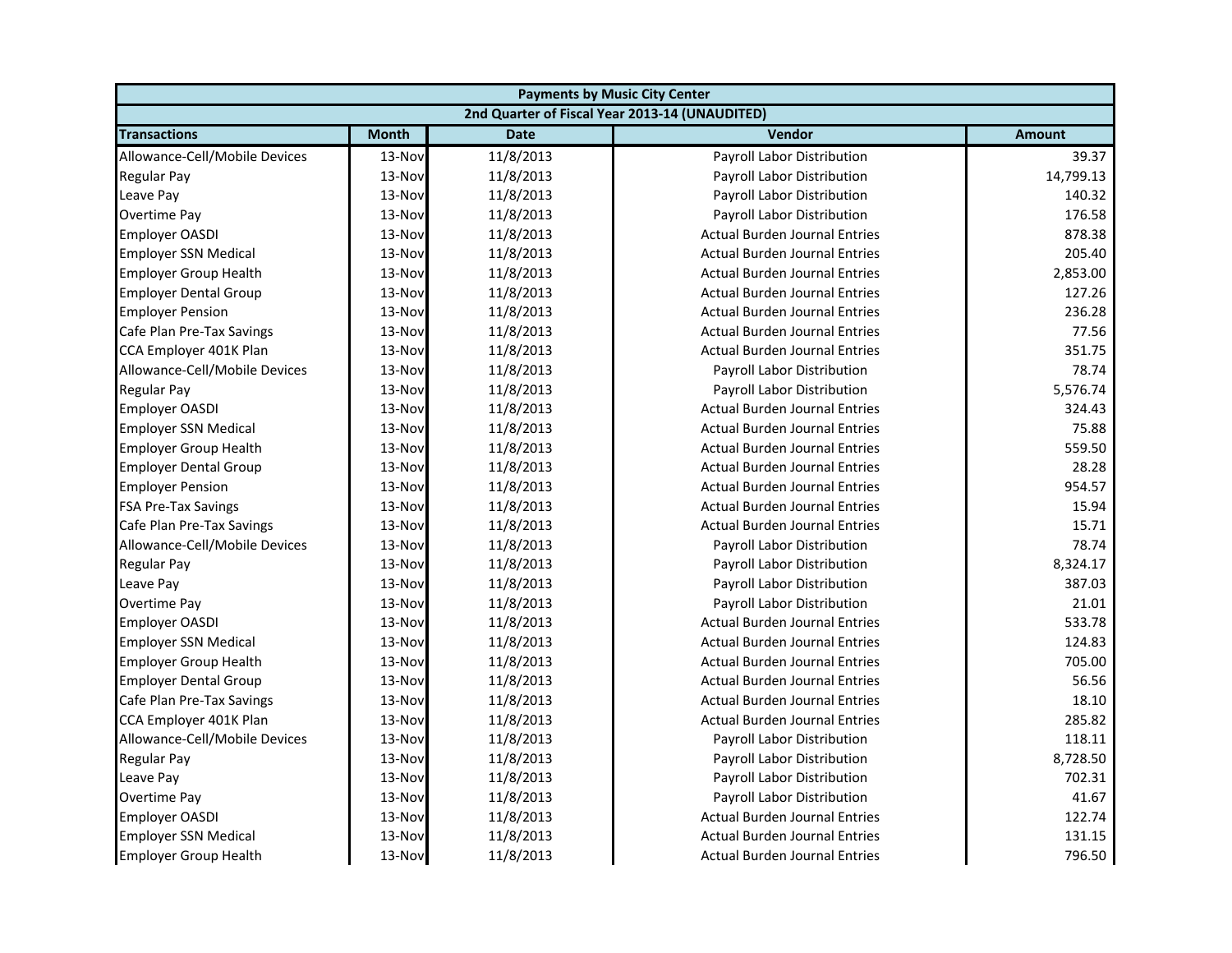| <b>Payments by Music City Center</b> |              |             |                                                |               |
|--------------------------------------|--------------|-------------|------------------------------------------------|---------------|
|                                      |              |             | 2nd Quarter of Fiscal Year 2013-14 (UNAUDITED) |               |
| <b>Transactions</b>                  | <b>Month</b> | <b>Date</b> | Vendor                                         | <b>Amount</b> |
| <b>Employer Dental Group</b>         | 13-Nov       | 11/8/2013   | <b>Actual Burden Journal Entries</b>           | 28.28         |
| <b>Employer Pension</b>              | 13-Nov       | 11/8/2013   | <b>Actual Burden Journal Entries</b>           | 1,621.41      |
| <b>FSA Pre-Tax Savings</b>           | 13-Nov       | 11/8/2013   | <b>Actual Burden Journal Entries</b>           | 11.07         |
| Cafe Plan Pre-Tax Savings            | 13-Nov       | 11/8/2013   | <b>Actual Burden Journal Entries</b>           | 21.58         |
| <b>Regular Pay</b>                   | 13-Nov       | 11/8/2013   | Payroll Labor Distribution                     | 6,389.18      |
| Overtime Pay                         | 13-Nov       | 11/8/2013   | Payroll Labor Distribution                     | 4.27          |
| <b>Employer OASDI</b>                | 13-Nov       | 11/8/2013   | <b>Actual Burden Journal Entries</b>           | 378.02        |
| <b>Employer SSN Medical</b>          | 13-Nov       | 11/8/2013   | <b>Actual Burden Journal Entries</b>           | 88.42         |
| <b>Employer Group Health</b>         | 13-Nov       | 11/8/2013   | <b>Actual Burden Journal Entries</b>           | 1,029.00      |
| <b>Employer Dental Group</b>         | 13-Nov       | 11/8/2013   | <b>Actual Burden Journal Entries</b>           | 42.42         |
| Cafe Plan Pre-Tax Savings            | 13-Nov       | 11/8/2013   | <b>Actual Burden Journal Entries</b>           | 28.16         |
| CCA Employer 401K Plan               | 13-Nov       | 11/8/2013   | <b>Actual Burden Journal Entries</b>           | 225.83        |
| Allowance-Cell/Mobile Devices        | 13-Nov       | 11/8/2013   | <b>Payroll Labor Distribution</b>              | 78.74         |
| <b>Security Services</b>             | 13-Nov       | 11/11/2013  | <b>BRANTLEY SECURITY SERVICES INC</b>          | 1,378.10      |
| Offc & Admin Supply                  | 13-Nov       | 11/11/2013  | A Z OFFICE RESOURCE INC (ACH)                  | 111.60        |
| Offc & Admin Supply                  | 13-Nov       | 11/11/2013  | A Z OFFICE RESOURCE INC (ACH)                  | 4.39          |
| Offc & Admin Supply                  | 13-Nov       | 11/11/2013  | A Z OFFICE RESOURCE INC (ACH)                  | 9.90          |
| Offc & Admin Supply                  | 13-Nov       | 11/11/2013  | A Z OFFICE RESOURCE INC (ACH)                  | 26.85         |
| Offc & Admin Supply                  | 13-Nov       | 11/11/2013  | A Z OFFICE RESOURCE INC (ACH)                  | 6.83          |
| Offc & Admin Supply                  | 13-Nov       | 11/11/2013  | A Z OFFICE RESOURCE INC (ACH)                  | 24.07         |
| Offc & Admin Supply                  | 13-Nov       | 11/11/2013  | A Z OFFICE RESOURCE INC (ACH)                  | 5.28          |
| Offc & Admin Supply                  | 13-Nov       | 11/11/2013  | A Z OFFICE RESOURCE INC (ACH)                  | 14.12         |
| Offc & Admin Supply                  | 13-Nov       | 11/11/2013  | A Z OFFICE RESOURCE INC (ACH)                  | 32.64         |
| Offc & Admin Supply                  | 13-Nov       | 11/11/2013  | A Z OFFICE RESOURCE INC (ACH)                  | 94.87         |
| Offc & Admin Supply                  | 13-Nov       | 11/11/2013  | A Z OFFICE RESOURCE INC (ACH)                  | 108.00        |
| Offc & Admin Supply                  | 13-Nov       | 11/11/2013  | A Z OFFICE RESOURCE INC (ACH)                  | 78.35         |
| Offc & Admin Supply                  | 13-Nov       | 11/11/2013  | A Z OFFICE RESOURCE INC (ACH)                  | 20.60         |
| Offc & Admin Supply                  | 13-Nov       | 11/11/2013  | A Z OFFICE RESOURCE INC (ACH)                  | 9.21          |
| Offc & Admin Supply                  | 13-Nov       | 11/11/2013  | A Z OFFICE RESOURCE INC (ACH)                  | 10.76         |
| <b>Host &amp; Hostess</b>            | 13-Nov       | 11/12/2013  | CENTERPLATE MCC (ACH)                          | 232.60        |
| Host & Hostess                       | 13-Nov       | 11/12/2013  | CENTERPLATE MCC (ACH)                          | 192.01        |
| <b>Laundry Services</b>              | 13-Nov       | 11/12/2013  | <b>ALSCO</b>                                   | 419.38        |
| <b>Laundry Services</b>              | 13-Nov       | 11/12/2013  | <b>ALSCO</b>                                   | 239.12        |
| <b>Medical Services</b>              | 13-Nov       | 11/12/2013  | MED STAR MEDICAL STAFFING INC                  | 344.00        |
| Electric                             | 13-Nov       | 11/13/2013  | NASHVILLE ELECTRIC SERVICE CO                  | 95,486.03     |
| MIS Tech Revolving Charge            | 13-Nov       | 11/13/2013  | MCC - 11/13 REVOLVING FD RCLS                  | 3,656.30      |
| Offc & Admin Supply                  | 13-Nov       | 11/13/2013  | RICOH USA INC (ACH)                            | (46.97)       |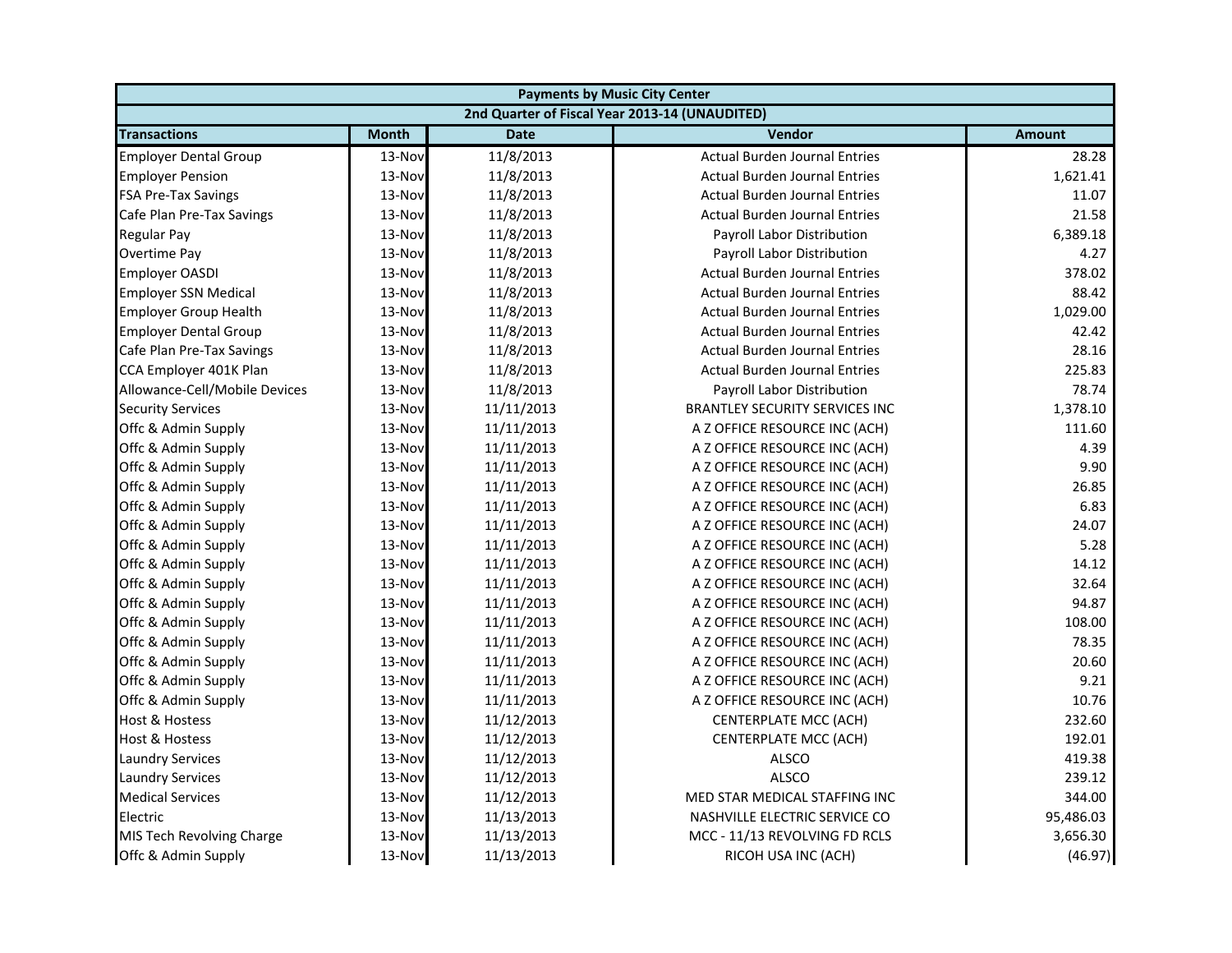| <b>Payments by Music City Center</b> |              |             |                                                |               |
|--------------------------------------|--------------|-------------|------------------------------------------------|---------------|
|                                      |              |             | 2nd Quarter of Fiscal Year 2013-14 (UNAUDITED) |               |
| <b>Transactions</b>                  | <b>Month</b> | <b>Date</b> | Vendor                                         | <b>Amount</b> |
| Host & Hostess                       | 13-Nov       | 11/14/2013  | <b>CENTERPLATE MCC (ACH)</b>                   | 184.85        |
| <b>HVAC Supply</b>                   | 13-Nov       | 11/14/2013  | FERGUSON ENTERPRISES (ACH)                     | (106.14)      |
| <b>Laundry Services</b>              | 13-Nov       | 11/14/2013  | <b>ALSCO</b>                                   | 385.40        |
| <b>Security Services</b>             | 13-Nov       | 11/14/2013  | <b>BRANTLEY SECURITY SERVICES INC</b>          | 423.63        |
| <b>Security Services</b>             | 13-Nov       | 11/14/2013  | <b>BRANTLEY SECURITY SERVICES INC</b>          | 5,457.27      |
| Temporary Service                    | 13-Nov       | 11/14/2013  | <b>BRANTLEY SECURITY SERVICES INC</b>          | 536.28        |
| <b>Temporary Service</b>             | 13-Nov       | 11/14/2013  | <b>BRANTLEY SECURITY SERVICES INC</b>          | 639.53        |
| <b>Uniform Cleaning Service</b>      | 13-Nov       | 11/14/2013  | <b>COYNE TEXTILE SVCS</b>                      | 585.33        |
| <b>Uniform Cleaning Service</b>      | 13-Nov       | 11/14/2013  | <b>COYNE TEXTILE SVCS</b>                      | 527.12        |
| <b>Temporary Service</b>             | 13-Nov       | 11/14/2013  | LOOMIS FARGO & CO                              | 639.56        |
| <b>Temporary Service</b>             | 13-Nov       | 11/15/2013  | <b>BRANTLEY SECURITY SERVICES INC</b>          | 573.38        |
| <b>Temporary Service</b>             | 13-Nov       | 11/15/2013  | <b>BRANTLEY SECURITY SERVICES INC</b>          | 553.46        |
| <b>Valet Services</b>                | 13-Nov       | 11/15/2013  | <b>TOWNE PARK (ACH)</b>                        | 2,480.00      |
| Offc & Admin Supply                  | 13-Nov       | 11/15/2013  | RICOH USA INC (ACH)                            | 125.00        |
| Offc & Admin Supply                  | 13-Nov       | 11/15/2013  | RICOH USA INC (ACH)                            | 70.00         |
| <b>Security Services</b>             | 13-Nov       | 11/18/2013  | <b>BRANTLEY SECURITY SERVICES INC</b>          | 899.01        |
| <b>Security Services</b>             | 13-Nov       | 11/18/2013  | <b>BRANTLEY SECURITY SERVICES INC</b>          | 130.50        |
| Auto Fuel                            | 13-Nov       | 11/18/2013  | WRIGHT EXPRESS FINANCIAL SVCS                  | 180.83        |
| <b>Merchant Fees</b>                 | 13-Nov       | 11/18/2013  | <b>FIS</b>                                     | 9,864.92      |
| Printing/Binding                     | 13-Nov       | 11/20/2013  | RICOH USA INC (ACH)                            | 92.00         |
| Printing/Binding                     | 13-Nov       | 11/20/2013  | RICOH USA INC (ACH)                            | 46.00         |
| Offc & Admin Supply                  | 13-Nov       | 11/20/2013  | RICOH USA INC (ACH)                            | 114.00        |
| <b>District Energy System</b>        | 13-Nov       | 11/20/2013  | DES REVENUE / US BANK (ACH)                    | 194,839.96    |
| Repair & Maint Supply                | 13-Nov       | 11/20/2013  | FERGUSON ENTERPRISES (ACH)                     | 14.83         |
| <b>Laundry Services</b>              | 13-Nov       | 11/20/2013  | <b>ALSCO</b>                                   | 69.00         |
| <b>Laundry Services</b>              | 13-Nov       | 11/20/2013  | <b>ALSCO</b>                                   | 202.00        |
| <b>HHold &amp; Jnitr Supply</b>      | 13-Nov       | 11/20/2013  | AMERICAN PAPER & TWINE CO (ACH                 | 566.90        |
| <b>HHold &amp; Jnitr Supply</b>      | 13-Nov       | 11/20/2013  | AMERICAN PAPER & TWINE CO (ACH                 | 568.25        |
| <b>HHold &amp; Jnitr Supply</b>      | 13-Nov       | 11/20/2013  | AMERICAN PAPER & TWINE CO (ACH                 | 308.60        |
| Repair & Maint Supply                | 13-Nov       | 11/20/2013  | AMERICAN PAPER & TWINE CO (ACH                 | 135.48        |
| Repair & Maint Supply                | 13-Nov       | 11/20/2013  | AMERICAN PAPER & TWINE CO (ACH                 | 90.32         |
| Telephone & Telegraph                | 13-Nov       | 11/20/2013  | AT&T (SEATTLE CIRCUITS)                        | 615.93        |
| <b>Temporary Service</b>             | 13-Nov       | 11/20/2013  | <b>BRANTLEY SECURITY SERVICES INC</b>          | 741.02        |
| <b>Building Maintenance Srvc</b>     | 13-Nov       | 11/20/2013  | MCGANN, AMANO (ACH)                            | 650.00        |
| <b>Building Maintenance Srvc</b>     | 13-Nov       | 11/20/2013  | MCGANN, AMANO (ACH)                            | 330.00        |
| Employee Out-of-town Travel          | 13-Nov       | 11/20/2013  | JONES, CYNTHIA M.                              | 9.09          |
| Offc & Admin Supply                  | 13-Nov       | 11/20/2013  | RICOH USA INC (ACH)                            | 46.00         |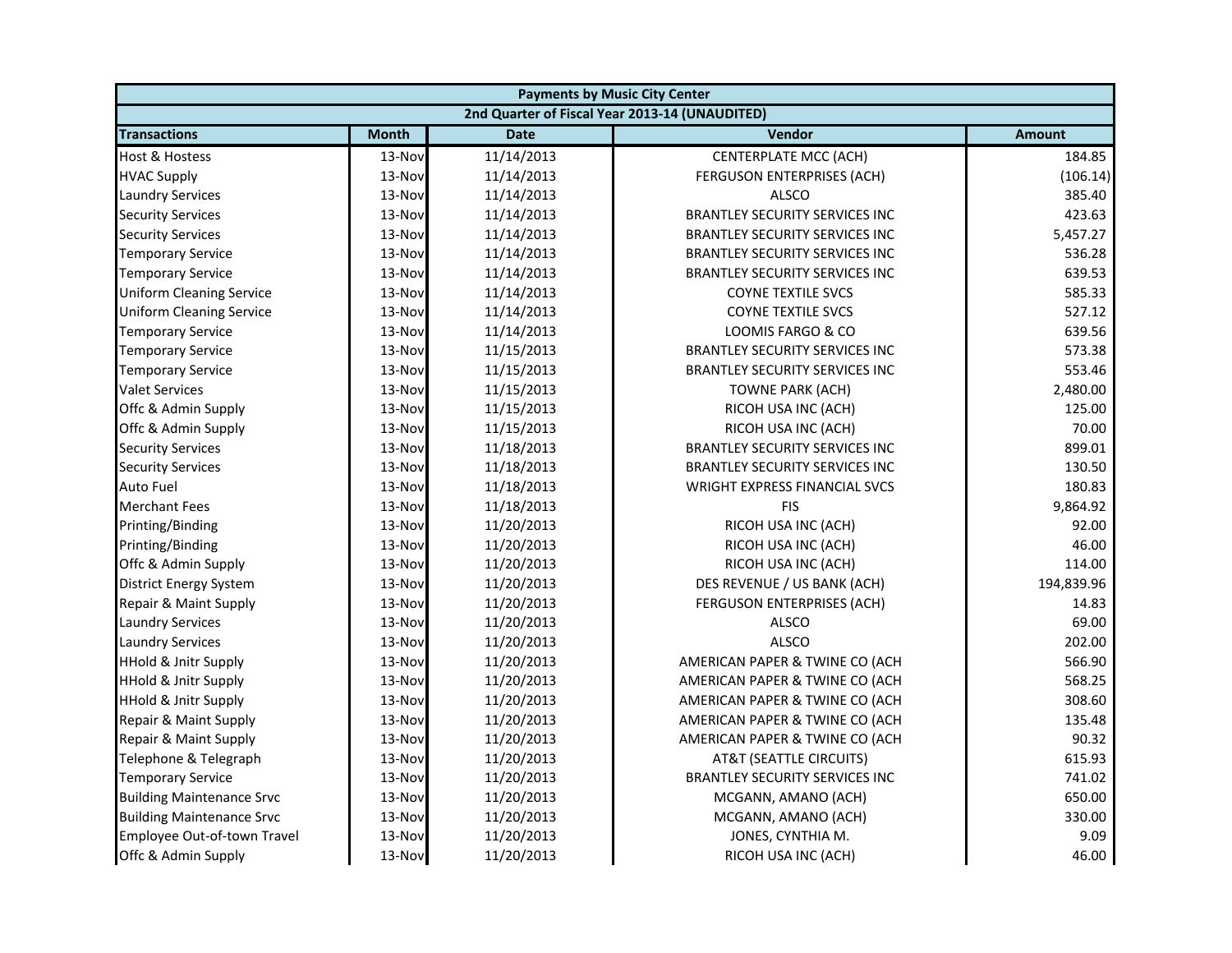| <b>Payments by Music City Center</b> |              |             |                                                |               |
|--------------------------------------|--------------|-------------|------------------------------------------------|---------------|
|                                      |              |             | 2nd Quarter of Fiscal Year 2013-14 (UNAUDITED) |               |
| <b>Transactions</b>                  | <b>Month</b> | <b>Date</b> | Vendor                                         | <b>Amount</b> |
| Offc & Admin Supply                  | 13-Nov       | 11/21/2013  | A Z OFFICE RESOURCE INC (ACH)                  | 14.02         |
| Offc & Admin Supply                  | 13-Nov       | 11/21/2013  | A Z OFFICE RESOURCE INC (ACH)                  | 14.36         |
| Offc & Admin Supply                  | 13-Nov       | 11/21/2013  | A Z OFFICE RESOURCE INC (ACH)                  | 27.49         |
| Offc & Admin Supply                  | 13-Nov       | 11/21/2013  | A Z OFFICE RESOURCE INC (ACH)                  | 39.60         |
| <b>Medical Services</b>              | 13-Nov       | 11/21/2013  | MED STAR MEDICAL STAFFING INC                  | 236.50        |
| <b>Medical Services</b>              | 13-Nov       | 11/21/2013  | MED STAR MEDICAL STAFFING INC                  | 946.00        |
| <b>Medical Services</b>              | 13-Nov       | 11/21/2013  | MED STAR MEDICAL STAFFING INC                  | 2,268.25      |
| <b>Security Services</b>             | 13-Nov       | 11/21/2013  | <b>BRANTLEY SECURITY SERVICES INC</b>          | 847.95        |
| <b>Security Services</b>             | 13-Nov       | 11/21/2013  | BRANTLEY SECURITY SERVICES INC                 | 12,701.87     |
| <b>Temporary Service</b>             | 13-Nov       | 11/21/2013  | <b>BRANTLEY SECURITY SERVICES INC</b>          | 567.96        |
| <b>Temporary Service</b>             | 13-Nov       | 11/21/2013  | <b>BRANTLEY SECURITY SERVICES INC</b>          | 668.54        |
| Offc & Admin Supply                  | 13-Nov       | 11/21/2013  | ATHENS PAPER CO (ACH)                          | 35.75         |
| <b>Regular Pay</b>                   | 13-Nov       | 11/22/2013  | Payroll Labor Distribution                     | 22,955.68     |
| Leave Pay                            | 13-Nov       | 11/22/2013  | Payroll Labor Distribution                     | 258.80        |
| Overtime Pay                         | 13-Nov       | 11/22/2013  | Payroll Labor Distribution                     | 121.95        |
| <b>Employer OASDI</b>                | 13-Nov       | 11/22/2013  | <b>Actual Burden Journal Entries</b>           | 1,446.86      |
| <b>Employer SSN Medical</b>          | 13-Nov       | 11/22/2013  | <b>Actual Burden Journal Entries</b>           | 338.42        |
| CCA Employer 401K Plan               | 13-Nov       | 11/22/2013  | <b>Actual Burden Journal Entries</b>           | 735.21        |
| <b>Regular Pay</b>                   | 13-Nov       | 11/22/2013  | Payroll Labor Distribution                     | 4,753.06      |
| Overtime Pay                         | 13-Nov       | 11/22/2013  | Payroll Labor Distribution                     | 8.09          |
| <b>Employer OASDI</b>                | 13-Nov       | 11/22/2013  | <b>Actual Burden Journal Entries</b>           | 235.57        |
| <b>Employer SSN Medical</b>          | 13-Nov       | 11/22/2013  | <b>Actual Burden Journal Entries</b>           | 69.04         |
| <b>Employer Pension</b>              | 13-Nov       | 11/22/2013  | <b>Actual Burden Journal Entries</b>           | 814.95        |
| <b>Regular Pay</b>                   | 13-Nov       | 11/22/2013  | Payroll Labor Distribution                     | 21,855.52     |
| Leave Pay                            | 13-Nov       | 11/22/2013  | Payroll Labor Distribution                     | 619.00        |
| Overtime Pay                         | 13-Nov       | 11/22/2013  | Payroll Labor Distribution                     | 762.18        |
| <b>Employer OASDI</b>                | 13-Nov       | 11/22/2013  | <b>Actual Burden Journal Entries</b>           | 1,440.68      |
| <b>Employer SSN Medical</b>          | 13-Nov       | 11/22/2013  | <b>Actual Burden Journal Entries</b>           | 336.93        |
| CCA Employer 401K Plan               | 13-Nov       | 11/22/2013  | <b>Actual Burden Journal Entries</b>           | 676.50        |
| <b>Regular Pay</b>                   | 13-Nov       | 11/22/2013  | <b>Payroll Labor Distribution</b>              | 961.54        |
| <b>Employer SSN Medical</b>          | 13-Nov       | 11/22/2013  | <b>Actual Burden Journal Entries</b>           | 13.94         |
| <b>Employer Pension</b>              | 13-Nov       | 11/22/2013  | <b>Actual Burden Journal Entries</b>           | 164.59        |
| <b>Regular Pay</b>                   | 13-Nov       | 11/22/2013  | Payroll Labor Distribution                     | 31,775.41     |
| Leave Pay                            | 13-Nov       | 11/22/2013  | Payroll Labor Distribution                     | 499.50        |
| Overtime Pay                         | 13-Nov       | 11/22/2013  | Payroll Labor Distribution                     | 168.17        |
| <b>Employer OASDI</b>                | 13-Nov       | 11/22/2013  | <b>Actual Burden Journal Entries</b>           | 2,011.47      |
| <b>Employer SSN Medical</b>          | 13-Nov       | 11/22/2013  | <b>Actual Burden Journal Entries</b>           | 470.42        |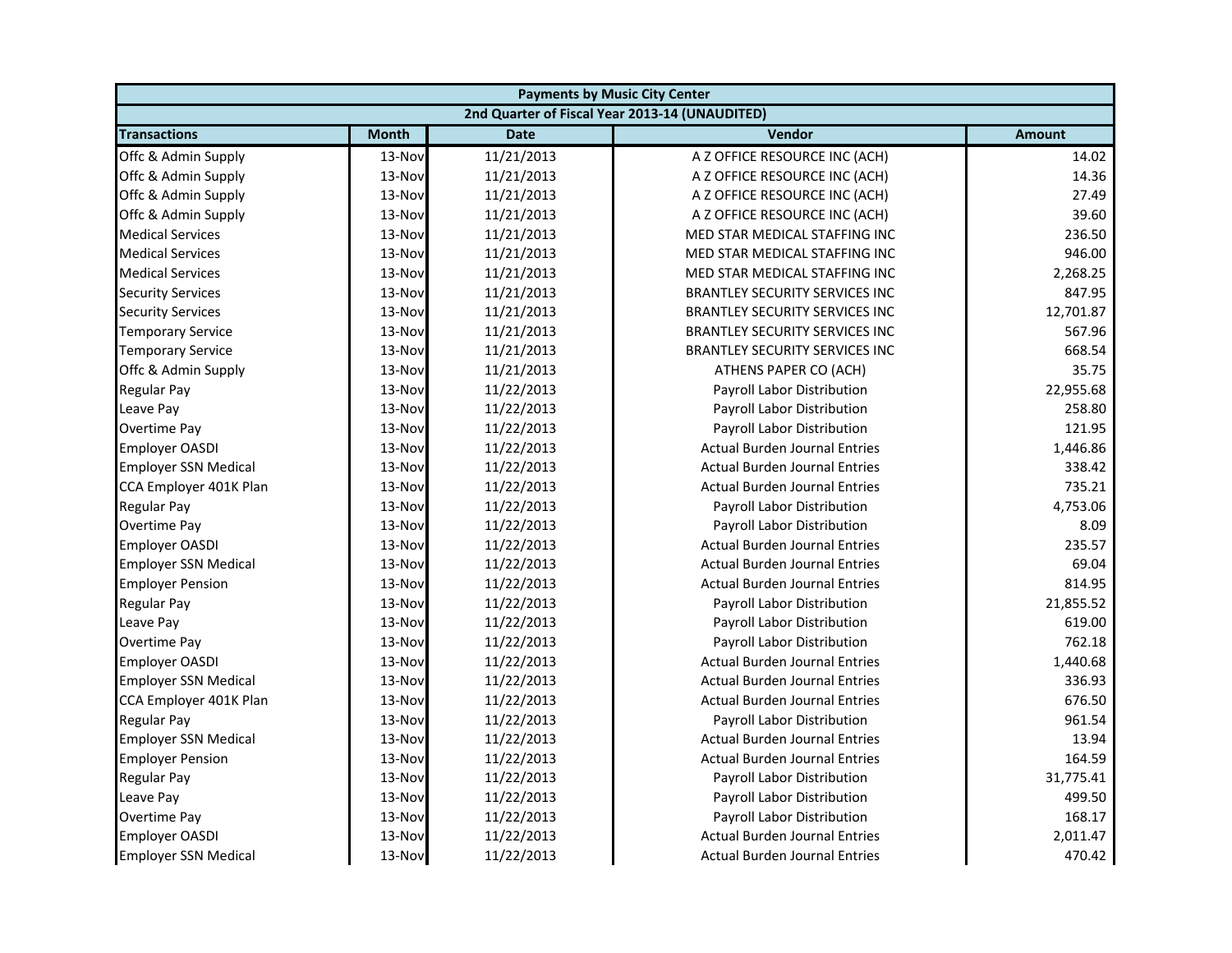| <b>Payments by Music City Center</b> |              |             |                                                |               |
|--------------------------------------|--------------|-------------|------------------------------------------------|---------------|
|                                      |              |             | 2nd Quarter of Fiscal Year 2013-14 (UNAUDITED) |               |
| <b>Transactions</b>                  | <b>Month</b> | <b>Date</b> | Vendor                                         | <b>Amount</b> |
| CCA Employer 401K Plan               | 13-Nov       | 11/22/2013  | <b>Actual Burden Journal Entries</b>           | 1,047.61      |
| Regular Pay                          | 13-Nov       | 11/22/2013  | Payroll Labor Distribution                     | 3,925.52      |
| Leave Pay                            | 13-Nov       | 11/22/2013  | Payroll Labor Distribution                     | 562.80        |
| Overtime Pay                         | 13-Nov       | 11/22/2013  | Payroll Labor Distribution                     | 15.26         |
| <b>Employer OASDI</b>                | 13-Nov       | 11/22/2013  | <b>Actual Burden Journal Entries</b>           | 219.61        |
| <b>Employer SSN Medical</b>          | 13-Nov       | 11/22/2013  | <b>Actual Burden Journal Entries</b>           | 65.29         |
| <b>Employer Pension</b>              | 13-Nov       | 11/22/2013  | <b>Actual Burden Journal Entries</b>           | 551.16        |
| Regular Pay                          | 13-Nov       | 11/22/2013  | Payroll Labor Distribution                     | 6,045.22      |
| Leave Pay                            | 13-Nov       | 11/22/2013  | Payroll Labor Distribution                     | 46.30         |
| Overtime Pay                         | 13-Nov       | 11/22/2013  | Payroll Labor Distribution                     | 10.51         |
| <b>Employer OASDI</b>                | 13-Nov       | 11/22/2013  | <b>Actual Burden Journal Entries</b>           | 378.31        |
| <b>Employer SSN Medical</b>          | 13-Nov       | 11/22/2013  | <b>Actual Burden Journal Entries</b>           | 88.46         |
| CCA Employer 401K Plan               | 13-Nov       | 11/22/2013  | <b>Actual Burden Journal Entries</b>           | 244.12        |
| Regular Pay                          | 13-Nov       | 11/22/2013  | Payroll Labor Distribution                     | 6,353.85      |
| <b>Employer OASDI</b>                | 13-Nov       | 11/22/2013  | <b>Actual Burden Journal Entries</b>           | 334.32        |
| <b>Employer SSN Medical</b>          | 13-Nov       | 11/22/2013  | <b>Actual Burden Journal Entries</b>           | 92.13         |
| <b>Employer Pension</b>              | 13-Nov       | 11/22/2013  | <b>Actual Burden Journal Entries</b>           | 1,087.59      |
| <b>Regular Pay</b>                   | 13-Nov       | 11/22/2013  | Payroll Labor Distribution                     | 16,733.22     |
| Leave Pay                            | 13-Nov       | 11/22/2013  | Payroll Labor Distribution                     | 1,062.28      |
| <b>Holiday Pay</b>                   | 13-Nov       | 11/22/2013  | Payroll Labor Distribution                     | 304.00        |
| Overtime Pay                         | 13-Nov       | 11/22/2013  | Payroll Labor Distribution                     | 672.50        |
| <b>Employer OASDI</b>                | 13-Nov       | 11/22/2013  | <b>Actual Burden Journal Entries</b>           | 1,163.86      |
| <b>Employer SSN Medical</b>          | 13-Nov       | 11/22/2013  | <b>Actual Burden Journal Entries</b>           | 272.19        |
| <b>Employer Pension</b>              | 13-Nov       | 11/22/2013  | <b>Actual Burden Journal Entries</b>           | 73.88         |
| CCA Employer 401K Plan               | 13-Nov       | 11/22/2013  | <b>Actual Burden Journal Entries</b>           | 416.93        |
| Regular Pay                          | 13-Nov       | 11/22/2013  | Payroll Labor Distribution                     | 5,588.82      |
| Leave Pay                            | 13-Nov       | 11/22/2013  | Payroll Labor Distribution                     | 152.00        |
| <b>Holiday Pay</b>                   | 13-Nov       | 11/22/2013  | Payroll Labor Distribution                     | 152.00        |
| Overtime Pay                         | 13-Nov       | 11/22/2013  | Payroll Labor Distribution                     | 304.10        |
| <b>Employer OASDI</b>                | 13-Nov       | 11/22/2013  | <b>Actual Burden Journal Entries</b>           | 324.59        |
| <b>Employer SSN Medical</b>          | 13-Nov       | 11/22/2013  | <b>Actual Burden Journal Entries</b>           | 89.84         |
| <b>Employer Pension</b>              | 13-Nov       | 11/22/2013  | <b>Actual Burden Journal Entries</b>           | 997.77        |
| Printing/Binding                     | 13-Nov       | 11/22/2013  | RICOH USA INC (ACH)                            | 46.00         |
| <b>Regular Pay</b>                   | 13-Nov       | 11/22/2013  | Payroll Labor Distribution                     | 6,779.44      |
| Leave Pay                            | 13-Nov       | 11/22/2013  | Payroll Labor Distribution                     | 42.07         |
| Overtime Pay                         | 13-Nov       | 11/22/2013  | Payroll Labor Distribution                     | 7.14          |
| <b>Employer OASDI</b>                | 13-Nov       | 11/22/2013  | <b>Actual Burden Journal Entries</b>           | 423.37        |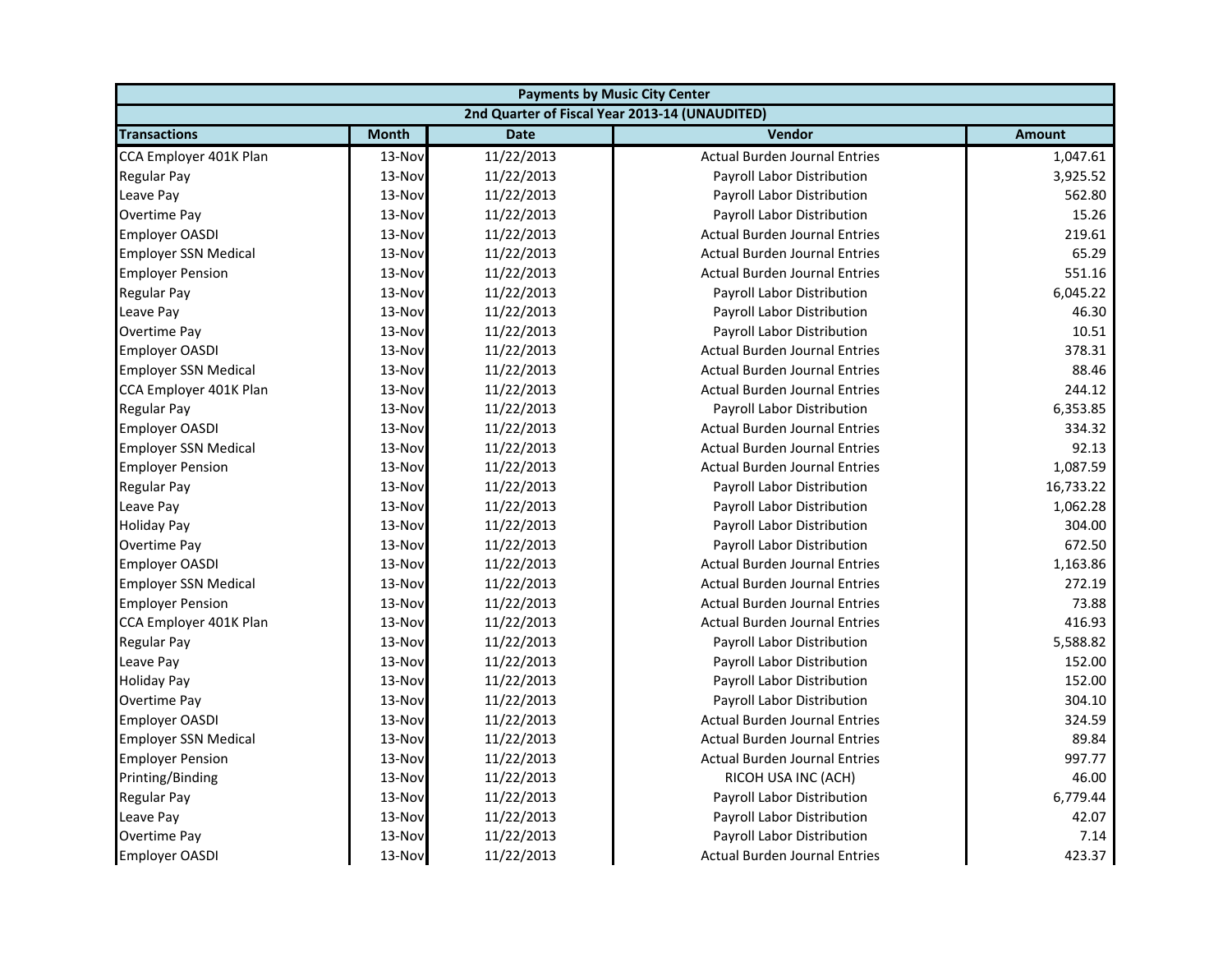| <b>Payments by Music City Center</b> |              |             |                                                |               |
|--------------------------------------|--------------|-------------|------------------------------------------------|---------------|
|                                      |              |             | 2nd Quarter of Fiscal Year 2013-14 (UNAUDITED) |               |
| <b>Transactions</b>                  | <b>Month</b> | <b>Date</b> | Vendor                                         | <b>Amount</b> |
| <b>Employer SSN Medical</b>          | 13-Nov       | 11/22/2013  | <b>Actual Burden Journal Entries</b>           | 99.02         |
| CCA Employer 401K Plan               | 13-Nov       | 11/22/2013  | <b>Actual Burden Journal Entries</b>           | 273.15        |
| Printing/Binding                     | 13-Nov       | 11/22/2013  | RICOH USA INC (ACH)                            | 46.00         |
| Printing/Binding                     | 13-Nov       | 11/22/2013  | RICOH USA INC (ACH)                            | 46.00         |
| Printing/Binding                     | 13-Nov       | 11/22/2013  | RICOH USA INC (ACH)                            | 46.00         |
| Printing/Binding                     | 13-Nov       | 11/22/2013  | RICOH USA INC (ACH)                            | 46.00         |
| Printing/Binding                     | 13-Nov       | 11/22/2013  | RICOH USA INC (ACH)                            | 46.00         |
| <b>Regular Pay</b>                   | 13-Nov       | 11/22/2013  | Payroll Labor Distribution                     | 13,974.64     |
| Leave Pay                            | 13-Nov       | 11/22/2013  | Payroll Labor Distribution                     | 188.46        |
| <b>Overtime Pay</b>                  | 13-Nov       | 11/22/2013  | Payroll Labor Distribution                     | 33.21         |
| <b>Employer OASDI</b>                | 13-Nov       | 11/22/2013  | <b>Actual Burden Journal Entries</b>           | 880.17        |
| <b>Employer SSN Medical</b>          | 13-Nov       | 11/22/2013  | <b>Actual Burden Journal Entries</b>           | 205.85        |
| <b>Employer Pension</b>              | 13-Nov       | 11/22/2013  | <b>Actual Burden Journal Entries</b>           | 2,429.98      |
| Regular Pay                          | 13-Nov       | 11/22/2013  | Payroll Labor Distribution                     | 1,600.00      |
| <b>Employer OASDI</b>                | 13-Nov       | 11/22/2013  | <b>Actual Burden Journal Entries</b>           | 99.20         |
| <b>Employer SSN Medical</b>          | 13-Nov       | 11/22/2013  | <b>Actual Burden Journal Entries</b>           | 23.20         |
| CCA Employer 401K Plan               | 13-Nov       | 11/22/2013  | <b>Actual Burden Journal Entries</b>           | 64.00         |
| <b>Regular Pay</b>                   | 13-Nov       | 11/22/2013  | Payroll Labor Distribution                     | 14,673.57     |
| Leave Pay                            | 13-Nov       | 11/22/2013  | Payroll Labor Distribution                     | 243.58        |
| Overtime Pay                         | 13-Nov       | 11/22/2013  | Payroll Labor Distribution                     | 72.67         |
| <b>Employer OASDI</b>                | 13-Nov       | 11/22/2013  | <b>Actual Burden Journal Entries</b>           | 929.36        |
| <b>Employer SSN Medical</b>          | 13-Nov       | 11/22/2013  | <b>Actual Burden Journal Entries</b>           | 217.36        |
| <b>Employer Pension</b>              | 13-Nov       | 11/22/2013  | <b>Actual Burden Journal Entries</b>           | 234.48        |
| CCA Employer 401K Plan               | 13-Nov       | 11/22/2013  | <b>Actual Burden Journal Entries</b>           | 351.87        |
| Offc & Admin Supply                  | 13-Nov       | 11/22/2013  | A Z OFFICE RESOURCE INC (ACH)                  | 64.92         |
| Offc & Admin Supply                  | 13-Nov       | 11/22/2013  | A Z OFFICE RESOURCE INC (ACH)                  | 6.48          |
| Offc & Admin Supply                  | 13-Nov       | 11/22/2013  | A Z OFFICE RESOURCE INC (ACH)                  | 6.96          |
| Offc & Admin Supply                  | 13-Nov       | 11/22/2013  | A Z OFFICE RESOURCE INC (ACH)                  | 18.20         |
| Offc & Admin Supply                  | 13-Nov       | 11/22/2013  | A Z OFFICE RESOURCE INC (ACH)                  | 16.92         |
| Offc & Admin Supply                  | 13-Nov       | 11/22/2013  | A Z OFFICE RESOURCE INC (ACH)                  | 5.62          |
| <b>Regular Pay</b>                   | 13-Nov       | 11/22/2013  | Payroll Labor Distribution                     | 5,468.57      |
| Leave Pay                            | 13-Nov       | 11/22/2013  | Payroll Labor Distribution                     | 108.17        |
| <b>Employer OASDI</b>                | 13-Nov       | 11/22/2013  | <b>Actual Burden Journal Entries</b>           | 345.76        |
| <b>Employer SSN Medical</b>          | 13-Nov       | 11/22/2013  | <b>Actual Burden Journal Entries</b>           | 80.86         |
| <b>Employer Pension</b>              | 13-Nov       | 11/22/2013  | <b>Actual Burden Journal Entries</b>           | 954.57        |
| <b>Regular Pay</b>                   | 13-Nov       | 11/22/2013  | Payroll Labor Distribution                     | 8,605.54      |
| Leave Pay                            | 13-Nov       | 11/22/2013  | Payroll Labor Distribution                     | 160.08        |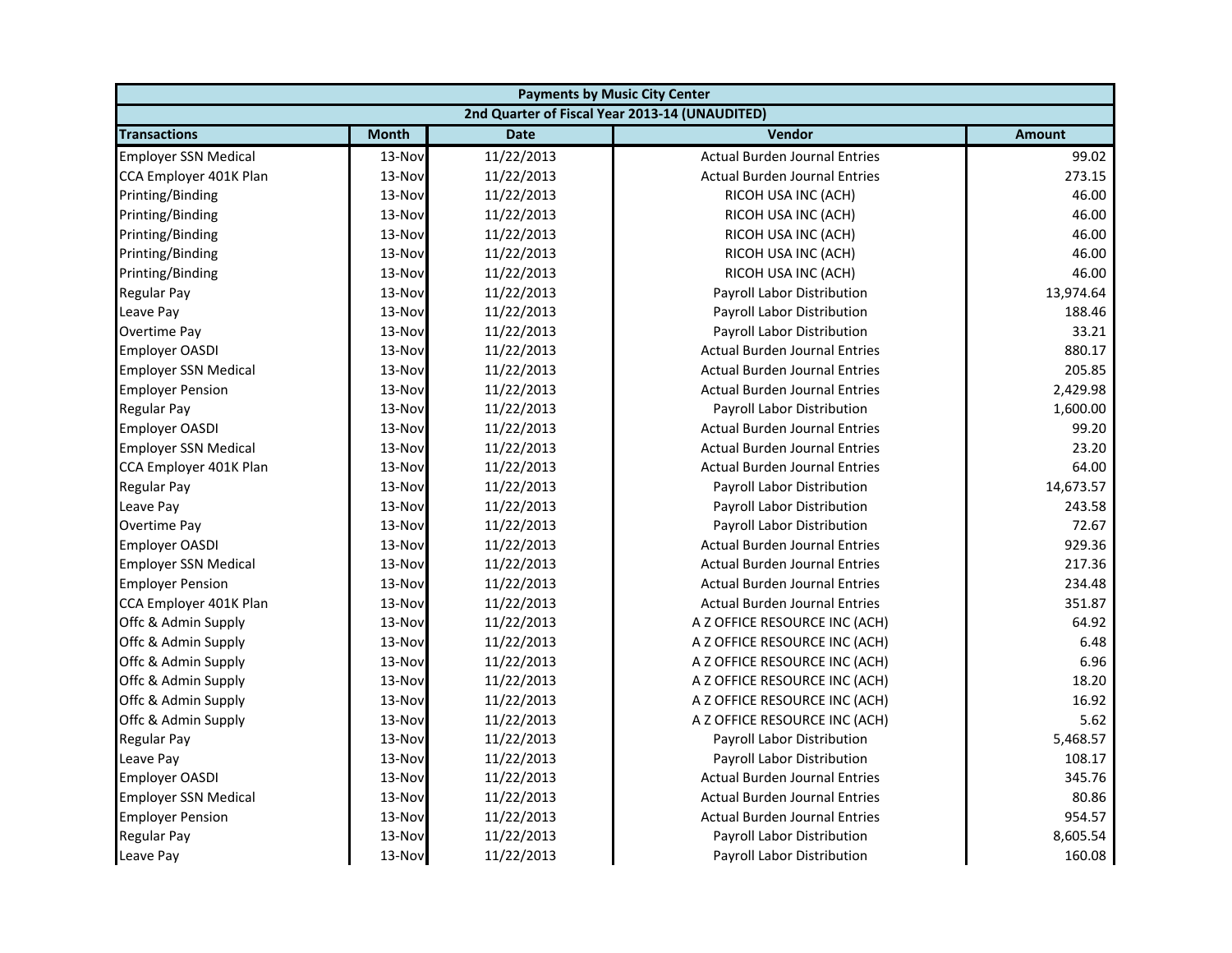| <b>Payments by Music City Center</b> |              |             |                                                |               |
|--------------------------------------|--------------|-------------|------------------------------------------------|---------------|
|                                      |              |             | 2nd Quarter of Fiscal Year 2013-14 (UNAUDITED) |               |
| <b>Transactions</b>                  | <b>Month</b> | <b>Date</b> | Vendor                                         | <b>Amount</b> |
| <b>Employer OASDI</b>                | 13-Nov       | 11/22/2013  | <b>Actual Burden Journal Entries</b>           | 543.47        |
| <b>Employer SSN Medical</b>          | 13-Nov       | 11/22/2013  | <b>Actual Burden Journal Entries</b>           | 127.11        |
| CCA Employer 401K Plan               | 13-Nov       | 11/22/2013  | <b>Actual Burden Journal Entries</b>           | 287.16        |
| <b>Regular Pay</b>                   | 13-Nov       | 11/22/2013  | Payroll Labor Distribution                     | 9,080.81      |
| Overtime Pay                         | 13-Nov       | 11/22/2013  | Payroll Labor Distribution                     | 8.49          |
| <b>Employer OASDI</b>                | 13-Nov       | 11/22/2013  | <b>Actual Burden Journal Entries</b>           | 128.10        |
| <b>Employer SSN Medical</b>          | 13-Nov       | 11/22/2013  | <b>Actual Burden Journal Entries</b>           | 131.80        |
| <b>Employer Pension</b>              | 13-Nov       | 11/22/2013  | <b>Actual Burden Journal Entries</b>           | 1,555.82      |
| <b>Regular Pay</b>                   | 13-Nov       | 11/22/2013  | Payroll Labor Distribution                     | 5,241.62      |
| <b>Overtime Pay</b>                  | 13-Nov       | 11/22/2013  | Payroll Labor Distribution                     | 4.70          |
| <b>Employer OASDI</b>                | 13-Nov       | 11/22/2013  | <b>Actual Burden Journal Entries</b>           | 325.28        |
| <b>Employer SSN Medical</b>          | 13-Nov       | 11/22/2013  | <b>Actual Burden Journal Entries</b>           | 76.07         |
| CCA Employer 401K Plan               | 13-Nov       | 11/22/2013  | <b>Actual Burden Journal Entries</b>           | 180.08        |
| Printing/Binding                     | 13-Nov       | 11/25/2013  | RICOH USA INC (ACH)                            | 46.00         |
| Printing/Binding                     | 13-Nov       | 11/25/2013  | RICOH USA INC (ACH)                            | 46.00         |
| <b>Safety Supply</b>                 | 13-Nov       | 11/25/2013  | W W GRAINGER (P#)                              | 764.00        |
| Offc & Admin Supply                  | 13-Nov       | 11/25/2013  | A Z OFFICE RESOURCE INC (ACH)                  | 107.94        |
| Offc & Admin Supply                  | 13-Nov       | 11/25/2013  | A Z OFFICE RESOURCE INC (ACH)                  | 14.50         |
| Offc & Admin Supply                  | 13-Nov       | 11/25/2013  | A Z OFFICE RESOURCE INC (ACH)                  | 7.50          |
| Offc & Admin Supply                  | 13-Nov       | 11/25/2013  | A Z OFFICE RESOURCE INC (ACH)                  | 8.80          |
| Offc & Admin Supply                  | 13-Nov       | 11/25/2013  | A Z OFFICE RESOURCE INC (ACH)                  | 21.03         |
| Offc & Admin Supply                  | 13-Nov       | 11/25/2013  | A Z OFFICE RESOURCE INC (ACH)                  | 5.24          |
| Offc & Admin Supply                  | 13-Nov       | 11/25/2013  | A Z OFFICE RESOURCE INC (ACH)                  | 25.12         |
| Offc & Admin Supply                  | 13-Nov       | 11/25/2013  | A Z OFFICE RESOURCE INC (ACH)                  | 22.91         |
| Offc & Admin Supply                  | 13-Nov       | 11/25/2013  | A Z OFFICE RESOURCE INC (ACH)                  | 13.14         |
| Offc & Admin Supply                  | 13-Nov       | 11/25/2013  | A Z OFFICE RESOURCE INC (ACH)                  | 12.16         |
| Offc & Admin Supply                  | 13-Nov       | 11/25/2013  | A Z OFFICE RESOURCE INC (ACH)                  | 21.84         |
| Offc & Admin Supply                  | 13-Nov       | 11/25/2013  | A Z OFFICE RESOURCE INC (ACH)                  | 16.64         |
| Offc & Admin Supply                  | 13-Nov       | 11/25/2013  | A Z OFFICE RESOURCE INC (ACH)                  | 11.98         |
| Offc & Admin Supply                  | 13-Nov       | 11/25/2013  | A Z OFFICE RESOURCE INC (ACH)                  | 8.60          |
| Offc & Admin Supply                  | 13-Nov       | 11/25/2013  | A Z OFFICE RESOURCE INC (ACH)                  | 2.35          |
| Offc & Admin Supply                  | 13-Nov       | 11/25/2013  | A Z OFFICE RESOURCE INC (ACH)                  | 54.00         |
| Offc & Admin Supply                  | 13-Nov       | 11/25/2013  | A Z OFFICE RESOURCE INC (ACH)                  | 22.02         |
| Offc & Admin Supply                  | 13-Nov       | 11/25/2013  | A Z OFFICE RESOURCE INC (ACH)                  | 21.00         |
| Offc & Admin Supply                  | 13-Nov       | 11/25/2013  | A Z OFFICE RESOURCE INC (ACH)                  | 26.08         |
| Offc & Admin Supply                  | 13-Nov       | 11/25/2013  | A Z OFFICE RESOURCE INC (ACH)                  | 10.90         |
| Offc & Admin Supply                  | 13-Nov       | 11/25/2013  | A Z OFFICE RESOURCE INC (ACH)                  | 6.74          |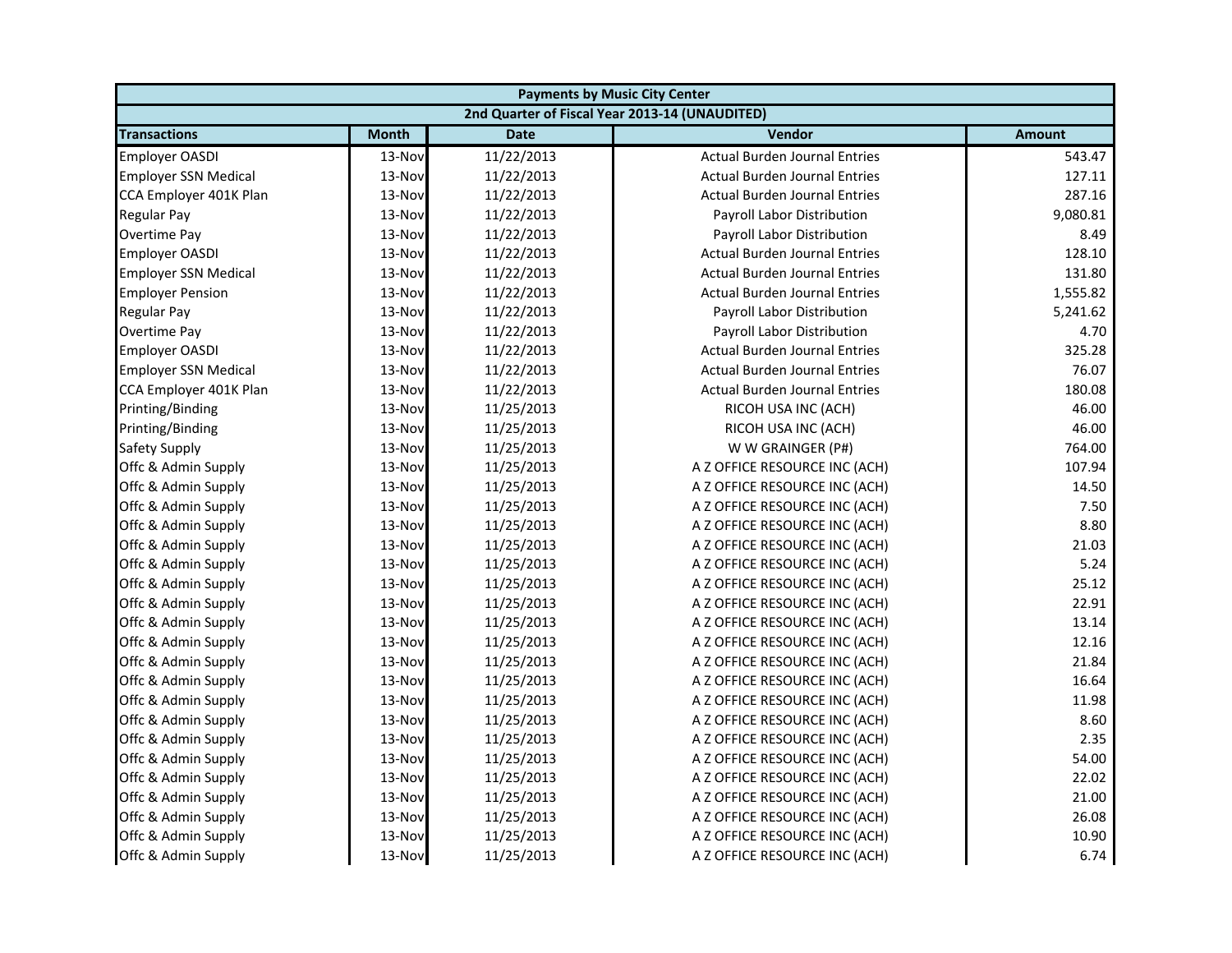| <b>Payments by Music City Center</b> |              |             |                                                |               |
|--------------------------------------|--------------|-------------|------------------------------------------------|---------------|
|                                      |              |             | 2nd Quarter of Fiscal Year 2013-14 (UNAUDITED) |               |
| <b>Transactions</b>                  | <b>Month</b> | <b>Date</b> | Vendor                                         | <b>Amount</b> |
| Offc & Admin Supply                  | 13-Nov       | 11/25/2013  | A Z OFFICE RESOURCE INC (ACH)                  | 2.48          |
| Offc & Admin Supply                  | 13-Nov       | 11/25/2013  | A Z OFFICE RESOURCE INC (ACH)                  | 40.35         |
| Offc & Admin Supply                  | 13-Nov       | 11/25/2013  | A Z OFFICE RESOURCE INC (ACH)                  | 12.82         |
| Offc & Admin Supply                  | 13-Nov       | 11/25/2013  | A Z OFFICE RESOURCE INC (ACH)                  | 12.82         |
| Offc & Admin Supply                  | 13-Nov       | 11/25/2013  | A Z OFFICE RESOURCE INC (ACH)                  | 7.28          |
| Offc & Admin Supply                  | 13-Nov       | 11/25/2013  | A Z OFFICE RESOURCE INC (ACH)                  | 8.22          |
| Offc & Admin Supply                  | 13-Nov       | 11/25/2013  | A Z OFFICE RESOURCE INC (ACH)                  | 5.28          |
| Offc & Admin Supply                  | 13-Nov       | 11/25/2013  | A Z OFFICE RESOURCE INC (ACH)                  | 52.50         |
| Offc & Admin Supply                  | 13-Nov       | 11/26/2013  | A Z OFFICE RESOURCE INC (ACH)                  | 2.66          |
| Offc & Admin Supply                  | 13-Nov       | 11/26/2013  | A Z OFFICE RESOURCE INC (ACH)                  | 6.48          |
| Offc & Admin Supply                  | 13-Nov       | 11/26/2013  | A Z OFFICE RESOURCE INC (ACH)                  | 86.10         |
| Offc & Admin Supply                  | 13-Nov       | 11/26/2013  | A Z OFFICE RESOURCE INC (ACH)                  | 22.76         |
| Offc & Admin Supply                  | 13-Nov       | 11/26/2013  | A Z OFFICE RESOURCE INC (ACH)                  | 7.17          |
| Offc & Admin Supply                  | 13-Nov       | 11/26/2013  | A Z OFFICE RESOURCE INC (ACH)                  | 32.22         |
| Offc & Admin Supply                  | 13-Nov       | 11/26/2013  | A Z OFFICE RESOURCE INC (ACH)                  | 4.12          |
| Offc & Admin Supply                  | 13-Nov       | 11/26/2013  | A Z OFFICE RESOURCE INC (ACH)                  | 11.88         |
| Offc & Admin Supply                  | 13-Nov       | 11/26/2013  | A Z OFFICE RESOURCE INC (ACH)                  | 4.86          |
| Offc & Admin Supply                  | 13-Nov       | 11/26/2013  | A Z OFFICE RESOURCE INC (ACH)                  | 8.60          |
| Offc & Admin Supply                  | 13-Nov       | 11/26/2013  | A Z OFFICE RESOURCE INC (ACH)                  | 3.55          |
| Offc & Admin Supply                  | 13-Nov       | 11/26/2013  | A Z OFFICE RESOURCE INC (ACH)                  | 6.39          |
| Offc & Admin Supply                  | 13-Nov       | 11/26/2013  | A Z OFFICE RESOURCE INC (ACH)                  | 18.42         |
| Offc & Admin Supply                  | 13-Nov       | 11/26/2013  | A Z OFFICE RESOURCE INC (ACH)                  | 18.68         |
| Offc & Admin Supply                  | 13-Nov       | 11/26/2013  | A Z OFFICE RESOURCE INC (ACH)                  | 4.14          |
| Offc & Admin Supply                  | 13-Nov       | 11/26/2013  | A Z OFFICE RESOURCE INC (ACH)                  | 50.24         |
| Offc & Admin Supply                  | 13-Nov       | 11/26/2013  | A Z OFFICE RESOURCE INC (ACH)                  | 77.60         |
| Offc & Admin Supply                  | 13-Nov       | 11/26/2013  | A Z OFFICE RESOURCE INC (ACH)                  | 1.94          |
| Other Rpr & Maint Srvc               | 13-Nov       | 11/26/2013  | NASHVILLE MACHINE ELEVATOR CO                  | 8,600.00      |
| Other Rpr & Maint Srvc               | 13-Nov       | 11/26/2013  | NASHVILLE MACHINE ELEVATOR CO                  | 190.50        |
| Offc & Admin Supply                  | 13-Nov       | 11/26/2013  | AWARD CENTER INC, THE (ACH)                    | 7.85          |
| <b>Electrical Supply</b>             | 13-Nov       | 11/26/2013  | BSE / HARRIS ELECTRIC (ACH)                    | 15.00         |
| <b>Laundry Services</b>              | 13-Nov       | 11/26/2013  | <b>ALSCO</b>                                   | 104.00        |
| <b>Laundry Services</b>              | 13-Nov       | 11/26/2013  | <b>ALSCO</b>                                   | 104.00        |
| <b>Rent Equipment</b>                | 13-Nov       | 11/26/2013  | FORKLIFT SYSTEMS INC (ACH)                     | 580.00        |
| <b>Rent Equipment</b>                | 13-Nov       | 11/26/2013  | FORKLIFT SYSTEMS INC (ACH)                     | 580.00        |
| <b>Internet Services</b>             | 13-Nov       | 11/26/2013  | MCN INTERACTIVE LLC (ACH)                      | 209.95        |
| <b>Internet Services</b>             | 13-Nov       | 11/26/2013  | MCN INTERACTIVE LLC (ACH)                      | 209.95        |
| <b>Medical Services</b>              | 13-Nov       | 11/26/2013  | MED STAR MEDICAL STAFFING INC                  | 1,709.25      |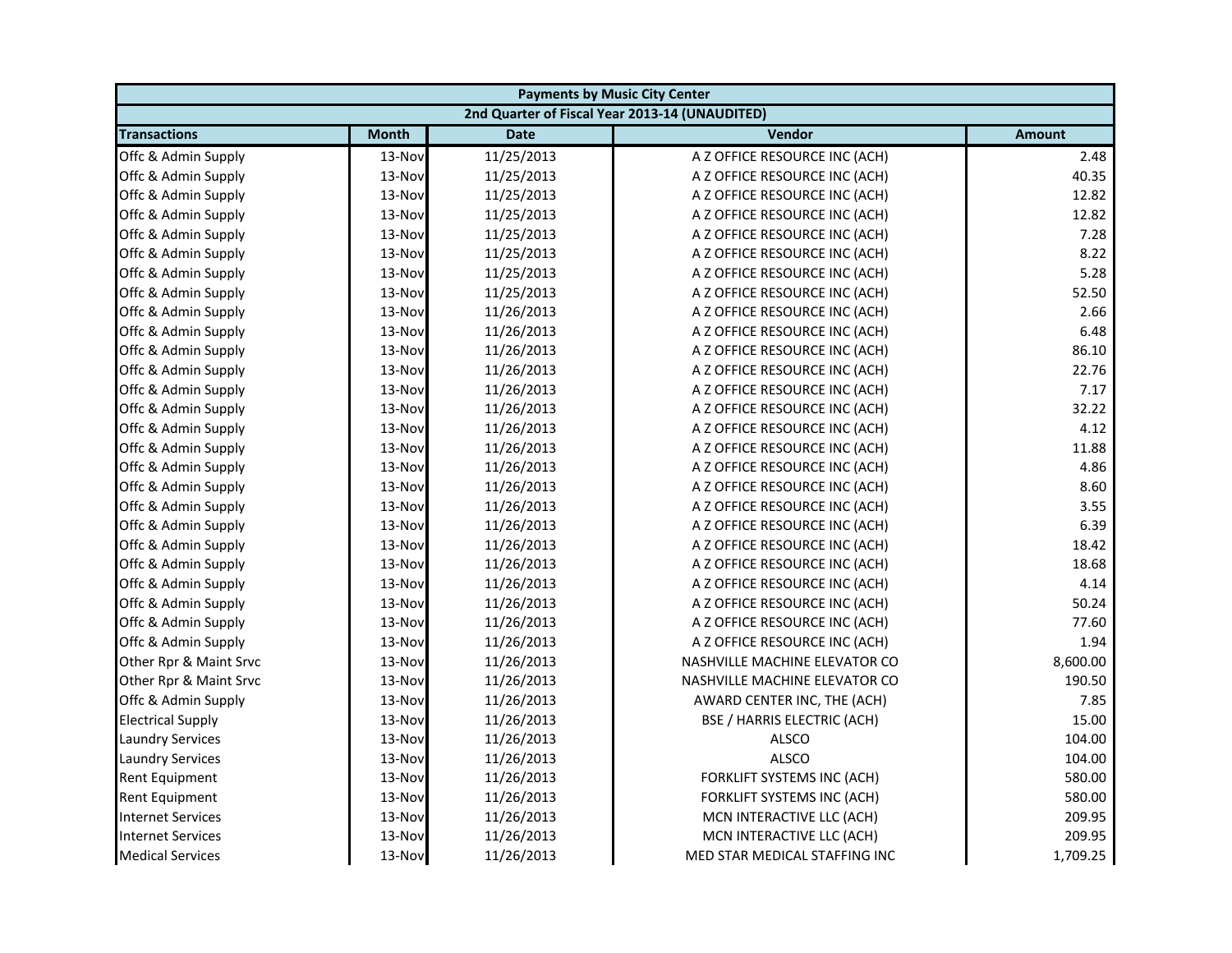| <b>Payments by Music City Center</b> |              |             |                                                |               |
|--------------------------------------|--------------|-------------|------------------------------------------------|---------------|
|                                      |              |             | 2nd Quarter of Fiscal Year 2013-14 (UNAUDITED) |               |
| <b>Transactions</b>                  | <b>Month</b> | <b>Date</b> | Vendor                                         | <b>Amount</b> |
| <b>Uniform Cleaning Service</b>      | 13-Nov       | 11/26/2013  | <b>COYNE TEXTILE SVCS</b>                      | 408.67        |
| Mngt Cnsltnt Srvc                    | 13-Nov       | 11/26/2013  | <b>INQUIRIES INC (ACH)</b>                     | 847.25        |
| Employee Local Travel/Park           | 13-Nov       | 11/26/2013  | CENTRAL PARKING SYSTEMS OF TN                  | 12.00         |
| Repair & Maint Supply                | 13-Nov       | 11/27/2013  | FERGUSON ENTERPRISES (ACH)                     | 201.10        |
| <b>Temporary Service</b>             | 13-Nov       | 11/29/2013  | MCC 11/13 Temp labor RCLS                      | (1,351.04)    |
| <b>Temporary Service-Reimb</b>       | 13-Nov       | 11/29/2013  | MCC 11/13 Temp labor RCLS                      | 1,351.04      |
| Host & Hostess                       | 13-Nov       | 11/30/2013  | CENTERPLATE MCC (ACH)                          | 45.88         |
| <b>Host &amp; Hostess</b>            | 13-Nov       | 11/30/2013  | CENTERPLATE MCC (ACH)                          | 73.40         |
| Host & Hostess                       | 13-Nov       | 11/30/2013  | CENTERPLATE MCC (ACH)                          | 229.75        |
| <b>Electrical Supply</b>             | 13-Nov       | 11/30/2013  | MCC - 11/13 CC RCLS                            | 34.92         |
| <b>Building Maintenance Srvc</b>     | 13-Nov       | 11/30/2013  | MCC PCC MUSIC CITY CENTER                      | 89.39         |
| <b>Rent Equipment</b>                | 13-Nov       | 11/30/2013  | MCC - 11/13 CC RCLS                            | 251.25        |
| <b>Temporary Service</b>             | 13-Nov       | 11/30/2013  | INDUSTRIAL STAFFING OF TN (ACH                 | 3,282.57      |
| <b>Temporary Service</b>             | 13-Nov       | 11/30/2013  | INDUSTRIAL STAFFING OF TN (ACH                 | 3,191.36      |
| <b>Laundry Services</b>              | 13-Nov       | 11/30/2013  | <b>ALSCO</b>                                   | 235.15        |
| <b>Laundry Services</b>              | 13-Nov       | 11/30/2013  | <b>ALSCO</b>                                   | 202.00        |
| Laundry Services                     | 13-Nov       | 11/30/2013  | <b>ALSCO</b>                                   | 45.15         |
| Cable Television                     | 13-Nov       | 11/30/2013  | COMCAST (ACH)                                  | 425.47        |
| <b>Mngt Cnsltnt Srvc</b>             | 13-Nov       | 11/30/2013  | MCC - 11/13 CC RCLS                            | 144.00        |
| Telephone & Telegraph                | 13-Nov       | 11/30/2013  | AT&T (PO BOX 105320)(105262)(7                 | 377.80        |
| <b>Security Services</b>             | 13-Nov       | 11/30/2013  | <b>BRANTLEY SECURITY SERVICES INC</b>          | 6,789.46      |
| <b>Temporary Service</b>             | 13-Nov       | 11/30/2013  | <b>BRANTLEY SECURITY SERVICES INC</b>          | 565.25        |
| <b>Temporary Service</b>             | 13-Nov       | 11/30/2013  | <b>BRANTLEY SECURITY SERVICES INC</b>          | 576.11        |
| <b>Temporary Service</b>             | 13-Nov       | 11/30/2013  | BRANTLEY SECURITY SERVICES INC                 | 544.43        |
| Temporary Service                    | 13-Nov       | 11/30/2013  | <b>BRANTLEY SECURITY SERVICES INC</b>          | 583.36        |
| Temporary Service                    | 13-Nov       | 11/30/2013  | <b>BRANTLEY SECURITY SERVICES INC</b>          | 538.08        |
| <b>Temporary Service</b>             | 13-Nov       | 11/30/2013  | BRANTLEY SECURITY SERVICES INC                 | 548.95        |
| <b>Temporary Service</b>             | 13-Nov       | 11/30/2013  | <b>BRANTLEY SECURITY SERVICES INC</b>          | 528.98        |
| <b>Temporary Service</b>             | 13-Nov       | 11/30/2013  | <b>BRANTLEY SECURITY SERVICES INC</b>          | 590.61        |
| <b>Temporary Service</b>             | 13-Nov       | 11/30/2013  | <b>BRANTLEY SECURITY SERVICES INC</b>          | 594.28        |
| <b>Small Equipment Supply</b>        | 13-Nov       | 11/30/2013  | MCC 11/13 IMPREST CHECKING RCL                 | 30.00         |
| Printing/Binding                     | 13-Nov       | 11/30/2013  | MCC 11/13 MISC A/R ENTRY                       | (122.00)      |
| Other Rpr & Maint Srvc               | 13-Nov       | 11/30/2013  | MCC 11/13 MISC A/R ENTRY                       | (1,547.68)    |
| Offc & Admin Supply                  | 13-Nov       | 11/30/2013  | MCC 11/13 MISC A/R ENTRY                       | (664.56)      |
| Employee Out-of-town Travel          | 13-Nov       | 11/30/2013  | MCC - 11/13 CC RCLS                            | 624.39        |
| Employee Out-of-town Travel          | 13-Nov       | 11/30/2013  | MCC - 11/13 CC RCLS                            | 15.42         |
| Employee Out-of-town Travel          | 13-Nov       | 11/30/2013  | MCC - 11/13 CC RCLS                            | 15.79         |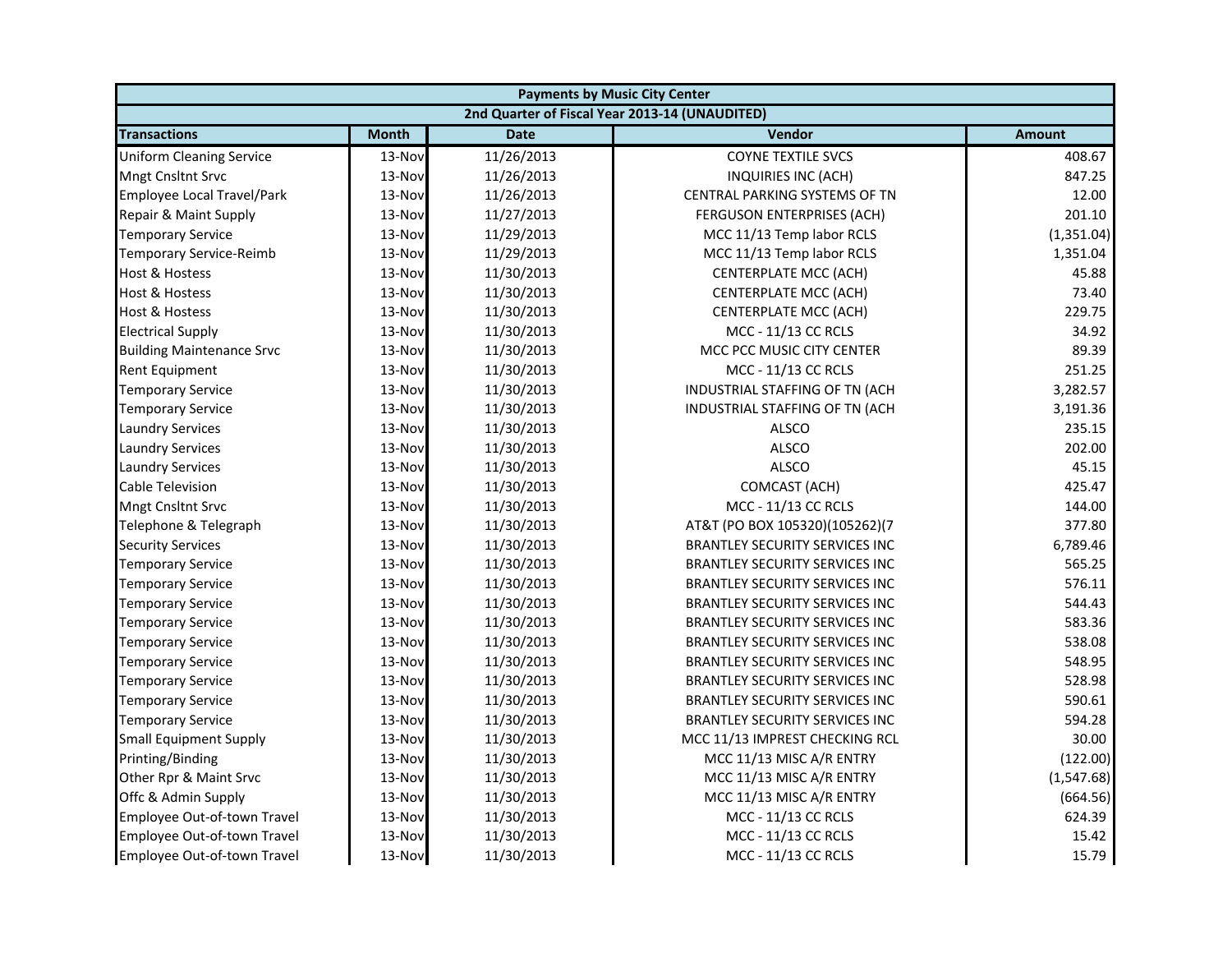| <b>Payments by Music City Center</b> |              |             |                                                |               |
|--------------------------------------|--------------|-------------|------------------------------------------------|---------------|
|                                      |              |             | 2nd Quarter of Fiscal Year 2013-14 (UNAUDITED) |               |
| <b>Transactions</b>                  | <b>Month</b> | <b>Date</b> | Vendor                                         | <b>Amount</b> |
| Employee Out-of-town Travel          | 13-Nov       | 11/30/2013  | MCC - 11/13 CC RCLS                            | 23.97         |
| Employee Out-of-town Travel          | 13-Nov       | 11/30/2013  | MCC - 11/13 CC RCLS                            | 20.00         |
| <b>Employee Air Travel</b>           | 13-Nov       | 11/30/2013  | MCC - 11/13 CC RCLS                            | 318.20        |
| <b>Employee Air Travel</b>           | 13-Nov       | 11/30/2013  | MCC - 11/13 CC RCLS                            | 60.00         |
| <b>Employee Air Travel</b>           | 13-Nov       | 11/30/2013  | MCC - 11/13 CC RCLS                            | 60.00         |
| <b>Employee Air Travel</b>           | 13-Nov       | 11/30/2013  | MCC - 11/13 CC RCLS                            | 290.30        |
| Employee Air Travel                  | 13-Nov       | 11/30/2013  | MCC - 11/13 CC RCLS                            | 376.80        |
| Employee Air Travel                  | 13-Nov       | 11/30/2013  | MCC - 11/13 CC RCLS                            | 204.30        |
| <b>Employee Air Travel</b>           | 13-Nov       | 11/30/2013  | MCC - 11/13 CC RCLS                            | 335.20        |
| Registration                         | 13-Nov       | 11/30/2013  | MCC - 11/13 CC RCLS                            | 4,050.00      |
| Registration                         | 13-Nov       | 11/30/2013  | MCC - 11/13 CC RCLS                            | 25.00         |
| Registration                         | 13-Nov       | 11/30/2013  | MCC - 11/13 CC RCLS                            | 485.00        |
| Registration                         | 13-Nov       | 11/30/2013  | MCC - 11/13 CC RCLS                            | 994.00        |
| Registration                         | 13-Nov       | 11/30/2013  | MCC - 11/13 CC RCLS                            | 592.40        |
| <b>Membership Dues</b>               | 13-Nov       | 11/30/2013  | MCC - 11/13 CC RCLS                            | 450.00        |
| <b>Rent Equipment</b>                | 13-Nov       | 11/30/2013  | MCC - 11/13 CC RCLS                            | 181.32        |
| Mngt Cnsltnt Srvc                    | 13-Nov       | 11/30/2013  | SEARCHWIDE MINNESOTA LLC (ACH)                 | 7,500.00      |
| <b>Internet Services</b>             | 13-Nov       | 11/30/2013  | MCC - 11/13 CC RCLS                            | 30.00         |
| <b>Employee Air Travel</b>           | 13-Nov       | 11/30/2013  | MCC - 11/13 CC RCLS                            | 318.20        |
| Employee Local Travel/Park           | 13-Nov       | 11/30/2013  | MCC - 11/13 CC RCLS                            | 10.00         |
| Advertising & Promot'n               | 13-Nov       | 11/30/2013  | MCC - 11/13 CC RCLS                            | 780.00        |
| Advertising & Promot'n               | 13-Nov       | 11/30/2013  | MCC - 11/13 CC RCLS                            | 250.00        |
| Advertising & Promot'n               | 13-Nov       | 11/30/2013  | MCC - 11/13 CC RCLS                            | 250.00        |
| Advertising & Promot'n               | 13-Nov       | 11/30/2013  | MCC - 11/13 CC RCLS                            | 9.95          |
| <b>Membership Dues</b>               | 13-Nov       | 11/30/2013  | MCC - 11/13 CC RCLS                            | 100.00        |
| <b>Host &amp; Hostess</b>            | 13-Nov       | 11/30/2013  | MCC - 11/13 CC RCLS                            | 35.00         |
| <b>Host &amp; Hostess</b>            | 13-Nov       | 11/30/2013  | MCC - 11/13 CC RCLS                            | 625.00        |
| <b>Host &amp; Hostess</b>            | 13-Nov       | 11/30/2013  | MCC - 11/13 CC RCLS                            | 21.57         |
| <b>Host &amp; Hostess</b>            | 13-Nov       | 11/30/2013  | MCC - 11/13 CC RCLS                            | 32.91         |
| <b>Host &amp; Hostess</b>            | 13-Nov       | 11/30/2013  | CENTERPLATE MCC (ACH)                          | 53.58         |
| <b>Host &amp; Hostess</b>            | 13-Nov       | 11/30/2013  | CENTERPLATE MCC (ACH)                          | 249.63        |
| <b>Host &amp; Hostess</b>            | 13-Nov       | 11/30/2013  | CENTERPLATE MCC (ACH)                          | 130.50        |
| <b>Host &amp; Hostess</b>            | 13-Nov       | 11/30/2013  | CENTERPLATE MCC (ACH)                          | 264.46        |
| <b>Host &amp; Hostess</b>            | 13-Nov       | 11/30/2013  | CENTERPLATE MCC (ACH)                          | 890.24        |
| Awrd Rwrd Royalty                    | 13-Nov       | 11/30/2013  | MCC - 11/13 CC RCLS                            | 28.14         |
| Awrd Rwrd Royalty                    | 13-Nov       | 11/30/2013  | MCC - 11/13 CC RCLS                            | 39.46         |
| <b>Total</b>                         | 13-Nov       |             |                                                | 930,687.57    |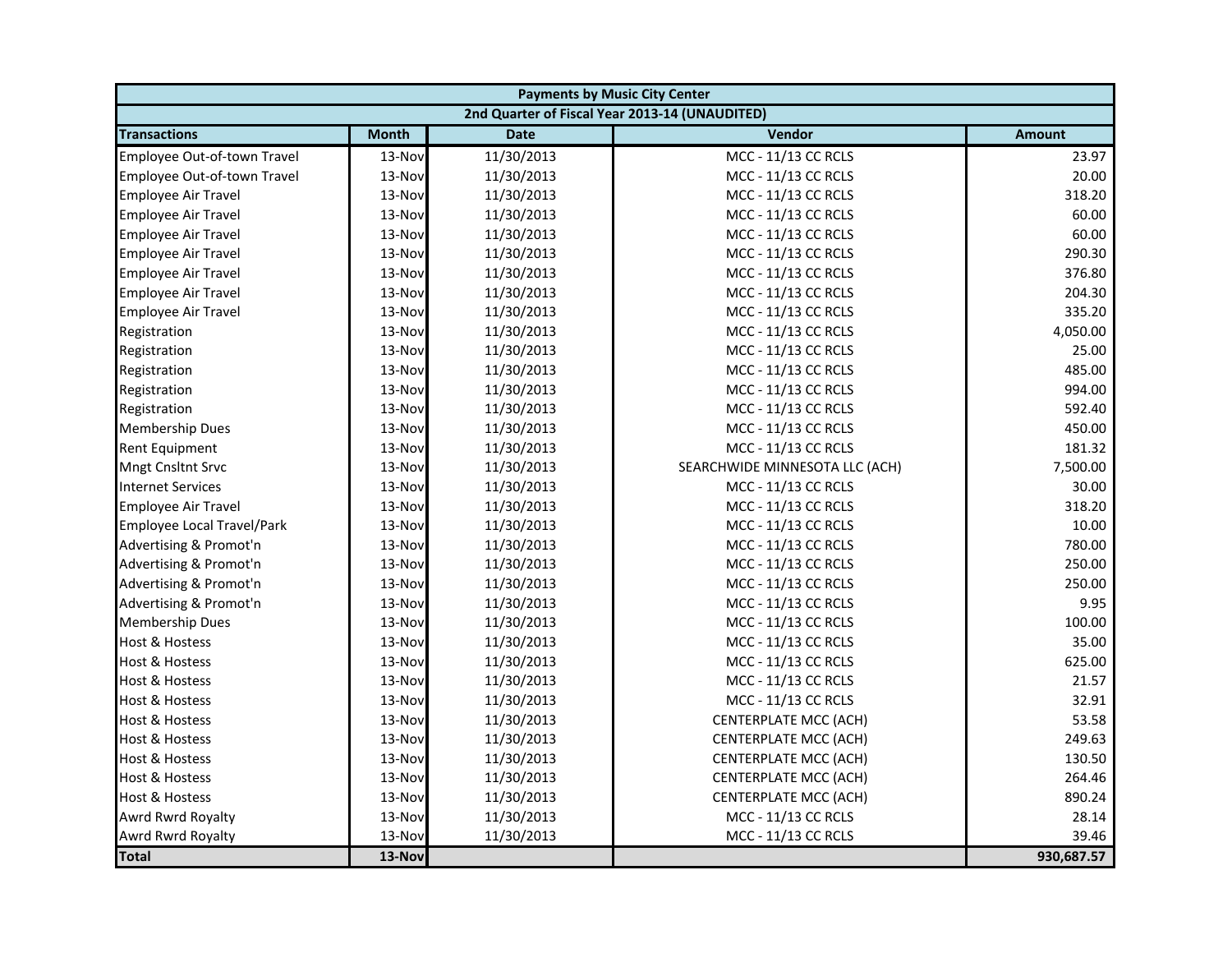| <b>Payments by Music City Center</b> |              |             |                                                |               |
|--------------------------------------|--------------|-------------|------------------------------------------------|---------------|
|                                      |              |             | 2nd Quarter of Fiscal Year 2013-14 (UNAUDITED) |               |
| <b>Transactions</b>                  | <b>Month</b> | <b>Date</b> | Vendor                                         | <b>Amount</b> |
|                                      |              |             |                                                |               |
| Water                                | 13-Dec       | 12/1/2013   | W&S / NOV 2013 / IDB WATER                     | 937.69        |
| Water                                | 13-Dec       | 12/1/2013   | W&S / NOV 2013 / IDB SEWER                     | 2,331.42      |
| Info Systems Charge                  | 13-Dec       | 12/1/2013   | ITS 12/13 ISF Billing                          | 3,816.67      |
| MIS Tech Revolving Charge            | 13-Dec       | 12/1/2013   | MCC - 12/13 REVOLVING FD RCLS                  | 731.26        |
| Insurance-Vehicles                   | 13-Dec       | 12/1/2013   | MCC - 12/13 INSURANCE RCLS                     | 596.33        |
| Insurance-Workman's Comp             | 13-Dec       | 12/1/2013   | MCC - 12/13 INSURANCE RCLS                     | 8,741.08      |
| Insurance-Liability/PropDmg          | 13-Dec       | 12/1/2013   | MCC - 12/13 INSURANCE RCLS                     | 22,037.58     |
| Insurance-Liability/PropDmg          | 13-Dec       | 12/1/2013   | MCC - 12/13 INSURANCE RCLS                     | 2,169.17      |
| Insurance-Liability/PropDmg          | 13-Dec       | 12/1/2013   | MCC - 12/13 INSURANCE RCLS                     | 1,029.50      |
| Insurance-Liability/PropDmg          | 13-Dec       | 12/1/2013   | MCC - 12/13 INSURANCE RCLS                     | 2,091.67      |
| Insurance-Liability/PropDmg          | 13-Dec       | 12/1/2013   | MCC - 12/13 INSURANCE RCLS                     | 2,125.25      |
| Insurance-Liability/PropDmg          | 13-Dec       | 12/1/2013   | MCC - 12/13 INSURANCE RCLS                     | 3,171.67      |
| Insurance-Liability/PropDmg          | 13-Dec       | 12/1/2013   | MCC - 12/13 INSURANCE RCLS                     | 1,743.42      |
| Offc & Admin Supply                  | 13-Dec       | 12/2/2013   | ATHENS PAPER CO (ACH)                          | 429.00        |
| <b>Internet Services</b>             | 13-Dec       | 12/2/2013   | MCN INTERACTIVE LLC (ACH)                      | 209.95        |
| Offc & Admin Supply                  | 13-Dec       | 12/3/2013   | A Z OFFICE RESOURCE INC (ACH)                  | 162.20        |
| Offc & Admin Supply                  | 13-Dec       | 12/3/2013   | A Z OFFICE RESOURCE INC (ACH)                  | 3.88          |
| Offc & Admin Supply                  | 13-Dec       | 12/3/2013   | A Z OFFICE RESOURCE INC (ACH)                  | 37.40         |
| Offc & Admin Supply                  | 13-Dec       | 12/3/2013   | A Z OFFICE RESOURCE INC (ACH)                  | 5.99          |
| Offc & Admin Supply                  | 13-Dec       | 12/3/2013   | A Z OFFICE RESOURCE INC (ACH)                  | 3.70          |
| Offc & Admin Supply                  | 13-Dec       | 12/3/2013   | A Z OFFICE RESOURCE INC (ACH)                  | 3.61          |
| Offc & Admin Supply                  | 13-Dec       | 12/3/2013   | A Z OFFICE RESOURCE INC (ACH)                  | 31.64         |
| <b>HVAC Supply</b>                   | 13-Dec       | 12/4/2013   | FERGUSON ENTERPRISES (ACH)                     | 6.79          |
| <b>HVAC Supply</b>                   | 13-Dec       | 12/4/2013   | FERGUSON ENTERPRISES (ACH)                     | 7.63          |
| <b>HVAC Supply</b>                   | 13-Dec       | 12/4/2013   | <b>FERGUSON ENTERPRISES (ACH)</b>              | 18.10         |
| <b>HVAC Supply</b>                   | 13-Dec       | 12/4/2013   | <b>FERGUSON ENTERPRISES (ACH)</b>              | 15.89         |
| <b>HHold &amp; Jnitr Supply</b>      | 13-Dec       | 12/5/2013   | AMERICAN PAPER & TWINE CO (ACH                 | 1,234.40      |
| <b>HHold &amp; Jnitr Supply</b>      | 13-Dec       | 12/5/2013   | AMERICAN PAPER & TWINE CO (ACH                 | 957.60        |
| <b>HHold &amp; Jnitr Supply</b>      | 13-Dec       | 12/5/2013   | AMERICAN PAPER & TWINE CO (ACH                 | 795.55        |
| <b>Small Equipment Supply</b>        | 13-Dec       | 12/5/2013   | W W GRAINGER (P#)                              | 289.20        |
| Offc & Admin Supply                  | 13-Dec       | 12/5/2013   | A Z OFFICE RESOURCE INC (ACH)                  | 20.76         |
| Offc & Admin Supply                  | 13-Dec       | 12/5/2013   | A Z OFFICE RESOURCE INC (ACH)                  | 7.36          |
| Offc & Admin Supply                  | 13-Dec       | 12/5/2013   | A Z OFFICE RESOURCE INC (ACH)                  | 2.73          |
| Offc & Admin Supply                  | 13-Dec       | 12/5/2013   | A Z OFFICE RESOURCE INC (ACH)                  | 14.94         |
| Offc & Admin Supply                  | 13-Dec       | 12/5/2013   | A Z OFFICE RESOURCE INC (ACH)                  | 33.60         |
| Offc & Admin Supply                  | 13-Dec       | 12/5/2013   | A Z OFFICE RESOURCE INC (ACH)                  | 29.50         |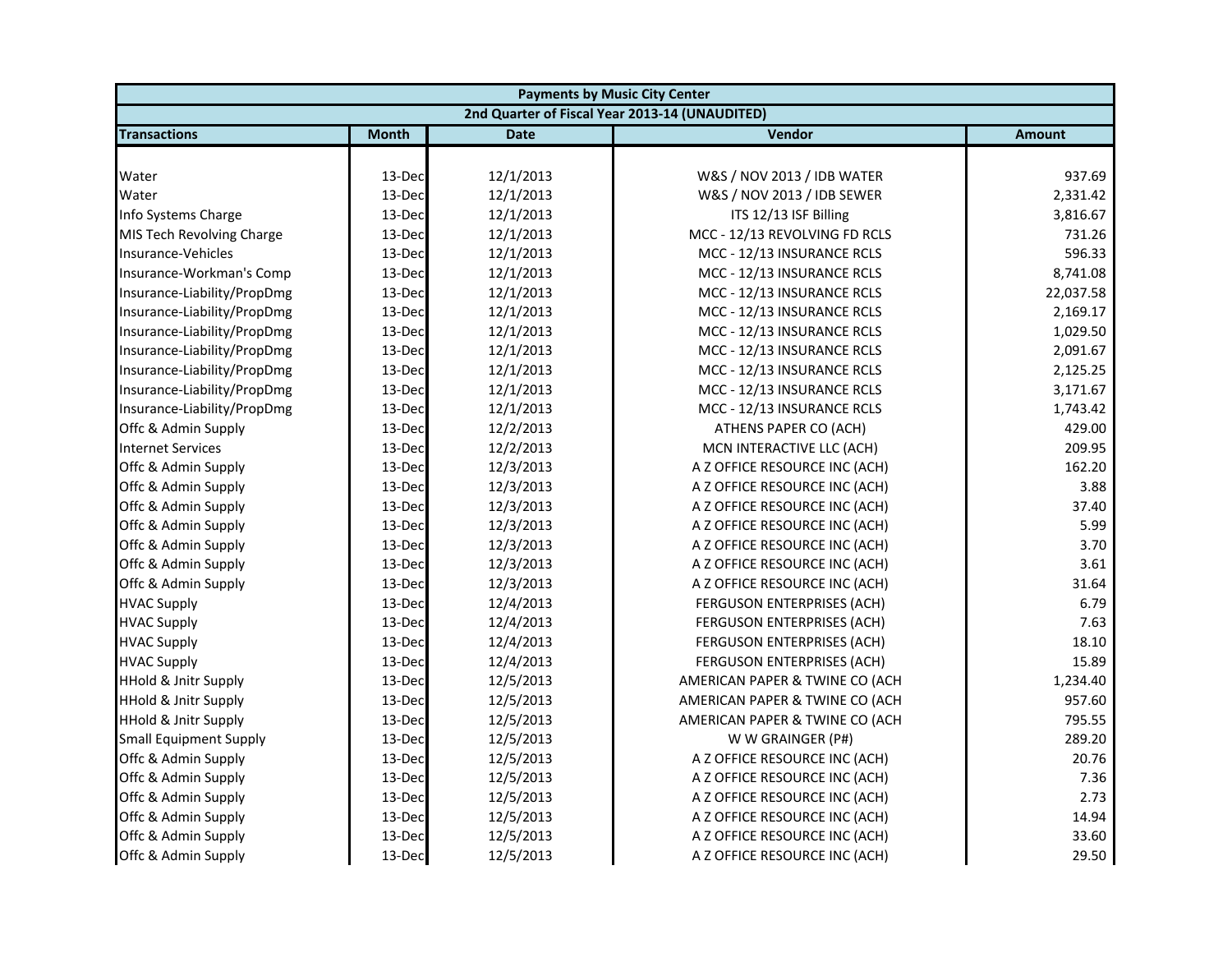| <b>Payments by Music City Center</b> |              |             |                                                |           |
|--------------------------------------|--------------|-------------|------------------------------------------------|-----------|
|                                      |              |             | 2nd Quarter of Fiscal Year 2013-14 (UNAUDITED) |           |
| <b>Transactions</b>                  | <b>Month</b> | <b>Date</b> | Vendor                                         | Amount    |
| Offc & Admin Supply                  | 13-Dec       | 12/5/2013   | A Z OFFICE RESOURCE INC (ACH)                  | 20.08     |
| Offc & Admin Supply                  | 13-Dec       | 12/5/2013   | A Z OFFICE RESOURCE INC (ACH)                  | 7.34      |
| Offc & Admin Supply                  | 13-Dec       | 12/5/2013   | A Z OFFICE RESOURCE INC (ACH)                  | 2.41      |
| Offc & Admin Supply                  | 13-Dec       | 12/5/2013   | A Z OFFICE RESOURCE INC (ACH)                  | 38.52     |
| Offc & Admin Supply                  | 13-Dec       | 12/5/2013   | A Z OFFICE RESOURCE INC (ACH)                  | 38.52     |
| Offc & Admin Supply                  | 13-Dec       | 12/5/2013   | A Z OFFICE RESOURCE INC (ACH)                  | 16.60     |
| Offc & Admin Supply                  | 13-Dec       | 12/5/2013   | A Z OFFICE RESOURCE INC (ACH)                  | 15.68     |
| Offc & Admin Supply                  | 13-Dec       | 12/5/2013   | A Z OFFICE RESOURCE INC (ACH)                  | 11.63     |
| Offc & Admin Supply                  | 13-Dec       | 12/5/2013   | A Z OFFICE RESOURCE INC (ACH)                  | 10.80     |
| Offc & Admin Supply                  | 13-Dec       | 12/5/2013   | A Z OFFICE RESOURCE INC (ACH)                  | 13.20     |
| Offc & Admin Supply                  | 13-Dec       | 12/5/2013   | A Z OFFICE RESOURCE INC (ACH)                  | 6.39      |
| Offc & Admin Supply                  | 13-Dec       | 12/5/2013   | A Z OFFICE RESOURCE INC (ACH)                  | 7.64      |
| Offc & Admin Supply                  | 13-Dec       | 12/5/2013   | A Z OFFICE RESOURCE INC (ACH)                  | 14.94     |
| Offc & Admin Supply                  | 13-Dec       | 12/5/2013   | A Z OFFICE RESOURCE INC (ACH)                  | 6.58      |
| Offc & Admin Supply                  | 13-Dec       | 12/5/2013   | A Z OFFICE RESOURCE INC (ACH)                  | 6.58      |
| Offc & Admin Supply                  | 13-Dec       | 12/5/2013   | A Z OFFICE RESOURCE INC (ACH)                  | 42.69     |
| Offc & Admin Supply                  | 13-Dec       | 12/5/2013   | A Z OFFICE RESOURCE INC (ACH)                  | 13.44     |
| Offc & Admin Supply                  | 13-Dec       | 12/5/2013   | A Z OFFICE RESOURCE INC (ACH)                  | 13.44     |
| Offc & Admin Supply                  | 13-Dec       | 12/5/2013   | A Z OFFICE RESOURCE INC (ACH)                  | 10.12     |
| Offc & Admin Supply                  | 13-Dec       | 12/5/2013   | A Z OFFICE RESOURCE INC (ACH)                  | 18.24     |
| Offc & Admin Supply                  | 13-Dec       | 12/5/2013   | A Z OFFICE RESOURCE INC (ACH)                  | 11.37     |
| Offc & Admin Supply                  | 13-Dec       | 12/5/2013   | A Z OFFICE RESOURCE INC (ACH)                  | 20.72     |
| Offc & Admin Supply                  | 13-Dec       | 12/5/2013   | A Z OFFICE RESOURCE INC (ACH)                  | 57.00     |
| Offc & Admin Supply                  | 13-Dec       | 12/5/2013   | A Z OFFICE RESOURCE INC (ACH)                  | 98.08     |
| Offc & Admin Supply                  | 13-Dec       | 12/5/2013   | A Z OFFICE RESOURCE INC (ACH)                  | 8.78      |
| Offc & Admin Supply                  | 13-Dec       | 12/5/2013   | A Z OFFICE RESOURCE INC (ACH)                  | 20.76     |
| <b>Regular Pay</b>                   | 13-Dec       | 12/6/2013   | Payroll Labor Distribution                     | 17,447.70 |
| Leave Pay                            | 13-Dec       | 12/6/2013   | Payroll Labor Distribution                     | 2,371.79  |
| <b>Holiday Pay</b>                   | 13-Dec       | 12/6/2013   | Payroll Labor Distribution                     | 2,571.44  |
| <b>Overtime Pay</b>                  | 13-Dec       | 12/6/2013   | <b>Payroll Labor Distribution</b>              | 297.29    |
| <b>Employer OASDI</b>                | 13-Dec       | 12/6/2013   | <b>Actual Burden Journal Entries</b>           | 1,353.49  |
| <b>Employer SSN Medical</b>          | 13-Dec       | 12/6/2013   | <b>Actual Burden Journal Entries</b>           | 316.51    |
| <b>Employer Group Health</b>         | 13-Dec       | 12/6/2013   | <b>Actual Burden Journal Entries</b>           | 3,663.38  |
| <b>Employer Dental Group</b>         | 13-Dec       | 12/6/2013   | <b>Actual Burden Journal Entries</b>           | 142.40    |
| <b>Employer Group Life</b>           | 13-Dec       | 12/6/2013   | <b>Actual Burden Journal Entries</b>           | 125.65    |
| Cafe Plan Pre-Tax Savings            | 13-Dec       | 12/6/2013   | <b>Actual Burden Journal Entries</b>           | 85.42     |
| CCA Employer 401K Plan               | 13-Dec       | 12/6/2013   | <b>Actual Burden Journal Entries</b>           | 631.81    |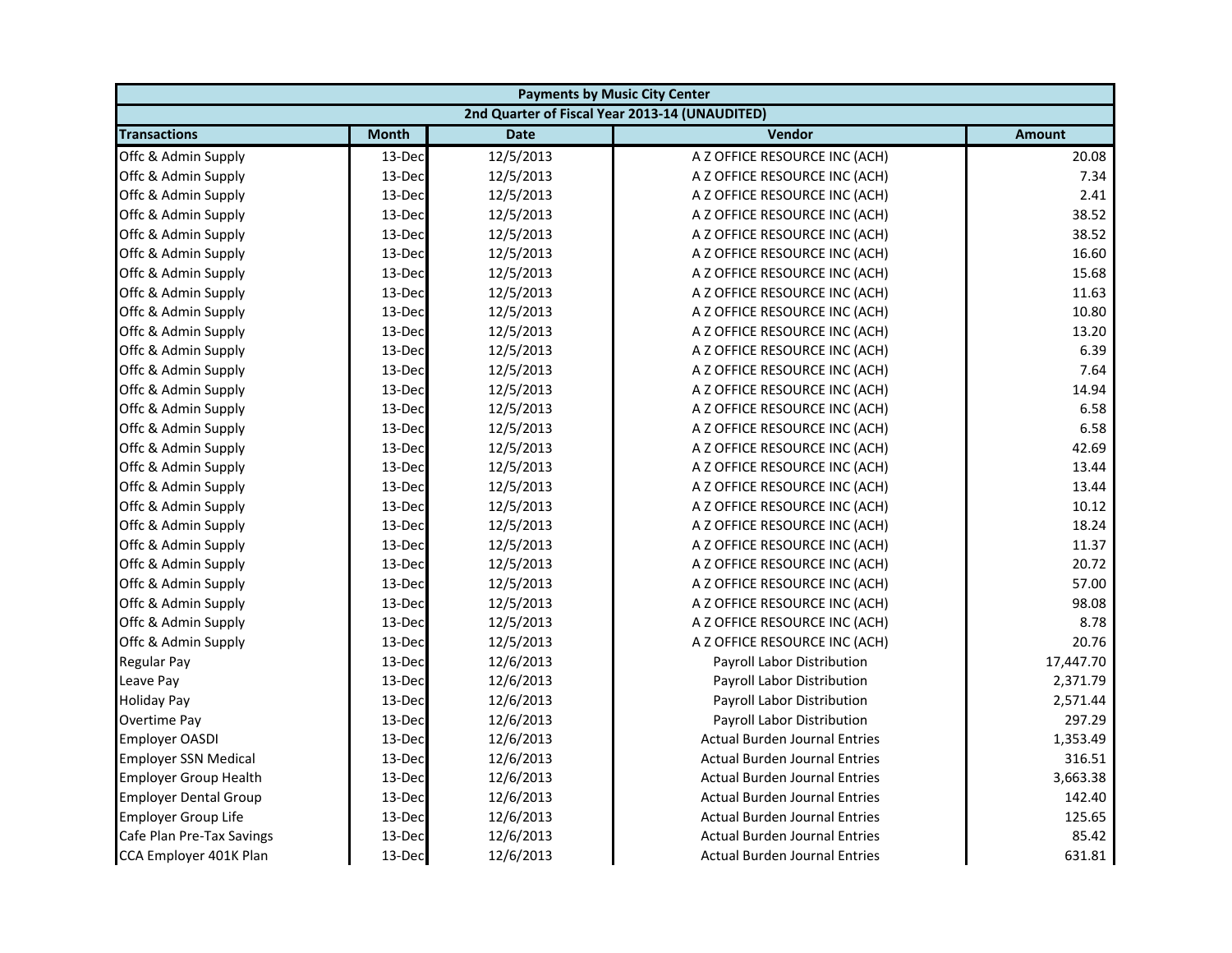| <b>Payments by Music City Center</b> |              |             |                                                |               |
|--------------------------------------|--------------|-------------|------------------------------------------------|---------------|
|                                      |              |             | 2nd Quarter of Fiscal Year 2013-14 (UNAUDITED) |               |
| <b>Transactions</b>                  | <b>Month</b> | <b>Date</b> | Vendor                                         | <b>Amount</b> |
| Allowance-Cell/Mobile Devices        | 13-Dec       | 12/6/2013   | Payroll Labor Distribution                     | 275.59        |
| Offc & Admin Supply                  | 13-Dec       | 12/6/2013   | W W GRAINGER (P#)                              | 19.08         |
| Offc & Admin Supply                  | 13-Dec       | 12/6/2013   | W W GRAINGER (P#)                              | 24.24         |
| Offc & Admin Supply                  | 13-Dec       | 12/6/2013   | W W GRAINGER (P#)                              | 84.68         |
| Offc & Admin Supply                  | 13-Dec       | 12/6/2013   | W W GRAINGER (P#)                              | 38.43         |
| <b>Regular Pay</b>                   | 13-Dec       | 12/6/2013   | Payroll Labor Distribution                     | 3,511.60      |
| Leave Pay                            | 13-Dec       | 12/6/2013   | Payroll Labor Distribution                     | 298.28        |
| <b>Holiday Pay</b>                   | 13-Dec       | 12/6/2013   | Payroll Labor Distribution                     | 952.23        |
| <b>Employer OASDI</b>                | 13-Dec       | 12/6/2013   | <b>Actual Burden Journal Entries</b>           | 221.07        |
| <b>Employer SSN Medical</b>          | 13-Dec       | 12/6/2013   | <b>Actual Burden Journal Entries</b>           | 65.43         |
| <b>Employer Group Health</b>         | 13-Dec       | 12/6/2013   | <b>Actual Burden Journal Entries</b>           | 887.84        |
| <b>Employer Dental Group</b>         | 13-Dec       | 12/6/2013   | <b>Actual Burden Journal Entries</b>           | 24.03         |
| <b>Employer Group Life</b>           | 13-Dec       | 12/6/2013   | <b>Actual Burden Journal Entries</b>           | 24.52         |
| <b>Employer Pension</b>              | 13-Dec       | 12/6/2013   | <b>Actual Burden Journal Entries</b>           | 815.12        |
| Cafe Plan Pre-Tax Savings            | 13-Dec       | 12/6/2013   | <b>Actual Burden Journal Entries</b>           | 24.93         |
| Allowance-Cell/Mobile Devices        | 13-Dec       | 12/6/2013   | Payroll Labor Distribution                     | 78.74         |
| <b>Regular Pay</b>                   | 13-Dec       | 12/6/2013   | Payroll Labor Distribution                     | 18,785.60     |
| Leave Pay                            | 13-Dec       | 12/6/2013   | Payroll Labor Distribution                     | 1,145.66      |
| <b>Holiday Pay</b>                   | 13-Dec       | 12/6/2013   | Payroll Labor Distribution                     | 4,028.81      |
| Overtime Pay                         | 13-Dec       | 12/6/2013   | Payroll Labor Distribution                     | 464.71        |
| <b>Employer OASDI</b>                | 13-Dec       | 12/6/2013   | <b>Actual Burden Journal Entries</b>           | 1,454.65      |
| <b>Employer SSN Medical</b>          | 13-Dec       | 12/6/2013   | <b>Actual Burden Journal Entries</b>           | 340.19        |
| <b>Employer Group Health</b>         | 13-Dec       | 12/6/2013   | <b>Actual Burden Journal Entries</b>           | 3,089.29      |
| <b>Employer Dental Group</b>         | 13-Dec       | 12/6/2013   | <b>Actual Burden Journal Entries</b>           | 143.09        |
| <b>Employer Group Life</b>           | 13-Dec       | 12/6/2013   | <b>Actual Burden Journal Entries</b>           | 115.07        |
| Cafe Plan Pre-Tax Savings            | 13-Dec       | 12/6/2013   | <b>Actual Burden Journal Entries</b>           | 85.38         |
| CCA Employer 401K Plan               | 13-Dec       | 12/6/2013   | <b>Actual Burden Journal Entries</b>           | 677.58        |
| Allowance-Cell/Mobile Devices        | 13-Dec       | 12/6/2013   | Payroll Labor Distribution                     | 162.74        |
| Offc & Admin Supply                  | 13-Dec       | 12/6/2013   | W W GRAINGER (P#)                              | 12.72         |
| Offc & Admin Supply                  | 13-Dec       | 12/6/2013   | W W GRAINGER (P#)                              | 16.16         |
| Offc & Admin Supply                  | 13-Dec       | 12/6/2013   | W W GRAINGER (P#)                              | 105.85        |
| Offc & Admin Supply                  | 13-Dec       | 12/6/2013   | W W GRAINGER (P#)                              | 10.98         |
| <b>Regular Pay</b>                   | 13-Dec       | 12/6/2013   | <b>Payroll Labor Distribution</b>              | 769.23        |
| <b>Holiday Pay</b>                   | 13-Dec       | 12/6/2013   | Payroll Labor Distribution                     | 192.31        |
| <b>Employer SSN Medical</b>          | 13-Dec       | 12/6/2013   | <b>Actual Burden Journal Entries</b>           | 13.72         |
| <b>Employer Group Health</b>         | 13-Dec       | 12/6/2013   | <b>Actual Burden Journal Entries</b>           | 47.10         |
| <b>Employer Dental Group</b>         | 13-Dec       | 12/6/2013   | <b>Actual Burden Journal Entries</b>           | 2.83          |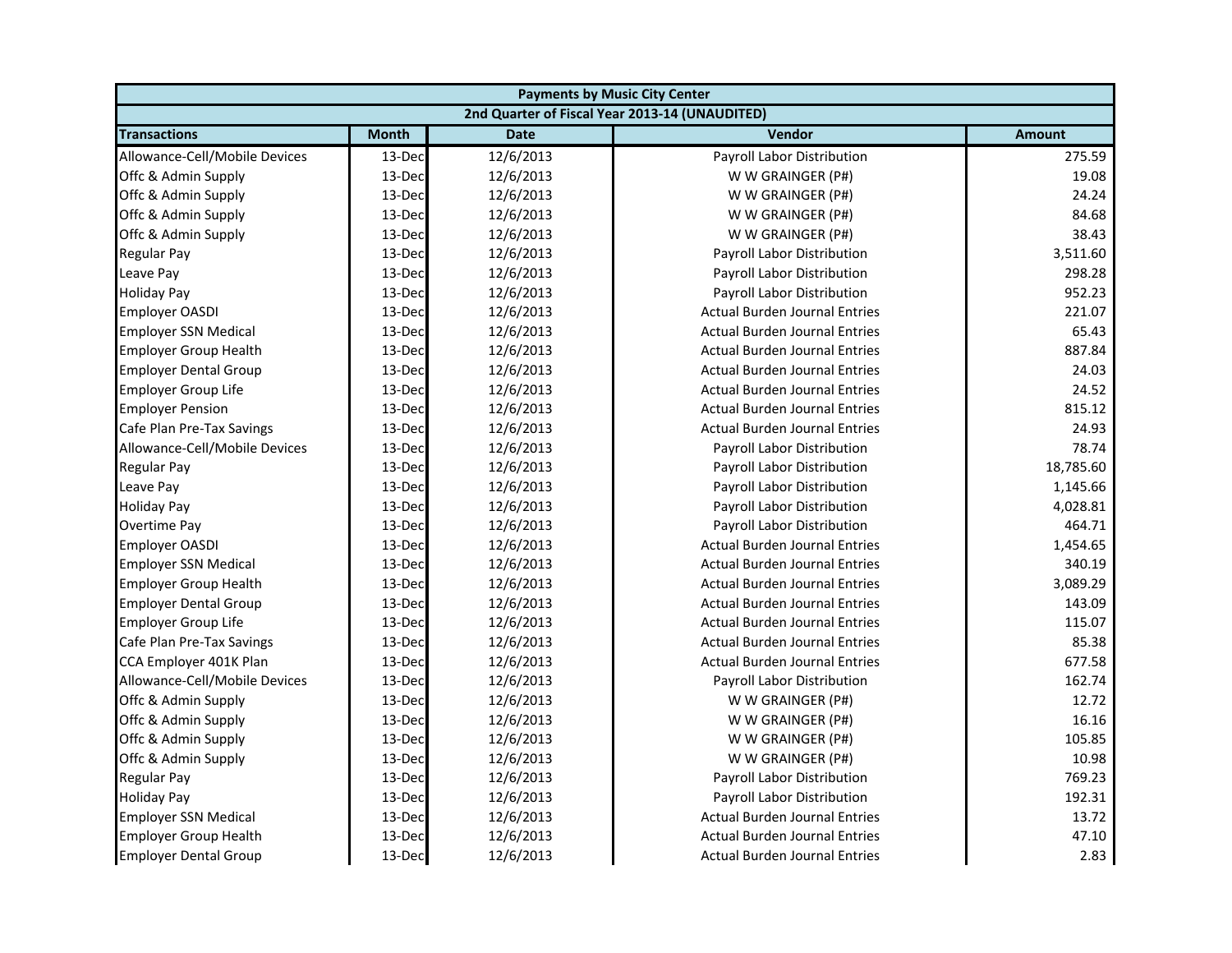| <b>Payments by Music City Center</b> |              |             |                                                |               |
|--------------------------------------|--------------|-------------|------------------------------------------------|---------------|
|                                      |              |             | 2nd Quarter of Fiscal Year 2013-14 (UNAUDITED) |               |
| <b>Transactions</b>                  | <b>Month</b> | <b>Date</b> | Vendor                                         | <b>Amount</b> |
| <b>Employer Group Life</b>           | 13-Dec       | 12/6/2013   | <b>Actual Burden Journal Entries</b>           | 2.23          |
| <b>Employer Pension</b>              | 13-Dec       | 12/6/2013   | <b>Actual Burden Journal Entries</b>           | 164.59        |
| Cafe Plan Pre-Tax Savings            | 13-Dec       | 12/6/2013   | <b>Actual Burden Journal Entries</b>           | 1.18          |
| <b>Regular Pay</b>                   | 13-Dec       | 12/6/2013   | Payroll Labor Distribution                     | 24,328.30     |
| Leave Pay                            | 13-Dec       | 12/6/2013   | Payroll Labor Distribution                     | 2,253.74      |
| <b>Holiday Pay</b>                   | 13-Dec       | 12/6/2013   | Payroll Labor Distribution                     | 6,512.46      |
| Overtime Pay                         | 13-Dec       | 12/6/2013   | Payroll Labor Distribution                     | 47.51         |
| <b>Employer OASDI</b>                | 13-Dec       | 12/6/2013   | <b>Actual Burden Journal Entries</b>           | 1,877.79      |
| <b>Employer SSN Medical</b>          | 13-Dec       | 12/6/2013   | <b>Actual Burden Journal Entries</b>           | 439.17        |
| <b>Employer Group Health</b>         | 13-Dec       | 12/6/2013   | <b>Actual Burden Journal Entries</b>           | 8,861.73      |
| <b>Employer Dental Group</b>         | 13-Dec       | 12/6/2013   | <b>Actual Burden Journal Entries</b>           | 386.73        |
| <b>Employer Group Life</b>           | 13-Dec       | 12/6/2013   | <b>Actual Burden Journal Entries</b>           | 316.98        |
| Cafe Plan Pre-Tax Savings            | 13-Dec       | 12/6/2013   | <b>Actual Burden Journal Entries</b>           | 203.79        |
| CCA Employer 401K Plan               | 13-Dec       | 12/6/2013   | <b>Actual Burden Journal Entries</b>           | 1,058.17      |
| Allowance-Cell/Mobile Devices        | 13-Dec       | 12/6/2013   | <b>Payroll Labor Distribution</b>              | 118.11        |
| <b>Regular Pay</b>                   | 13-Dec       | 12/6/2013   | Payroll Labor Distribution                     | 3,709.18      |
| <b>Holiday Pay</b>                   | 13-Dec       | 12/6/2013   | Payroll Labor Distribution                     | 785.99        |
| Overtime Pay                         | 13-Dec       | 12/6/2013   | Payroll Labor Distribution                     | 6.31          |
| <b>Employer OASDI</b>                | 13-Dec       | 12/6/2013   | <b>Actual Burden Journal Entries</b>           | 197.00        |
| <b>Employer SSN Medical</b>          | 13-Dec       | 12/6/2013   | <b>Actual Burden Journal Entries</b>           | 59.80         |
| <b>Employer Group Health</b>         | 13-Dec       | 12/6/2013   | <b>Actual Burden Journal Entries</b>           | 1,032.27      |
| <b>Employer Dental Group</b>         | 13-Dec       | 12/6/2013   | <b>Actual Burden Journal Entries</b>           | 35.91         |
| <b>Employer Group Life</b>           | 13-Dec       | 12/6/2013   | <b>Actual Burden Journal Entries</b>           | 28.32         |
| <b>Employer Pension</b>              | 13-Dec       | 12/6/2013   | <b>Actual Burden Journal Entries</b>           | 551.16        |
| <b>FSA Pre-Tax Savings</b>           | 13-Dec       | 12/6/2013   | <b>Actual Burden Journal Entries</b>           | 0.51          |
| Cafe Plan Pre-Tax Savings            | 13-Dec       | 12/6/2013   | <b>Actual Burden Journal Entries</b>           | 28.24         |
| <b>Regular Pay</b>                   | 13-Dec       | 12/6/2013   | Payroll Labor Distribution                     | 5,788.86      |
| Leave Pay                            | 13-Dec       | 12/6/2013   | Payroll Labor Distribution                     | 5.79          |
| <b>Holiday Pay</b>                   | 13-Dec       | 12/6/2013   | Payroll Labor Distribution                     | 1,278.30      |
| Overtime Pay                         | 13-Dec       | 12/6/2013   | Payroll Labor Distribution                     | 32.34         |
| <b>Employer OASDI</b>                | 13-Dec       | 12/6/2013   | <b>Actual Burden Journal Entries</b>           | 426.90        |
| <b>Employer SSN Medical</b>          | 13-Dec       | 12/6/2013   | <b>Actual Burden Journal Entries</b>           | 99.86         |
| <b>Employer Group Health</b>         | 13-Dec       | 12/6/2013   | <b>Actual Burden Journal Entries</b>           | 708.42        |
| <b>Employer Dental Group</b>         | 13-Dec       | 12/6/2013   | <b>Actual Burden Journal Entries</b>           | 37.45         |
| <b>Employer Group Life</b>           | 13-Dec       | 12/6/2013   | <b>Actual Burden Journal Entries</b>           | 34.55         |
| Cafe Plan Pre-Tax Savings            | 13-Dec       | 12/6/2013   | <b>Actual Burden Journal Entries</b>           | 19.88         |
| CCA Employer 401K Plan               | 13-Dec       | 12/6/2013   | <b>Actual Burden Journal Entries</b>           | 256.85        |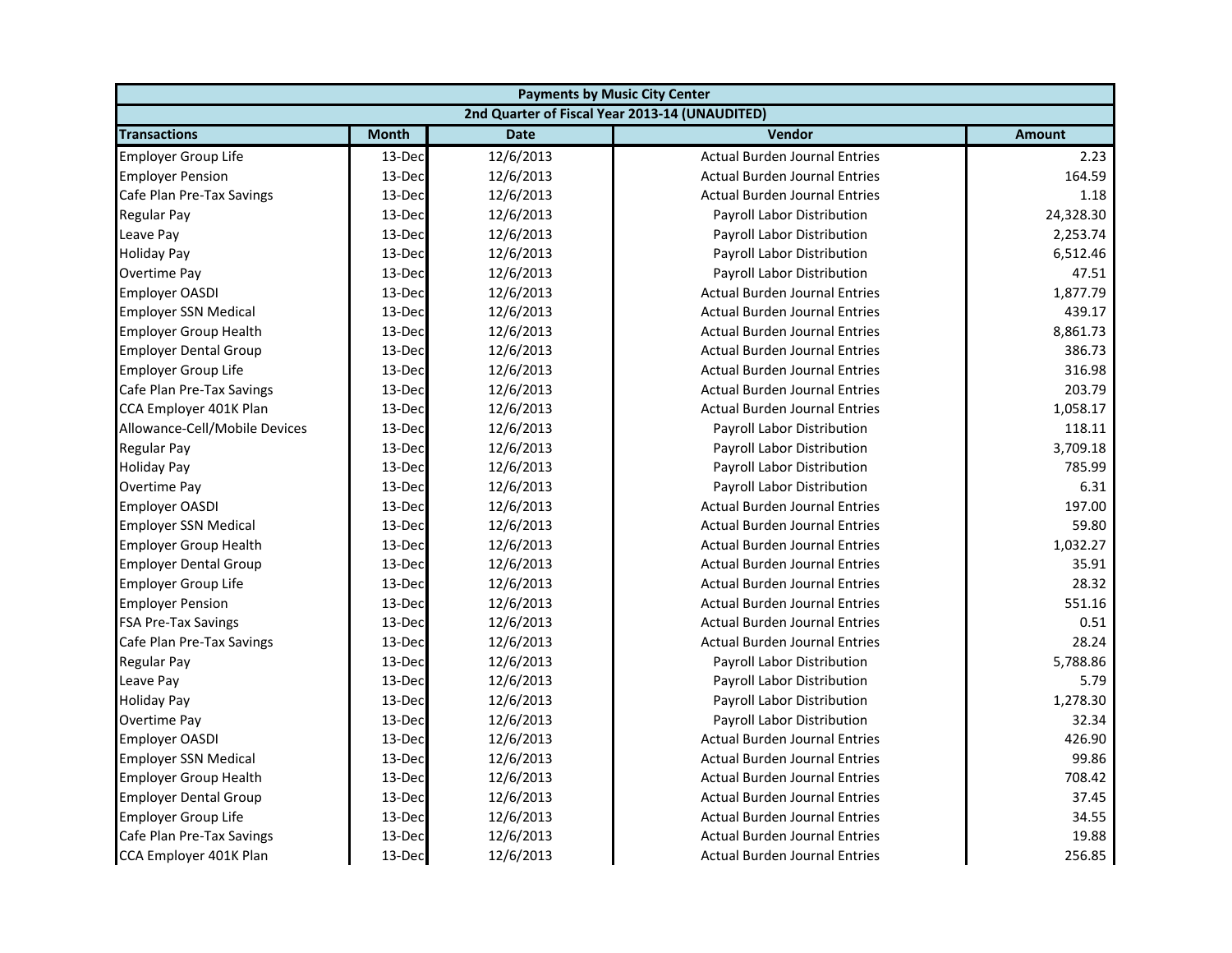| <b>Payments by Music City Center</b> |              |             |                                                |               |
|--------------------------------------|--------------|-------------|------------------------------------------------|---------------|
|                                      |              |             | 2nd Quarter of Fiscal Year 2013-14 (UNAUDITED) |               |
| <b>Transactions</b>                  | <b>Month</b> | <b>Date</b> | Vendor                                         | <b>Amount</b> |
| Allowance-Cell/Mobile Devices        | 13-Dec       | 12/6/2013   | Payroll Labor Distribution                     | 39.37         |
| Regular Pay                          | 13-Dec       | 12/6/2013   | Payroll Labor Distribution                     | 5,429.23      |
| <b>Holiday Pay</b>                   | 13-Dec       | 12/6/2013   | Payroll Labor Distribution                     | 924.62        |
| <b>Employer OASDI</b>                | 13-Dec       | 12/6/2013   | <b>Actual Burden Journal Entries</b>           | 319.27        |
| <b>Employer SSN Medical</b>          | 13-Dec       | 12/6/2013   | <b>Actual Burden Journal Entries</b>           | 88.39         |
| <b>Employer Group Health</b>         | 13-Dec       | 12/6/2013   | <b>Actual Burden Journal Entries</b>           | 840.60        |
| <b>Employer Dental Group</b>         | 13-Dec       | 12/6/2013   | <b>Actual Burden Journal Entries</b>           | 31.11         |
| <b>Employer Group Life</b>           | 13-Dec       | 12/6/2013   | <b>Actual Burden Journal Entries</b>           | 24.53         |
| <b>Employer Pension</b>              | 13-Dec       | 12/6/2013   | <b>Actual Burden Journal Entries</b>           | 1,087.59      |
| <b>FSA Pre-Tax Savings</b>           | 13-Dec       | 12/6/2013   | <b>Actual Burden Journal Entries</b>           | 2.39          |
| Cafe Plan Pre-Tax Savings            | 13-Dec       | 12/6/2013   | <b>Actual Burden Journal Entries</b>           | 23.22         |
| Allowance-Cell/Mobile Devices        | 13-Dec       | 12/6/2013   | Payroll Labor Distribution                     | 78.74         |
| Regular Pay                          | 13-Dec       | 12/6/2013   | Payroll Labor Distribution                     | 15,005.83     |
| Leave Pay                            | 13-Dec       | 12/6/2013   | Payroll Labor Distribution                     | 1,886.44      |
| <b>Holiday Pay</b>                   | 13-Dec       | 12/6/2013   | Payroll Labor Distribution                     | 1,809.15      |
| Overtime Pay                         | 13-Dec       | 12/6/2013   | Payroll Labor Distribution                     | 1,275.44      |
| Employer OASDI                       | 13-Dec       | 12/6/2013   | <b>Actual Burden Journal Entries</b>           | 1,171.47      |
| <b>Employer SSN Medical</b>          | 13-Dec       | 12/6/2013   | <b>Actual Burden Journal Entries</b>           | 274.01        |
| <b>Employer Group Health</b>         | 13-Dec       | 12/6/2013   | <b>Actual Burden Journal Entries</b>           | 3,422.32      |
| <b>Employer Dental Group</b>         | 13-Dec       | 12/6/2013   | <b>Actual Burden Journal Entries</b>           | 135.75        |
| <b>Employer Group Life</b>           | 13-Dec       | 12/6/2013   | <b>Actual Burden Journal Entries</b>           | 132.29        |
| <b>Employer Pension</b>              | 13-Dec       | 12/6/2013   | <b>Actual Burden Journal Entries</b>           | 76.69         |
| Cafe Plan Pre-Tax Savings            | 13-Dec       | 12/6/2013   | <b>Actual Burden Journal Entries</b>           | 93.31         |
| CCA Employer 401K Plan               | 13-Dec       | 12/6/2013   | <b>Actual Burden Journal Entries</b>           | 446.45        |
| Allowance-Cell/Mobile Devices        | 13-Dec       | 12/6/2013   | Payroll Labor Distribution                     | 157.48        |
| Offc & Admin Supply                  | 13-Dec       | 12/6/2013   | JARVIS AWARD SIGN & FLAG CO (A                 | 106.00        |
| Regular Pay                          | 13-Dec       | 12/6/2013   | Payroll Labor Distribution                     | 3,915.99      |
| Leave Pay                            | 13-Dec       | 12/6/2013   | Payroll Labor Distribution                     | 1,586.50      |
| <b>Holiday Pay</b>                   | 13-Dec       | 12/6/2013   | Payroll Labor Distribution                     | 648.31        |
| Overtime Pay                         | 13-Dec       | 12/6/2013   | Payroll Labor Distribution                     | 33.92         |
| <b>Employer OASDI</b>                | 13-Dec       | 12/6/2013   | <b>Actual Burden Journal Entries</b>           | 292.54        |
| <b>Employer SSN Medical</b>          | 13-Dec       | 12/6/2013   | <b>Actual Burden Journal Entries</b>           | 82.14         |
| <b>Employer Group Health</b>         | 13-Dec       | 12/6/2013   | <b>Actual Burden Journal Entries</b>           | 1,401.60      |
| <b>Employer Dental Group</b>         | 13-Dec       | 12/6/2013   | <b>Actual Burden Journal Entries</b>           | 45.25         |
| <b>Employer Group Life</b>           | 13-Dec       | 12/6/2013   | <b>Actual Burden Journal Entries</b>           | 35.68         |
| <b>Employer Pension</b>              | 13-Dec       | 12/6/2013   | <b>Actual Burden Journal Entries</b>           | 980.52        |
| Cafe Plan Pre-Tax Savings            | 13-Dec       | 12/6/2013   | <b>Actual Burden Journal Entries</b>           | 38.61         |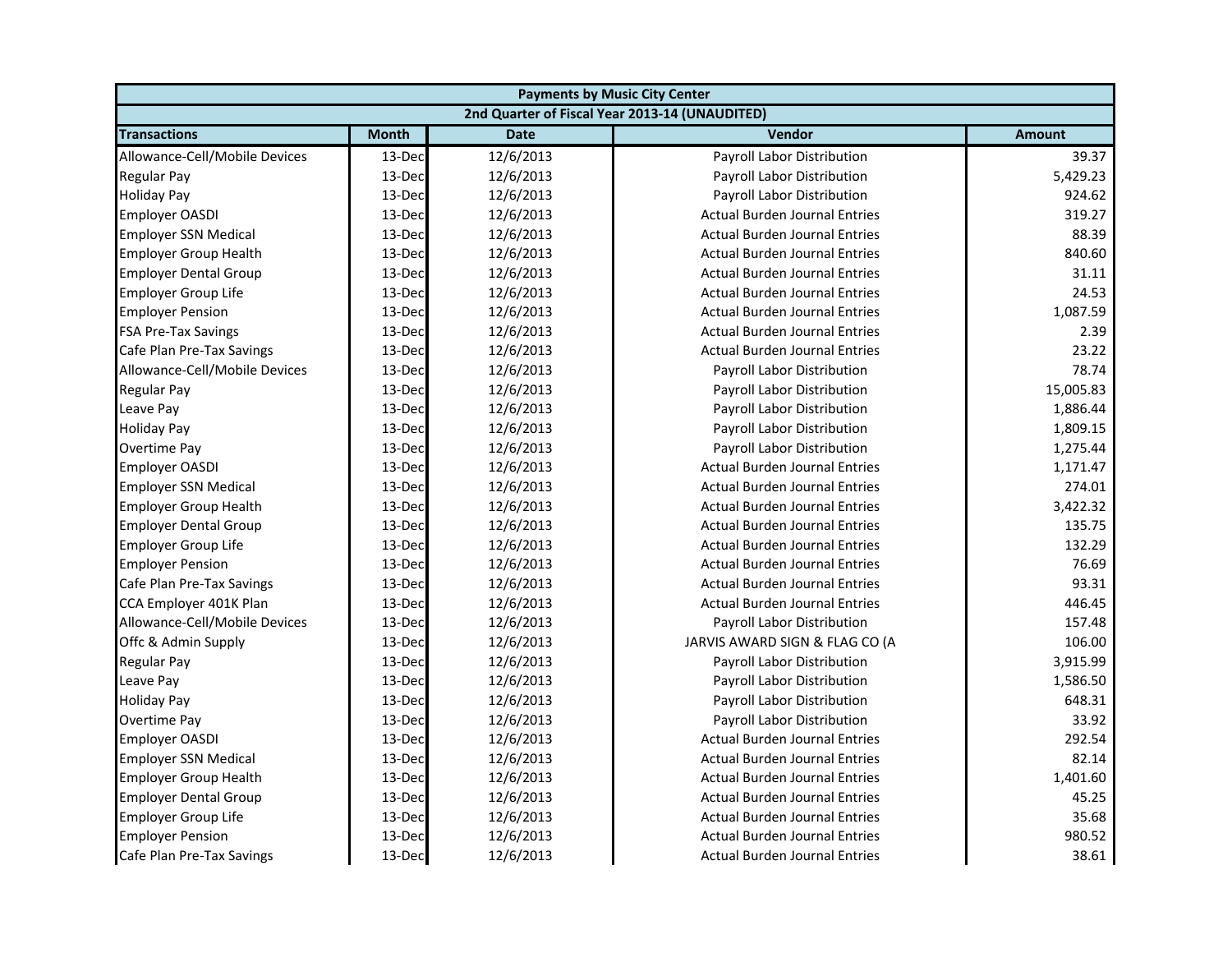| <b>Payments by Music City Center</b> |              |             |                                                |               |
|--------------------------------------|--------------|-------------|------------------------------------------------|---------------|
|                                      |              |             | 2nd Quarter of Fiscal Year 2013-14 (UNAUDITED) |               |
| <b>Transactions</b>                  | <b>Month</b> | <b>Date</b> | Vendor                                         | <b>Amount</b> |
| <b>Regular Pay</b>                   | 13-Dec       | 12/6/2013   | Payroll Labor Distribution                     | 5,568.66      |
| <b>Holiday Pay</b>                   | 13-Dec       | 12/6/2013   | Payroll Labor Distribution                     | 1,391.23      |
| Overtime Pay                         | 13-Dec       | 12/6/2013   | Payroll Labor Distribution                     | 5.61          |
| <b>Employer OASDI</b>                | 13-Dec       | 12/6/2013   | <b>Actual Burden Journal Entries</b>           | 436.75        |
| <b>Employer SSN Medical</b>          | 13-Dec       | 12/6/2013   | <b>Actual Burden Journal Entries</b>           | 102.13        |
| <b>Employer Group Life</b>           | 13-Dec       | 12/6/2013   | <b>Actual Burden Journal Entries</b>           | 11.15         |
| CCA Employer 401K Plan               | 13-Dec       | 12/6/2013   | <b>Actual Burden Journal Entries</b>           | 278.63        |
| Allowance-Cell/Mobile Devices        | 13-Dec       | 12/6/2013   | Payroll Labor Distribution                     | 78.74         |
| <b>Regular Pay</b>                   | 13-Dec       | 12/6/2013   | Payroll Labor Distribution                     | 10,535.35     |
| Leave Pay                            | 13-Dec       | 12/6/2013   | Payroll Labor Distribution                     | 859.78        |
| <b>Holiday Pay</b>                   | 13-Dec       | 12/6/2013   | Payroll Labor Distribution                     | 2,961.85      |
| <b>Employer OASDI</b>                | 13-Dec       | 12/6/2013   | <b>Actual Burden Journal Entries</b>           | 872.55        |
| <b>Employer SSN Medical</b>          | 13-Dec       | 12/6/2013   | <b>Actual Burden Journal Entries</b>           | 204.04        |
| <b>Employer Group Health</b>         | 13-Dec       | 12/6/2013   | <b>Actual Burden Journal Entries</b>           | 1,059.90      |
| <b>Employer Dental Group</b>         | 13-Dec       | 12/6/2013   | <b>Actual Burden Journal Entries</b>           | 59.39         |
| <b>Employer Group Life</b>           | 13-Dec       | 12/6/2013   | <b>Actual Burden Journal Entries</b>           | 57.98         |
| <b>Employer Pension</b>              | 13-Dec       | 12/6/2013   | <b>Actual Burden Journal Entries</b>           | 2,457.47      |
| <b>FSA Pre-Tax Savings</b>           | 13-Dec       | 12/6/2013   | <b>Actual Burden Journal Entries</b>           | 9.76          |
| Cafe Plan Pre-Tax Savings            | 13-Dec       | 12/6/2013   | <b>Actual Burden Journal Entries</b>           | 29.82         |
| Allowance-Cell/Mobile Devices        | 13-Dec       | 12/6/2013   | Payroll Labor Distribution                     | 241.48        |
| <b>Regular Pay</b>                   | 13-Dec       | 12/6/2013   | Payroll Labor Distribution                     | 2,106.16      |
| Leave Pay                            | 13-Dec       | 12/6/2013   | <b>Payroll Labor Distribution</b>              | 448.46        |
| <b>Holiday Pay</b>                   | 13-Dec       | 12/6/2013   | Payroll Labor Distribution                     | 550.77        |
| <b>Employer OASDI</b>                | 13-Dec       | 12/6/2013   | <b>Actual Burden Journal Entries</b>           | 190.11        |
| <b>Employer SSN Medical</b>          | 13-Dec       | 12/6/2013   | <b>Actual Burden Journal Entries</b>           | 44.45         |
| <b>Employer Group Health</b>         | 13-Dec       | 12/6/2013   | <b>Actual Burden Journal Entries</b>           | 235.50        |
| <b>Employer Dental Group</b>         | 13-Dec       | 12/6/2013   | <b>Actual Burden Journal Entries</b>           | 28.28         |
| <b>Employer Group Life</b>           | 13-Dec       | 12/6/2013   | <b>Actual Burden Journal Entries</b>           | 22.30         |
| Cafe Plan Pre-Tax Savings            | 13-Dec       | 12/6/2013   | <b>Actual Burden Journal Entries</b>           | 6.01          |
| CCA Employer 401K Plan               | 13-Dec       | 12/6/2013   | <b>Actual Burden Journal Entries</b>           | 110.06        |
| Allowance-Cell/Mobile Devices        | 13-Dec       | 12/6/2013   | Payroll Labor Distribution                     | 39.37         |
| <b>Regular Pay</b>                   | 13-Dec       | 12/6/2013   | Payroll Labor Distribution                     | 11,240.84     |
| Leave Pay                            | 13-Dec       | 12/6/2013   | <b>Payroll Labor Distribution</b>              | 842.64        |
| <b>Holiday Pay</b>                   | 13-Dec       | 12/6/2013   | Payroll Labor Distribution                     | 2,854.50      |
| <b>Overtime Pay</b>                  | 13-Dec       | 12/6/2013   | Payroll Labor Distribution                     | 77.01         |
| <b>Employer OASDI</b>                | 13-Dec       | 12/6/2013   | <b>Actual Burden Journal Entries</b>           | 872.12        |
| <b>Employer SSN Medical</b>          | 13-Dec       | 12/6/2013   | <b>Actual Burden Journal Entries</b>           | 203.97        |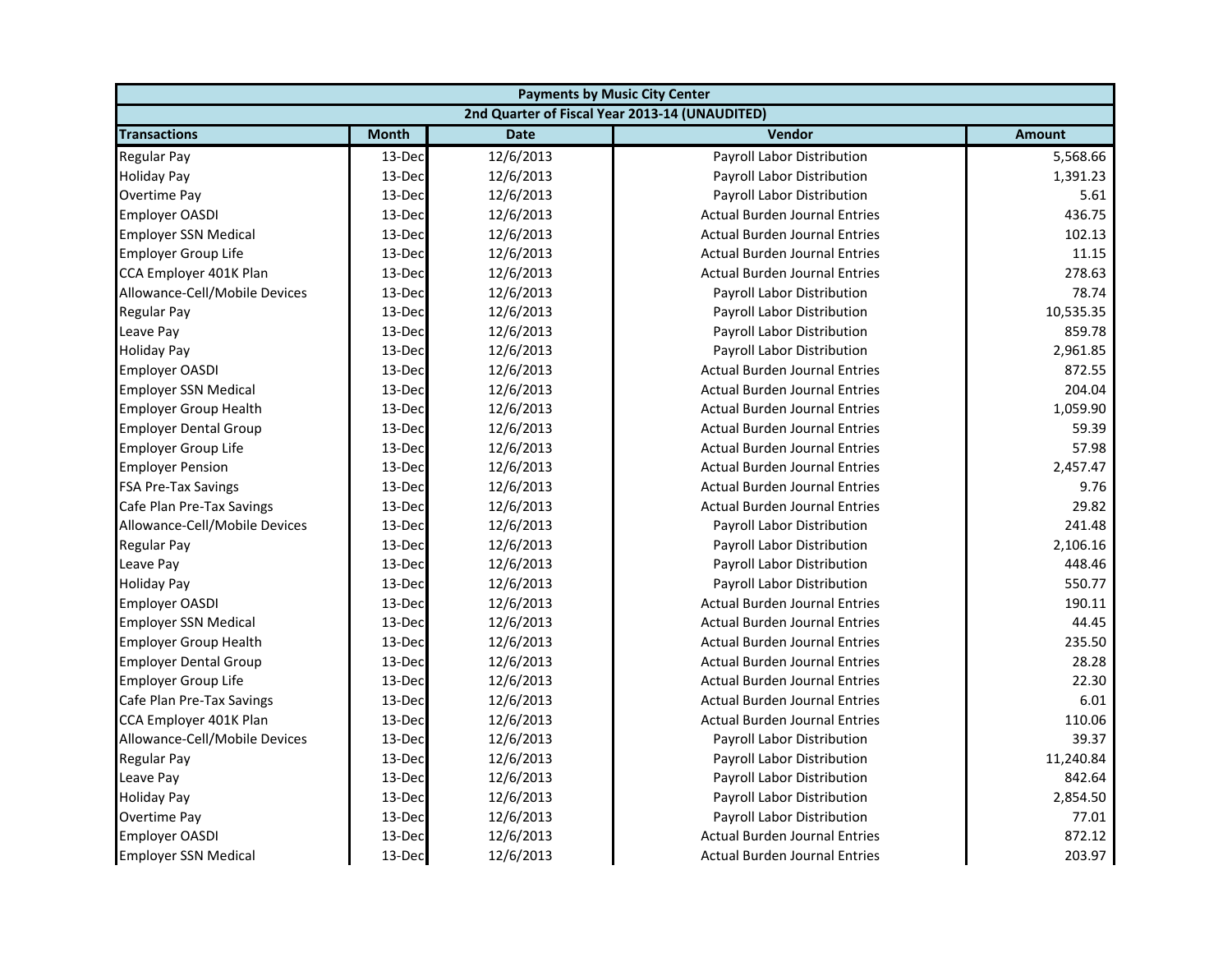| <b>Payments by Music City Center</b> |              |             |                                                |               |
|--------------------------------------|--------------|-------------|------------------------------------------------|---------------|
|                                      |              |             | 2nd Quarter of Fiscal Year 2013-14 (UNAUDITED) |               |
| <b>Transactions</b>                  | <b>Month</b> | <b>Date</b> | Vendor                                         | <b>Amount</b> |
| <b>Employer Group Health</b>         | 13-Dec       | 12/6/2013   | <b>Actual Burden Journal Entries</b>           | 2,853.00      |
| <b>Employer Dental Group</b>         | 13-Dec       | 12/6/2013   | <b>Actual Burden Journal Entries</b>           | 127.26        |
| Employer Group Life                  | 13-Dec       | 12/6/2013   | <b>Actual Burden Journal Entries</b>           | 100.35        |
| <b>Employer Pension</b>              | 13-Dec       | 12/6/2013   | <b>Actual Burden Journal Entries</b>           | 246.67        |
| Cafe Plan Pre-Tax Savings            | 13-Dec       | 12/6/2013   | <b>Actual Burden Journal Entries</b>           | 77.56         |
| CCA Employer 401K Plan               | 13-Dec       | 12/6/2013   | <b>Actual Burden Journal Entries</b>           | 350.19        |
| Allowance-Cell/Mobile Devices        | 13-Dec       | 12/6/2013   | Payroll Labor Distribution                     | 78.74         |
| Offc & Admin Supply                  | 13-Dec       | 12/6/2013   | A Z OFFICE RESOURCE INC (ACH)                  | 33.14         |
| Offc & Admin Supply                  | 13-Dec       | 12/6/2013   | A Z OFFICE RESOURCE INC (ACH)                  | 1.10          |
| Offc & Admin Supply                  | 13-Dec       | 12/6/2013   | A Z OFFICE RESOURCE INC (ACH)                  | 9.35          |
| Regular Pay                          | 13-Dec       | 12/6/2013   | Payroll Labor Distribution                     | 3,259.52      |
| Leave Pay                            | 13-Dec       | 12/6/2013   | Payroll Labor Distribution                     | 1,201.88      |
| <b>Holiday Pay</b>                   | 13-Dec       | 12/6/2013   | Payroll Labor Distribution                     | 1,115.34      |
| <b>Employer OASDI</b>                | 13-Dec       | 12/6/2013   | <b>Actual Burden Journal Entries</b>           | 324.44        |
| <b>Employer SSN Medical</b>          | 13-Dec       | 12/6/2013   | <b>Actual Burden Journal Entries</b>           | 75.87         |
| <b>Employer Group Health</b>         | 13-Dec       | 12/6/2013   | <b>Actual Burden Journal Entries</b>           | 559.50        |
| <b>Employer Dental Group</b>         | 13-Dec       | 12/6/2013   | <b>Actual Burden Journal Entries</b>           | 28.28         |
| <b>Employer Group Life</b>           | 13-Dec       | 12/6/2013   | <b>Actual Burden Journal Entries</b>           | 22.30         |
| <b>Employer Pension</b>              | 13-Dec       | 12/6/2013   | <b>Actual Burden Journal Entries</b>           | 954.57        |
| FSA Pre-Tax Savings                  | 13-Dec       | 12/6/2013   | <b>Actual Burden Journal Entries</b>           | 15.94         |
| Cafe Plan Pre-Tax Savings            | 13-Dec       | 12/6/2013   | <b>Actual Burden Journal Entries</b>           | 15.71         |
| Allowance-Cell/Mobile Devices        | 13-Dec       | 12/6/2013   | Payroll Labor Distribution                     | 78.74         |
| <b>Regular Pay</b>                   | 13-Dec       | 12/6/2013   | Payroll Labor Distribution                     | 6,907.34      |
| Leave Pay                            | 13-Dec       | 12/6/2013   | Payroll Labor Distribution                     | 80.04         |
| <b>Holiday Pay</b>                   | 13-Dec       | 12/6/2013   | Payroll Labor Distribution                     | 1,743.23      |
| <b>Employer OASDI</b>                | 13-Dec       | 12/6/2013   | <b>Actual Burden Journal Entries</b>           | 533.69        |
| <b>Employer SSN Medical</b>          | 13-Dec       | 12/6/2013   | <b>Actual Burden Journal Entries</b>           | 124.81        |
| <b>Employer Group Health</b>         | 13-Dec       | 12/6/2013   | <b>Actual Burden Journal Entries</b>           | 705.00        |
| <b>Employer Dental Group</b>         | 13-Dec       | 12/6/2013   | <b>Actual Burden Journal Entries</b>           | 56.56         |
| <b>Employer Group Life</b>           | 13-Dec       | 12/6/2013   | <b>Actual Burden Journal Entries</b>           | 44.60         |
| Cafe Plan Pre-Tax Savings            | 13-Dec       | 12/6/2013   | <b>Actual Burden Journal Entries</b>           | 18.10         |
| CCA Employer 401K Plan               | 13-Dec       | 12/6/2013   | <b>Actual Burden Journal Entries</b>           | 285.76        |
| Allowance-Cell/Mobile Devices        | 13-Dec       | 12/6/2013   | Payroll Labor Distribution                     | 118.11        |
| Regular Pay                          | 13-Dec       | 12/6/2013   | Payroll Labor Distribution                     | 7,097.47      |
| Leave Pay                            | 13-Dec       | 12/6/2013   | Payroll Labor Distribution                     | 180.05        |
| <b>Holiday Pay</b>                   | 13-Dec       | 12/6/2013   | Payroll Labor Distribution                     | 1,816.16      |
| <b>Employer OASDI</b>                | 13-Dec       | 12/6/2013   | <b>Actual Burden Journal Entries</b>           | 120.95        |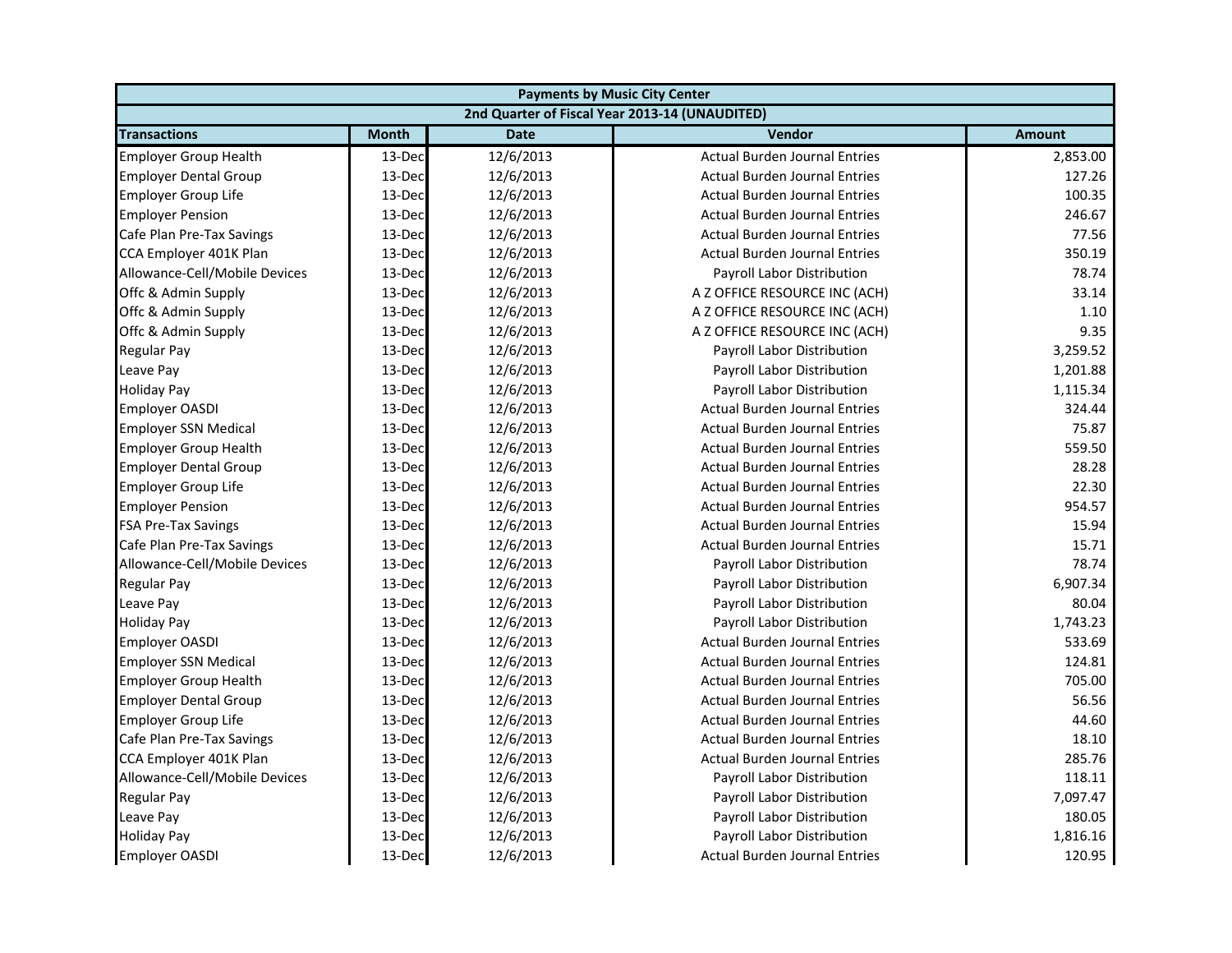| <b>Payments by Music City Center</b> |              |             |                                                |               |
|--------------------------------------|--------------|-------------|------------------------------------------------|---------------|
|                                      |              |             | 2nd Quarter of Fiscal Year 2013-14 (UNAUDITED) |               |
| <b>Transactions</b>                  | <b>Month</b> | <b>Date</b> | Vendor                                         | <b>Amount</b> |
| <b>Employer SSN Medical</b>          | 13-Dec       | 12/6/2013   | <b>Actual Burden Journal Entries</b>           | 125.68        |
| <b>Employer Group Health</b>         | 13-Dec       | 12/6/2013   | <b>Actual Burden Journal Entries</b>           | 796.50        |
| <b>Employer Dental Group</b>         | 13-Dec       | 12/6/2013   | <b>Actual Burden Journal Entries</b>           | 28.28         |
| Employer Group Life                  | 13-Dec       | 12/6/2013   | <b>Actual Burden Journal Entries</b>           | 22.30         |
| <b>Employer Pension</b>              | 13-Dec       | 12/6/2013   | <b>Actual Burden Journal Entries</b>           | 1,556.57      |
| <b>FSA Pre-Tax Savings</b>           | 13-Dec       | 12/6/2013   | <b>Actual Burden Journal Entries</b>           | 11.07         |
| Cafe Plan Pre-Tax Savings            | 13-Dec       | 12/6/2013   | <b>Actual Burden Journal Entries</b>           | 21.57         |
| <b>Regular Pay</b>                   | 13-Dec       | 12/6/2013   | Payroll Labor Distribution                     | 3,896.57      |
| Leave Pay                            | 13-Dec       | 12/6/2013   | Payroll Labor Distribution                     | 269.23        |
| <b>Holiday Pay</b>                   | 13-Dec       | 12/6/2013   | Payroll Labor Distribution                     | 1,050.46      |
| <b>Overtime Pay</b>                  | 13-Dec       | 12/6/2013   | Payroll Labor Distribution                     | 5.99          |
| <b>Employer OASDI</b>                | 13-Dec       | 12/6/2013   | <b>Actual Burden Journal Entries</b>           | 305.41        |
| <b>Employer SSN Medical</b>          | 13-Dec       | 12/6/2013   | <b>Actual Burden Journal Entries</b>           | 71.43         |
| <b>Employer Group Health</b>         | 13-Dec       | 12/6/2013   | <b>Actual Burden Journal Entries</b>           | 1,029.00      |
| <b>Employer Dental Group</b>         | 13-Dec       | 12/6/2013   | <b>Actual Burden Journal Entries</b>           | 42.42         |
| Employer Group Life                  | 13-Dec       | 12/6/2013   | <b>Actual Burden Journal Entries</b>           | 33.45         |
| Cafe Plan Pre-Tax Savings            | 13-Dec       | 12/6/2013   | <b>Actual Burden Journal Entries</b>           | 28.16         |
| CCA Employer 401K Plan               | 13-Dec       | 12/6/2013   | <b>Actual Burden Journal Entries</b>           | 179.60        |
| Allowance-Cell/Mobile Devices        | 13-Dec       | 12/6/2013   | Payroll Labor Distribution                     | 78.74         |
| Offc & Admin Supply                  | 13-Dec       | 12/6/2013   | W W GRAINGER (P#)                              | 21.17         |
| Offc & Admin Supply                  | 13-Dec       | 12/6/2013   | W W GRAINGER (P#)                              | 5.49          |
| <b>Medical Services</b>              | 13-Dec       | 12/9/2013   | MED STAR MEDICAL STAFFING INC                  | 1,816.75      |
| <b>Medical Services</b>              | 13-Dec       | 12/9/2013   | MED STAR MEDICAL STAFFING INC                  | 1,370.63      |
| <b>Security Services</b>             | 13-Dec       | 12/9/2013   | BRANTLEY SECURITY SERVICES INC                 | 1,196.25      |
| <b>Security Services</b>             | 13-Dec       | 12/9/2013   | <b>BRANTLEY SECURITY SERVICES INC</b>          | 1,116.50      |
| <b>Temporary Service</b>             | 13-Dec       | 12/9/2013   | <b>BRANTLEY SECURITY SERVICES INC</b>          | 577.89        |
| <b>Temporary Service</b>             | 13-Dec       | 12/9/2013   | LOOMIS FARGO & CO                              | 639.56        |
| <b>HVAC Supply</b>                   | 13-Dec       | 12/10/2013  | FERGUSON ENTERPRISES (ACH)                     | (47.68)       |
| <b>HVAC Supply</b>                   | 13-Dec       | 12/10/2013  | <b>FERGUSON ENTERPRISES (ACH)</b>              | (147.54)      |
| <b>HVAC Supply</b>                   | 13-Dec       | 12/10/2013  | FERGUSON ENTERPRISES (ACH)                     | (2, 189.81)   |
| <b>HVAC Supply</b>                   | 13-Dec       | 12/10/2013  | <b>FERGUSON ENTERPRISES (ACH)</b>              | (926.90)      |
| <b>HVAC Supply</b>                   | 13-Dec       | 12/10/2013  | FERGUSON ENTERPRISES (ACH)                     | (416.21)      |
| <b>HVAC Supply</b>                   | 13-Dec       | 12/10/2013  | <b>FERGUSON ENTERPRISES (ACH)</b>              | (33.96)       |
| <b>Building Maintenance Srvc</b>     | 13-Dec       | 12/12/2013  | CRAWFORD DOOR SALES (ACH)                      | 200.00        |
| <b>Building Maintenance Srvc</b>     | 13-Dec       | 12/12/2013  | CRAWFORD DOOR SALES (ACH)                      | 150.00        |
| <b>HHold &amp; Jnitr Supply</b>      | 13-Dec       | 12/12/2013  | MERCURY SUPPLY CO INC (ACH)                    | 51.00         |
| <b>HHold &amp; Jnitr Supply</b>      | 13-Dec       | 12/12/2013  | MERCURY SUPPLY CO INC (ACH)                    | 397.00        |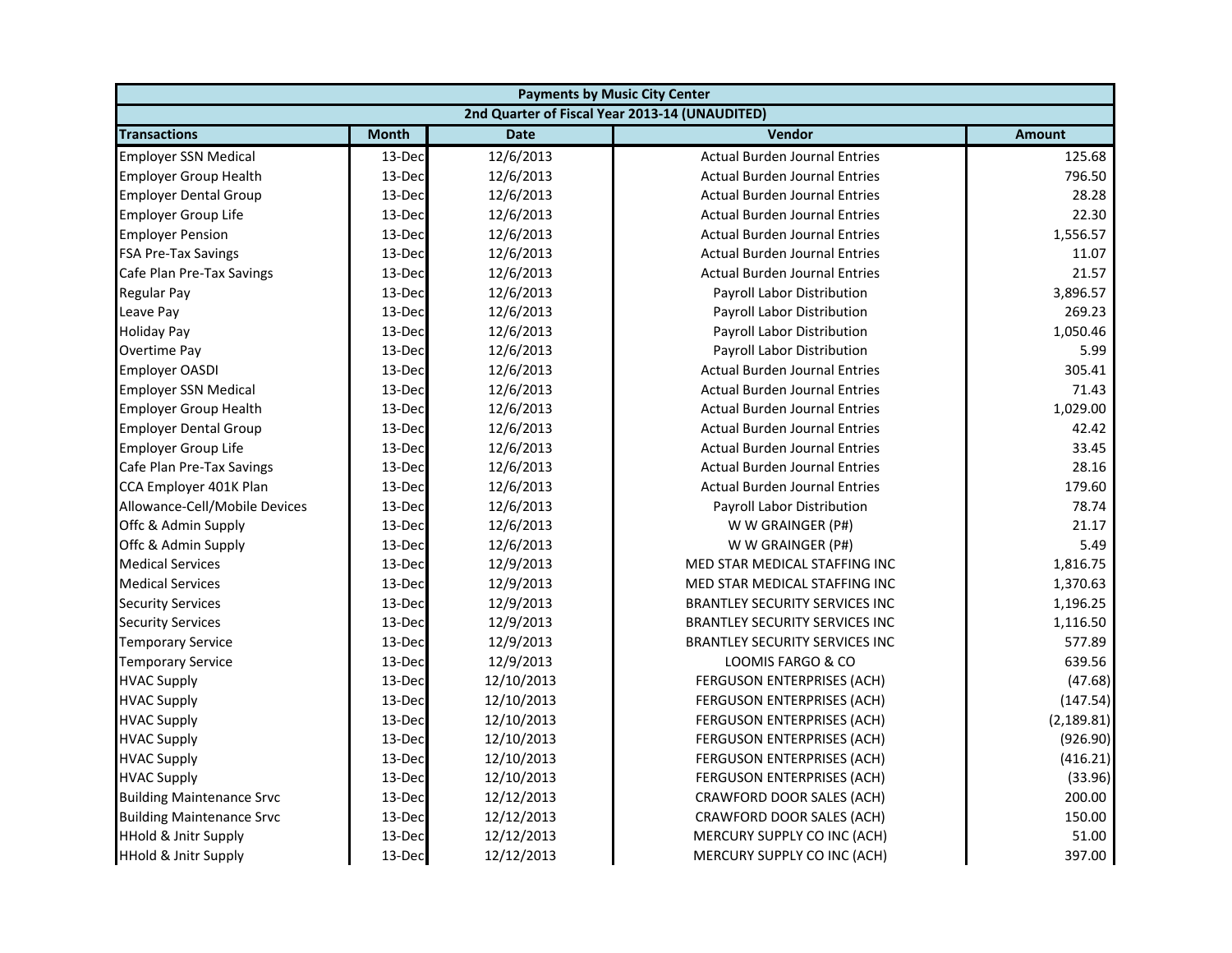| <b>Payments by Music City Center</b> |              |             |                                                |               |
|--------------------------------------|--------------|-------------|------------------------------------------------|---------------|
|                                      |              |             | 2nd Quarter of Fiscal Year 2013-14 (UNAUDITED) |               |
| <b>Transactions</b>                  | <b>Month</b> | <b>Date</b> | Vendor                                         | <b>Amount</b> |
| <b>Internet Services</b>             | 13-Dec       | 12/12/2013  | AT&T (PO BOX 105320)(105262)(7                 | 2,826.82      |
| Telephone & Telegraph                | 13-Dec       | 12/12/2013  | AT&T (PO BOX 105320)(105262)(7                 | 1,877.31      |
| Rent Equipment                       | 13-Dec       | 12/12/2013  | LASER ONE INC (ACH)                            | 309.98        |
| <b>Security Services</b>             | 13-Dec       | 12/12/2013  | <b>BRANTLEY SECURITY SERVICES INC</b>          | 11,191.30     |
| <b>Security Services</b>             | 13-Dec       | 12/12/2013  | <b>BRANTLEY SECURITY SERVICES INC</b>          | 217.52        |
| <b>Security Services</b>             | 13-Dec       | 12/12/2013  | <b>BRANTLEY SECURITY SERVICES INC</b>          | 174.00        |
| <b>Security Services</b>             | 13-Dec       | 12/12/2013  | <b>BRANTLEY SECURITY SERVICES INC</b>          | 232.00        |
| <b>Temporary Service</b>             | 13-Dec       | 12/12/2013  | <b>BRANTLEY SECURITY SERVICES INC</b>          | 611.46        |
| <b>Temporary Service</b>             | 13-Dec       | 12/12/2013  | BRANTLEY SECURITY SERVICES INC                 | 502.72        |
| <b>Temporary Service</b>             | 13-Dec       | 12/12/2013  | <b>BRANTLEY SECURITY SERVICES INC</b>          | 432.95        |
| <b>Temporary Service</b>             | 13-Dec       | 12/12/2013  | <b>BRANTLEY SECURITY SERVICES INC</b>          | 546.10        |
| <b>Uniform Cleaning Service</b>      | 13-Dec       | 12/12/2013  | <b>COYNE TEXTILE SVCS</b>                      | 411.20        |
| <b>Uniform Cleaning Service</b>      | 13-Dec       | 12/12/2013  | <b>COYNE TEXTILE SVCS</b>                      | 463.47        |
| <b>Small Equipment Supply</b>        | 13-Dec       | 12/12/2013  | MCGANN, AMANO (ACH)                            | 350.00        |
| <b>Mngt Cnsltnt Srvc</b>             | 13-Dec       | 12/12/2013  | SEARCHWIDE MINNESOTA LLC (ACH)                 | 7,500.00      |
| Offc & Admin Supply                  | 13-Dec       | 12/12/2013  | A Z OFFICE RESOURCE INC (ACH)                  | 49.86         |
| Offc & Admin Supply                  | 13-Dec       | 12/12/2013  | A Z OFFICE RESOURCE INC (ACH)                  | 14.35         |
| Offc & Admin Supply                  | 13-Dec       | 12/12/2013  | A Z OFFICE RESOURCE INC (ACH)                  | 3.04          |
| Offc & Admin Supply                  | 13-Dec       | 12/12/2013  | A Z OFFICE RESOURCE INC (ACH)                  | 2.20          |
| Offc & Admin Supply                  | 13-Dec       | 12/12/2013  | A Z OFFICE RESOURCE INC (ACH)                  | 5.24          |
| Offc & Admin Supply                  | 13-Dec       | 12/12/2013  | A Z OFFICE RESOURCE INC (ACH)                  | 8.61          |
| Offc & Admin Supply                  | 13-Dec       | 12/12/2013  | A Z OFFICE RESOURCE INC (ACH)                  | 6.91          |
| Offc & Admin Supply                  | 13-Dec       | 12/12/2013  | A Z OFFICE RESOURCE INC (ACH)                  | 5.38          |
| Offc & Admin Supply                  | 13-Dec       | 12/12/2013  | A Z OFFICE RESOURCE INC (ACH)                  | 10.80         |
| Offc & Admin Supply                  | 13-Dec       | 12/12/2013  | A Z OFFICE RESOURCE INC (ACH)                  | 19.36         |
| Offc & Admin Supply                  | 13-Dec       | 12/12/2013  | A Z OFFICE RESOURCE INC (ACH)                  | 6.36          |
| Offc & Admin Supply                  | 13-Dec       | 12/12/2013  | A Z OFFICE RESOURCE INC (ACH)                  | 134.99        |
| Host & Hostess                       | 13-Dec       | 12/13/2013  | CENTERPLATE MCC (ACH)                          | 22.29         |
| Offc & Admin Supply                  | 13-Dec       | 12/13/2013  | ATHENS PAPER CO (ACH)                          | 715.00        |
| Electric                             | 13-Dec       | 12/13/2013  | NASHVILLE ELECTRIC SERVICE CO                  | 96,283.46     |
| Gas                                  | 13-Dec       | 12/13/2013  | PIEDMONT NATURAL GAS CO (METRO                 | 5,376.98      |
| Other Rpr & Maint Srvc               | 13-Dec       | 12/13/2013  | NASHVILLE MACHINE ELEVATOR CO                  | 254.00        |
| Refuse Disposal                      | 13-Dec       | 12/13/2013  | ALLIED WASTE (ACH)                             | 1,111.07      |
| Refuse Disposal-Reimb                | 13-Dec       | 12/13/2013  | ALLIED WASTE (ACH)                             | 2,270.04      |
| Janitorial Srvc                      | 13-Dec       | 12/13/2013  | SERVICE MANAGEMENT SYSTEMS                     | 6,247.89      |
| Janitorial Srvc                      | 13-Dec       | 12/13/2013  | SERVICE MANAGEMENT SYSTEMS                     | 6,153.42      |
| Janitorial Srvc                      | 13-Dec       | 12/13/2013  | SERVICE MANAGEMENT SYSTEMS                     | 1,792.28      |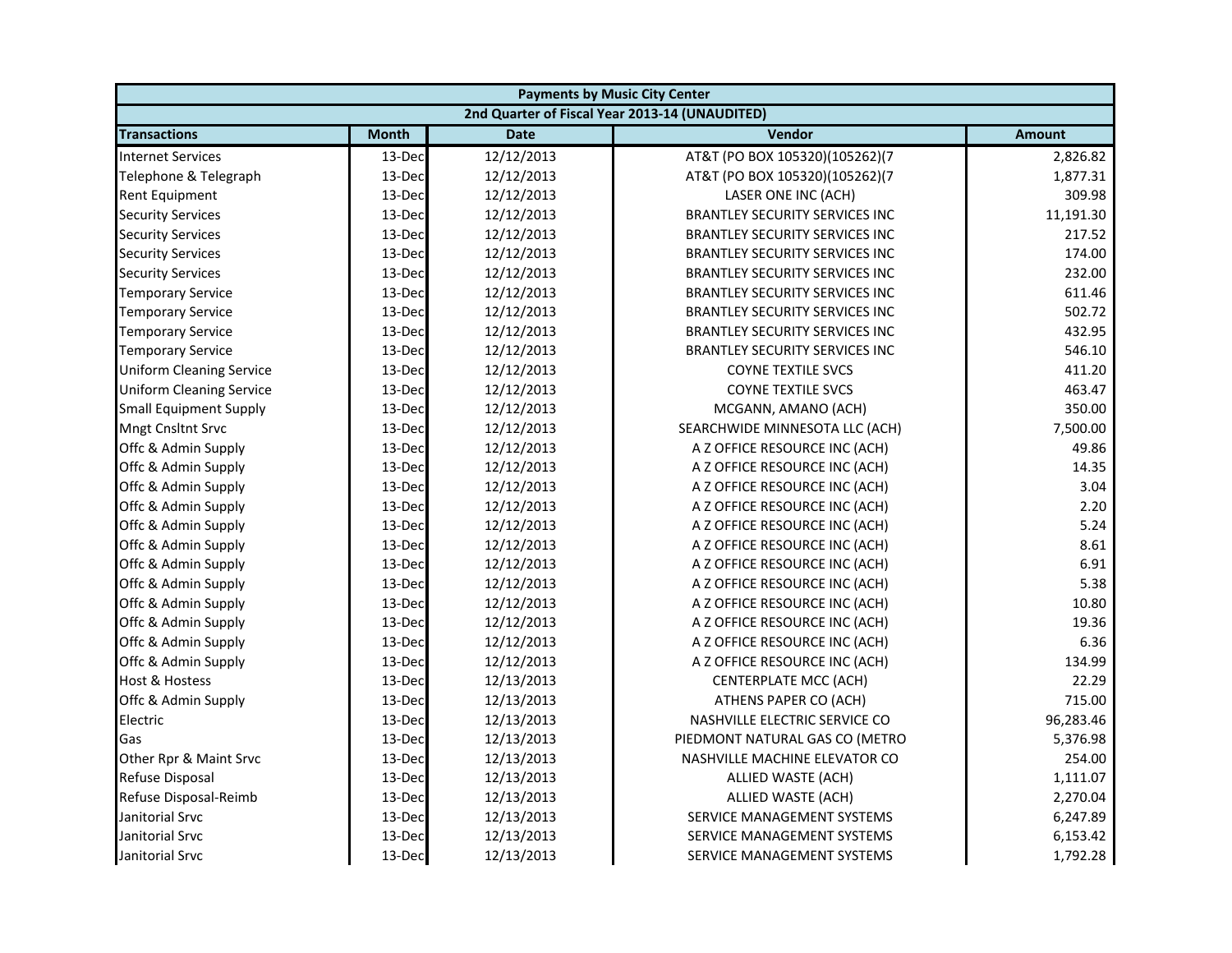| <b>Payments by Music City Center</b> |              |             |                                                |               |
|--------------------------------------|--------------|-------------|------------------------------------------------|---------------|
|                                      |              |             | 2nd Quarter of Fiscal Year 2013-14 (UNAUDITED) |               |
| <b>Transactions</b>                  | <b>Month</b> | <b>Date</b> | Vendor                                         | <b>Amount</b> |
| Other Rpr & Maint Srvc               | 13-Dec       | 12/13/2013  | FORKLIFT SYSTEMS INC (ACH)                     | 166.00        |
| <b>Valet Services</b>                | 13-Dec       | 12/13/2013  | TOWNE PARK (ACH)                               | 3,064.70      |
| Offc & Admin Supply                  | 13-Dec       | 12/13/2013  | A Z OFFICE RESOURCE INC (ACH)                  | 45.76         |
| Offc & Admin Supply                  | 13-Dec       | 12/13/2013  | A Z OFFICE RESOURCE INC (ACH)                  | 62.68         |
| Offc & Admin Supply                  | 13-Dec       | 12/13/2013  | A Z OFFICE RESOURCE INC (ACH)                  | 13.54         |
| Offc & Admin Supply                  | 13-Dec       | 12/13/2013  | A Z OFFICE RESOURCE INC (ACH)                  | 73.56         |
| Offc & Admin Supply                  | 13-Dec       | 12/13/2013  | A Z OFFICE RESOURCE INC (ACH)                  | 23.50         |
| Host & Hostess                       | 13-Dec       | 12/13/2013  | CENTERPLATE MCC (ACH)                          | 629.10        |
| Host & Hostess                       | 13-Dec       | 12/13/2013  | CENTERPLATE MCC (ACH)                          | 1,202.60      |
| Mngt Cnsltnt Srvc                    | 13-Dec       | 12/13/2013  | AEGIS ANALYTICAL LABORATORIES                  | 210.00        |
| Host & Hostess                       | 13-Dec       | 12/13/2013  | CENTERPLATE MCC (ACH)                          | 647.75        |
| Host & Hostess                       | 13-Dec       | 12/13/2013  | CENTERPLATE MCC (ACH)                          | 538.70        |
| Host & Hostess                       | 13-Dec       | 12/13/2013  | CENTERPLATE MCC (ACH)                          | 8,394.80      |
| Host & Hostess                       | 13-Dec       | 12/13/2013  | CENTERPLATE MCC (ACH)                          | 241.61        |
| <b>Host &amp; Hostess</b>            | 13-Dec       | 12/13/2013  | CENTERPLATE MCC (ACH)                          | 62.34         |
| Host & Hostess                       | 13-Dec       | 12/13/2013  | CENTERPLATE MCC (ACH)                          | 352.56        |
| Host & Hostess                       | 13-Dec       | 12/13/2013  | CENTERPLATE MCC (ACH)                          | 145.00        |
| <b>Host &amp; Hostess</b>            | 13-Dec       | 12/13/2013  | CENTERPLATE MCC (ACH)                          | 532.36        |
| Offc & Admin Supply                  | 13-Dec       | 12/16/2013  | A Z OFFICE RESOURCE INC (ACH)                  | 74.45         |
| Offc & Admin Supply                  | 13-Dec       | 12/16/2013  | A Z OFFICE RESOURCE INC (ACH)                  | 6.60          |
| Offc & Admin Supply                  | 13-Dec       | 12/16/2013  | A Z OFFICE RESOURCE INC (ACH)                  | 20.76         |
| Offc & Admin Supply                  | 13-Dec       | 12/16/2013  | A Z OFFICE RESOURCE INC (ACH)                  | 11.80         |
| Offc & Admin Supply                  | 13-Dec       | 12/16/2013  | A Z OFFICE RESOURCE INC (ACH)                  | 22.50         |
| Offc & Admin Supply                  | 13-Dec       | 12/16/2013  | A Z OFFICE RESOURCE INC (ACH)                  | 13.56         |
| <b>Electrical Supply</b>             | 13-Dec       | 12/18/2013  | CAN DO NATIONAL TAPE (ACH)                     | 387.25        |
| <b>Electrical Supply</b>             | 13-Dec       | 12/18/2013  | CAN DO NATIONAL TAPE (ACH)                     | 575.25        |
| <b>Electrical Supply</b>             | 13-Dec       | 12/18/2013  | CAN DO NATIONAL TAPE (ACH)                     | 56.62         |
| <b>Electrical Supply</b>             | 13-Dec       | 12/18/2013  | WILLIAMS WHOLESALE SUPPLY OF N                 | 2,514.87      |
| Computer Software                    | 13-Dec       | 12/18/2013  | PCMG INC (ACH)                                 | 120.00        |
| Computer Software                    | 13-Dec       | 12/18/2013  | PCMG INC (ACH)                                 | 3,500.00      |
| Computer Software                    | 13-Dec       | 12/18/2013  | PCMG INC (ACH)                                 | 850.00        |
| Printing/Binding                     | 13-Dec       | 12/18/2013  | TOLEDO TICKET CO (ACH)                         | 2,232.45      |
| Printing/Binding                     | 13-Dec       | 12/18/2013  | TOLEDO TICKET CO (ACH)                         | 860.48        |
| Printing/Binding                     | 13-Dec       | 12/18/2013  | MCC 12/18/13 MISC AR Entry                     | (46.00)       |
| Offc & Admin Supply                  | 13-Dec       | 12/18/2013  | MCC 12/18/13 MISC AR Entry                     | (570.31)      |
| Postage & Delivery Srvc              | 13-Dec       | 12/19/2013  | FERGUSON ENTERPRISES (ACH)                     | 23.00         |
| Repair & Maint Supply                | 13-Dec       | 12/19/2013  | FERGUSON ENTERPRISES (ACH)                     | 685.44        |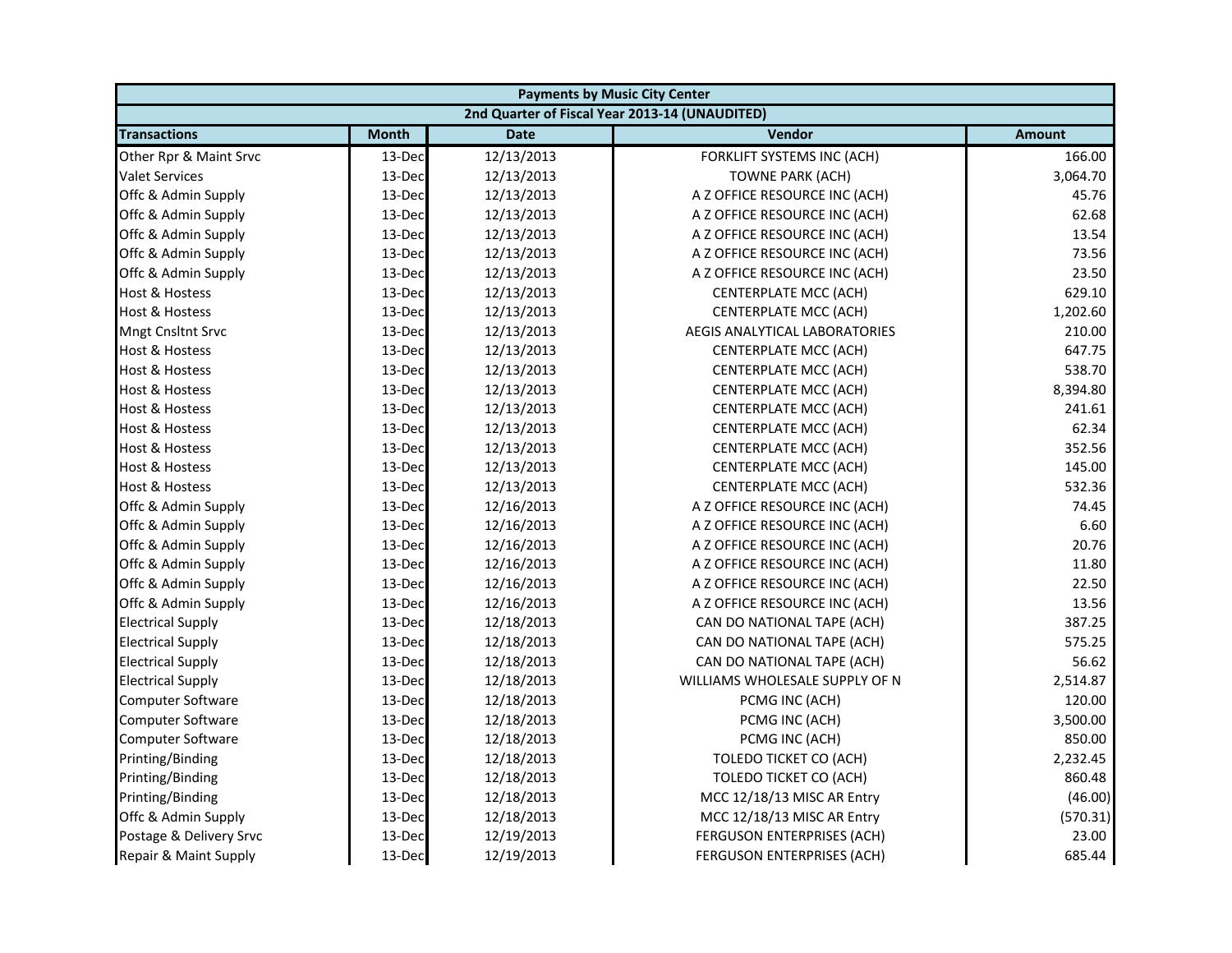| <b>Payments by Music City Center</b> |              |             |                                                |               |
|--------------------------------------|--------------|-------------|------------------------------------------------|---------------|
|                                      |              |             | 2nd Quarter of Fiscal Year 2013-14 (UNAUDITED) |               |
| <b>Transactions</b>                  | <b>Month</b> | <b>Date</b> | Vendor                                         | <b>Amount</b> |
| <b>Regular Pay</b>                   | 13-Dec       | 12/20/2013  | Payroll Labor Distribution                     | 21,408.38     |
| Leave Pay                            | 13-Dec       | 12/20/2013  | Payroll Labor Distribution                     | 706.57        |
| Overtime Pay                         | 13-Dec       | 12/20/2013  | Payroll Labor Distribution                     | 150.66        |
| <b>Employer OASDI</b>                | 13-Dec       | 12/20/2013  | <b>Actual Burden Journal Entries</b>           | 1,318.48      |
| <b>Employer SSN Medical</b>          | 13-Dec       | 12/20/2013  | <b>Actual Burden Journal Entries</b>           | 308.35        |
| <b>Employer Group Health</b>         | 13-Dec       | 12/20/2013  | <b>Actual Burden Journal Entries</b>           | 2,569.22      |
| <b>Employer Dental Group</b>         | 13-Dec       | 12/20/2013  | <b>Actual Burden Journal Entries</b>           | 142.37        |
| Cafe Plan Pre-Tax Savings            | 13-Dec       | 12/20/2013  | <b>Actual Burden Journal Entries</b>           | 75.53         |
| CCA Employer 401K Plan               | 13-Dec       | 12/20/2013  | <b>Actual Burden Journal Entries</b>           | 614.10        |
| <b>Regular Pay</b>                   | 13-Dec       | 12/20/2013  | Payroll Labor Distribution                     | 3,727.57      |
| Leave Pay                            | 13-Dec       | 12/20/2013  | Payroll Labor Distribution                     | 1,033.57      |
| Overtime Pay                         | 13-Dec       | 12/20/2013  | Payroll Labor Distribution                     | 4.33          |
| <b>Employer OASDI</b>                | 13-Dec       | 12/20/2013  | <b>Actual Burden Journal Entries</b>           | 216.50        |
| <b>Employer SSN Medical</b>          | 13-Dec       | 12/20/2013  | <b>Actual Burden Journal Entries</b>           | 64.32         |
| <b>Employer Group Health</b>         | 13-Dec       | 12/20/2013  | <b>Actual Burden Journal Entries</b>           | 887.85        |
| <b>Employer Dental Group</b>         | 13-Dec       | 12/20/2013  | <b>Actual Burden Journal Entries</b>           | 24.07         |
| <b>Employer Pension</b>              | 13-Dec       | 12/20/2013  | <b>Actual Burden Journal Entries</b>           | 815.73        |
| Cafe Plan Pre-Tax Savings            | 13-Dec       | 12/20/2013  | <b>Actual Burden Journal Entries</b>           | 24.81         |
| <b>Regular Pay</b>                   | 13-Dec       | 12/20/2013  | Payroll Labor Distribution                     | 24,186.37     |
| Leave Pay                            | 13-Dec       | 12/20/2013  | Payroll Labor Distribution                     | 1,952.06      |
| <b>Overtime Pay</b>                  | 13-Dec       | 12/20/2013  | Payroll Labor Distribution                     | 249.17        |
| <b>Employer OASDI</b>                | 13-Dec       | 12/20/2013  | <b>Actual Burden Journal Entries</b>           | 1,566.29      |
| <b>Employer SSN Medical</b>          | 13-Dec       | 12/20/2013  | <b>Actual Burden Journal Entries</b>           | 366.30        |
| <b>Employer Group Health</b>         | 13-Dec       | 12/20/2013  | <b>Actual Burden Journal Entries</b>           | 3,089.33      |
| <b>Employer Dental Group</b>         | 13-Dec       | 12/20/2013  | <b>Actual Burden Journal Entries</b>           | 143.08        |
| Cafe Plan Pre-Tax Savings            | 13-Dec       | 12/20/2013  | <b>Actual Burden Journal Entries</b>           | 85.37         |
| CCA Employer 401K Plan               | 13-Dec       | 12/20/2013  | <b>Actual Burden Journal Entries</b>           | 807.59        |
| <b>District Energy System</b>        | 13-Dec       | 12/20/2013  | DES REVENUE / US BANK (ACH)                    | 168,828.41    |
| <b>Regular Pay</b>                   | 13-Dec       | 12/20/2013  | Payroll Labor Distribution                     | 480.77        |
| Leave Pay                            | 13-Dec       | 12/20/2013  | Payroll Labor Distribution                     | 480.77        |
| <b>Employer SSN Medical</b>          | 13-Dec       | 12/20/2013  | <b>Actual Burden Journal Entries</b>           | 13.72         |
| <b>Employer Group Health</b>         | 13-Dec       | 12/20/2013  | <b>Actual Burden Journal Entries</b>           | 47.10         |
| <b>Employer Dental Group</b>         | 13-Dec       | 12/20/2013  | <b>Actual Burden Journal Entries</b>           | 2.82          |
| <b>Employer Pension</b>              | 13-Dec       | 12/20/2013  | <b>Actual Burden Journal Entries</b>           | 164.58        |
| Cafe Plan Pre-Tax Savings            | 13-Dec       | 12/20/2013  | <b>Actual Burden Journal Entries</b>           | 1.20          |
| <b>Regular Pay</b>                   | 13-Dec       | 12/20/2013  | Payroll Labor Distribution                     | 32,938.90     |
| Leave Pay                            | 13-Dec       | 12/20/2013  | Payroll Labor Distribution                     | 1,645.71      |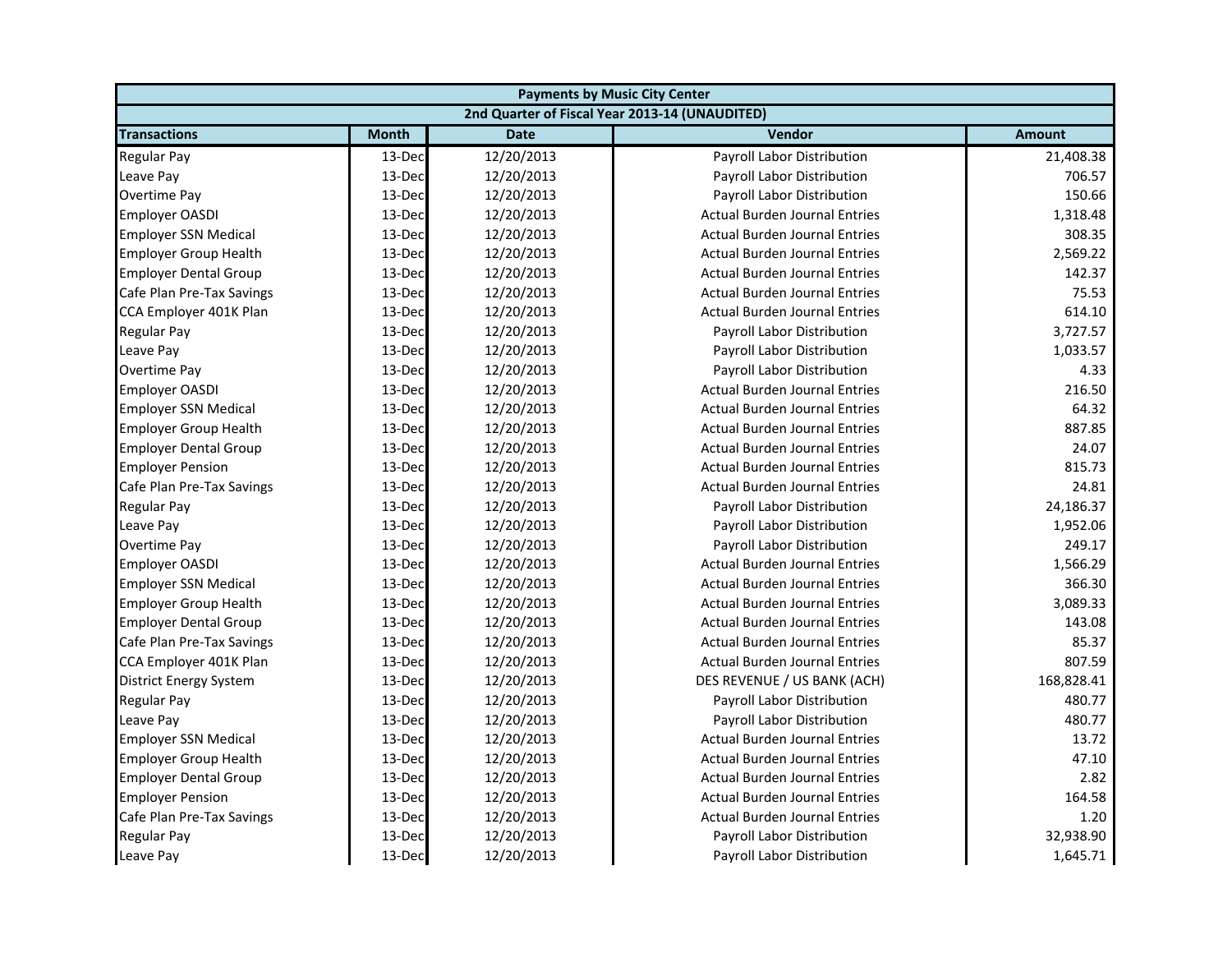| <b>Payments by Music City Center</b> |              |             |                                                |               |
|--------------------------------------|--------------|-------------|------------------------------------------------|---------------|
|                                      |              |             | 2nd Quarter of Fiscal Year 2013-14 (UNAUDITED) |               |
| <b>Transactions</b>                  | <b>Month</b> | <b>Date</b> | Vendor                                         | <b>Amount</b> |
| Overtime Pay                         | 13-Dec       | 12/20/2013  | Payroll Labor Distribution                     | 63.31         |
| <b>Employer OASDI</b>                | 13-Dec       | 12/20/2013  | <b>Actual Burden Journal Entries</b>           | 1,970.63      |
| <b>Employer SSN Medical</b>          | 13-Dec       | 12/20/2013  | <b>Actual Burden Journal Entries</b>           | 460.85        |
| <b>Employer Group Health</b>         | 13-Dec       | 12/20/2013  | <b>Actual Burden Journal Entries</b>           | 7,721.85      |
| <b>Employer Dental Group</b>         | 13-Dec       | 12/20/2013  | <b>Actual Burden Journal Entries</b>           | 386.71        |
| Cafe Plan Pre-Tax Savings            | 13-Dec       | 12/20/2013  | <b>Actual Burden Journal Entries</b>           | 218.13        |
| CCA Employer 401K Plan               | 13-Dec       | 12/20/2013  | <b>Actual Burden Journal Entries</b>           | 1,042.48      |
| <b>Temporary Service</b>             | 13-Dec       | 12/20/2013  | INDUSTRIAL STAFFING OF TN (ACH                 | 1,893.02      |
| <b>Regular Pay</b>                   | 13-Dec       | 12/20/2013  | Payroll Labor Distribution                     | 2,586.14      |
| Leave Pay                            | 13-Dec       | 12/20/2013  | Payroll Labor Distribution                     | 1,903.21      |
| Overtime Pay                         | 13-Dec       | 12/20/2013  | Payroll Labor Distribution                     | 3.15          |
| <b>Employer OASDI</b>                | 13-Dec       | 12/20/2013  | <b>Actual Burden Journal Entries</b>           | 196.44        |
| <b>Employer SSN Medical</b>          | 13-Dec       | 12/20/2013  | <b>Actual Burden Journal Entries</b>           | 59.67         |
| <b>Employer Group Health</b>         | 13-Dec       | 12/20/2013  | <b>Actual Burden Journal Entries</b>           | 1,032.33      |
| <b>Employer Dental Group</b>         | 13-Dec       | 12/20/2013  | <b>Actual Burden Journal Entries</b>           | 35.90         |
| <b>Employer Pension</b>              | 13-Dec       | 12/20/2013  | <b>Actual Burden Journal Entries</b>           | 550.11        |
| <b>FSA Pre-Tax Savings</b>           | 13-Dec       | 12/20/2013  | <b>Actual Burden Journal Entries</b>           | 0.51          |
| Cafe Plan Pre-Tax Savings            | 13-Dec       | 12/20/2013  | <b>Actual Burden Journal Entries</b>           | 28.27         |
| <b>Regular Pay</b>                   | 13-Dec       | 12/20/2013  | Payroll Labor Distribution                     | 8,071.05      |
| Leave Pay                            | 13-Dec       | 12/20/2013  | Payroll Labor Distribution                     | 844.94        |
| Overtime Pay                         | 13-Dec       | 12/20/2013  | Payroll Labor Distribution                     | 47.11         |
| <b>Employer OASDI</b>                | 13-Dec       | 12/20/2013  | <b>Actual Burden Journal Entries</b>           | 539.60        |
| <b>Employer SSN Medical</b>          | 13-Dec       | 12/20/2013  | <b>Actual Burden Journal Entries</b>           | 126.19        |
| <b>Employer Group Health</b>         | 13-Dec       | 12/20/2013  | <b>Actual Burden Journal Entries</b>           | 707.93        |
| <b>Employer Dental Group</b>         | 13-Dec       | 12/20/2013  | <b>Actual Burden Journal Entries</b>           | 37.50         |
| Cafe Plan Pre-Tax Savings            | 13-Dec       | 12/20/2013  | <b>Actual Burden Journal Entries</b>           | 19.88         |
| CCA Employer 401K Plan               | 13-Dec       | 12/20/2013  | <b>Actual Burden Journal Entries</b>           | 304.08        |
| <b>Mngt Cnsltnt Srvc</b>             | 13-Dec       | 12/20/2013  | <b>RESOURCE INFORMATION &amp; CONTROL</b>      | 3,400.00      |
| <b>Mngt Cnsltnt Srvc</b>             | 13-Dec       | 12/20/2013  | <b>RESOURCE INFORMATION &amp; CONTROL</b>      | 2,345.00      |
| <b>Regular Pay</b>                   | 13-Dec       | 12/20/2013  | Payroll Labor Distribution                     | 5,486.92      |
| Leave Pay                            | 13-Dec       | 12/20/2013  | Payroll Labor Distribution                     | 866.93        |
| <b>Employer OASDI</b>                | 13-Dec       | 12/20/2013  | <b>Actual Burden Journal Entries</b>           | 314.40        |
| <b>Employer SSN Medical</b>          | 13-Dec       | 12/20/2013  | <b>Actual Burden Journal Entries</b>           | 87.25         |
| <b>Employer Group Health</b>         | 13-Dec       | 12/20/2013  | <b>Actual Burden Journal Entries</b>           | 840.60        |
| <b>Employer Dental Group</b>         | 13-Dec       | 12/20/2013  | <b>Actual Burden Journal Entries</b>           | 31.10         |
| <b>Employer Pension</b>              | 13-Dec       | 12/20/2013  | <b>Actual Burden Journal Entries</b>           | 1,087.58      |
| <b>FSA Pre-Tax Savings</b>           | 13-Dec       | 12/20/2013  | <b>Actual Burden Journal Entries</b>           | 2.39          |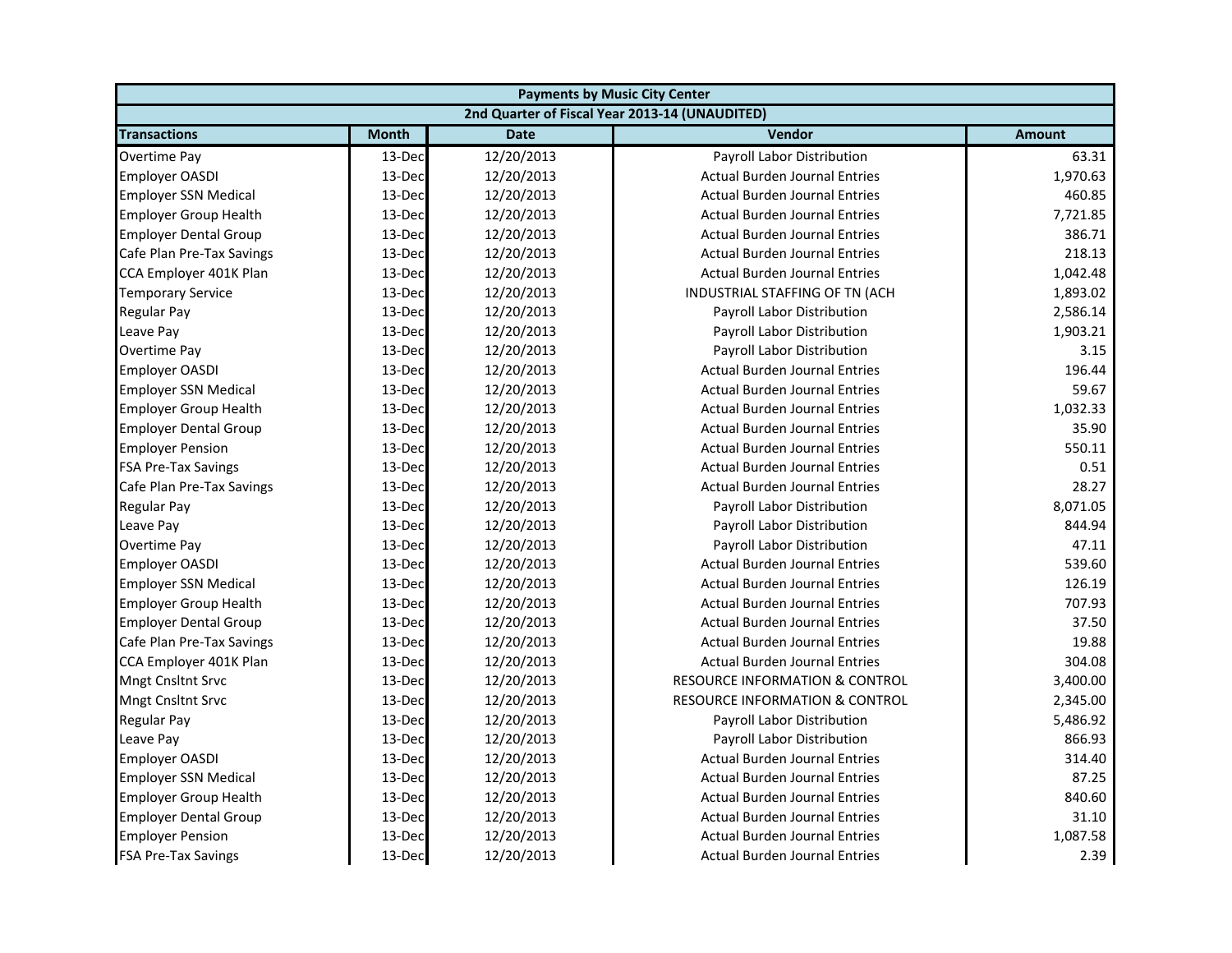| <b>Payments by Music City Center</b> |              |             |                                                |               |
|--------------------------------------|--------------|-------------|------------------------------------------------|---------------|
|                                      |              |             | 2nd Quarter of Fiscal Year 2013-14 (UNAUDITED) |               |
| <b>Transactions</b>                  | <b>Month</b> | <b>Date</b> | Vendor                                         | <b>Amount</b> |
| Cafe Plan Pre-Tax Savings            | 13-Dec       | 12/20/2013  | <b>Actual Burden Journal Entries</b>           | 23.24         |
| Regular Pay                          | 13-Dec       | 12/20/2013  | Payroll Labor Distribution                     | 15,576.43     |
| Leave Pay                            | 13-Dec       | 12/20/2013  | Payroll Labor Distribution                     | 537.28        |
| <b>Holiday Pay</b>                   | 13-Dec       | 12/20/2013  | Payroll Labor Distribution                     | 430.40        |
| Overtime Pay                         | 13-Dec       | 12/20/2013  | Payroll Labor Distribution                     | 638.69        |
| <b>Employer OASDI</b>                | 13-Dec       | 12/20/2013  | <b>Actual Burden Journal Entries</b>           | 998.18        |
| <b>Employer SSN Medical</b>          | 13-Dec       | 12/20/2013  | <b>Actual Burden Journal Entries</b>           | 233.47        |
| <b>Employer Group Health</b>         | 13-Dec       | 12/20/2013  | <b>Actual Burden Journal Entries</b>           | 3,474.65      |
| <b>Employer Dental Group</b>         | 13-Dec       | 12/20/2013  | <b>Actual Burden Journal Entries</b>           | 164.04        |
| <b>Employer Pension</b>              | 13-Dec       | 12/20/2013  | <b>Actual Burden Journal Entries</b>           | 107.34        |
| Cafe Plan Pre-Tax Savings            | 13-Dec       | 12/20/2013  | <b>Actual Burden Journal Entries</b>           | 89.01         |
| CCA Employer 401K Plan               | 13-Dec       | 12/20/2013  | <b>Actual Burden Journal Entries</b>           | 349.49        |
| <b>Security Services</b>             | 13-Dec       | 12/20/2013  | <b>BRANTLEY SECURITY SERVICES INC</b>          | 261.00        |
| <b>Security Services</b>             | 13-Dec       | 12/20/2013  | <b>BRANTLEY SECURITY SERVICES INC</b>          | 739.50        |
| <b>Temporary Service</b>             | 13-Dec       | 12/20/2013  | <b>BRANTLEY SECURITY SERVICES INC</b>          | 583.36        |
| <b>Uniform Cleaning Service</b>      | 13-Dec       | 12/20/2013  | <b>COYNE TEXTILE SVCS</b>                      | 432.33        |
| Offc & Admin Supply                  | 13-Dec       | 12/20/2013  | JARVIS AWARD SIGN & FLAG CO (A                 | 106.00        |
| <b>Auto Supply</b>                   | 13-Dec       | 12/20/2013  | SEGWAY OF NASHVILLE (ACH)                      | 930.00        |
| <b>Auto Supply</b>                   | 13-Dec       | 12/20/2013  | SEGWAY OF NASHVILLE (ACH)                      | 75.00         |
| <b>Auto Fuel</b>                     | 13-Dec       | 12/20/2013  | <b>WRIGHT EXPRESS FINANCIAL SVCS</b>           | 183.70        |
| <b>Regular Pay</b>                   | 13-Dec       | 12/20/2013  | Payroll Labor Distribution                     | 5,052.40      |
| Leave Pay                            | 13-Dec       | 12/20/2013  | <b>Payroll Labor Distribution</b>              | 775.27        |
| <b>Holiday Pay</b>                   | 13-Dec       | 12/20/2013  | Payroll Labor Distribution                     | 152.00        |
| Overtime Pay                         | 13-Dec       | 12/20/2013  | Payroll Labor Distribution                     | 17.68         |
| <b>Employer OASDI</b>                | 13-Dec       | 12/20/2013  | <b>Actual Burden Journal Entries</b>           | 280.91        |
| <b>Employer SSN Medical</b>          | 13-Dec       | 12/20/2013  | <b>Actual Burden Journal Entries</b>           | 79.42         |
| <b>Employer Group Health</b>         | 13-Dec       | 12/20/2013  | <b>Actual Burden Journal Entries</b>           | 1,401.60      |
| <b>Employer Dental Group</b>         | 13-Dec       | 12/20/2013  | <b>Actual Burden Journal Entries</b>           | 45.24         |
| <b>Employer Pension</b>              | 13-Dec       | 12/20/2013  | <b>Actual Burden Journal Entries</b>           | 951.23        |
| Cafe Plan Pre-Tax Savings            | 13-Dec       | 12/20/2013  | <b>Actual Burden Journal Entries</b>           | 38.63         |
| <b>Regular Pay</b>                   | 13-Dec       | 12/20/2013  | Payroll Labor Distribution                     | 6,316.70      |
| Leave Pay                            | 13-Dec       | 12/20/2013  | Payroll Labor Distribution                     | 504.81        |
| Overtime Pay                         | 13-Dec       | 12/20/2013  | <b>Payroll Labor Distribution</b>              | 1.79          |
| <b>Employer OASDI</b>                | 13-Dec       | 12/20/2013  | <b>Actual Burden Journal Entries</b>           | 405.02        |
| <b>Employer SSN Medical</b>          | 13-Dec       | 12/20/2013  | <b>Actual Burden Journal Entries</b>           | 94.73         |
| <b>Employer Group Health</b>         | 13-Dec       | 12/20/2013  | <b>Actual Burden Journal Entries</b>           | 795.00        |
| <b>Employer Dental Group</b>         | 13-Dec       | 12/20/2013  | <b>Actual Burden Journal Entries</b>           | 28.28         |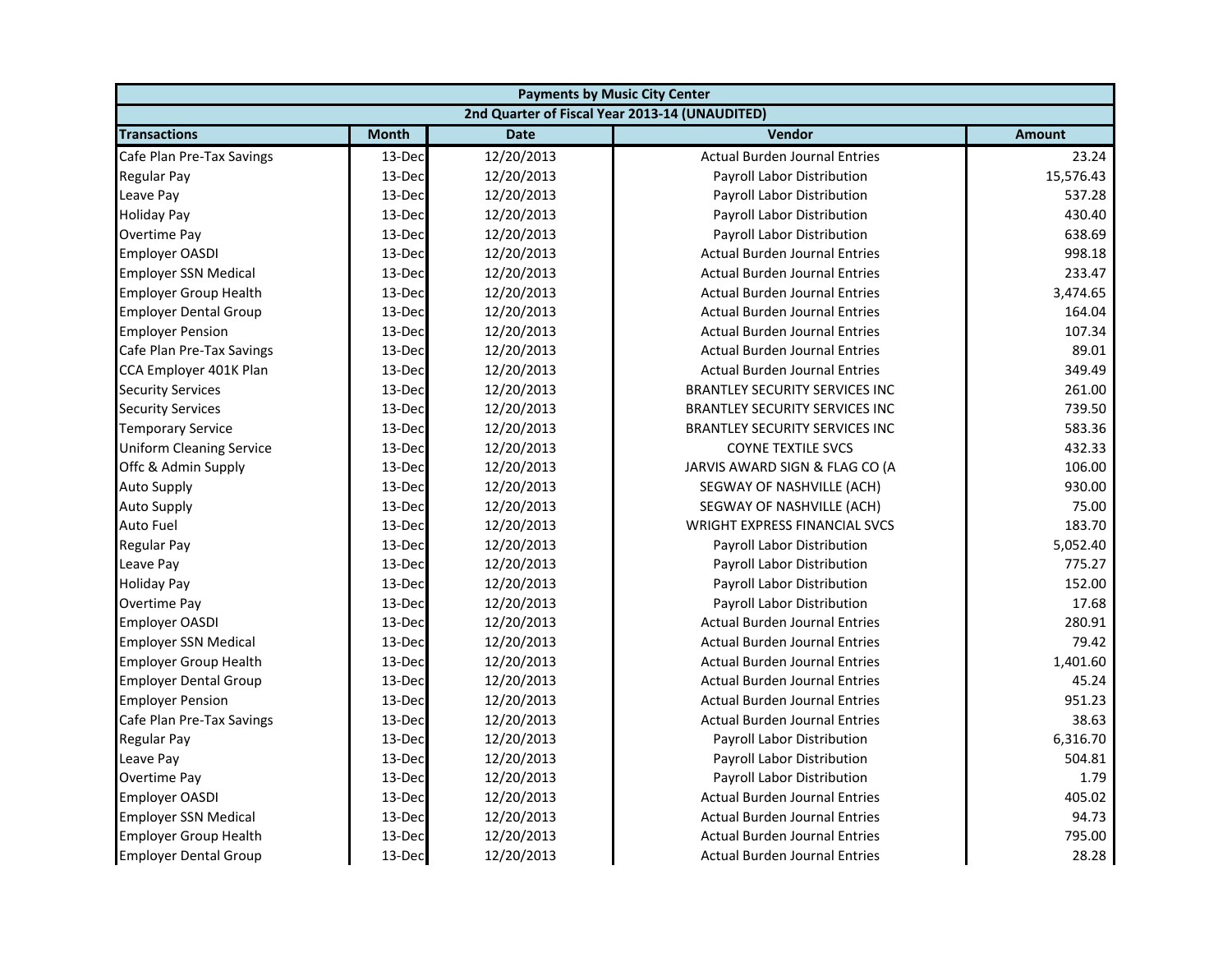| <b>Payments by Music City Center</b> |              |             |                                                |               |
|--------------------------------------|--------------|-------------|------------------------------------------------|---------------|
|                                      |              |             | 2nd Quarter of Fiscal Year 2013-14 (UNAUDITED) |               |
| <b>Transactions</b>                  | <b>Month</b> | <b>Date</b> | Vendor                                         | <b>Amount</b> |
| Cafe Plan Pre-Tax Savings            | 13-Dec       | 12/20/2013  | <b>Actual Burden Journal Entries</b>           | 21.72         |
| CCA Employer 401K Plan               | 13-Dec       | 12/20/2013  | <b>Actual Burden Journal Entries</b>           | 272.94        |
| Regular Pay                          | 13-Dec       | 12/20/2013  | Payroll Labor Distribution                     | 14,419.08     |
| Leave Pay                            | 13-Dec       | 12/20/2013  | Payroll Labor Distribution                     | 380.96        |
| Overtime Pay                         | 13-Dec       | 12/20/2013  | Payroll Labor Distribution                     | 11.55         |
| <b>Employer OASDI</b>                | 13-Dec       | 12/20/2013  | <b>Actual Burden Journal Entries</b>           | 885.80        |
| <b>Employer SSN Medical</b>          | 13-Dec       | 12/20/2013  | <b>Actual Burden Journal Entries</b>           | 207.17        |
| <b>Employer Group Health</b>         | 13-Dec       | 12/20/2013  | <b>Actual Burden Journal Entries</b>           | 1,059.91      |
| <b>Employer Dental Group</b>         | 13-Dec       | 12/20/2013  | <b>Actual Burden Journal Entries</b>           | 59.39         |
| <b>Employer Pension</b>              | 13-Dec       | 12/20/2013  | <b>Actual Burden Journal Entries</b>           | 2,535.28      |
| <b>FSA Pre-Tax Savings</b>           | 13-Dec       | 12/20/2013  | <b>Actual Burden Journal Entries</b>           | 9.74          |
| Cafe Plan Pre-Tax Savings            | 13-Dec       | 12/20/2013  | <b>Actual Burden Journal Entries</b>           | 29.73         |
| <b>Regular Pay</b>                   | 13-Dec       | 12/20/2013  | Payroll Labor Distribution                     | 3,229.61      |
| Leave Pay                            | 13-Dec       | 12/20/2013  | Payroll Labor Distribution                     | 230.77        |
| <b>Overtime Pay</b>                  | 13-Dec       | 12/20/2013  | Payroll Labor Distribution                     | 0.43          |
| <b>Employer OASDI</b>                | 13-Dec       | 12/20/2013  | <b>Actual Burden Journal Entries</b>           | 209.70        |
| <b>Employer SSN Medical</b>          | 13-Dec       | 12/20/2013  | <b>Actual Burden Journal Entries</b>           | 49.05         |
| <b>Employer Group Health</b>         | 13-Dec       | 12/20/2013  | <b>Actual Burden Journal Entries</b>           | 235.50        |
| <b>Employer Dental Group</b>         | 13-Dec       | 12/20/2013  | <b>Actual Burden Journal Entries</b>           | 28.28         |
| Cafe Plan Pre-Tax Savings            | 13-Dec       | 12/20/2013  | <b>Actual Burden Journal Entries</b>           | 6.01          |
| CCA Employer 401K Plan               | 13-Dec       | 12/20/2013  | <b>Actual Burden Journal Entries</b>           | 138.43        |
| <b>Regular Pay</b>                   | 13-Dec       | 12/20/2013  | Payroll Labor Distribution                     | 12,720.38     |
| Leave Pay                            | 13-Dec       | 12/20/2013  | Payroll Labor Distribution                     | 1,462.37      |
| Overtime Pay                         | 13-Dec       | 12/20/2013  | Payroll Labor Distribution                     | 85.88         |
| <b>Employer OASDI</b>                | 13-Dec       | 12/20/2013  | <b>Actual Burden Journal Entries</b>           | 820.97        |
| <b>Employer SSN Medical</b>          | 13-Dec       | 12/20/2013  | <b>Actual Burden Journal Entries</b>           | 191.99        |
| <b>Employer Group Health</b>         | 13-Dec       | 12/20/2013  | <b>Actual Burden Journal Entries</b>           | 2,853.00      |
| <b>Employer Dental Group</b>         | 13-Dec       | 12/20/2013  | <b>Actual Burden Journal Entries</b>           | 127.26        |
| <b>Employer Pension</b>              | 13-Dec       | 12/20/2013  | <b>Actual Burden Journal Entries</b>           | 228.41        |
| Cafe Plan Pre-Tax Savings            | 13-Dec       | 12/20/2013  | <b>Actual Burden Journal Entries</b>           | 77.56         |
| CCA Employer 401K Plan               | 13-Dec       | 12/20/2013  | <b>Actual Burden Journal Entries</b>           | 322.63        |
| <b>Rent Equipment</b>                | 13-Dec       | 12/20/2013  | FORKLIFT SYSTEMS INC (ACH)                     | 1,160.00      |
| <b>Regular Pay</b>                   | 13-Dec       | 12/20/2013  | Payroll Labor Distribution                     | 4,942.18      |
| Leave Pay                            | 13-Dec       | 12/20/2013  | Payroll Labor Distribution                     | 634.56        |
| <b>Employer OASDI</b>                | 13-Dec       | 12/20/2013  | <b>Actual Burden Journal Entries</b>           | 319.55        |
| <b>Employer SSN Medical</b>          | 13-Dec       | 12/20/2013  | <b>Actual Burden Journal Entries</b>           | 74.75         |
| <b>Employer Group Health</b>         | 13-Dec       | 12/20/2013  | <b>Actual Burden Journal Entries</b>           | 559.50        |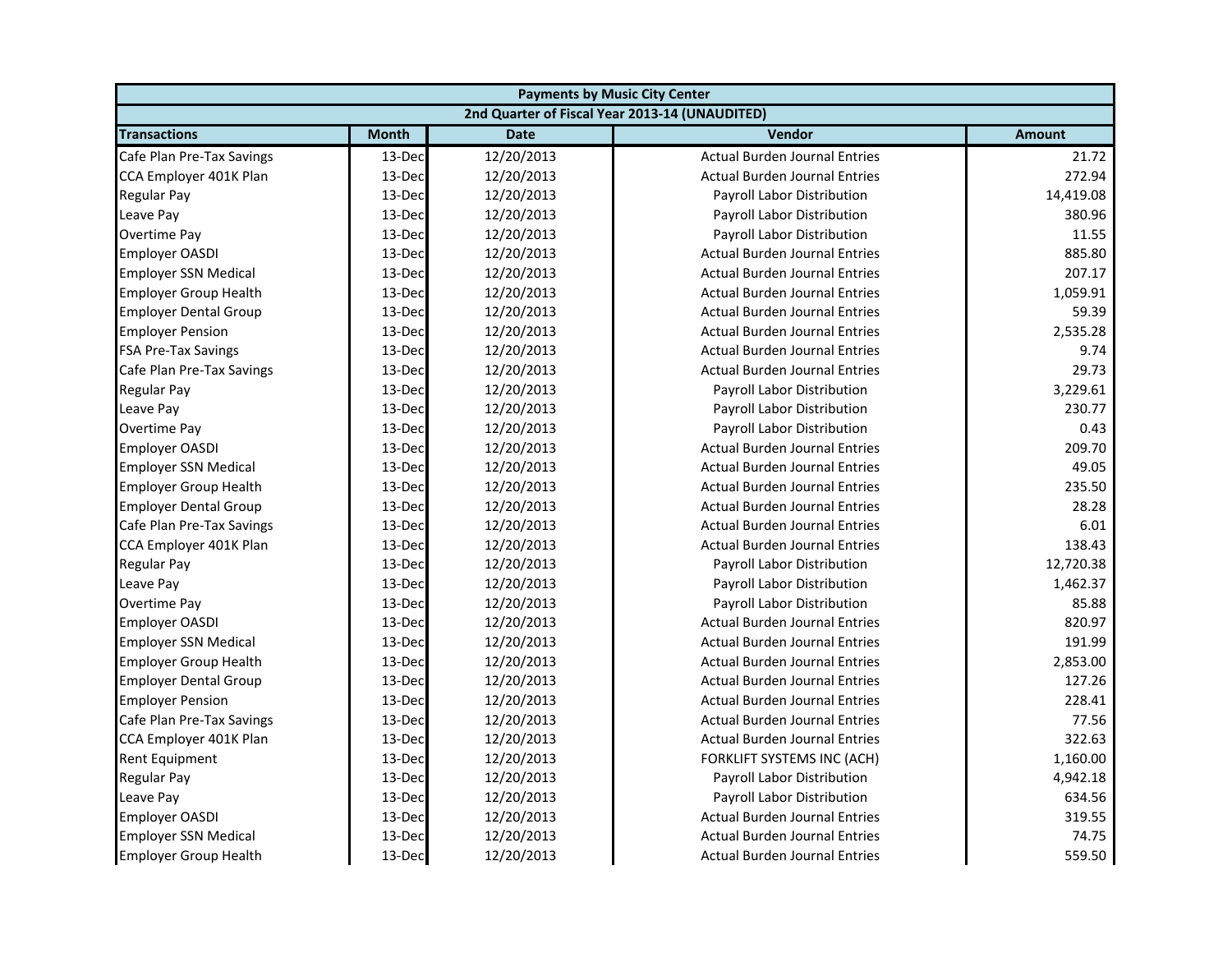| <b>Payments by Music City Center</b>           |              |             |                                      |               |  |
|------------------------------------------------|--------------|-------------|--------------------------------------|---------------|--|
| 2nd Quarter of Fiscal Year 2013-14 (UNAUDITED) |              |             |                                      |               |  |
| <b>Transactions</b>                            | <b>Month</b> | <b>Date</b> | Vendor                               | <b>Amount</b> |  |
| <b>Employer Dental Group</b>                   | 13-Dec       | 12/20/2013  | <b>Actual Burden Journal Entries</b> | 28.28         |  |
| <b>Employer Pension</b>                        | 13-Dec       | 12/20/2013  | <b>Actual Burden Journal Entries</b> | 954.57        |  |
| <b>FSA Pre-Tax Savings</b>                     | 13-Dec       | 12/20/2013  | <b>Actual Burden Journal Entries</b> | 15.94         |  |
| Cafe Plan Pre-Tax Savings                      | 13-Dec       | 12/20/2013  | <b>Actual Burden Journal Entries</b> | 15.71         |  |
| <b>Regular Pay</b>                             | 13-Dec       | 12/20/2013  | Payroll Labor Distribution           | 8,293.13      |  |
| Leave Pay                                      | 13-Dec       | 12/20/2013  | Payroll Labor Distribution           | 423.07        |  |
| Overtime Pay                                   | 13-Dec       | 12/20/2013  | Payroll Labor Distribution           | 111.06        |  |
| <b>Employer OASDI</b>                          | 13-Dec       | 12/20/2013  | <b>Actual Burden Journal Entries</b> | 537.26        |  |
| <b>Employer SSN Medical</b>                    | 13-Dec       | 12/20/2013  | <b>Actual Burden Journal Entries</b> | 125.65        |  |
| <b>Employer Group Health</b>                   | 13-Dec       | 12/20/2013  | <b>Actual Burden Journal Entries</b> | 469.50        |  |
| <b>Employer Dental Group</b>                   | 13-Dec       | 12/20/2013  | <b>Actual Burden Journal Entries</b> | 56.56         |  |
| Cafe Plan Pre-Tax Savings                      | 13-Dec       | 12/20/2013  | <b>Actual Burden Journal Entries</b> | 12.21         |  |
| CCA Employer 401K Plan                         | 13-Dec       | 12/20/2013  | <b>Actual Burden Journal Entries</b> | 289.62        |  |
| <b>Mngt Cnsltnt Srvc</b>                       | 13-Dec       | 12/20/2013  | <b>FIRSTLAB</b>                      | 12.00         |  |
| Employee Local Travel/Park                     | 13-Dec       | 12/20/2013  | CENTRAL PARKING SYSTEMS OF TN        | 22.00         |  |
| <b>Regular Pay</b>                             | 13-Dec       | 12/20/2013  | Payroll Labor Distribution           | 8,858.32      |  |
| Leave Pay                                      | 13-Dec       | 12/20/2013  | Payroll Labor Distribution           | 218.63        |  |
| <b>Employer OASDI</b>                          | 13-Dec       | 12/20/2013  | <b>Actual Burden Journal Entries</b> | 111.73        |  |
| <b>Employer SSN Medical</b>                    | 13-Dec       | 12/20/2013  | <b>Actual Burden Journal Entries</b> | 123.46        |  |
| <b>Employer Group Health</b>                   | 13-Dec       | 12/20/2013  | <b>Actual Burden Journal Entries</b> | 1,122.00      |  |
| <b>Employer Dental Group</b>                   | 13-Dec       | 12/20/2013  | <b>Actual Burden Journal Entries</b> | 28.28         |  |
| <b>Employer Pension</b>                        | 13-Dec       | 12/20/2013  | <b>Actual Burden Journal Entries</b> | 1,553.70      |  |
| <b>FSA Pre-Tax Savings</b>                     | 13-Dec       | 12/20/2013  | <b>Actual Burden Journal Entries</b> | 11.15         |  |
| Cafe Plan Pre-Tax Savings                      | 13-Dec       | 12/20/2013  | <b>Actual Burden Journal Entries</b> | 31.86         |  |
| <b>Regular Pay</b>                             | 13-Dec       | 12/20/2013  | Payroll Labor Distribution           | 5,252.31      |  |
| Overtime Pay                                   | 13-Dec       | 12/20/2013  | Payroll Labor Distribution           | 29.50         |  |
| <b>Employer OASDI</b>                          | 13-Dec       | 12/20/2013  | <b>Actual Burden Journal Entries</b> | 296.29        |  |
| <b>Employer SSN Medical</b>                    | 13-Dec       | 12/20/2013  | <b>Actual Burden Journal Entries</b> | 69.29         |  |
| <b>Employer Group Health</b>                   | 13-Dec       | 12/20/2013  | <b>Actual Burden Journal Entries</b> | 1,354.50      |  |
| <b>Employer Dental Group</b>                   | 13-Dec       | 12/20/2013  | <b>Actual Burden Journal Entries</b> | 42.42         |  |
| Cafe Plan Pre-Tax Savings                      | 13-Dec       | 12/20/2013  | <b>Actual Burden Journal Entries</b> | 37.79         |  |
| CCA Employer 401K Plan                         | 13-Dec       | 12/20/2013  | <b>Actual Burden Journal Entries</b> | 180.79        |  |
| Offc & Admin Supply                            | 13-Dec       | 12/23/2013  | A Z OFFICE RESOURCE INC (ACH)        | 81.10         |  |
| Offc & Admin Supply                            | 13-Dec       | 12/23/2013  | A Z OFFICE RESOURCE INC (ACH)        | 0.98          |  |
| Offc & Admin Supply                            | 13-Dec       | 12/23/2013  | A Z OFFICE RESOURCE INC (ACH)        | 1.08          |  |
| Offc & Admin Supply                            | 13-Dec       | 12/23/2013  | A Z OFFICE RESOURCE INC (ACH)        | 2.07          |  |
| Offc & Admin Supply                            | 13-Dec       | 12/23/2013  | A Z OFFICE RESOURCE INC (ACH)        | 10.90         |  |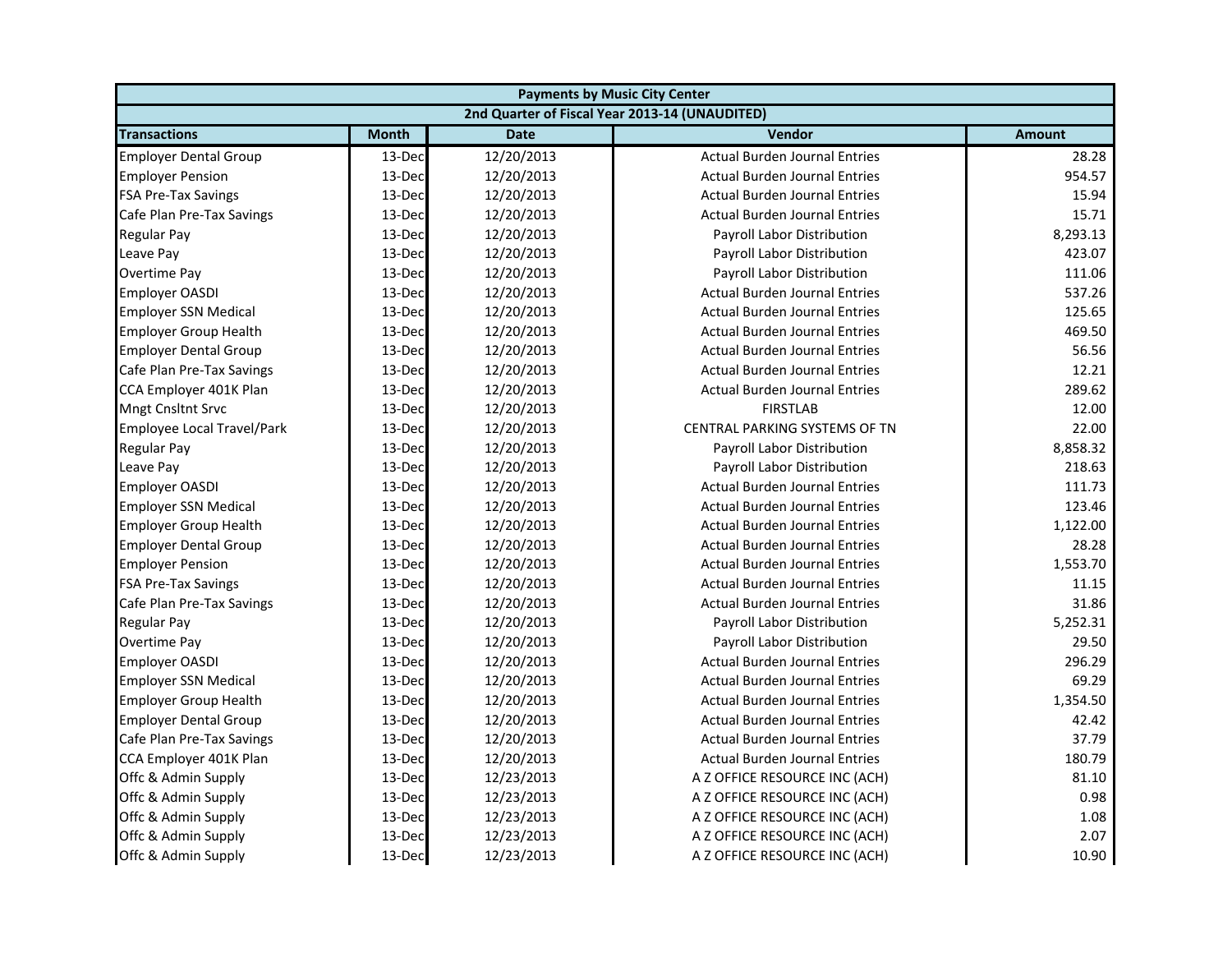| <b>Payments by Music City Center</b>           |              |             |                                       |               |  |
|------------------------------------------------|--------------|-------------|---------------------------------------|---------------|--|
| 2nd Quarter of Fiscal Year 2013-14 (UNAUDITED) |              |             |                                       |               |  |
| <b>Transactions</b>                            | <b>Month</b> | <b>Date</b> | Vendor                                | <b>Amount</b> |  |
| Offc & Admin Supply                            | 13-Dec       | 12/23/2013  | A Z OFFICE RESOURCE INC (ACH)         | 2.73          |  |
| Offc & Admin Supply                            | 13-Dec       | 12/23/2013  | A Z OFFICE RESOURCE INC (ACH)         | 3.28          |  |
| Other Rpr & Maint Srvc                         | 13-Dec       | 12/23/2013  | <b>CONTRACTORS TILE CO</b>            | 629.00        |  |
| <b>Electrical Supply</b>                       | 13-Dec       | 12/23/2013  | W W GRAINGER (P#)                     | 750.24        |  |
| <b>Temporary Service</b>                       | 13-Dec       | 12/23/2013  | INDUSTRIAL STAFFING OF TN (ACH        | 4,854.76      |  |
| Telephone & Telegraph                          | 13-Dec       | 12/23/2013  | AT&T (PO BOX 105320)(105262)(7        | 1,232.72      |  |
| <b>Small Equipment Supply</b>                  | 13-Dec       | 12/23/2013  | PCMG INC (ACH)                        | 49.75         |  |
| <b>Small Equipment Supply</b>                  | 13-Dec       | 12/23/2013  | PCMG INC (ACH)                        | 210.00        |  |
| <b>Small Equipment Supply</b>                  | 13-Dec       | 12/23/2013  | PCMG INC (ACH)                        | 208.00        |  |
| <b>Uniform Cleaning Service</b>                | 13-Dec       | 12/23/2013  | <b>COYNE TEXTILE SVCS</b>             | 437.34        |  |
| <b>Uniform Cleaning Service</b>                | 13-Dec       | 12/23/2013  | <b>COYNE TEXTILE SVCS</b>             | 254.60        |  |
| Offc & Admin Supply                            | 13-Dec       | 12/23/2013  | A Z OFFICE RESOURCE INC (ACH)         | 225.50        |  |
| Offc & Admin Supply                            | 13-Dec       | 12/26/2013  | A Z OFFICE RESOURCE INC (ACH)         | 16.60         |  |
| Offc & Admin Supply                            | 13-Dec       | 12/26/2013  | A Z OFFICE RESOURCE INC (ACH)         | 21.00         |  |
| Offc & Admin Supply                            | 13-Dec       | 12/26/2013  | A Z OFFICE RESOURCE INC (ACH)         | 25.56         |  |
| <b>Merchant Fees</b>                           | 13-Dec       | 12/26/2013  | <b>FIS</b>                            | 9,623.56      |  |
| Printing/Binding                               | 13-Dec       | 12/27/2013  | RICOH USA INC (ACH)                   | 92.00         |  |
| Printing/Binding                               | 13-Dec       | 12/27/2013  | RICOH USA INC (ACH)                   | 46.00         |  |
| <b>Electrical Supply</b>                       | 13-Dec       | 12/27/2013  | WILLIAMS WHOLESALE SUPPLY OF N        | 733.50        |  |
| <b>Electrical Supply</b>                       | 13-Dec       | 12/27/2013  | BATTERIES PLUS LLC (NASHVILLE)        | 11.94         |  |
| <b>Small Equipment Supply</b>                  | 13-Dec       | 12/27/2013  | WEST END LOCK CO                      | 23.40         |  |
| <b>Small Equipment Supply</b>                  | 13-Dec       | 12/27/2013  | <b>WEST END LOCK CO</b>               | 20.00         |  |
| Printing/Binding                               | 13-Dec       | 12/27/2013  | RICOH USA INC (ACH)                   | 46.00         |  |
| Postage & Delivery Srvc                        | 13-Dec       | 12/27/2013  | ALCO PRODUCTS                         | 4.69          |  |
| Offc & Admin Supply                            | 13-Dec       | 12/27/2013  | <b>ALCO PRODUCTS</b>                  | 12.62         |  |
| <b>Host &amp; Hostess</b>                      | 13-Dec       | 12/30/2013  | CENTERPLATE MCC (ACH)                 | 59.53         |  |
| Host & Hostess                                 | 13-Dec       | 12/30/2013  | CENTERPLATE MCC (ACH)                 | 64.35         |  |
| Offc & Admin Supply                            | 13-Dec       | 12/30/2013  | TOLEDO TICKET CO (ACH)                | 80.00         |  |
| <b>Electrical Supply</b>                       | 13-Dec       | 12/30/2013  | W W GRAINGER (P#)                     | 161.70        |  |
| <b>Electrical Supply</b>                       | 13-Dec       | 12/30/2013  | W W GRAINGER (P#)                     | 32.32         |  |
| <b>Electrical Supply</b>                       | 13-Dec       | 12/30/2013  | W W GRAINGER (P#)                     | 36.10         |  |
| <b>Electrical Supply</b>                       | 13-Dec       | 12/30/2013  | W W GRAINGER (P#)                     | 41.94         |  |
| <b>Electrical Supply</b>                       | 13-Dec       | 12/30/2013  | BATTERIES PLUS LLC (NASHVILLE)        | 86.40         |  |
| Cable Television                               | 13-Dec       | 12/30/2013  | COMCAST (ACH)                         | 425.47        |  |
| Computer Software                              | 13-Dec       | 12/30/2013  | PCMG INC (ACH)                        | 1,850.00      |  |
| <b>Security Services</b>                       | 13-Dec       | 12/30/2013  | <b>BRANTLEY SECURITY SERVICES INC</b> | 116.00        |  |
| <b>Temporary Service</b>                       | 13-Dec       | 12/30/2013  | <b>BRANTLEY SECURITY SERVICES INC</b> | 563.45        |  |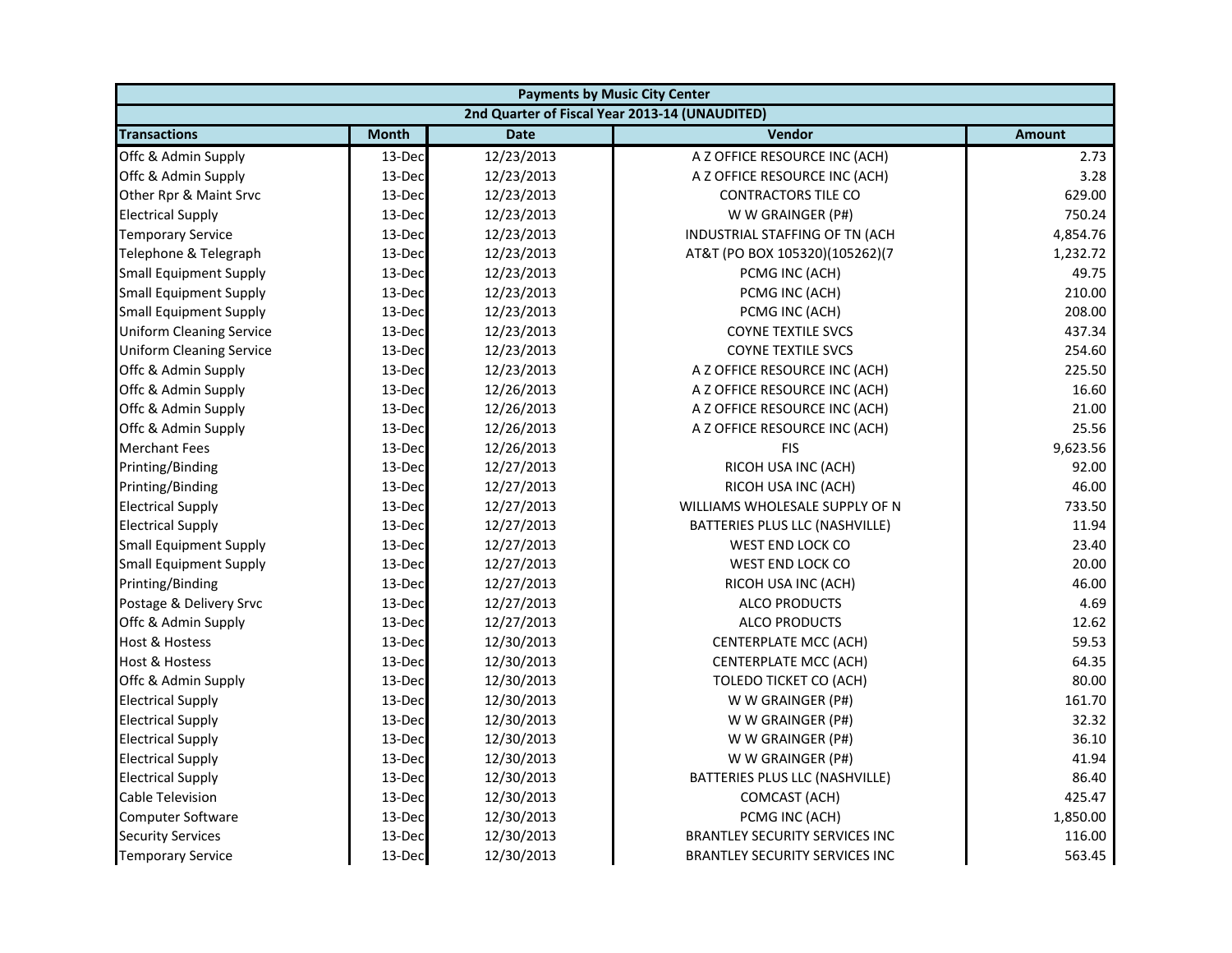| <b>Payments by Music City Center</b>           |              |             |                                        |               |  |
|------------------------------------------------|--------------|-------------|----------------------------------------|---------------|--|
| 2nd Quarter of Fiscal Year 2013-14 (UNAUDITED) |              |             |                                        |               |  |
| <b>Transactions</b>                            | <b>Month</b> | <b>Date</b> | Vendor                                 | <b>Amount</b> |  |
| <b>Uniform Cleaning Service</b>                | 13-Dec       | 12/30/2013  | <b>COYNE TEXTILE SVCS</b>              | 254.60        |  |
| Postage & Delivery Srvc                        | 13-Dec       | 12/30/2013  | TOLEDO TICKET CO (ACH)                 | 14.84         |  |
| <b>Building Maintenance Srvc</b>               | 13-Dec       | 12/30/2013  | SIMPLEX GRINNELL LP (ACH)              | 1,552.96      |  |
| <b>Small Equipment Supply</b>                  | 13-Dec       | 12/30/2013  | W W GRAINGER (P#)                      | 48.20         |  |
| <b>Membership Dues</b>                         | 13-Dec       | 12/31/2013  | MUSIC CITY CONCIERGE ASSOC (AC         | 150.00        |  |
| Water                                          | 13-Dec       | 12/31/2013  | W&S / DEC 2013 / IDB WATER             | 776.37        |  |
| Water                                          | 13-Dec       | 12/31/2013  | W&S / DEC 2013 / IDB SEWER             | 2,255.39      |  |
| Other Rpr & Maint Srvc                         | 13-Dec       | 12/31/2013  | NASHVILLE MACHINE ELEVATOR CO          | 381.00        |  |
| <b>Electrical Supply</b>                       | 13-Dec       | 12/31/2013  | WILLIAMS WHOLESALE SUPPLY OF N         | 150.00        |  |
| <b>Electrical Supply</b>                       | 13-Dec       | 12/31/2013  | WILLIAMS WHOLESALE SUPPLY OF N         | 260.00        |  |
| <b>Electrical Supply</b>                       | 13-Dec       | 12/31/2013  | WILLIAMS WHOLESALE SUPPLY OF N         | 780.00        |  |
| <b>Temporary Service</b>                       | 13-Dec       | 12/31/2013  | MCC 12/13 Temp Labor RCLS              | (124.19)      |  |
| <b>Temporary Service</b>                       | 13-Dec       | 12/31/2013  | INDUSTRIAL STAFFING OF TN (ACH         | 3,000.24      |  |
| <b>Temporary Service</b>                       | 13-Dec       | 12/31/2013  | INDUSTRIAL STAFFING OF TN (ACH         | 1,383.03      |  |
| <b>Temporary Service</b>                       | 13-Dec       | 12/31/2013  | INDUSTRIAL STAFFING OF TN (ACH         | 1,512.86      |  |
| Janitorial Srvc                                | 13-Dec       | 12/31/2013  | SERVICE MANAGEMENT SYSTEMS             | 5,319.50      |  |
| Janitorial Srvc                                | 13-Dec       | 12/31/2013  | SERVICE MANAGEMENT SYSTEMS             | 3,325.91      |  |
| Janitorial Srvc                                | 13-Dec       | 12/31/2013  | SERVICE MANAGEMENT SYSTEMS             | 970.74        |  |
| Janitorial Srvc                                | 13-Dec       | 12/31/2013  | SERVICE MANAGEMENT SYSTEMS             | 521.20        |  |
| <b>Temporary Service-Reimb</b>                 | 13-Dec       | 12/31/2013  | MCC 12/13 Temp Labor RCLS              | 124.19        |  |
| <b>Mngt Cnsltnt Srvc</b>                       | 13-Dec       | 12/31/2013  | Fifth Third Pcard Dec 2013             | 45.00         |  |
| Telephone & Telegraph                          | 13-Dec       | 12/31/2013  | <b>AT&amp;T TELECONFERNCE SERVICES</b> | 337.50        |  |
| <b>Uniform Cleaning Service</b>                | 13-Dec       | 12/31/2013  | <b>COYNE TEXTILE SVCS</b>              | 491.16        |  |
| <b>Uniform Cleaning Service</b>                | 13-Dec       | 12/31/2013  | <b>COYNE TEXTILE SVCS</b>              | 449.77        |  |
| <b>Valet Services</b>                          | 13-Dec       | 12/31/2013  | <b>TOWNE PARK (ACH)</b>                | 1,209.65      |  |
| Employee Out-of-town Travel                    | 13-Dec       | 12/31/2013  | Fifth Third Pcard Dec 2013             | (200.19)      |  |
| Employee Out-of-town Travel                    | 13-Dec       | 12/31/2013  | Fifth Third Pcard Dec 2013             | 9.67          |  |
| Employee Out-of-town Travel                    | 13-Dec       | 12/31/2013  | Fifth Third Pcard Dec 2013             | 200.19        |  |
| Employee Out-of-town Travel                    | 13-Dec       | 12/31/2013  | Fifth Third Pcard Dec 2013             | 200.19        |  |
| Employee Out-of-town Travel                    | 13-Dec       | 12/31/2013  | Fifth Third Pcard Dec 2013             | 352.54        |  |
| Employee Out-of-town Travel                    | 13-Dec       | 12/31/2013  | Fifth Third Pcard Dec 2013             | 200.19        |  |
| Employee Out-of-town Travel                    | 13-Dec       | 12/31/2013  | Fifth Third Pcard Dec 2013             | 36.00         |  |
| Employee Out-of-town Travel                    | 13-Dec       | 12/31/2013  | Fifth Third Pcard Dec 2013             | 35.02         |  |
| Employee Out-of-town Travel                    | 13-Dec       | 12/31/2013  | Fifth Third Pcard Dec 2013             | 7.77          |  |
| Employee Out-of-town Travel                    | 13-Dec       | 12/31/2013  | Fifth Third Pcard Dec 2013             | 81.00         |  |
| Employee Out-of-town Travel                    | 13-Dec       | 12/31/2013  | Fifth Third Pcard Dec 2013             | 83.06         |  |
| Employee Out-of-town Travel                    | 13-Dec       | 12/31/2013  | Fifth Third Pcard Dec 2013             | 30.00         |  |